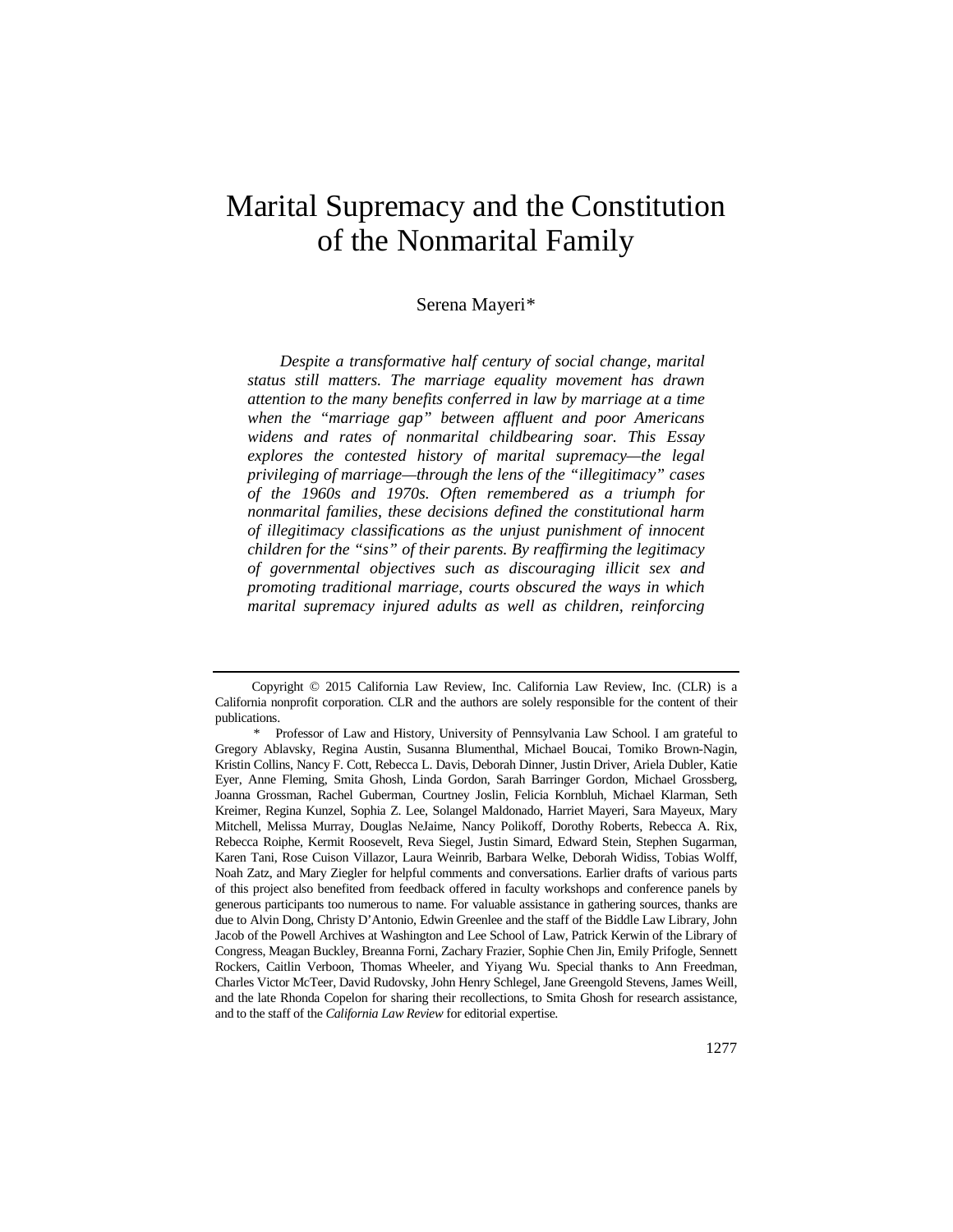*racial, gender, and economic inequality and circumscribing sexual and reproductive freedom.*

*Using court documents and archival sources, this Essay uncovers alternative visions of the harm of illegitimacy penalties offered by advocates and activists who framed these laws and practices as centrally connected to poverty, systemic racial oppression, and the subordination of women. Civil rights and poverty lawyers spotlighted the disparate impact of illegitimacy penalties on poor families of color, especially African Americans in the South. Feminists emphasized how these laws disproportionately burdened women—who often bore primary responsibility for nonmarital children's care and support—curtailing their sexual, reproductive, and economic freedom. The failure of these broader accounts of the harms of illegitimacy penalties to influence judicial opinions impoverished our constitutional politics in ways that reverberate today. In a world where marriage is both a privileged status and a status of the privileged, marriage equality that rests upon nonmarriage's ignominy risks reinforcing the many other status inequalities that taint the legacy of marital supremacy.*

|  |           | I. "Hapless and Innocent Children": The Early Illegitimacy Litigation,    |  |
|--|-----------|---------------------------------------------------------------------------|--|
|  |           |                                                                           |  |
|  |           | A. "Designed to Deprive a Single Class of Citizens": Early                |  |
|  |           |                                                                           |  |
|  |           | B. "Subject to Reexamination": Levy and Glona  1290                       |  |
|  |           | C. "I Told Her It Was None of Her Business": King v. Smith 1297           |  |
|  |           | D. "Illicit and Beyond the Recognition of the Law": Labine v.             |  |
|  |           |                                                                           |  |
|  | E.        | "No Child Is Responsible for His Birth": Weber v. Aetna                   |  |
|  |           |                                                                           |  |
|  |           | II. "An Independent Justification for the Abolition of Illegitimacy": The |  |
|  |           | Rise and Fall of Feminist Arguments, 1972–1979  1310                      |  |
|  |           | A. "Designed to Subordinate Females": Feminist Arguments                  |  |
|  |           |                                                                           |  |
|  | <b>B.</b> | "Promoting Equality Between Illegitimate and Legitimate"                  |  |
|  |           |                                                                           |  |
|  |           | C. "The Risks All Seem to Be on Her Side": Failure in the                 |  |
|  |           |                                                                           |  |
|  |           |                                                                           |  |
|  |           | Making "the Most of a Bad Case": Fiallo v. Bell and Lalli<br>2.           |  |
|  |           |                                                                           |  |
|  |           | 3. "Neither Illogical Nor Unjust": Parham v. Hughes, 1979 1333            |  |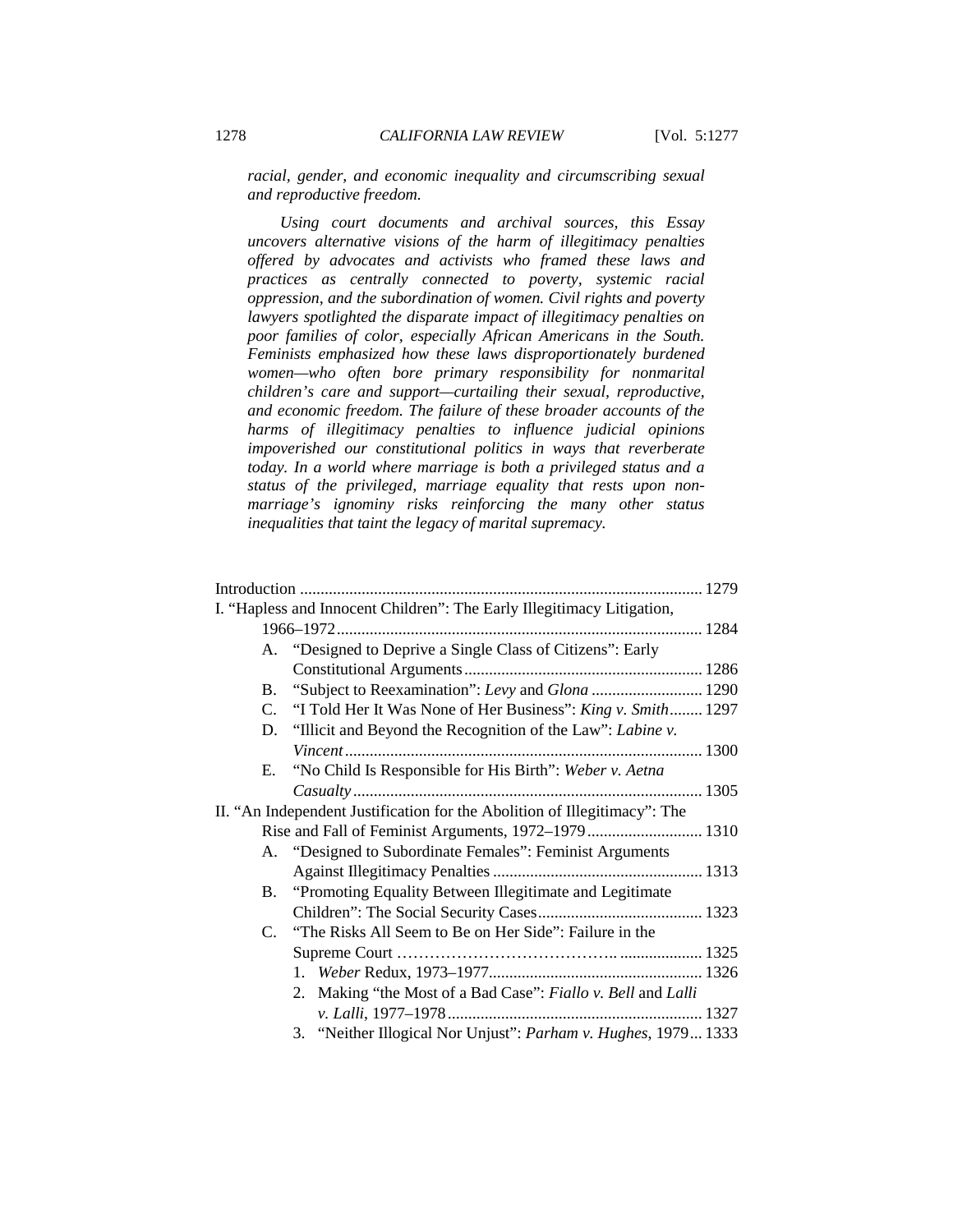| III. Illegitimacy, Inequality, and the Legacies of Marital Supremacy  1340 |  |
|----------------------------------------------------------------------------|--|
|                                                                            |  |

#### **INTRODUCTION**

<span id="page-2-5"></span>Despite a transformative half century of social change, marital status still matters. The marriage equality movement has drawn attention to the many benefits the law confers on married couples, from parental rights to immigration preferences to tax breaks and public entitlements.<sup>[1](#page-2-0)</sup> Marital supremacy<sup>[2](#page-2-1)</sup>—the legal privileging of marriage—endures, despite soaring rates of nonmarital childbearing and a widening "marriage gap" that divides Americans by race, wealth, and education. $3$  The stakes of marital supremacy are higher than ever as marriage becomes the province of the privileged.

Yet marital supremacy has a contested history. This Essay explores the surprisingly neglected story of constitutional challenges to "illegitimacy"-based classifications, $4$  and to other "illegitimacy penalties,"<sup>[5](#page-2-4)</sup> in the 1960s and 1970s. During this period, the Supreme Court began to apply heightened scrutiny to laws that discriminated against "illegitimate" children in areas such as wrongful death recovery, workers' compensation, child support, inheritance,

<span id="page-2-3"></span>4. I use the terms "legitimate" and "illegitimate" advisedly, without wishing to endorse in any way their denigration of nonmarital families. Where possible, I substitute the (also imperfect) term "nonmarital," but when discussing legal status, only legitimate and illegitimate accurately capture the categories that distinguish the treatment of (some) nonmarital children from that of other children. Similarly, the term "marital children" does not accurately describe all children considered legally legitimate, since legitimacy can result from the operation of various legal presumptions or, in recent times, from post hoc legal processes of legitimation.

<span id="page-2-4"></span>5. "Illegitimacy penalties" include laws that distinguish between legitimate and illegitimate children (often called "illegitimacy-based classifications") as well as other laws and practices that impose disadvantages on nonmarital children and their parents, such as bans on the employment of nonmarital parents; laws requiring unmarried mothers to disclose the identities of their children's fathers; "suitable home" and substitute father laws withholding welfare benefits because of a mother's nonmarital sexual relationship; and the exclusion of unmarried mothers from "mother's insurance" benefits under the Social Security Act. Lawsuits challenging these illegitimacy penalties rarely appear on lists of the illegitimacy cases decided in the 1960s and 1970s; including them exposes the wider range of constitutional arguments advocates made about the consequences of marital supremacy and illuminates the stakes of the Court's approach to illegitimacy.

<span id="page-2-0"></span><sup>1.</sup> On the long history of marriage's public significance, see NANCY F. COTT, PUBLIC VOWS: A HISTORY OF MARRIAGE AND THE NATION (2000).

<span id="page-2-1"></span><sup>2.</sup> In this Essay, I use the term "marital supremacy" to refer broadly to the legal privileging of marriage over non-marriage, and marital over nonmarital families. For other uses of the term, see, for example, ELIZABETH FREEMAN, THE WEDDING COMPLEX: FORMS OF BELONGING IN MODERN AMERICAN CULTURE (2002); ELIZABETH H. PLECK, NOT JUST ROOMMATES: COHABITATION AFTER THE SEXUAL REVOLUTION (2012); Serena Mayeri, The Status of Marriage: Marital Supremacy Challenged and Remade, 1960–2000 (unpublished manuscript) (on file with author).

<span id="page-2-2"></span><sup>3</sup>*. See, e.g*., JUNE CARBONE & NAOMI CAHN, MARRIAGE MARKETS: HOW INEQUALITY IS REMAKING THE AMERICAN FAMILY (2014).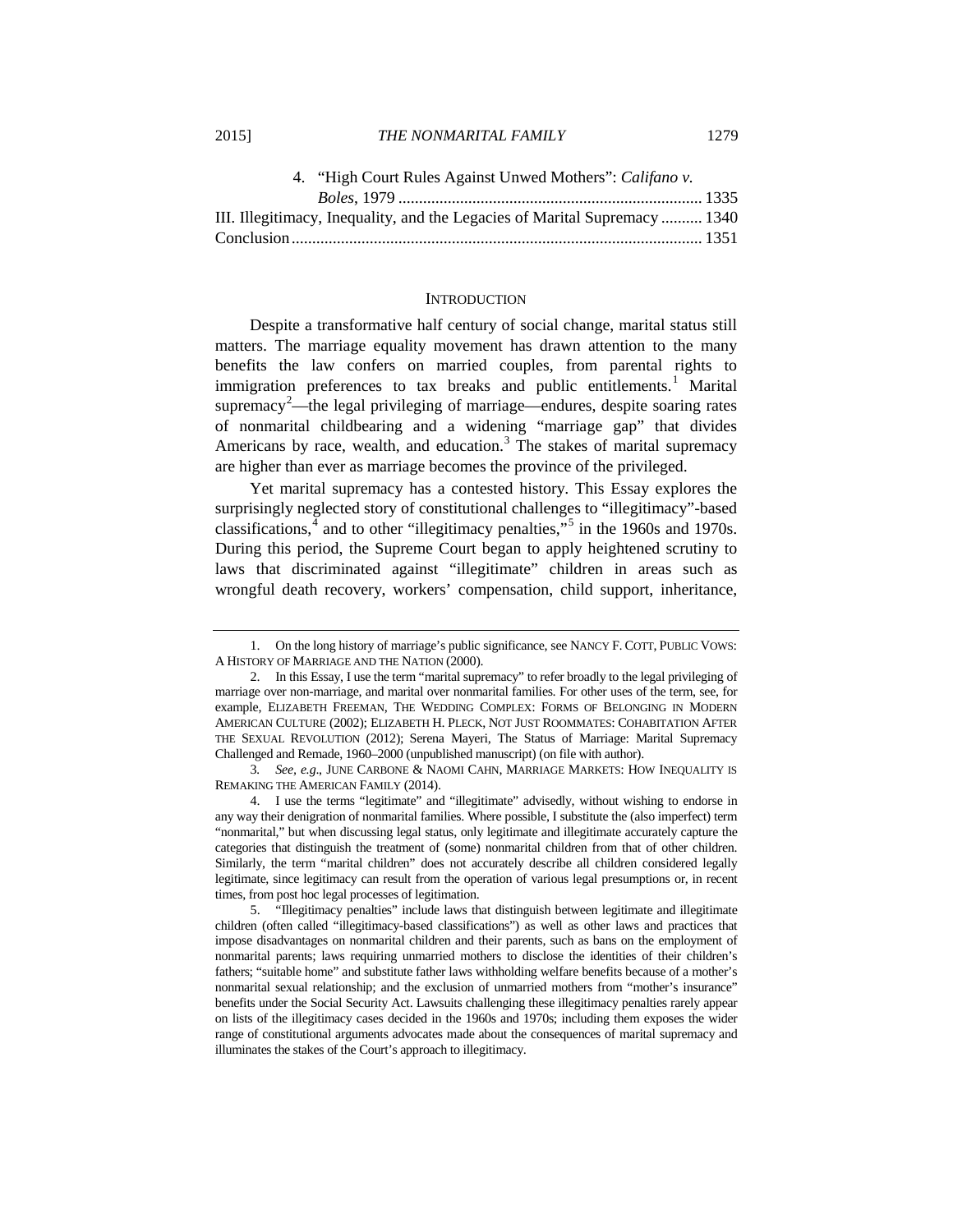and government benefits.<sup>[6](#page-3-1)</sup> These decisions followed and prompted statutory reforms that mitigated many of the harshest legal disabilities historically imposed upon nonmarital children.[7](#page-3-2)

<span id="page-3-0"></span>The illegitimacy cases are often remembered as a triumph for nonmarital families, a long overdue recognition of children's humanity irrespective of birth status.<sup>[8](#page-3-3)</sup> But these decisions hardly championed the equal status of adults who lived outside the bonds of marriage. The constitutional harm of illegitimacy classifications, according to the Justices, lay in the punishment of "hapless" and "innocent" children for the "sins" or "transgressions" of their parents.<sup>[9](#page-3-4)</sup>

The illegitimacy cases reshaped, but did not vanquish, marital supremacy. By focusing on the blamelessness of children, these decisions not only obscured the constitutional harms of illegitimacy penalties' detrimental impact on adults, but also ignored how these laws reinforced broader racial, sexual, and socioeconomic inequities that impoverished entire families.<sup>[10](#page-3-5)</sup> The Court found nothing unconstitutional about discouraging illicit sex and promoting traditional marriage. Rather, to the extent illegitimacy classifications violated equal protection, their infirmity lay in the tenuous relationship between means (punishing innocent children) and ends (deterring adult misconduct).<sup>[11](#page-3-6)</sup>

10. *See* Davis, *supra* not[e 7,](#page-3-0) at 92.

<span id="page-3-1"></span><sup>6.</sup> *See, e.g.*, Levy v. Louisiana, 391 U.S. 68 (1968); Glona v. Am. Guar. & Liab. Ins. Co., 391 U.S. 73 (1968); Weber v. Aetna Cas. & Sur. Co., 406 U.S. 164 (1972); Jimenez v. Weinberger, 417 U.S. 628 (1974); Trimble v. Gordon, 430 U.S. 762 (1977).

<span id="page-3-2"></span><sup>7.</sup> Scholars generally, and historians in particular, have paid relatively little attention to the illegitimacy cases. For recent exceptions in the legal literature, see Susan Frelich Appleton, *Illegitimacy and Sex, Old and New*, 20 AM. U. J. GENDER SOC. POL'Y & L. 347 (2012); Martha F. Davis, *Male Coverture: Law and the Illegitimate Family*, 56 RUTGERS L. REV. 73 (2003); Katie R. Eyer, *Constitutional Crossroads and the Canon of Rational Basis Review*, 48 U.C. DAVIS L. REV. 527 (2014); Solangel Maldonado, *Illegitimate Harm: Law, Stigma, and Discrimination Against Nonmarital Children*, 63 FLA. L. REV. 345 (2011); Melissa Murray, *What's So New About the New Illegitimacy?*, 20 AM. U. J. GENDER SOC. POL'Y & L. 387 (2012); Allison Anna Tait, *A Tale of Three Families: Historical Households, Earned Belonging, and Natural Connections*, 63 HASTINGS L.J. 1345 (2012); Deborah A. Widiss, *Non-Marital Families and (or After?) Marriage Equality*, 42 FLA. ST. U. L. REV. 547 (2014). There is one book-length study of the cases by political scientists, which analyzes the decisions but does not draw upon archival sources. MARTHA T. ZINGO & KEVIN E. EARLY, NAMELESS PERSONS: LEGAL DISCRIMINATION AGAINST NON-MARITAL CHILDREN IN THE UNITED STATES (1994).

<span id="page-3-3"></span><sup>8.</sup> For critical perspectives, see, for example, ZINGO & EARLY, *supra* note [7;](#page-3-0) Davis, *supra* not[e 7;](#page-3-0) Murray, *supra* note [7;](#page-3-0) *see also* Clare Huntington, *Postmarital Family Law: A Legal Structure for Nonmarital Families*, 67 STAN. L. REV. 167, 167 (2015) ("In family law, the marital family serves as a misleading synecdoche for all families, not only marginalizing nonmarital families but also actively undermining their already tenuous bonds.").

<span id="page-3-4"></span><sup>9.</sup> For a historical perspective on the dangers of invoking innocent children to achieve policy reform, see Linda Gordon, *The Perils of Innocence, or What's Wrong With Putting Children First*, 1 J. HIST. CHILDHOOD & YOUTH 331 (2008).

<span id="page-3-6"></span><span id="page-3-5"></span><sup>11.</sup> *Cf*. Gerald Gunther, *The Supreme Court 1971 Term: Foreword: In Search of Evolving Doctrine on a Changing Court: A Model for a Newer Equal Protection*, 86 HARV. L. REV. 1 (1972) (observing that the Court avoided making difficult normative judgments about morals regulations by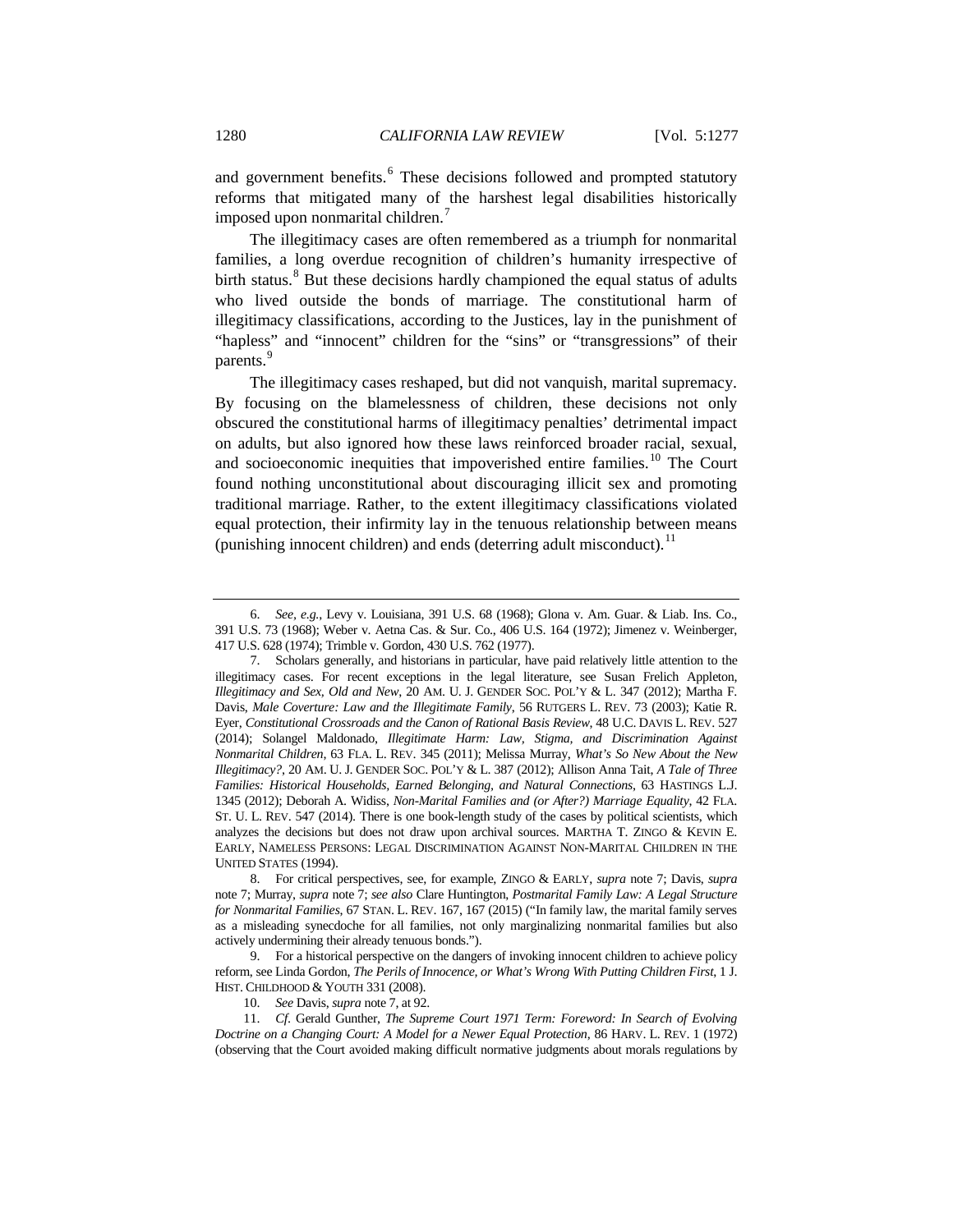But this was far from the only available account of illegitimacy classifications' harms, constitutional and otherwise. Advocates initially framed illegitimacy penalties as centrally connected to poverty and to systemic racial oppression. As feminist advocacy generated new constitutional sex equality arguments, activists and lawyers emphasized the disproportionate burden illegitimacy penalties imposed on unmarried mothers who often bore sole responsibility for the care and support of nonmarital children. Opponents of illegitimacy penalties proclaimed, sometimes cautiously but occasionally boldly, a right to sexual freedom outside of marriage. And they questioned, directly and indirectly, the constitutionality of marital supremacy itself.

Hardly a trace of these arguments about race, sex, sexual liberty, and economic inequality appears in the Court's illegitimacy opinions.<sup>[12](#page-4-0)</sup> This erasure had profound and enduring consequences for nonmarital families disproportionately poor and headed by women of color—and for the contemporary constitutional landscape.

This Essay recovers alternative accounts of the harms of illegitimacy penalties and explores why these accounts failed to infiltrate constitutional doctrine and disappeared from historical memory. Part I dives into early illegitimacy litigation, tracing race discrimination arguments against illegitimacy penalties through archival and other primary sources. The plaintiffs in these early cases were African American women and children, challenging laws with a dramatically disparate impact on poor black families. Some also attacked illegitimacy penalties as violations of sexual privacy and liberty. But arguments emphasizing the unfairness of punishing innocent children for circumstances beyond their control won the day in court. By the early 1970s, despite other promising constitutional developments for nonmarital sex, procreation, and familial bonds, a child-focused approach dominated illegitimacy doctrine.

focusing on how well a law served the government's stated objective rather than on the legitimacy of the objective itself).

<span id="page-4-0"></span><sup>12.</sup> To the extent that the illegitimacy cases and the sex and racial equality cases seem connected in constitutional law, it is largely by analogy. Like race, the argument goes, illegitimacy remains outside the individual's control and should not be a basis for invidious discrimination. And like sex, illegitimacy classifications are subject to an intermediate standard of equal protection scrutiny. The canonical constitutional sex equality cases cite to court decisions applying heightened scrutiny to illegitimacy classifications. But though many of the cases litigated by Ruth Bader Ginsburg in the 1970s overthrew government support for male supremacy *within* marriage, turning husbands and wives into fungible spouses, they did not question marital status as a basis for allocating government benefits in the first place. *See, e.g*., Frontiero v. Richardson, 411 U.S. 677 (1973); Weinberger v. Wiesenfeld, 420 U.S. 636 (1975); Califano v. Goldfarb, 430 U.S. 199 (1977); *see also* Serena Mayeri, "The First Order of Business": Feminists Challenge Male Supremacy in Marriage (Sept. 20, 2014) (unpublished manuscript) (on file with the author). On Ginsburg's constitutional strategy, see SERENA MAYERI, REASONING FROM RACE: FEMINISM, LAW, AND THE CIVIL RIGHTS REVOLUTION (2011); Cary Franklin, *The Anti-Stereotyping Principle in Constitutional Sex Discrimination Law*, 85 N.Y.U. L. REV. 83 (2010); Serena Mayeri, *Reconstructing the Race-Sex Analogy*, 49 WM. & MARY L. REV. 1789 (2008).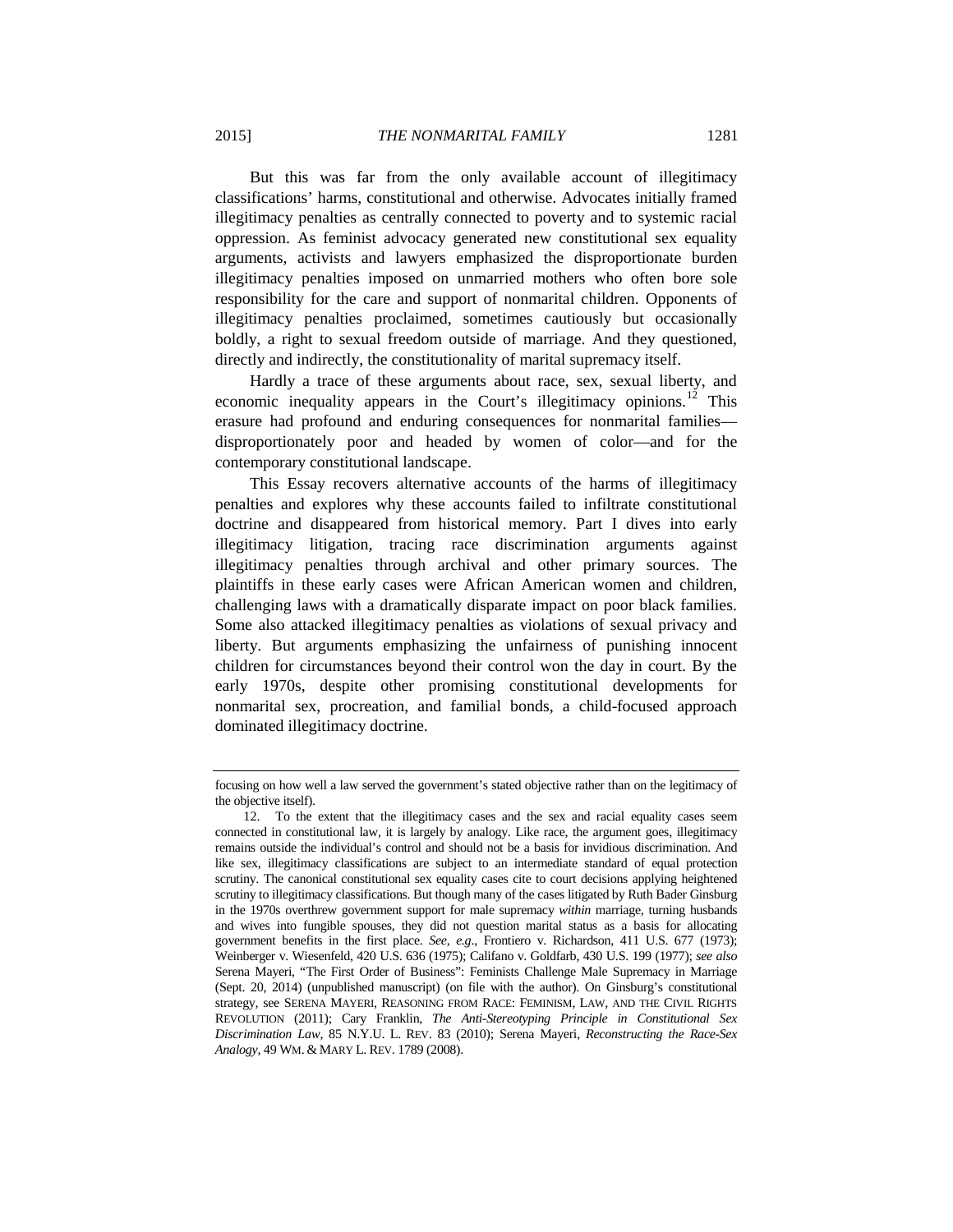Part II describes feminists' alternative accounts of illegitimacy's constitutional harm. Beginning in the early 1970s, feminists argued that "illegitimate" children's inability to inherit from their fathers, or to hold them liable for child support, unjustly placed the entire burden of nonmarital sex, childbearing, and childrearing on mothers. Illegitimacy penalties such as mandatory paternity disclosure and bans on hiring unmarried parents also infringed on women's decisional autonomy and reproductive freedom. But the feminist case against illegitimacy penalties never penetrated Supreme Court rulings. After child-focused arguments reached their apex, the 1970s ended with a series of defeats for illegitimacy plaintiffs.

Part III investigates why more capacious accounts of illegitimacy's constitutional harm fell by the wayside. Accidents of timing and procedural hurdles played a role, but so did deep reluctance to accept feminist arguments that challenged assumptions about women's primary responsibility for nonmarital children, and about privatized dependency, sexual morality, and marital supremacy itself. Focusing on illegitimacy penalties' harm to "hapless" and "innocent" children provided safe common ground in a polity increasingly fractured by matters of family structure and sexuality. By the late 1970s, larger political shifts eroded once promising constitutional doctrines such as sexual privacy, disparate impact, reproductive freedom, and sex equality.

The illegitimacy cases altered the terms of marital supremacy, to be sure. But the Court's failure to question governmental objectives—such as promoting marriage and deterring illicit relationships—meant that even as customary norms stigmatizing nonmarital sex and cohabitation eased, even as white and male supremacy became improper aims of government action, and even as purposefully punishing nonmarital children no longer passed constitutional muster, marriage remained a legitimate engine of privilege. By the turn of the twenty-first century, thousands of material benefits, large and small, depended on marital status. Constitutional contestation focused on access to marriage, not upon its legal and social primacy.

The history recounted here has been almost entirely forgotten. Remembering it exposes the stakes of current struggles to reconcile marriage equality with other progressive goals. Critics have long worried that prioritizing marriage sidelined worthier causes and marginalized nonconforming individuals and families. $13$  Marriage equality advocates attacked restrictions on same-sex marriage with a rich constitutional arsenal that included powerful arguments about equality, dignity, and autonomy for

<span id="page-5-0"></span><sup>13.</sup> *See, e.g*., AGAINST EQUALITY: QUEER REVOLUTION, NOT MERE INCLUSION (Ryan Conrad ed., 2014); NANCY POLIKOFF, BEYOND (STRAIGHT AND GAY) MARRIAGE: VALUING ALL FAMILIES UNDER THE LAW (2008); MICHAEL WARNER, THE TROUBLE WITH NORMAL: SEX, POLITICS, AND THE ETHICS OF QUEER LIFE (1999); Katherine M. Franke, *The Politics of Same-Sex Marriage Politics*, 15 COLUM.J. GENDER & L. 236 (2006); Katherine M. Franke, *Longing for* Loving, 76 FORDHAM L. REV. 2685 (2008); *see also* Suzanne A. Kim, *Skeptical Marriage Equality*, 34 HARV. J. L. & GENDER 37 n.2 (2011) and sources cited therein.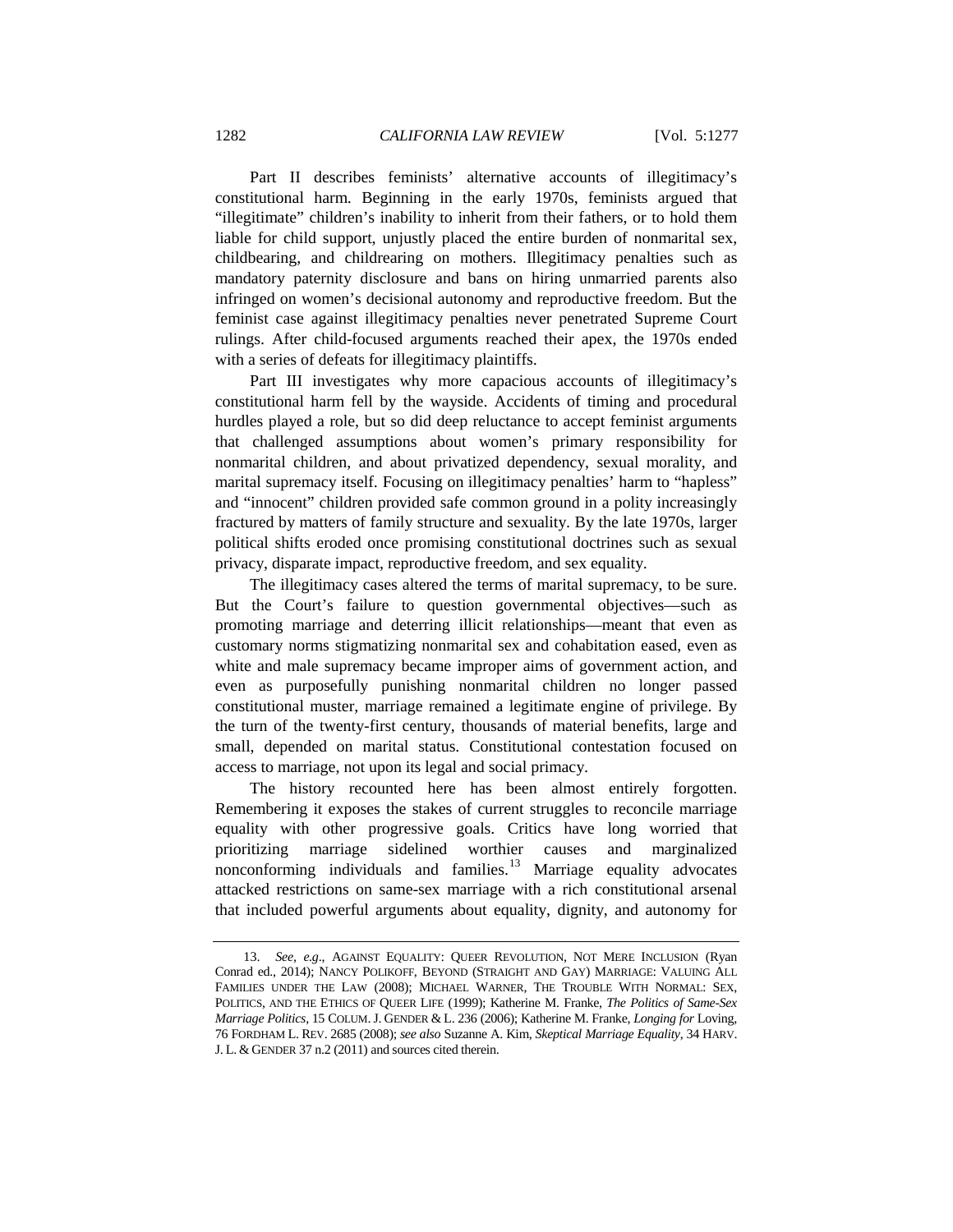gay and lesbian adults and their families. Still, activists, lawmakers, and judges on both sides of the same-sex marriage debate also invoked innocent children as primary victims or beneficiaries of same-sex marriage.<sup>[14](#page-6-0)</sup> "Illegitimacy as injury<sup>"[15](#page-6-1)</sup> made a quiet comeback, implicitly denigrating nonmarital children and families by reinforcing the superiority of marriage as the *sine qua non* of legitimate family formation.

The hard-won triumph of same-sex couples in their struggle for the right to marry is worthy of joyful celebration. But whether this spectacular constitutional victory is the harbinger of greater social and material equality for diverse family forms remains to be seen. In *United States v. Windsor*, Justice Anthony Kennedy extolled the unique capacity of legal marriage to allow couples to "live with pride in themselves and their union,"<sup>[16](#page-6-2)</sup> and to "confer[] upon them a dignity and status of immense import."[17](#page-6-3) In *Obergefell v. Hodges*, he declared, "Without the recognition, stability, and predictability marriage offers, children suffer the stigma of knowing their families are somehow lesser."<sup>[18](#page-6-4)</sup> The children of couples who could not marry, he continued, "suffer the significant material costs of being raised by unmarried parents, relegated through no fault of their own to a more difficult and uncertain family life."<sup>[19](#page-6-5)</sup> Kennedy's emphasis on the suffering of blameless nonmarital children has a political and constitutional history worth remembering. In a world in which marriage is both a privileged status and a status of the privileged, marriage equality that rests upon non-marriage's ignominy risks reinforcing the many other status inequalities that taint the legacy of marital supremacy.

<span id="page-6-0"></span><sup>14.</sup> For a critical perspective on the invocation of children in the marriage equality debate, see, for example, Nancy D. Polikoff, *For the Sake of All Children: Opponents and Supporters of Same-Sex Marriage Both Miss the Mark*, 8 N.Y. CITY L. REV. 573 (2005).

<sup>15.</sup> *See* Murray, *supra* not[e 7,](#page-3-0) at 419–23.

<sup>16.</sup> United States v. Windsor, 133 S. Ct. 2675, 2689 (2013).

<span id="page-6-3"></span><span id="page-6-2"></span><span id="page-6-1"></span><sup>17.</sup> *Id*. at 2692. Justice Kennedy's tribute to marriage evoked earlier gestures toward marriage's sacred and foundational status as a "basic civil right." *See* Loving v. Virginia, 388 U.S. 1, 12 (1967) ("Marriage is one of the 'basic civil rights of man, fundamental to our very existence and survival" (citations omitted)). Earlier, the Court declared marriage "the foundation of the family and society, without which there would be neither civilization nor progress." Maynard v. Hill, 125 U.S. 190, 211 (1888).

 <sup>18.</sup> Obergefell v. Hodges, 135 S. Ct. 2584, 2590 (2015).

<span id="page-6-5"></span><span id="page-6-4"></span> <sup>19.</sup> *Id*.; *see also Windsor*, 133 S. Ct. at 2694 (declaring that same-sex couples' inability to marry "humiliates tens of thousands of children," making it "even more difficult for the children to understand the integrity and closeness of their own famil[ies] and [their] concord with other families in their communities and in their daily lives."). For critiques of this aspect of *Windsor*, see, for example, Noa Ben-Asher, *Conferring Dignity: The Metamorphosis of the Legal Homosexual*, 37 HARV. J. L. & GENDER 243 (2014); Douglas NeJaime, Windsor*'s Right to Marry*, 123 YALE L.J. ONLINE 219 (2013); Widiss, *supra* not[e 7.](#page-3-0) For early critical commentary on *Obergefell*, see, for example, Serena Mayeri, *Marriage (In)equality and the Historical Legacies of Feminism*, 6 CALIF. L. REV. CIRCUIT (forthcoming 2015) (on file with author); Melissa Murray, Obergefell v. Hodges *and the New Marriage Inequality*, 104 CALIF. L. REV. (forthcoming 2016) (on file with author).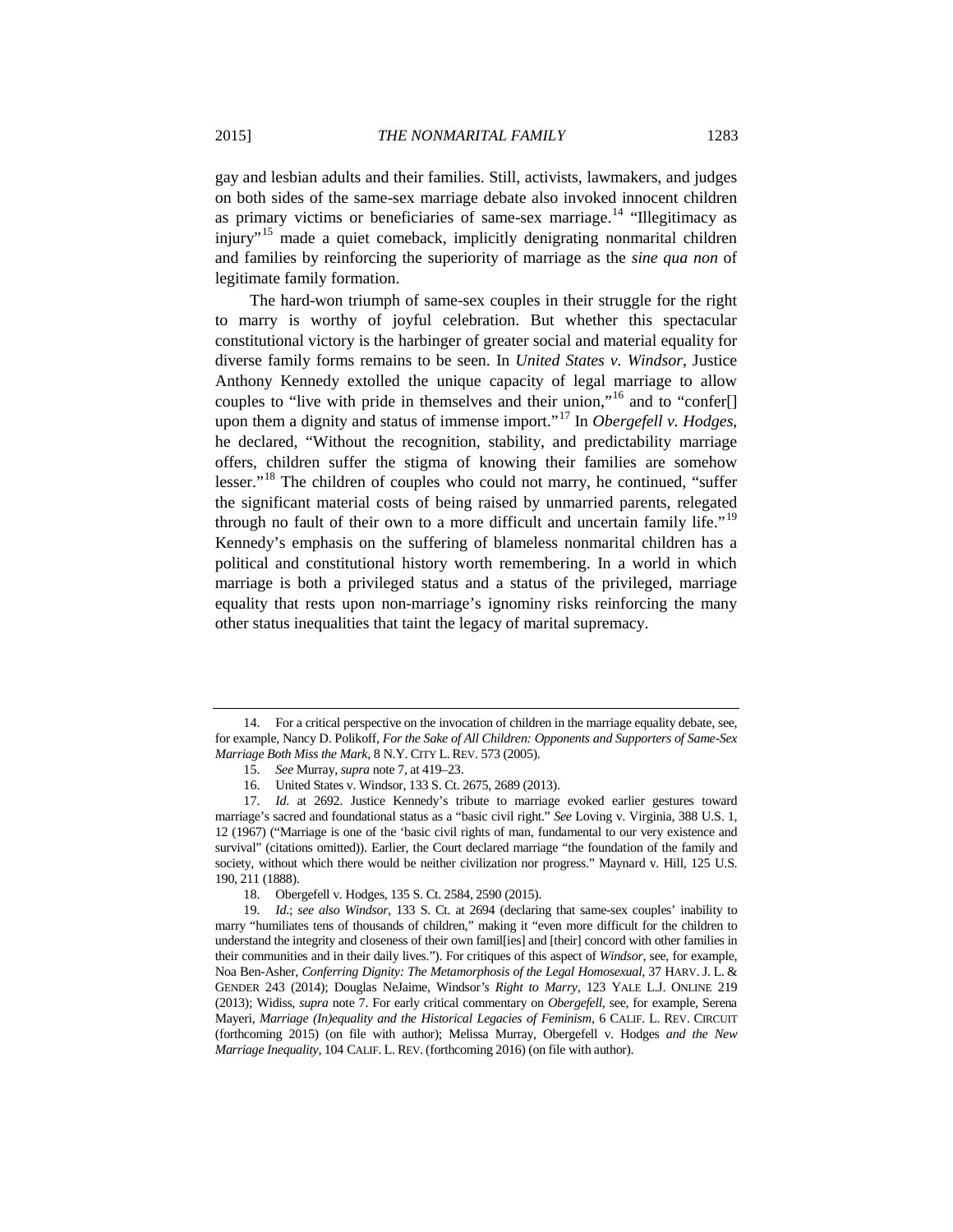<span id="page-7-7"></span><span id="page-7-6"></span><span id="page-7-5"></span>I.

## "HAPLESS AND INNOCENT CHILDREN": THE EARLY ILLEGITIMACY LITIGATION, 1966–1972

Illegitimacy penalties occupied a peculiar position in midcentury law and public policy. Progressive reformers had long lamented the stigma and material disadvantages imposed upon nonmarital children as cruel and anachronistic relics. Indeed, reforms in the nineteenth and twentieth centuries ameliorated many of the harshest legal disabilities that attached under the common law, when a "bastard" was *filius nullius*—child of no one.<sup>[20](#page-7-0)</sup> By the 1960s, legislation in many states enabled some children to be legitimated by their mothers' subsequent marriage, to inherit from their mothers and maternal relatives, and to make claims on their "natural fathers" for support.<sup>[21](#page-7-1)</sup> Nevertheless, these reforms were uneven and incomplete: illegitimate children often could not inherit from their biological fathers or paternal relatives, receive government benefits to which legitimate children were entitled, sue for their parents' wrongful death or workers' compensation, or effectively enforce nonmarital fathers' child support obligations.<sup>[22](#page-7-2)</sup> State level legal reforms proceeded in a lopsided fashion, shoring up the mother-child relationship but leaving most nonmarital children with little claim to support or care from their biological fathers.<sup>[23](#page-7-3)</sup> Federal law, too, contained a bewildering patchwork of statutory provisions, often relying on state law definitions and rules to determine whether and when illegitimate children could receive various Social Security and other benefits.<sup>[24](#page-7-4)</sup>

<span id="page-7-0"></span><sup>20.</sup> At common law, "bastards" had no right to support or inheritance from their parents or other relatives and no right to adopt their biological fathers' surnames. HARRY KRAUSE, ILLEGITIMACY: LAW AND SOCIAL POLICY 5 (1971).

<span id="page-7-1"></span><sup>21</sup>*. See* MICHAEL GROSSBERG, GOVERNING THE HEARTH: LAW AND THE FAMILY IN NINETEENTH-CENTURY AMERICA ch. 6 (1985); JOHN WITTE, JR., THE SINS OF THE FATHERS: THE LAW AND THEOLOGY OF ILLEGITIMACY RECONSIDERED ch. 5 (2009).

<span id="page-7-2"></span><sup>22.</sup> As Harry Krause wrote in 1966, "Differences in the fifty state legal systems and, for specific areas, federal law, are very pronounced and range from highly progressive to very traditional approaches." Harry D. Krause, *Bringing the Bastard into the Great Society—A Proposed Uniform Act on Legitimacy*, 44 TEX. L. REV. 829, 830 (1966) (citations omitted); *see also, e.g*., CALEB FOOTE, ROBERT J. LEVY & FRANK E.A. SANDERS, CASES AND MATERIALS ON FAMILY LAW, ch. 1, § B (1966) (describing the "status of children born out of wedlock circa 1965"); Marylin Klosty & Howard J. Weiss, Editorial, *Illegitimacy*, 26 BROOK. L. REV. 45, 76–79 (1959) (chart comparing states' various approaches to property rights of illegitimate versus legitimate children).

<span id="page-7-3"></span><sup>23</sup>*. See, e.g.*, Krause, *supra* note 22, at 854 ("[S]tatutes have provided in nearly all states that in matters of inheritance the illegitimate occupies the same position with respect to his mother as a legitimate child."). However, as Jacobus tenBroek wrote in 1964, "Lightening the public burden for support of the poor equally motivated the creation of both parents' legal liability for their illegitimate children." Jacobus tenBroek, *California's Dual System of Family Law: Its Origin, Development, and Present Status, Part I*, 16 STAN. L. REV. 257, 284 (1964).

<span id="page-7-4"></span><sup>24.</sup> *See* Note, *The Rights of Illegitimates Under Federal Statutes*, 76 HARV. L. REV. 337 (1962) (explaining that illegitimate children's rights under federal law often depended upon state law, and noting lack of clarity about which state rules should apply to the interpretation of a particular federal provision). State laws defined legitimacy quite disparately, and some states made legitimating a child more difficult than others. For instance, in some states, children could only be legitimated after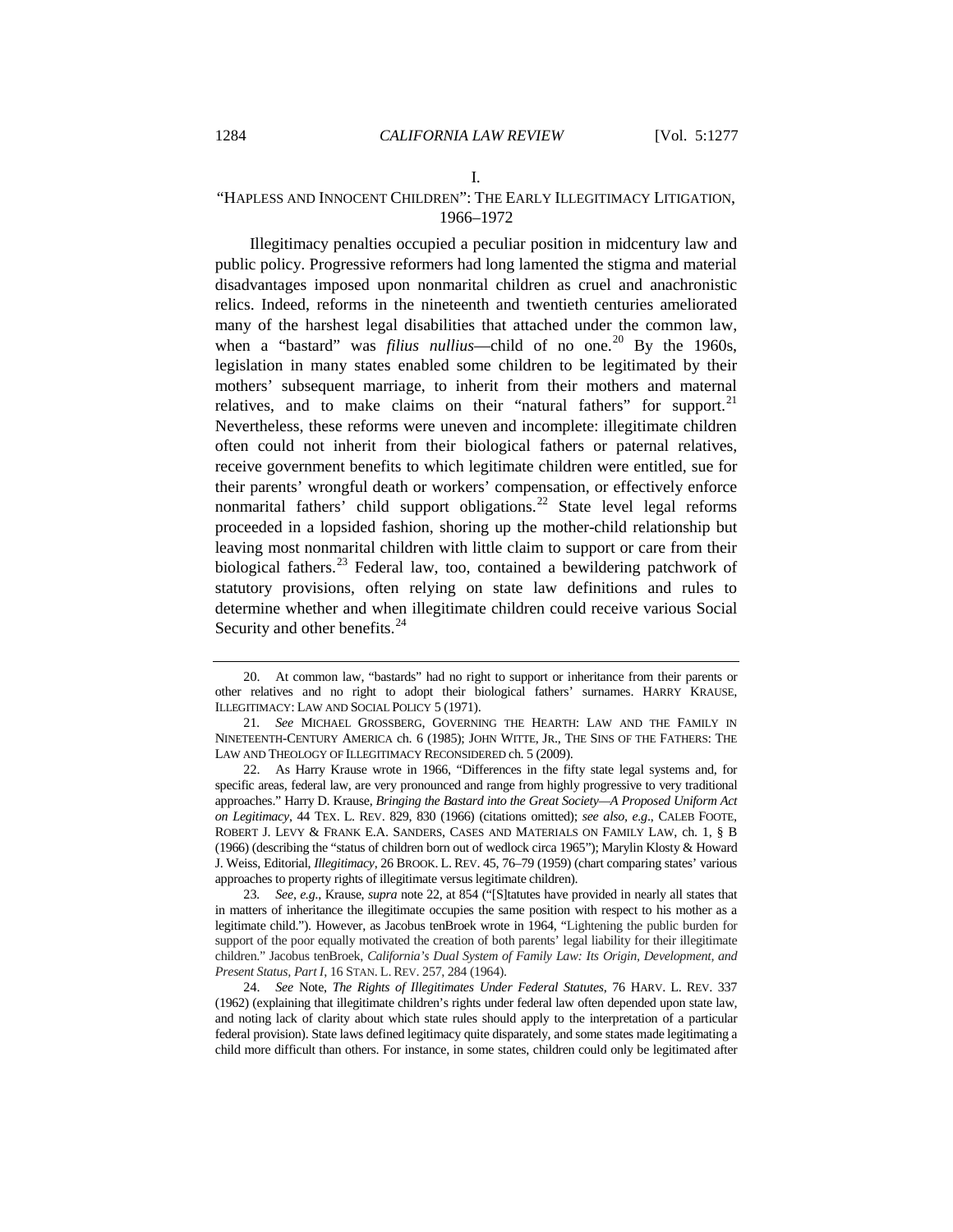At the same time, many citizens and policymakers viewed "illegitimacy" as a more pressing social problem than ever. Rates of nonmarital childbearing climbed among both young white women and poor women of color. Social work professionals reframed white middle-class unwed pregnancy as a problem of individual psychological maladjustment, but conventional wisdom held that among nonwhite women, particularly African Americans, nonmarital childbearing reflected deeper cultural disorder.<sup>[25](#page-8-0)</sup> The 1965 Moynihan Report reinforced the pervasive belief that "illegitimacy" and "matriarchy" contributed to a "tangle of pathology" that fed poverty, crime, and juvenile delinquency in black communities.<sup>[26](#page-8-1)</sup>

Race and illegitimacy had long been intertwined.<sup>[27](#page-8-2)</sup> In the 1950s and 1960s, public discourse increasingly associated nonmarital childbearing with rising public assistance costs and with unmarried African American mothers, who had only recently gained access to many federal and state social welfare programs.<sup>[28](#page-8-3)</sup> Hard won civil rights victories inspired resistance in the form of morals regulation; as historian Anders Walker has written, many efforts to punish nonmarital childbirth were thinly veiled attacks on racial desegregation.[29](#page-8-4) During this period, proposals for punitive anti-illegitimacy

<span id="page-8-1"></span>26. DANIEL P. MOYNIHAN, THE NEGRO FAMILY: THE CASE FOR NATIONAL ACTION (1965). On the gender and racial politics of the Moynihan Report, see, for example, Serena Mayeri, *Historicizing the "End of Men": The Politics of Reaction(s)*, 93 B.U. L. Rev. 729 (2013).

birth by the marriage of their biological parents; in other states, only fathers could legitimate (or "acknowledge") children (with or without the mother's consent); in still other states, mothers could do so unilaterally. To make matters more complicated, rules for establishing paternity also varied widely, with many states imposing statutes of limitation on paternity actions. *See generally id*.

<span id="page-8-0"></span><sup>25.</sup> *See generally* REGINA G. KUNZEL, FALLEN WOMEN, PROBLEM GIRLS: UNMARRIED MOTHERS AND THE PROFESSIONALIZATION OF SOCIAL WORK, 1890–1945 (1993); RICKIE SOLINGER, WAKE UP LITTLE SUSIE: SINGLE PREGNANCY AND RACE BEFORE *ROE V. WADE* (1992). For contemporaneous assessments of differences in the perception and treatment of white and nonwhite unmarried mothers, see, for example, Ruth Chaskel, *The Unmarried Mother: Is She Different?*, CHILD WELFARE, Feb. 1967, at 65; Justine Wise Polier, *Problems Involving Family and Child*, 66 COLUM. L. REV. 305, 308 (1966). For a contemporaneous statistical analysis of illegitimacy rates among various demographic groups, see NATL. CTR. FOR HEALTH STATISTICS, U.S. DEP'T OF HEALTH, EDUC. & WELFARE, PUB. NO. 75-1013, TRENDS IN ILLEGITIMACY: UNITED STATES 1940–1965 (1974).

<span id="page-8-2"></span><sup>27.</sup> *See, e.g*., PEGGY PASCOE, WHAT COMES NATURALLY: MISCEGENATION LAW AND THE MAKING OF RACE IN AMERICA (2009) (describing how anti-miscegenation laws effectively rendered interracial sex and childbearing illicit and illegitimate); Kristin A. Collins, *Illegitimate Borders:* Jus Sanguinis *Citizenship and the Legal Construction of Family, Race, and Nation*, 123 YALE L.J. 2134, 2158 (2014) (detailing how, in the late nineteenth and early twentieth centuries, "restriction of fatherchild citizenship transmission outside the marital family regularly operated to exclude nonwhite children from citizenship"); Adrienne D. Davis, *The Private Law of Race and Sex: An Antebellum Perspective*, 51 STAN. L. REV. 221, 221 (1999) (exploring the use of private law doctrines and the law of legitimacy to "reconcil[e] and preserv[e] both property rights and racial hierarchy").

<span id="page-8-3"></span><sup>28.</sup> *See, e.g*., JILL QUADAGNO, THE COLOR OF WELFARE: HOW RACISM UNDERMINED THE WAR ON POVERTY (1994).

<span id="page-8-4"></span><sup>29.</sup> *See generally* ANDERS WALKER, THE GHOST OF JIM CROW: HOW SOUTHERN MODERATES USED *BROWN V. BOARD OF EDUCATION* TO STALL CIVIL RIGHTS (2009); Anders Walker, Note, *Legislating Virtue: How Segregationists Disguised Racial Discrimination as Moral Reform Following* Brown v. Board of Education, 47 DUKE L.J. 399 (1997). To give just one relevant example,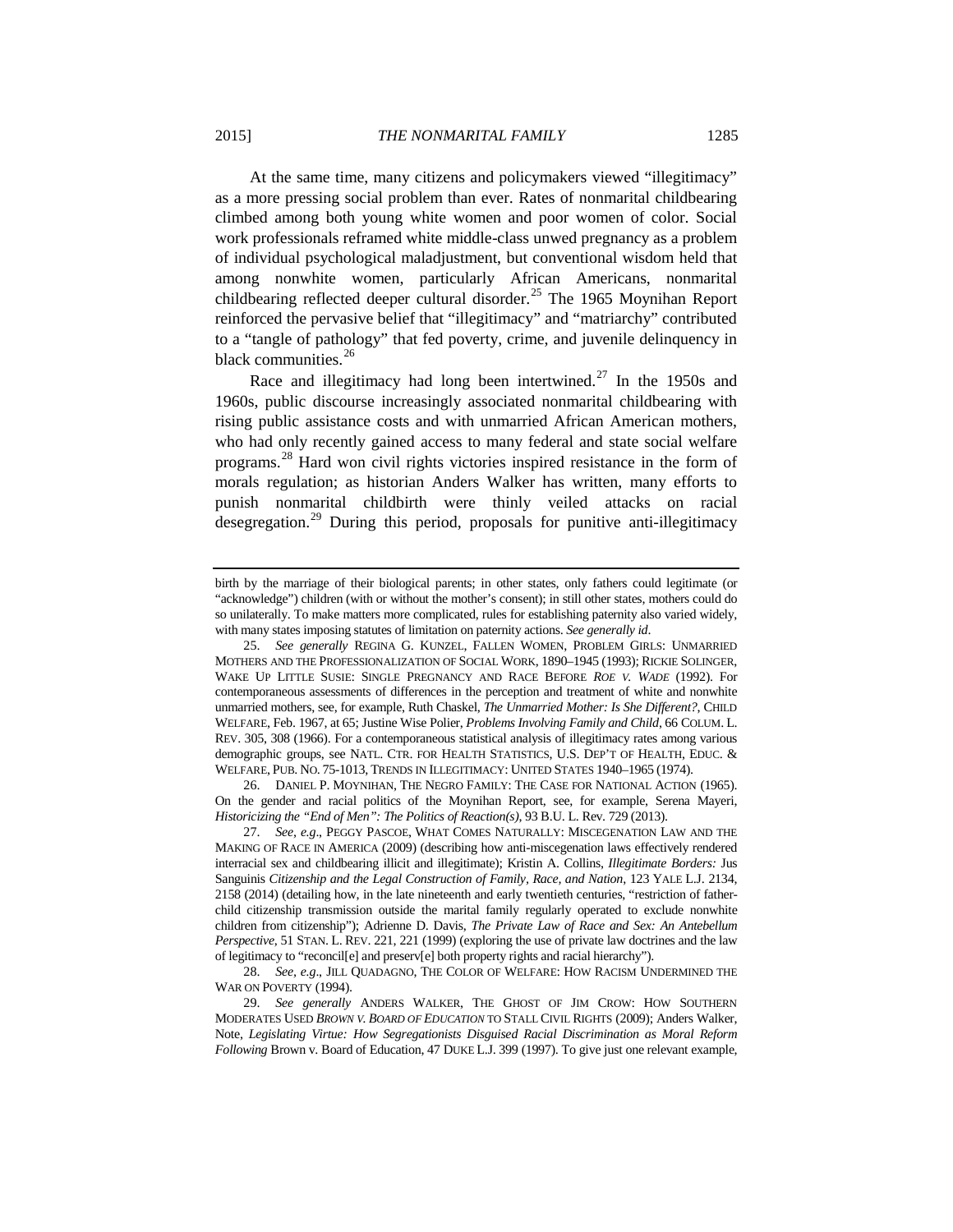laws—denial of public assistance, institutionalization of nonmarital children, sterilization, and imprisonment—were widely understood as part of the backlash against civil rights.<sup>[30](#page-9-0)</sup> As journalist Fred P. Graham put it in 1968, "'Illegitimacy,' like 'crime in the streets,' is becoming a substitute in many minds for the 'Negro problem.'"<sup>[31](#page-9-1)</sup>

Illegitimacy litigation did not proceed from a carefully planned, incremental constitutional strategy. Cases cropped up organically, without the handpicked plaintiffs favored by the NAACP Legal Defense Fund (LDF) in earlier campaigns against de jure racial segregation, and later, by Ruth Bader Ginsburg's American Civil Liberties Union (ACLU) Women's Rights Project in pursuit of sex equality. But the LDF and the ACLU did enter the fray, injecting broader concerns about race and poverty into their constitutional challenges to illegitimacy-based classifications. For a time, the ascendancy of civil rights and poverty law gave the young lawyers and scholars challenging illegitimacy penalties ammunition for their constitutional attacks. Civil libertarians and welfare rights lawyers also saw promise in the nascent jurisprudence of sexual privacy. This Part traces the origins, brief life, and premature demise of these arguments in early constitutional illegitimacy litigation.

## *A. "Designed to Deprive a Single Class of Citizens": Early Constitutional Arguments*

In 1960, Louisiana's "suitable home" law, which withheld public assistance from mothers who had given birth outside of marriage, sparked a national outcry. The legislation, a direct response to racial desegregation efforts, purged tens of thousands of impoverished African American families from the state's welfare rolls.<sup>[32](#page-9-2)</sup> By this time, the success of constitutional

Mississippi abolished common law marriage in 1956 in an apparent attempt to bolster illegitimacy rates among African American families so that black children could be denied access to white schools. WALKER, THE GHOST OF JIM CROW, *supra*, at 41–43; *see also* FOOTE, LEVY & SANDERS, *supra* note 22, at 117 n.116 (describing 1964 Louisiana statute criminalizing the act of giving birth to an "illegitimate" child, La. Rev. Stat. Ann. § 14:79.2 (Supp. 1964)); *id*. at 118 (noting that "such a deterrent approach is not limited to the deep South"). For the most influential contemporaneous analysis of the racial politics of welfare policy, see WINIFRED BELL, AID TO DEPENDENT CHILDREN (1965).

<span id="page-9-0"></span><sup>30.</sup> Such proposals were most common in, but not confined to, southern states. For press coverage of sterilization proposals, see, for example, *Sterilization Urged to Cut Illegitimacy*, WASH. POST, Mar. 11, 1959, at C8 (discussing proposed North Carolina bills); *To Curb Illegitimacy, Sterilize Unwed Mothers, States' Lawmakers Urge*, WASH. POST, Feb. 13, 1960, at D1 (discussing proposed bills in Maryland and Virginia); *Sterilization Urged to Cut Costs*, CHICAGO TRIB., Mar. 1, 1961, at 1 (discussing Illinois bill); *Bill to Curb Illegitimacy is Signed in Mississippi*, N.Y. TIMES, May 28, 1964 (discussing enactment of Mississippi law authorizing imprisonment for up to ninety days as well as fines for unwed parents who had a second illegitimate child).

<sup>31.</sup> Fred P. Graham, *It's Tough to Be Illegitimate*, N.Y. TIMES, Mar. 31, 1968, at E10.

<span id="page-9-2"></span><span id="page-9-1"></span><sup>32.</sup> On the Louisiana crisis, see, for example, JENNIFER MITTELSTADT, FROM WELFARE TO WORKFARE: THE UNINTENDED CONSEQUENCES OF LIBERAL REFORM, 1945–1965, at 86–91 (2005);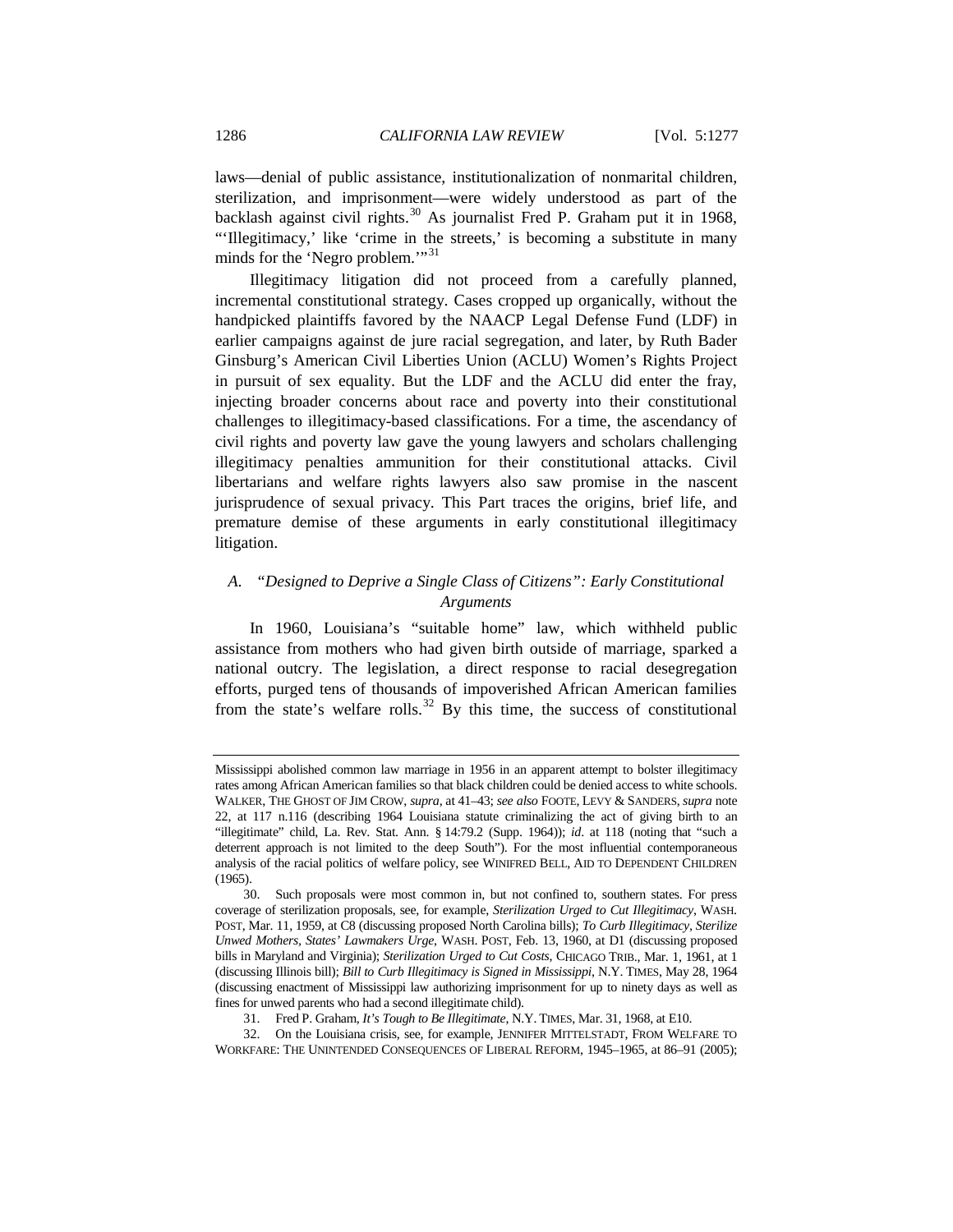<span id="page-10-7"></span>challenges to racial segregation provided the legal tools to question illegitimacy penalties on equal protection grounds. On behalf of the ACLU, a young lawyer named Melvin Wulf wrote a brief to the Department of Health, Education, and Welfare (HEW) attacking Louisiana's policy.<sup>[33](#page-10-0)</sup> Wulf stressed that Louisiana's suitable home law was racially motivated, "a punitive step to deter its Negro citizens from pursuing their goal of equality.<sup> $34$ </sup> Even if the Louisiana policy were not "designed to deprive a single class of citizens of rights to which they are otherwise entitled," as it clearly was, discriminatory intent could be inferred from the policy's severely disproportionate impact.<sup>[35](#page-10-2)</sup>

Wulf's most novel argument came next: "We believe that any differential treatment to which out-of-wedlock children are subjected is invidious and likely unconstitutional."[36](#page-10-3) Just as *Brown v. Board of Education* held that "the classification of Negroes qua Negroes was baseless," the "differential treatment accorded a class of citizens designated as 'illegitimate' is equally baseless."<sup>[37](#page-10-4)</sup> Need, not status, was the appropriate criterion by which to determine welfare eligibility.

Notably, Wulf's memorandum did not deny that illegitimacy penalties might deter nonmarital sex and "promiscuity." He wrote: "It may well be that if out-of-wedlock children are deprived of minimum satisfaction of their physical needs, thereby placing their lives in jeopardy, there will be a decrease in the relationships leading to illegitimate births."<sup>[38](#page-10-5)</sup> But, he continued, "[I]t is clearly unreasonable to attempt to improve a home's moral climate by starving its occupants to death."<sup>[39](#page-10-6)</sup>

Wulf's memo contained seeds of the constitutional arguments that litigators would later raise in court, including the illegitimacy penalties' racially discriminatory intent and effect; the idea that illegitimacy-based

*see also* Lisa Levenstein, *From Innocent Children to Unwanted Migrants and Unwed Moms: Two Chapters in the Public Discourse on Welfare in the United States, 1960–1961*, J. WOMEN'S HIST., Winter 2000, at 10–33 (comparing the framing of Louisiana's anti-welfare measures to those in Newburgh, New York).

<span id="page-10-0"></span><sup>33.</sup> Wulf later described this as "the first memorandum on the unconstitutionality of differential treatment of children born out of wedlock." Letter from Melvin Wulf to Norman Dorsen, (Nov. 20, 1967), *collected in* Norman Dorsen Papers, Tamiment Archive, Bobst Library, New York University [hereinafter Dorsen Papers]; *see also* MARTHA F. DAVIS, BRUTAL NEED: LAWYERS AND THE WELFARE RIGHTS MOVEMENT, 1960–1973, at 84 (1993).

<span id="page-10-1"></span><sup>34.</sup> Memorandum from the ACLU on Louisiana Plan for Aid to Defendant Children, Filed with the Department of Health, Education, and Welfare, at 2 (Nov. 22, 1960) [hereinafter ACLU Memorandum to HEW], *collected in* Dorsen Papers, Box 32, Folder 11 (on file with the *California Law Review*).

<sup>35.</sup> *Id.* at 3.

<sup>36.</sup> *Id.*

<sup>37.</sup> *Id*. at 4.

<sup>38.</sup> *Id.* at 5.

<span id="page-10-6"></span><span id="page-10-5"></span><span id="page-10-4"></span><span id="page-10-3"></span><span id="page-10-2"></span><sup>39.</sup> *Id.* The state, Wulf reasoned, had more effective means of protecting children from immoral influences at its disposal: "If a home is in fact unsuitable because of a mother's promiscuity," a court could order removal of the children. *Id.* The ACLU, Wulf declared, was "not in favor of sin, but neither does it favor compounding sin with starvation." *Id*.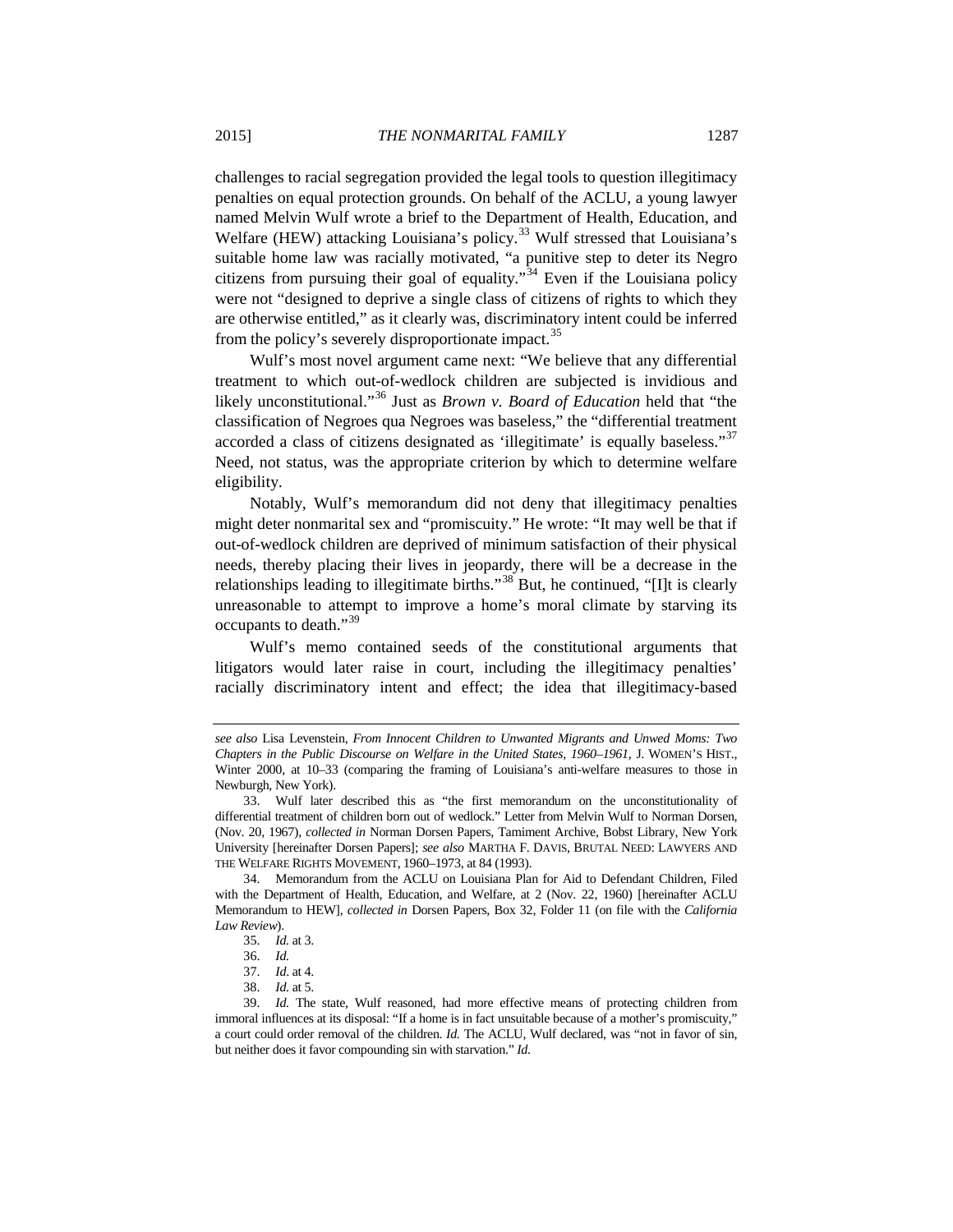distinctions were invidious discrimination rather than justifiable privileging of normative marital families; a reluctance to directly challenge the state interests in deterring nonmarital childbearing and regulating sexual morality; and skepticism about the state's true motives, nurtured by the attenuated relationship between the means employed by the state and the ends purportedly sought.

<span id="page-11-0"></span>Several years later, Illinois law professor Harry Krause established himself as the leading legal authority on illegitimacy with a series of articles culminating in an influential 1971 book.<sup>[40](#page-11-1)</sup> Unlike many of the lawyers involved in the early illegitimacy cases, Krause's practice background was in tax and international business transactions, not in civil rights and poverty law.<sup>[41](#page-11-2)</sup> But Krause quickly developed an academic portfolio in comparative family law and policy.[42](#page-11-3) In *Equal Protection for the Illegitimate*, published in 1967, Krause framed the stakes as "a *child's* right to a familial relationship *with his father*," which he argued was "more akin to a 'fundamental right and liberty' or a 'basic civil right of man' than to a mere economic interest" entitled to a presumption of constitutionality.[43](#page-11-4) He depicted illegitimacy as a "second-class status," calling its impact "a psychic catastrophe."[44](#page-11-5) And, like Wulf, Krause compared illegitimacy discrimination's harm with that of racial segregation. Channeling *Brown*'s concern with "badges of inferiority" inflicted upon children, he called "the psychological effect of the stigma of bastardy . . . quite comparable to the damaging psychological effects upon the victims of racial discrimination."<sup>[45](#page-11-6)</sup>

Krause deliberately emphasized the child's plight, rather than that of his parents, and the *paternal* bond as the crucial loss suffered by nonmarital children. The "psychic catastrophe" language would be cited again and again in plaintiffs' briefs challenging illegitimacy classifications, as would the analogy between illegitimacy and race. And Krause cannily perceived that children's innocence could be "successfully exploited," much like images of brave yet

<span id="page-11-1"></span><sup>40.</sup> KRAUSE, *supra* note [20.](#page-7-5) Krause's articles published before the Supreme Court first addressed the illegitimacy question include Krause, *supra* note 22; Harry D. Krause, *Equal Protection for the Illegitimate*, 65 MICH. L. REV. 477 (1967); Harry D. Krause, *Bastards Abroad—Foreign Approaches to Illegitimacy*, 15 AM. J. COMP. L. 727 (1967). For other early applications of equal protection analysis to illegitimacy classifications, see FOOTE, LEVY & SANDERS, *supra* not[e 22,](#page-7-6) at 72– 73 (1966); Note, *"Suitable Home" Tests Under Social Security: A Functional Approach to Equal Protection*, 70 YALE L.J. 1192 (1961).

<span id="page-11-2"></span><sup>41.</sup> Born in Germany in 1932, Krause immigrated to the United States as a college student and served in the U.S. Army before attending law school at the University of Michigan and working for Covington & Burling. *See Harry D. Krause*, 1997 U. ILL. L. REV. 667 (1997).

<sup>42.</sup> *Id.*

<sup>43.</sup> Krause, *Equal Protection for the Illegitimate*, *supra* not[e 40,](#page-11-0) at 488 (emphasis added).

<span id="page-11-6"></span><span id="page-11-5"></span><span id="page-11-4"></span><span id="page-11-3"></span><sup>44.</sup> *Id.* (quoting Nandor Fodor, *Emotional Trauma Resulting from Illegitimate Birth*, 54 ARCHIVES NEUROLOGY & PSYCHOL. 381, 381 (1945)).

<sup>45.</sup> *Id*.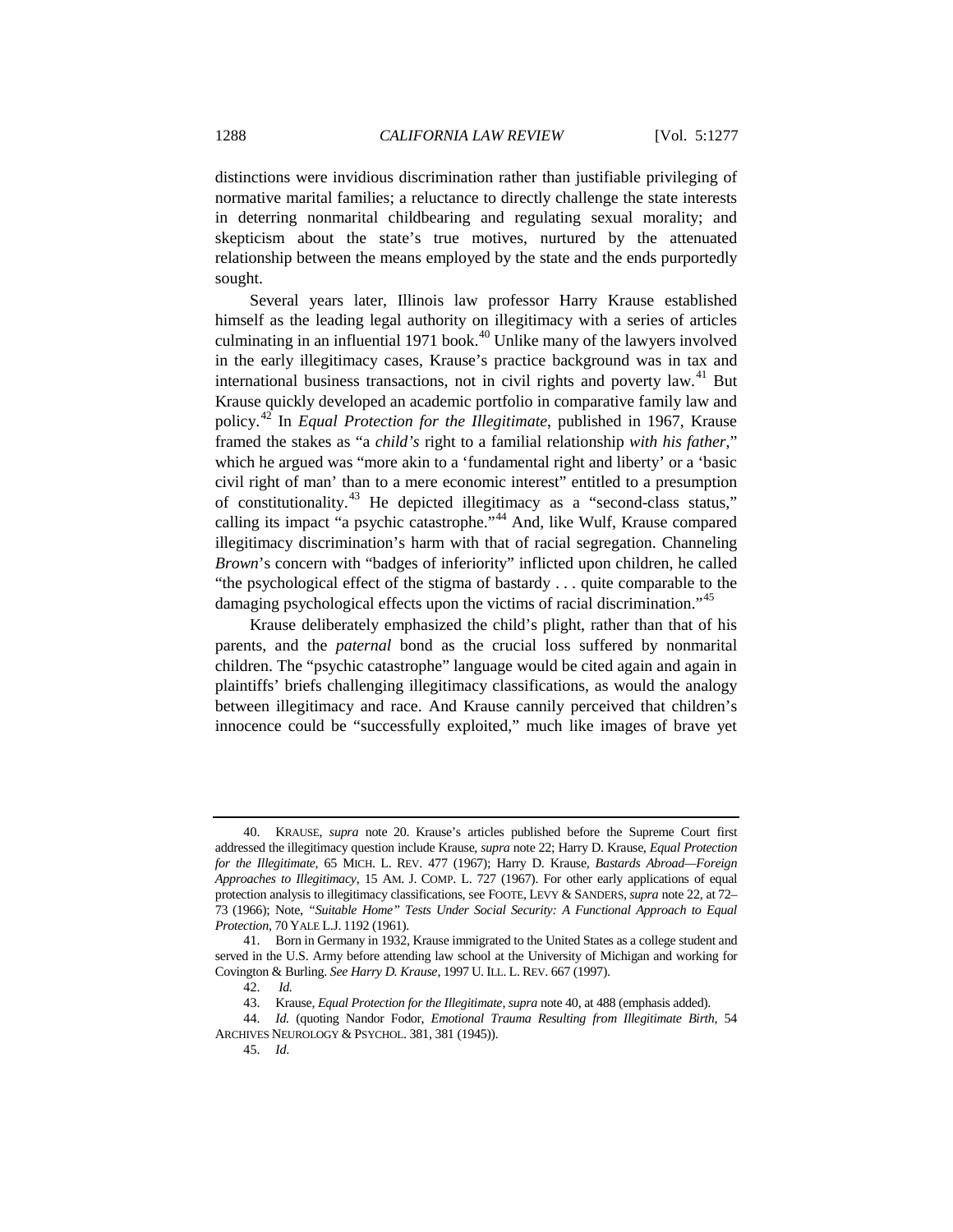vulnerable children enduring hostile, hysterical mobs resisting school integration spoke more eloquently than any legal brief ever could.<sup>[46](#page-12-0)</sup>

Child-focused arguments against illegitimacy penalties were nothing new. Historian Michael Grossberg describes post-revolutionary illegitimacy law reforms as "proceed[ing] from the conviction that parents' sins should not be visited on the innocent issue."<sup>[47](#page-12-1)</sup> Advocates for children, such as New York reformer and Judge Justine Wise Polier, had attacked the stigma and legal disabilities of illegitimacy in the 1940s and 1950s.<sup>[48](#page-12-2)</sup> What was new about the child-focused arguments of the 1960s was their context and their constitutionalization. In the past, critics of illegitimacy penalties had invoked morality, fairness, and an individual's right not to be held responsible for the conduct of others. Until the civil rights victories of midcentury, they had little ammunition for arguments sounding in due process and equal protection.

Krause's article debuted an equal protection argument that focused on the relationship between legislative means and state objectives, rather than on challenging the normative assumptions underlying illegitimacy laws.<sup>[49](#page-12-3)</sup> Krause was careful not to question all laws privileging marriage and traditional family relationships—only those that punished children, who had no control over their parents' marital status.

Nor did Krause contest the government's ability to regulate sexual activity. "There is no question that the state may properly regulate many aspects of sexual conduct. Our society holds that intercourse outside of marriage is undesirable, and thus the discouragement of 'illicit' intercourse is considered a proper end of legislation."[50](#page-12-4) But the connection between illegitimacy penalties and the deterrence of nonmarital sex or unwed childbirth was remote: fathers, he pointed out, were more likely to be deterred if held responsible for the consequences of illicit sex. Mothers might be dissuaded by the "shame of illegitimate pregnancy" but were more likely to turn to birth control or abortion than to abstinence.  $51$  Krause did not question the validity of the *government interest* in combating illegitimacy. Rather, he argued that the *fit between means and ends* could not withstand constitutional scrutiny.

Krause applied the equal protection guarantee to illegitimacy-based distinctions in child support, inheritance, the right to recover under wrongful

<span id="page-12-0"></span><sup>46.</sup> *See id.*; *see also id*. at 484 ("It is time that the matter be considered from the standpoint of the child!"); KRAUSE, *supra* note 20, at 294–95 (expressing frustration that "[w]ell-intentioned people have lavished disproportionate effort on the welfare mother").

<sup>47.</sup> GROSSBERG,*supra* not[e 21,](#page-7-7) at 202.

<span id="page-12-2"></span><span id="page-12-1"></span><sup>48.</sup> *See, e.g*., Justine Wise Polier, *Illegitimate!*, WOMAN'S HOME COMPANION, Aug. 1947, at 32.

<span id="page-12-5"></span><span id="page-12-4"></span><span id="page-12-3"></span><sup>49.</sup> Krause, *Equal Protection for the Illegitimate*, *supra* note 40, at 493 ("[I]f the state wishes to discourage casual unions, it should do so directly, as, for example, by laws punishing fornication or providing incentives for marriage.").

<sup>50.</sup> *Id.* at 491–92.

<sup>51.</sup> *Id.* at 492 & n.62.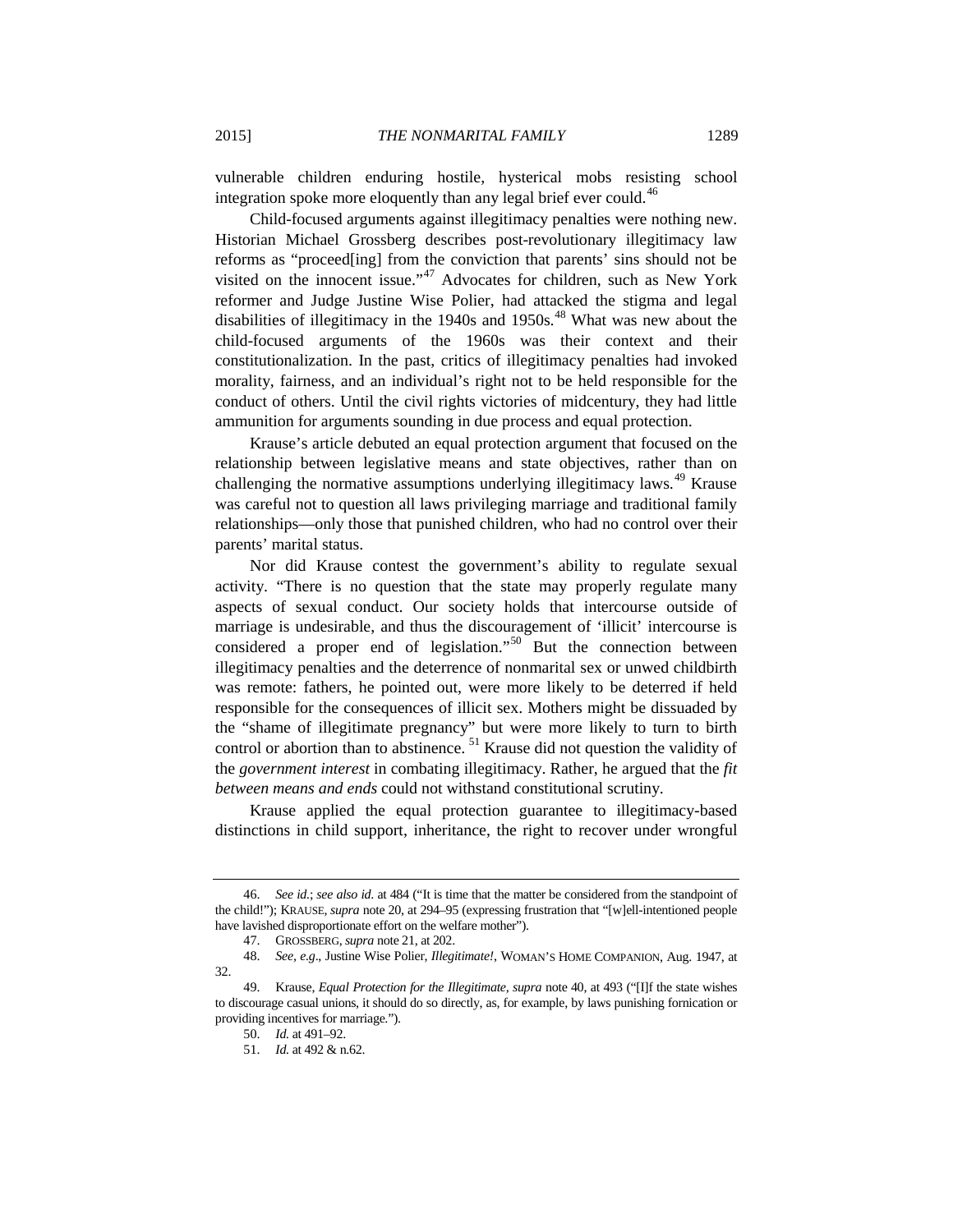death and workers' compensation statutes, and eligibility for benefits accrued through parental earnings and contributions, such as Social Security.<sup>[52](#page-13-0)</sup> Each of these discriminations would come under constitutional attack during the following decade.

#### *B. "Subject to Reexamination":* Levy *and* Glona

The first illegitimacy cases to reach the Supreme Court, *Levy v. Louisiana*, [53](#page-13-1) and *Glona v. American Guarantee and Liability Insurance Company*, [54](#page-13-2) foreshadowed both the promise and the perils of attacking illegitimacy penalties under the Fourteenth Amendment. In court, advocates emphasized the unfairness and irrationality of penalizing innocent children for circumstances beyond their control, as well as the disparate impact of illegitimacy penalties on poor African American families. The Court's decisions in *Levy* and *Glona* left ambiguous the scope of the illegitimacy cases' challenge to marital supremacy and the racial and economic inequalities it reproduced. The opinions rendered governing constitutional principles obscure, and states' prerogatives to punish *parents* for nonmarital childbearing remained uncertain. Outside of court, though, civil libertarians raised questions about the continuing viability of a regime that privileged formal marriage and curtailed sexual liberty.

The *Levy* litigation began in 1964 when attorney Adolph Levy (no relation to the plaintiffs) filed a lawsuit in Louisiana seeking damages on behalf of Louise Levy's five children for their mother's wrongful death in a New Orleans hospital. His complaint depicted Louise Levy as a model mother and citizen: she worked hard, attended Catholic Mass regularly, and inculcated moral values in her children. She did not depend on welfare, scraping together money from her work as a domestic to send her children to parochial school. Her attorneys argued that Louise Levy's children should be compensated for her death from hypertensive uremia, which occurred after a doctor failed to detect and treat her condition, as if they had been legitimate.<sup>[55](#page-13-3)</sup>

Levy stressed that the children's inability to recover for their mother's death would burden public coffers. "[T]he tortfeasor need reimburse no one. The State must support the tragic victims."<sup>[56](#page-13-4)</sup> And he repeatedly proclaimed nonmarital children's innocence: "[T]he sins of the parents are being visited upon the children who had absolutely nothing to do with their status."<sup>[57](#page-13-5)</sup> Levy

<sup>52.</sup> *See generally* KRAUSE, *supra* note [20.](#page-7-5)

<sup>53.</sup> 391 U.S. 68 (1968).

<sup>54.</sup> 391 U.S. 73 (1968).

<span id="page-13-4"></span><span id="page-13-3"></span><span id="page-13-2"></span><span id="page-13-1"></span><span id="page-13-0"></span><sup>55.</sup> Petition for Damages Due to Malpractice on Behalf of Levy (La. Civ. Dist. Ct. for Orleans Dec. 16, 1964), *reprinted in* Appendix at 5, Levy v. Louisiana, 391 U.S. 68 (No. 508).

<sup>56.</sup> Petition for Writs of Certiorari and Review to the Court of Appeal, Fourth Circuit, State of Louisiana at 4, Levy v. State (La. 1967) (No. 48518), *collected in* Dorsen Papers, Box 32, Folder 14.

<span id="page-13-5"></span><sup>57.</sup> *Id.* The petition continues: "[T]his case does not present to the Court the question of whether parents who may be morally blameful may recover for the wrongful death of their child. It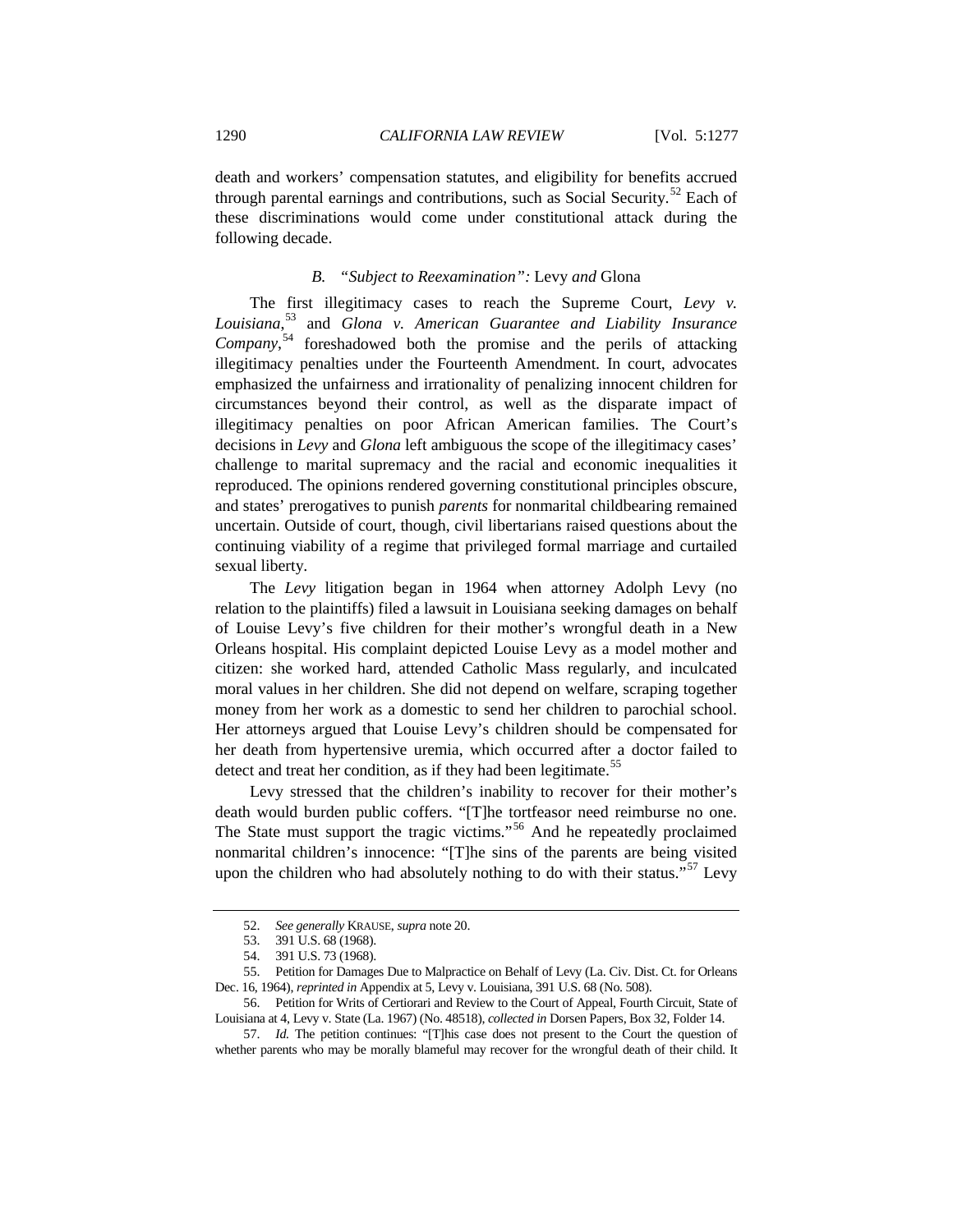also made equal protection and due process arguments against the illegitimacy exclusion's constitutionality, but with relatively little doctrinal support.<sup>5</sup> Recognizing that his clients' case would benefit from greater constitutional expertise, Levy requested assistance from the ACLU. Norman Dorsen, a civil liberties expert and New York University law professor, essentially took over the case before the Supreme Court. Later that year, at the NAACP LDF's request, Dorsen and Levy asked Harry Krause to author an amicus brief on the LDF's behalf. $59$ 

The LDF's Leroy Clark requested that Krause "show the court that many policies which on their face are designed to control 'morals' or which bear heaviest on the poor, have a profound impact on the Negro community, which has a high rate of illegitimacy and poverty."<sup>[60](#page-14-2)</sup> This argument about the impact of facially race-neutral but purposefully discriminatory policies on African Americans echoed claims the LDF made in school segregation, housing discrimination, and voting rights cases.<sup>[61](#page-14-3)</sup>

The Louisiana statute, Krause's LDF brief argued, "discriminates on the basis of race."<sup>[62](#page-14-4)</sup> This "covert discrimination" had two sources: "disproportionately more Negro children than white children are born out of wedlock," and, "even more important[ly] . . . a high percentage (70%) of white illegitimate children are adopted . . . whereas very few (3–5%) Negro illegitimates find adoptive parents."[63](#page-14-5) Together, these discrepancies meant that "95.8 percent of all persons affected by discrimination against illegitimates under the statute are Negroes. . . . [T]he classification of illegitimacy [here] . . . is a euphemism for discrimination against Negroes."<sup>[64](#page-14-6)</sup> Race played a prominent role in Dorsen's brief as well, but as an *analogue* to illegitimacy, rather than as an impetus for penalizing non-marriage. Dorsen and his

presents solely the question of whether children, morally blameless, may be prevented from recovery . . . ." *Id.*

<sup>58.</sup> *See, e.g*., *id.* at 7–8.

<span id="page-14-1"></span><span id="page-14-0"></span><sup>59.</sup> *See* Letter from Norman Dorsen, N.Y.U. School of Law to Jack Greenberg, Director-Counsel of NAACP LDF (Nov. 13, 1967), *collected in* Dorsen Papers, Box 32, Folder 13; Letter from Leroy Clark, NAACP LDF, to Norman Dorsen (Nov. 29, 1967), *collected in* Dorsen Papers, Box 32, Folder 13; Letter from Norman Dorsen to Leroy Clark (Dec. 1, 1967), *collected in* Dorsen Papers, Box 32, Folder 13.

<span id="page-14-2"></span><sup>60.</sup> Letter from Leroy Clark, NAACP LDF, to Harry Krause, University of Illinois, School of Law, (Dec. 4, 1967), at 1, *collected in* Dorsen Papers, Box 32, Folder 13.

<span id="page-14-3"></span><sup>61.</sup> *Id.* Racially disparate impact had also been a focus of Wulf's brief against the Louisiana suitable home law in 1960. *See* ACLU Memorandum to HEW, *supra* note 34.

<span id="page-14-6"></span><span id="page-14-5"></span><span id="page-14-4"></span><sup>62.</sup> Brief for NAACP Legal Defense and Educational Fund as Amicus Curiae at 18, Levy v. Louisiana, 391 U.S. 68 (1967) (No. 508), 1968 WL 112827.

<sup>63.</sup> *Id.* at 18–19.

<sup>64.</sup> *Id.* at 20.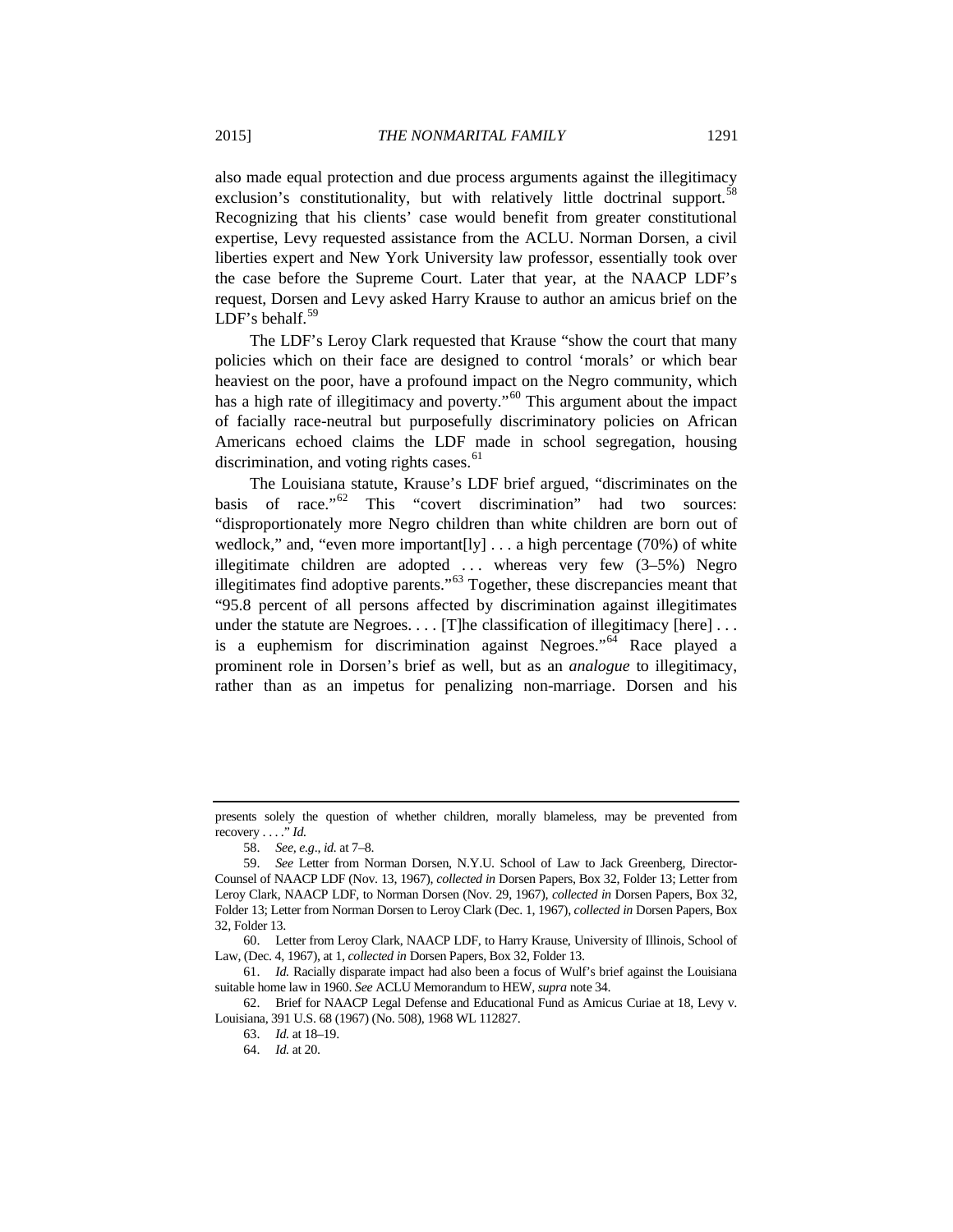<span id="page-15-1"></span>colleagues argued that classifications based on illegitimacy, like those based on race, deserved strict scrutiny.<sup>[65](#page-15-2)</sup>

<span id="page-15-0"></span>All of the briefs supporting the Levy children stressed that the central injustice imposed by discrimination based on illegitimacy was the punishment of children for their parents' wrongful conduct.<sup>[66](#page-15-3)</sup> Consulting attorney Lois Sheinfeld wrote to Dorsen that courts were "showing an increasing awareness and sensitivity to punishment of status or conditions of being."[67](#page-15-4) A recent lower court case had "lovely language on penalizing needy children because of the sexual activity of the mothers,"[68](#page-15-5) and courts had recently invalidated laws that punished the "status" of drug addict or vagrant, rather than unlawful conduct.[69](#page-15-6) Illegitimacy was "a status which is *both* involuntarily assumed and cannot be voluntarily quitted."<sup>[70](#page-15-7)</sup> The Louisiana statute, the Levys' final brief contended, denied nonmarital children due process "on the basis of a condition of birth and a status over which they had no control and are powerless to correct."<sup>[71](#page-15-8)</sup>

The State of Louisiana minced no words in defending the statute's exclusion of illegitimate children as necessary to preserve the institutions of "marriage and the legitimate family."<sup>[72](#page-15-9)</sup> The State denied any intent to "punish[] illegitimates" or even to "discriminat[e] against immorality in sexual behavior."[73](#page-15-10) Rather, Louisiana sought only "positive" ends such as "the *encouragement* of marriage" and "the preservation of the legitimate family as the preferred environment for socializing the child."<sup>[74](#page-15-11)</sup> Defending the community's "withholding [of] prestige and honor" from illegitimate families, Louisiana asserted: "If the community grants almost as much respect for non-marriage as for marriage, illegitimacy increases."<sup>[75](#page-15-12)</sup> Moreover, "illegitimate

<span id="page-15-2"></span><sup>65.</sup> Brief for Appellants at 9, Levy v. Louisiana, 391 U.S. 68 (No. 508), 1967 WL 113865; *see also* Brief for Executive Council of the Episcopal Church in the U.S.A. and the American Jewish Congress as Amici Curiae at 25, Levy v. Louisiana, 391 U.S. 68 (No. 508), 1967 WL 129635.

<span id="page-15-3"></span><sup>66.</sup> *See also* Letter from David Rudovsky, Def. Ass'n of Phila., to Norman Dorsen (Dec. 4, 1967), *collected in* Dorsen Papers, Box 32, Folder 13.

<span id="page-15-4"></span><sup>67.</sup> Letter from Lois P. Sheinfeld, N.Y.U. School of Law, to Norman Dorsen, regarding Levy: Punishment of Status (Nov. 22, 1967), *collected in* Dorsen Papers, Box 32, Folder 17.

<span id="page-15-5"></span><sup>68.</sup> Letter from Lois P. Sheinfield to Norman Dorsen, regarding Levy Comments (Dec. 5, 1967), at 1, *collected in* Dorsen Papers, Box 32, Folder 12. The case was *Smith v. King*, 277 F. Supp. 31 n.7 (M.D. Ala. 1967), *aff'd*, 392 U.S. 309 (1968). See Part I.C *infra*.

<span id="page-15-6"></span><sup>69.</sup> *See, e.g*., Robinson v. California, 370 U.S. 660 (1962) (holding that state law making narcotic addiction a criminal offense violated the Eighth Amendment's prohibition on cruel and unusual punishment).

<sup>70.</sup> Letter from Sheinfeld to Dorsen, *supra* note [67.](#page-15-0)

<span id="page-15-8"></span><span id="page-15-7"></span><sup>71.</sup> Brief for Appellants, *supra* note [65,](#page-15-1) at 20; *see also id.* at 7 ("It is obvious that a child's illegitimacy is like his race and ancestry and has nothing whatever to do with his own actions or  $conduct \ldots$ .").

<span id="page-15-12"></span><span id="page-15-11"></span><span id="page-15-10"></span><span id="page-15-9"></span><sup>72.</sup> Brief for the Attorney General, State of Louisiana at 3, Levy v. Louisiana, 391 U.S. 68 (1967) (No. 508), 1968 WL 112828.

<sup>73.</sup> *Id.* at 4.

<sup>74.</sup> *Id.* at 4–5 (emphasis added).

<sup>75.</sup> *Id.* at 7.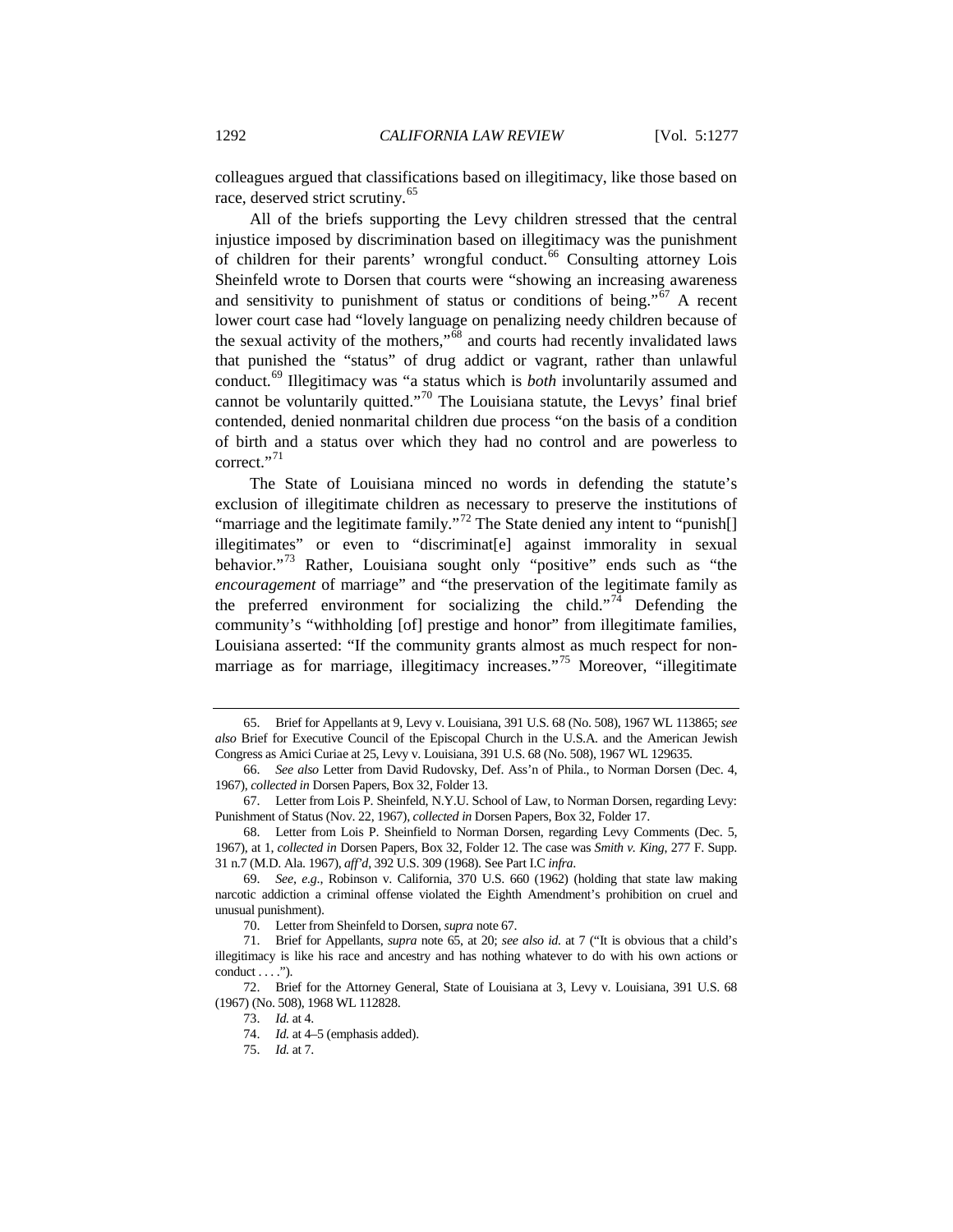daughters tend to err in the manner of their illegitimate mothers, producing more illegitimate children."<sup>[76](#page-16-0)</sup>

The Levy children's allies followed Krause in belittling the notion that denying illegitimate children the right to recover for the wrongful death of a parent would effectively deter illicit sexual behavior and prevent nonmarital childbearing. They did not, however, directly question the state interest in promoting marriage and discouraging illicit sex. Dorsen's protégée Sylvia Law—then a third-year law student, later a leading feminist scholar and advocate—summed up the strategy: "We have not questioned the value of family (legitimate) system. We have shown that the discrimination here is *wholly ineffectual* in deterring illegitimacy or securing legitimate families."<sup>[77](#page-16-1)</sup>

Accused by Louisiana of attacking traditional marriage and family, the Levys' allies tried to strike a delicate balance in their characterization of *Glona*, *Levy*'s mirror image. Minnie Brade Glona challenged her inability to recover for the wrongful death of her illegitimate teenage son, Billy, who perished in a car accident in Louisiana. Ms. Glona enjoyed nothing comparable to the Levy children's amicus support from several prominent civil rights organizations, nor did she receive counsel from elite attorneys and scholars. Indeed, the Levys' attorneys were careful to distinguish *Glona*, which the Fifth Circuit had decided unfavorably in a dismissive per curiam ruling.<sup>[78](#page-16-2)</sup> "Denial of recovery to the mother," the Levys' lawyers argued, "involves neither the problem of economic dependence of child on mother that exists here nor the manifest inequity of punishing individuals—the illegitimate children—for the acts of others over whom they could have no control."[79](#page-16-3) Mothers, the brief implied, were not comparably blameless.

The Court decided *Levy* and *Glona* in the claimants' favor. Justice William O. Douglas wrote short opinions in both cases that drew criticism for

<sup>76.</sup> *Id.* at 7.

<span id="page-16-1"></span><span id="page-16-0"></span><sup>77.</sup> Sylvia Law, Notes on Reply Brief to La. Attorney General (Feb. 22, 1968), *collected in* Dorsen Papers, Box 32, Folder 15 (emphasis added). Similarly, Chip Gray wrote in his own notes, "Didn't question social usefulness of family, but only relation of this discrimination to upholding it." Chip Gray, Note on Possible Reply Brief (Feb. 23, 1968), *collected in* Dorsen Papers, Box 32, Folder 15. Strikingly, the briefs supporting the Levys spent relatively little time discussing the Supreme Court's recent decision in *Loving v. Virginia*, which had invalidated the remaining anti-miscegenation statutes in June 1967, a few months before the Court noted probable jurisdiction in *Levy*. Loving v. Virginia, 388 U.S. 1 (1967). Perhaps *McLaughlin v. Florida*, the 1964 decision overturning an extra penalty for interracial cohabitation seemed more on point. *See* 379 U.S. 184 (1964). There, the Court had not questioned the state's ability to regulate nonmarital sex, just its differential policing of unmarried interracial couples. *See* Ariela R. Dubler, *From* McLaughlin v. Florida *to* Lawrence v. Texas*: Sexual Freedom and the Road to Marriage*, 106 COLUM. L. REV. 1165, 1174–75 (2006).

<span id="page-16-2"></span><sup>78.</sup> *See* Glona v. Am. Guar. & Liab. Ins. Co., 379 F.2d 545, 546 (5th Cir. 1967) (per curiam), *rev'd*, 391 U.S. 73 (1968) ("It cannot be said that the classification here by the Louisiana courts is unreasonable.").

<span id="page-16-3"></span><sup>79.</sup> Reply Brief for the Appellants at 3, Levy v. Louisiana, 391 U.S. 68 (No. 508) (1967), 1967 WL 113866.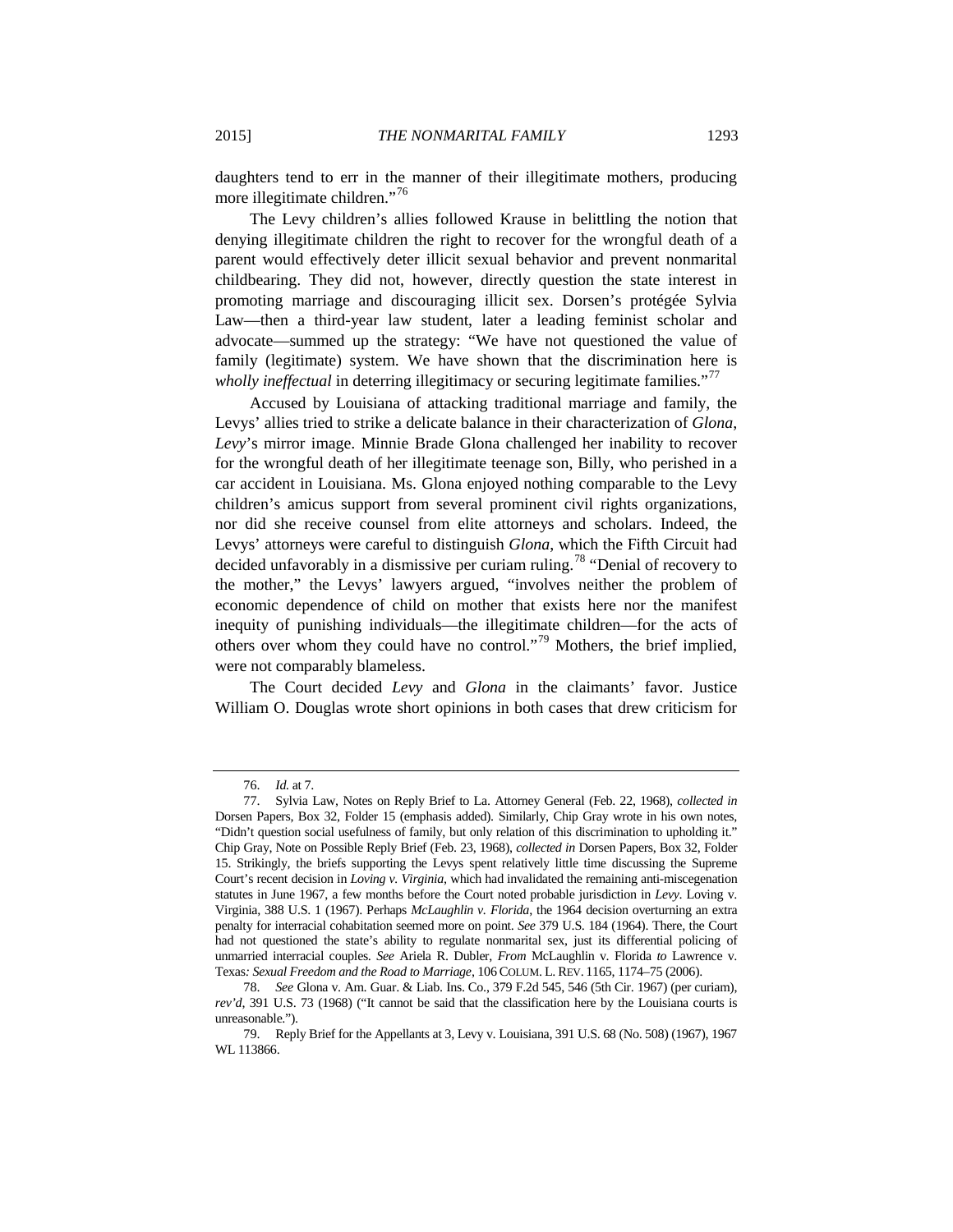their enigmatic treatment of the constitutional issues at stake.<sup>[80](#page-17-0)</sup> In *Levy*, Douglas "start[ed] from the premise that illegitimate children are not 'nonpersons.' They are human, live, and have their being."<sup>[81](#page-17-1)</sup> He called the classification that prevented Louise Levy's children from recovering for her wrongful death "invidious," and asked, "When the child's claim of damage for loss of his mother is in issue, why, in terms of 'equal protection,' should the tortfeasors go free merely because the child is illegitimate? Why should the illegitimate child be denied rights merely because of his birth out of wedlock?"<sup>[82](#page-17-2)</sup>

Douglas quoted more Shakespeare than precedent in *Levy*. [83](#page-17-3) He did little to clarify the standard of review for laws distinguishing between legitimate and illegitimate children. Douglas did suggest that the "intimate familial relationship between a child and his own mother" implicated a "basic civil right" and concluded:

Legitimacy or illegitimacy of birth has no relation to the nature of the wrong allegedly inflicted on the mother. These children, though illegitimate, were dependent upon her; she cared for them and nurtured them; they were indeed hers in the biological and in the spiritual sense; in her death they suffered wrong in the sense that any dependent would. $84$ 

Douglas's opinion in *Glona* was less florid but equally cryptic.<sup>[85](#page-17-5)</sup> *Glona*, Douglas wrote, differed from *Levy*, "where by mere accident of birth the innocent, although illegitimate child was made a 'nonperson' by the legislature."[86](#page-17-6) Douglas criticized Louisiana law for inconsistently penalizing illegitimacy, and wrote that the exclusion of mothers from recovery had "no possible rational basis . . . . It would, indeed, be farfetched to assume that women have illegitimate children so that they can be compensated in damages

<span id="page-17-0"></span><sup>80.</sup> *See, e.g*., KRAUSE, *supra* note 20, at 66 ("It is regrettable—and may mar the new law of illegitimacy for some time to come—that the Supreme Court did not choose to document its epochal decision more carefully."); Kenneth L. Karst, Book Review, 89 HARV. L. REV. 1028, 1032 (1976) (reviewing GERALD GUNTHER, CASES AND MATERIALS ON CONSTITUTIONAL LAW (9th ed.)) (calling *Levy* "anything but a model of closely reasoned doctrinal exegesis").

<sup>81.</sup> *Levy*, 391 U.S. at 70.

<sup>82.</sup> *Id.* at 71.

<span id="page-17-3"></span><span id="page-17-2"></span><span id="page-17-1"></span><sup>83.</sup> *See id.* at 72 n.6 ("We can say with Shakespeare: 'Why bastard, wherefore base? When my dimensions are as well compact, My mind as generous, and my shape as true, As honest madam's issue? Why brand they us With base? with baseness? bastardy? base, base?' King Lear, Act I, Scene 2."). Early drafts of Douglas's opinions followed Shakespeare (and the petitioner's brief) in referring at points to "bastards." *See* Letter from Chief Justice Earl Warren to Justice William O. Douglas, on *Levy* and *Glona* (Apr. 18, 1968), *collected in* Earl Warren Papers, Library of Congress [hereinafter Warren Papers], Box 551 ("I agree with both of your opinions ... but I would feel a little more comfortable if you referred to the children other than as 'bastards.'").

<span id="page-17-6"></span><span id="page-17-5"></span><span id="page-17-4"></span><sup>84.</sup> *Levy*, 391 U.S. at 71–72.

<sup>85.</sup> Glona v. Am. Guar. & Liab. Ins. Co., 391 U.S. 73 (1968).

<sup>86.</sup> *Id.* at 75.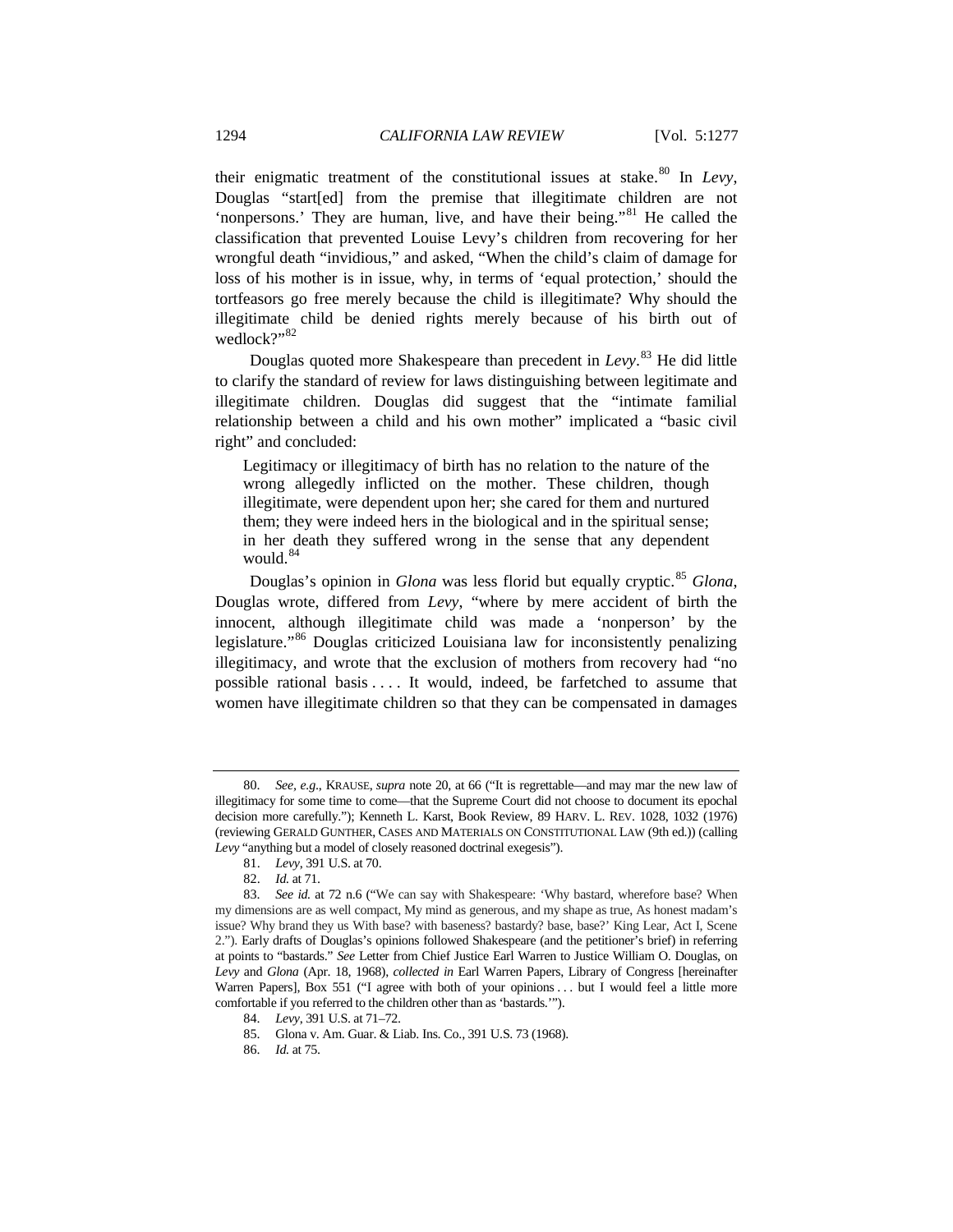for their death."[87](#page-18-0) This sentence questioning the rationality of the statute—the relationship between means and ends—became perhaps the most oft-cited aspect of *Glona*. But it also obscured the appropriate standard of review for illegitimacy-based classifications, and prompted even sympathetic commentators to accuse Douglas of using "brute force" to achieve the desired result.<sup>[88](#page-18-1)</sup>

<span id="page-18-7"></span><span id="page-18-6"></span>Douglas likely believed it would be difficult to marshal a majority to declare illegitimacy classifications suspect. Justice Byron White at first objected to Douglas's reference to "basic civil rights."[89](#page-18-2) White apparently overcame his misgivings and joined Douglas's opinion, but Justices John Marshall Harlan, Hugo Black, and Potter Stewart dissented from both *Levy* and *Glona* in a combined opinion authored by Harlan.<sup>[90](#page-18-3)</sup> To the dissenting Justices, "everything the Court says about affection, nurture, and dependence" was "irrelevant." To impose a hierarchy of claimants on the basis of legal rather than biological relationships was perfectly constitutional, especially in light of the state's unchallenged power "to provide that people who choose to live together should go through the formalities of marriage."<sup>[91](#page-18-4)</sup>

Justice Douglas's opinions in *Levy* and *Glona* left ambiguous the magnitude of the Court's departure from traditional deference to states' ability to promote marriage and the legitimate family.<sup>[92](#page-18-5)</sup> But the decisions inspired hope among civil libertarians that the Court might look askance at laws that distinguished between married and unmarried *parents* as well as their

<span id="page-18-0"></span><sup>87.</sup> *Id.* (echoing appellant's brief); *see also* Bench Memorandum from CHW to Chief Justice Earl Warren (Mar. 19, 1968), at 9–10, *collected in* Warren Papers, Box 313 ("In only one sense is this a stronger case [than *Levy*] for the validity of the statute. If the challenged statute is to be justified as discouraging illicit sexual relationships, then it is more rational to place the disability on the parents rather than the child. However, that asserted justification is unpersuasive . . . .").

<span id="page-18-1"></span><sup>88.</sup> Herbert Semmel, *Social Security Benefits for Illegitimate Children after Levy v.* Louisiana, 19 BUFF. L. REV. 289, 290 (1970) (observing that the Court might instead "have framed the question in terms of whether it is rational for a state to discourage illegitimacy by depriving the unwed mother of a variety of benefits which the mother of a legitimate child receives").

<span id="page-18-2"></span><sup>89.</sup> Letter from Justice Byron R. White to Justice William O. Douglas (May 9, 1968), regarding *Levy* and *Glona*, *collected in* William O. Douglas Papers, Library of Congress [hereinafter Douglas Papers], Box 1423, Folder 508.

I am inclined to join you in *Levy* and *Glona* but I wonder if in *Levy* you need to refer to "basic civil rights." You do not do this in *Glona* and still reverse the decision. That is the tougher case and from it *Levy* is *a fortiori* without saying that it is a case to which we give special scrutiny. Perhaps we have not really put speech, race and voting in a different category but at least it seems that we have. I doubt that *Levy* belongs in this group but perhaps you disagree.

*Id.* White also drafted a concurrence, never filed, in which he characterized the challenged distinction as "irrational and arbitrary." *See* Draft Concurrence in Levy v. Louisiana (May 16, 1968), at 4, *collected in* Byron R. White Papers, Library of Congress [hereinafter White Papers], Box 126, Folder 13.

<span id="page-18-3"></span><sup>90.</sup> Dorsen had clerked for Harlan in the 1957 Term. TINSLEY E. YARBROUGH, JOHN MARSHALL HARLAN: GREAT DISSENTER OF THE WARREN COURT 136 (1992).

<sup>91.</sup> Levy v. Louisiana, 391 U.S. 73, 78, 80 (1968) (Harlan, J., dissenting).

<span id="page-18-5"></span><span id="page-18-4"></span><sup>92.</sup> For an argument that *Levy* and *Glona* are less progressive than is often recognized, see Murray, *supra* not[e 7,](#page-3-0) at 390–99.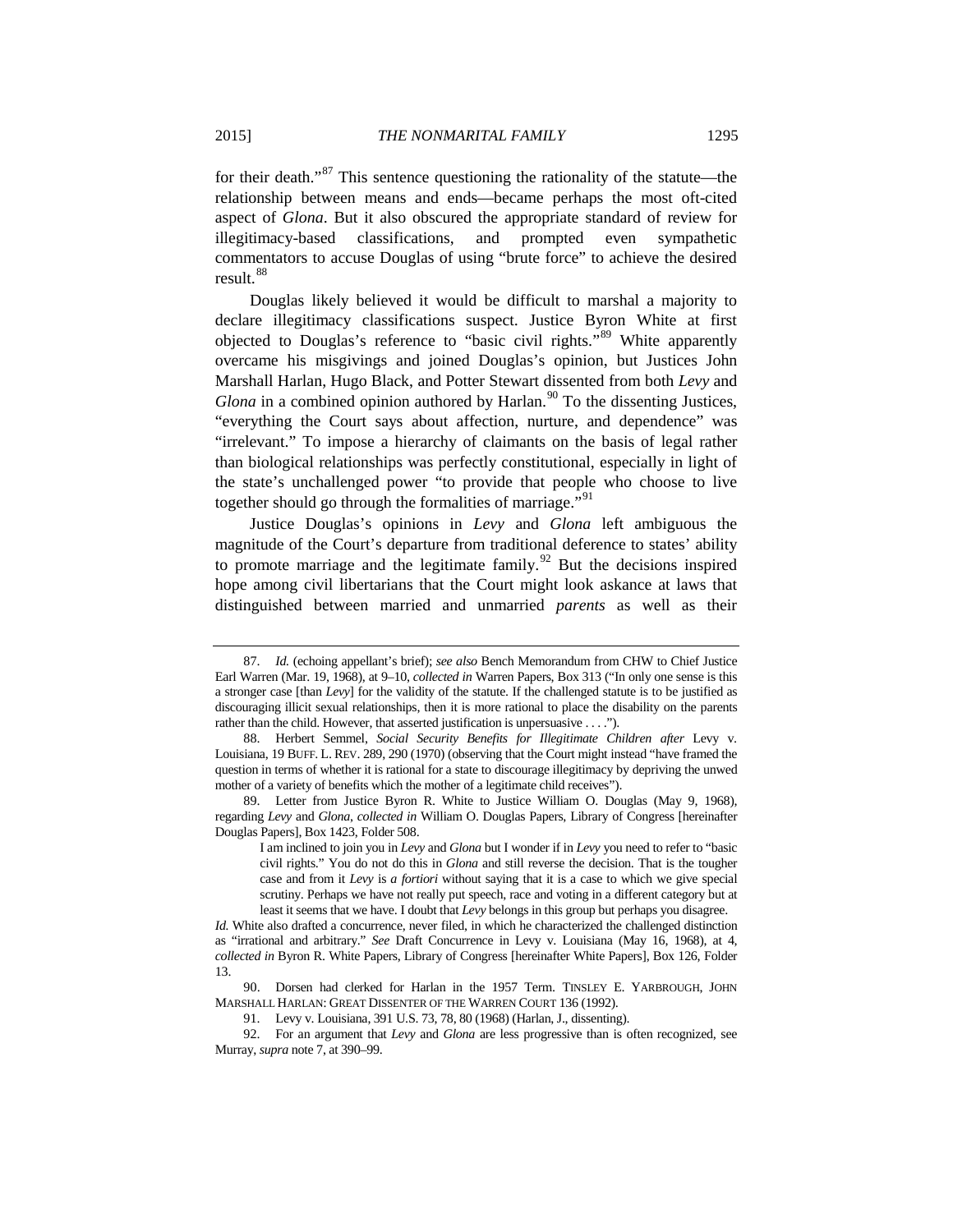<span id="page-19-10"></span>children,<sup>[93](#page-19-0)</sup> as John "Chip" Gray and David Rudovsky suggested hopefully in a widely cited 1969 article.<sup>[94](#page-19-1)</sup> The authors, recent law school graduates who had worked with Dorsen on the case, contended that Douglas had effectively applied strict scrutiny in *Levy*. [95](#page-19-2) They interpreted *Glona* to mean that discrimination against unmarried *parents*, too, should be constitutionally suspect. Further, they contended, "*even assuming that the state can constitutionally regulate extramarital sexual activity*, it should be required to proceed with care in an area where both intimate human relationships and long-standing prejudices are involved."<sup>[96](#page-19-3)</sup>

<span id="page-19-11"></span><span id="page-19-9"></span>Unlike Krause and the *Levy* and *Glona* briefs, the out-of-court writings of Dorsen, Gray, and Rudovsky did not assume an unfettered state prerogative to regulate extramarital sexual activity.<sup>[97](#page-19-4)</sup> They suggested, anticipating a Supreme Court ruling still more than three decades in the future,  $98$  that "the 'zone of privacy' in the area of sexual relationships in marriage," recognized by the Court in *Griswold v. Connecticut*, "should include private sexual activity between consenting adults."<sup>[99](#page-19-6)</sup>

Strikingly, the authors also challenged the legal primacy of marriage. The asserted state interest in "deter[ring] illegitimacy," they wrote, boiled down to an interest in "formal marriages as such." $100$  And "[t]he question whether formal marriage promotes the interests traditionally associated with that institution . . . certainly is subject to reexamination in light of developing concepts of individual freedom and morality."<sup>[101](#page-19-8)</sup> The authors pointed out that "[i]ncreasingly the right of government to prohibit or discourage 'immoral'

<span id="page-19-0"></span><sup>93.</sup> Notably, Justice Douglas's original draft of *Levy* did not leave this impression. In an early version of the opinion he wrote, "If the constitutional question arose under an Act making father and mother liable for producing illegitimate children, we would have a different problem. Here we are not concerned with alleged 'wrongdoers' but with people born out of wedlock who were not responsible for their conception or for their birth." Someone wrote on the draft copy, "WOD: Isn't this susceptible of misconstruction? As contrary to *Glona* . . . ?" Another handwritten comment on the draft, also of unclear provenance, summed up the reaction of many to Douglas's opinion: "The result is correct. In re the opinion: !!!" *See* William O. Douglas, First Circulated Draft of Levy Decision, at 1, *collected in*  Douglas Papers, Box 1423, Folder 508.

<span id="page-19-1"></span><sup>94.</sup> John C. Gray, Jr. & David Rudovsky, *The Court Acknowledges the Illegitimate:* Levy v. Louisiana *and* Glona v. American Guarantee & Liability Insurance Co., 118 U. PA. L. REV. 1, 15–18 (1969).

<span id="page-19-2"></span><sup>95.</sup> *Id*. at 4–5. They also suggested, optimistically, that *Levy* might "be read to support the emergence of preferred social and economic rights," potentially including the "right to receive welfare benefits" that anti-poverty lawyers were seeking in a contemporaneous litigation campaign. *Id.* at 5.

<sup>96.</sup> *Id.* at 15 (emphasis added).

<span id="page-19-4"></span><span id="page-19-3"></span><sup>97.</sup> Norman Dorsen & David Rudovsky, Comment, *Equality for the Illegitimate?*, WELFARE L. BULL., May 1967, at 15.

<sup>98.</sup> *See* Lawrence v. Texas, 539 U.S. 558 (2003).

<span id="page-19-8"></span><span id="page-19-7"></span><span id="page-19-6"></span><span id="page-19-5"></span><sup>99.</sup> Gray & Rudovsky, *supra* note 94, at 16; *see also* Dorsen & Rudovsky, *supra* note 97, at 15.

<sup>100.</sup> Gray & Rudovsky, *supra* note 94, at 16.

<sup>101.</sup> *Id.* at 17.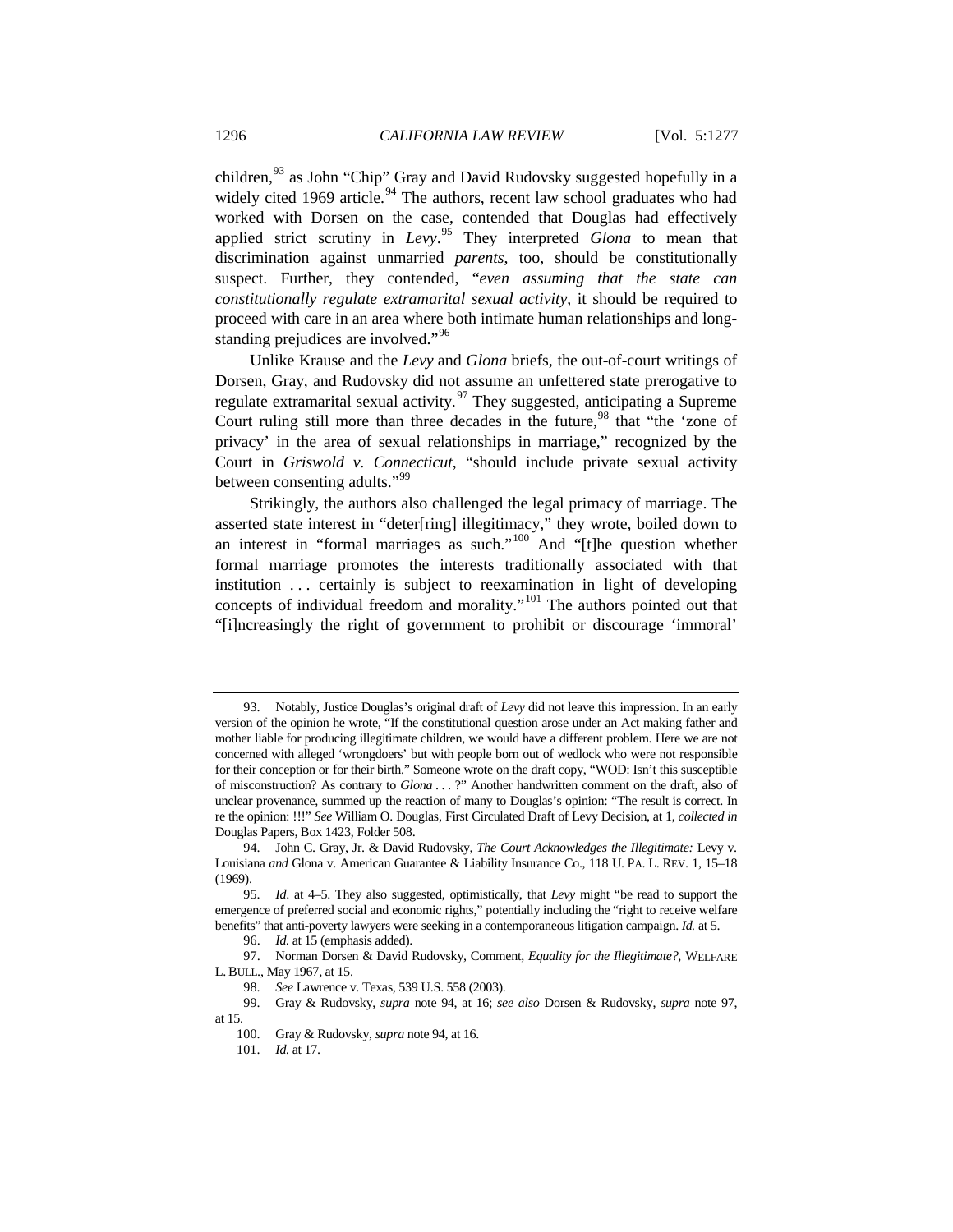conduct which damages no other public interest has been seriously challenged."<sup>[102](#page-20-0)</sup>

Of course, many (including Harry Krause, arguably the most prolific and influential illegitimacy expert in the 1970s) continued to question the premise of the civil libertarians' out-of-court argument—that the "immoral conduct" of illegitimacy damaged no other public interest. But as the next Section describes, Dorsen, Gray, and Rudovksy were not alone. Plaintiffs and lawyers in welfare rights cases seized on the promise of *Griswold* to articulate a much more expansive vision of sexual privacy and autonomy than the Court's opinions recognized.[103](#page-20-1)

#### *C. "I Told Her It Was None of Her Business":* King v. Smith

In *King v. Smith*, Mrs. Sylvester Smith challenged Alabama's "substitute father" regulation, which denied public assistance to mothers suspected of having extramarital sexual relationships.<sup>[104](#page-20-2)</sup> Such regulations were widely understood to serve the dual purpose of punishing African Americans and privatizing dependency by withholding public benefits from nonmarital families.[105](#page-20-3) *King v. Smith* was a centerpiece of the welfare rights movement's "Southern Strategy," which targeted the most egregious policies enacted in the Deep South, where the connection between morals regulation and resistance to African American civil rights would be glaringly apparent.<sup>[106](#page-20-4)</sup>

Whereas the Levy children's attorneys succeeded in portraying Louise Levy as a model of maternal devotion, piety, and self-sufficiency, Smith resisted pressures to conform to conventional notions of respectability. Informed by her caseworker that her family of four children and one grandchild would be ineligible for Aid to Dependent Children (ADC) benefits if she did not contradict rumors that she had an intimate relationship with Willie Williams, a longtime family friend and a married father of nine children, Smith flatly refused to confirm or deny the affair. "I told her it was none of her business," Smith recalled.<sup>[107](#page-20-5)</sup> She also informed her (white) caseworker that she had every intention of "going with" whomever she wished so long as she was young enough to enjoy the company of men.<sup>[108](#page-20-6)</sup> The Smith family could not forgo even Alabama's stingy ADC benefit lightly; three of Smith's children

<sup>102.</sup> *Id.*

<span id="page-20-2"></span><span id="page-20-1"></span><span id="page-20-0"></span><sup>103.</sup> On the limitations of the Warren Court's liberalism, see Justin Driver, *The Constitutional Conservatism of the Warren Court*, 100 CALIF. L. REV. 1101 (2012); *see also* MARC STEIN, SEXUAL INJUSTICE: SUPREME COURT DECISIONS FROM *GRISWOLD* TO *ROE* (2010).

<sup>104.</sup> King v. Smith, 392 U.S. 309 (1968).

<sup>105.</sup> *See* PLECK,*supra* not[e 2,](#page-2-5) at 47–70.

<sup>106.</sup> DAVIS, *supra* not[e 33,](#page-10-7) at 60.

<span id="page-20-6"></span><span id="page-20-5"></span><span id="page-20-4"></span><span id="page-20-3"></span><sup>107.</sup> Walter Goodman, *The Case of Mrs. Sylvester Smith: A Victory for 400,000 Children*, N.Y. TIMES, Aug. 25, 1968, at 62 (quoting Mrs. Sylvester Smith).

<sup>108.</sup> *Id.* at 29.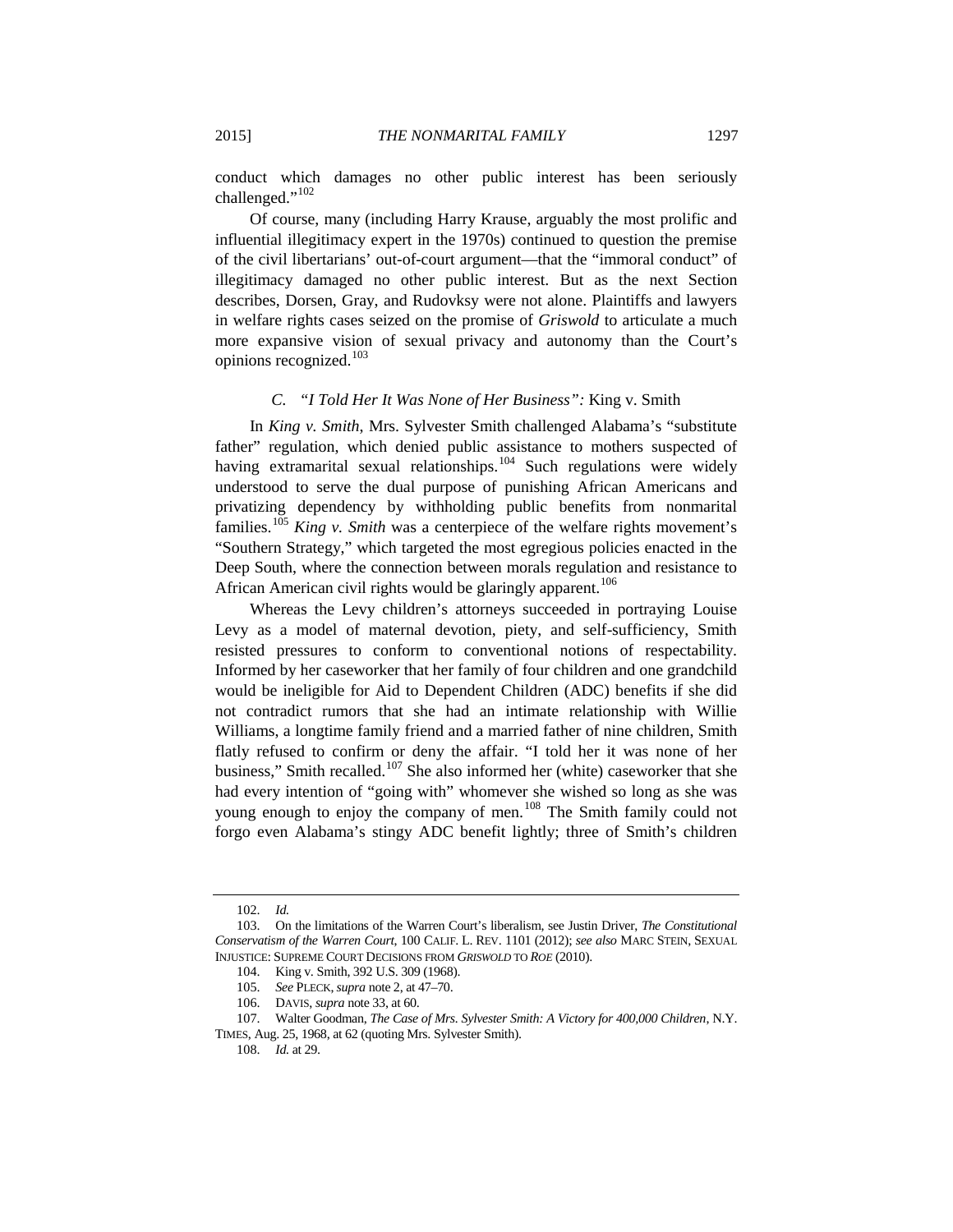lived with their grandmother part-time while Smith worked daily eight-hour shifts as a cook in Selma for sixteen to twenty dollars per week.<sup>[109](#page-21-0)</sup>

Smith's declaration of sexual independence and insistence that her personal life was nobody's business did not translate perfectly into legal or constitutional claims. But her arguments sounded in terms of sexual privacy and the right not to have government benefits conditioned upon marriage or celibacy.[110](#page-21-1) Smith's attorney, New York anti-poverty lawyer Martin Garbus, argued that questioning a mother about her "most intimate relationships" and requiring answers as a condition of receiving benefits "violates her right to privacy," infringing upon her freedom of association in a manner that was "destructive of her personal relationships and [that] violate[d] her and her children's constitutional rights."[111](#page-21-2) Garbus did not concede Alabama's "right to regulate nonmarital relationships" and "prohibit immoral conduct"; rather, he echoed the civil libertarians' skepticism about such regulations' constitutionality.<sup>[112](#page-21-3)</sup>

Garbus also made arguments similar to those presented in *Levy*.<sup>[113](#page-21-4)</sup> There was little question that the substitute father regulations had been enacted (as opposed to merely implemented) as part of a political program targeted specifically at curtailing African Americans' right to receive public assistance.[114](#page-21-5) Alabama nevertheless denied any racial motivation and insisted that the policy was designed not to prevent or punish sexual immorality, but rather to exploit untapped resources and equalize the position of marital and nonmarital households. Welfare department head Ruben King's—and segregationist Governor George Wallace's—oft-quoted position was: "if a man wants to play, then let him pay; and if he has the pleasures of a husband, then he ought to have the responsibilities of a husband."[115](#page-21-6) Asked whether he considered the regulation punitive, King answered in the negative. "[T]he

<span id="page-21-0"></span><sup>109.</sup> DAVIS, *supra* note 33, at 60; Rickie Solinger, *The First Welfare Case: Money, Sex, Marriage, and White Supremacy in Selma, 1966, A Reproductive Justice Analysis*, 22 J. WOMEN'S HIST., Fall 2010, at 13, 19; *see also* Joanne L. Goodwin, *'Employable Mothers' and 'Suitable Work': A Re-Evaluation of Welfare and Wage-Earning for Women in the Twentieth-Century United States*, J. SOC. HIST., Winter 1995, at 266.

<sup>110.</sup> *See* Solinger, *supra* note 109, at 23–26.

<sup>111.</sup> Brief for Appellees at 8, King v. Smith, 392 U.S. 309 (1968) (No. 949), 1968 WL 112516.

<span id="page-21-3"></span><span id="page-21-2"></span><span id="page-21-1"></span><sup>112.</sup> *See id.* at 70 n.57, 66 (relying, inter alia, on *Griswold* to argue that "Alabama's substitute father regulation unconstitutionally invades the privacy of mothers receiving ADC and imposes an unconstitutional restriction on their lives and liberty"); *see also* DAVIS, *supra* note 33, at 65–66.

<span id="page-21-4"></span><sup>113.</sup> *See* Brief for Appellees, *supra* note 111, at 23 n.9 (citing the NAACP LDF's brief in *Levy*).

<span id="page-21-5"></span><sup>114.</sup> *See* DAVIS, *supra* note 33, at 56. Garbus characterized one of the primary motivations behind the "substitute father rule" promulgated by Alabama's welfare officials as "discourag[ing] illegitimacy by penalizing Negro illegitimate children and their families by depriving them of aid." Brief for Appellees, *supra* note 111, at 23, 57 n.45; *see also id*. at 24–27 (detailing the dramatically disproportionate impact on "Negro" families).

<span id="page-21-6"></span><sup>115.</sup> Appendix at 77, King v. Smith, 392 U.S. 309 (No. 949). On Wallace's involvement in the promulgation of the substitute father regulation, see PLECK, *supra* not[e 2,](#page-2-5) at 56.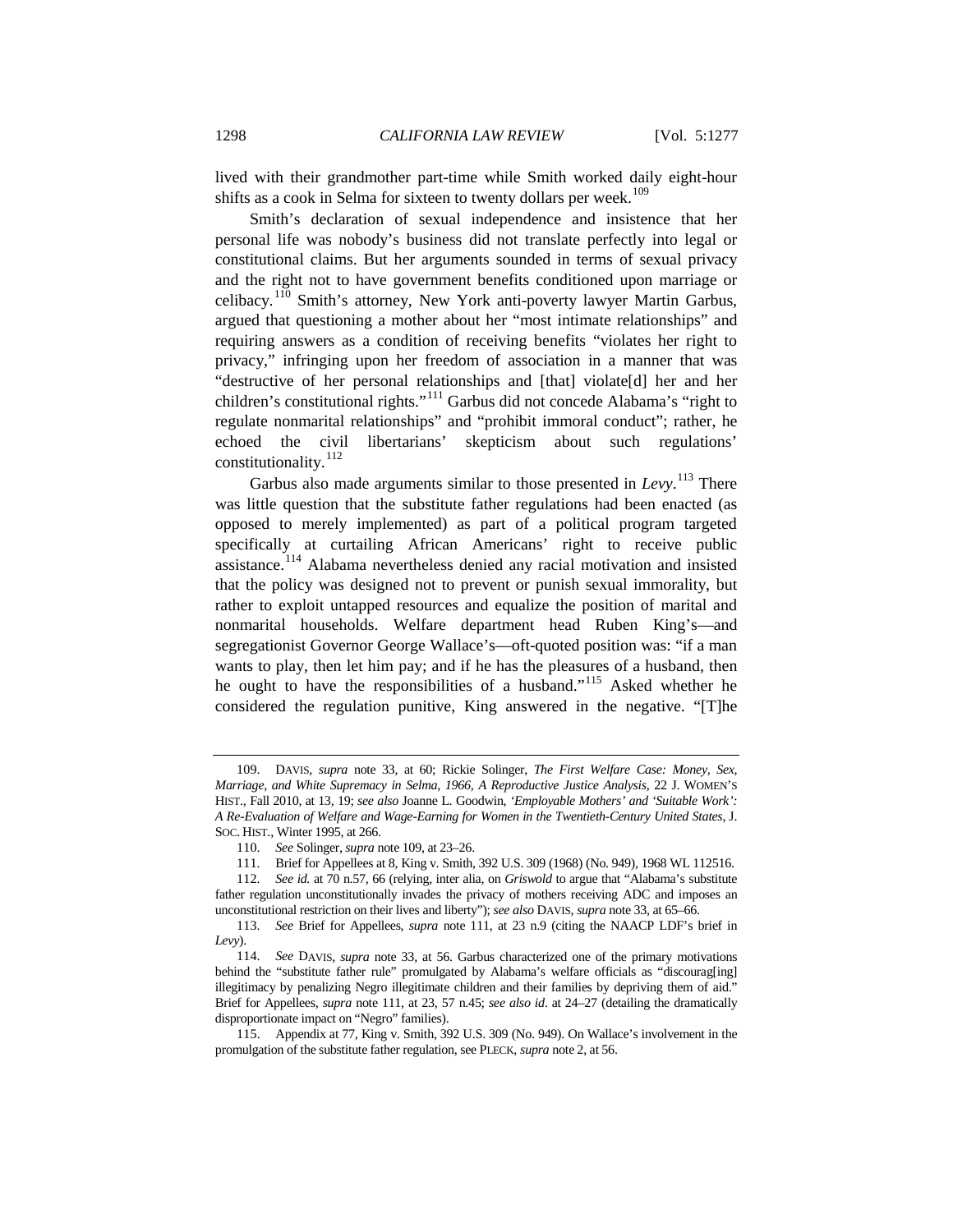mother has a choice in this situation to give up her pleasures or to act like a woman ought to act and continue to receive aid."<sup>[116](#page-22-0)</sup> What about the children? asked Garbus. King had no answer.

Neither the federal district court nor the Supreme Court addressed Garbus's arguments about race and illegitimacy-based discrimination, denial of due process, or sexual privacy and freedom of association. A three-judge panel in the Middle District of Alabama acknowledged the evidence of racially discriminatory purpose and effect in a footnote but did not base its equal protection ruling on the racist origins or impact of the substitute father regulation.<sup>[117](#page-22-1)</sup> "The expressed interest of the State ... in not desiring to underwrite financially or approve situations which are generally considered immoral is a laudable one," said the court.<sup>[118](#page-22-2)</sup> The judges found the law "irrational" and "unreasonable," because "[t]he punishment under the regulation is against needy children, not against the participants in the conduct condemned by the regulation."<sup>[119](#page-22-3)</sup>

The Supreme Court adopted a similarly child-focused approach, but avoided the constitutional questions. Chief Justice Earl Warren wrote for a unanimous Court that Congress had "determined that immorality and illegitimacy should be dealt with through rehabilitative measures rather than measures that punish dependent children, and that protection of such children is the paramount goal of AFDC."[120](#page-22-4) In closing, Warren was careful "to emphasize" that Alabama remained free to "discourag[e] illicit sexual behavior and illegitimacy . . . by other means, subject to [unspecified] constitutional limitations."<sup>[121](#page-22-5)</sup> Though a major victory for welfare rights advocates,  $122$  *King v. Smith* was hardly a ringing endorsement of Mrs. Smith's right to sexual and economic autonomy.

Justice Douglas saw *King v. Smith* as not only a welfare case, but also an illegitimacy case; not merely a question of statutory interpretation but also one of constitutional law.[123](#page-22-7) His concurrence found Alabama rule's punishing children for their mothers' "sin" constitutionally infirm, and he placed "sin" in quotation marks throughout his opinion.<sup>[124](#page-22-8)</sup> Douglas believed *Levy*, decided less than a month earlier, to be exactly on point.<sup>[125](#page-22-9)</sup> The substitute father regulation

<sup>116.</sup> Appendix, *supra* note 115, at 103–04.

<sup>117.</sup> Smith v. King, 277 F. Supp. 31, 37 n.7 (M.D. Ala. 1967), *aff'd*, 392 U.S. 309 (1968).

<sup>118.</sup> *Id.* at 39–40.

<sup>119.</sup> *Id.* at 38, 40.

<sup>120.</sup> *King*, 392 U.S. at 325.

<sup>121.</sup> *Id.* at 333–34.

<span id="page-22-9"></span><span id="page-22-8"></span><span id="page-22-7"></span><span id="page-22-6"></span><span id="page-22-5"></span><span id="page-22-4"></span><span id="page-22-3"></span><span id="page-22-2"></span><span id="page-22-1"></span><span id="page-22-0"></span><sup>122.</sup> As Karen Tani insightfully argues, *King v. Smith* was also a victory for HEW's interpretation of equal protection in the welfare context. *See* Karen M. Tani, *Administrative Equal Protection: Federalism, the Fourteenth Amendment, and the Rights of the Poor*, 100 CORNELL L. REV. 825, 885–89 (2015).

<sup>123.</sup> *King*, 392 U.S. at 334 (Douglas, J. concurring).

<sup>124.</sup> *Id.* at 335–36.

<sup>125.</sup> *Id.* at 336.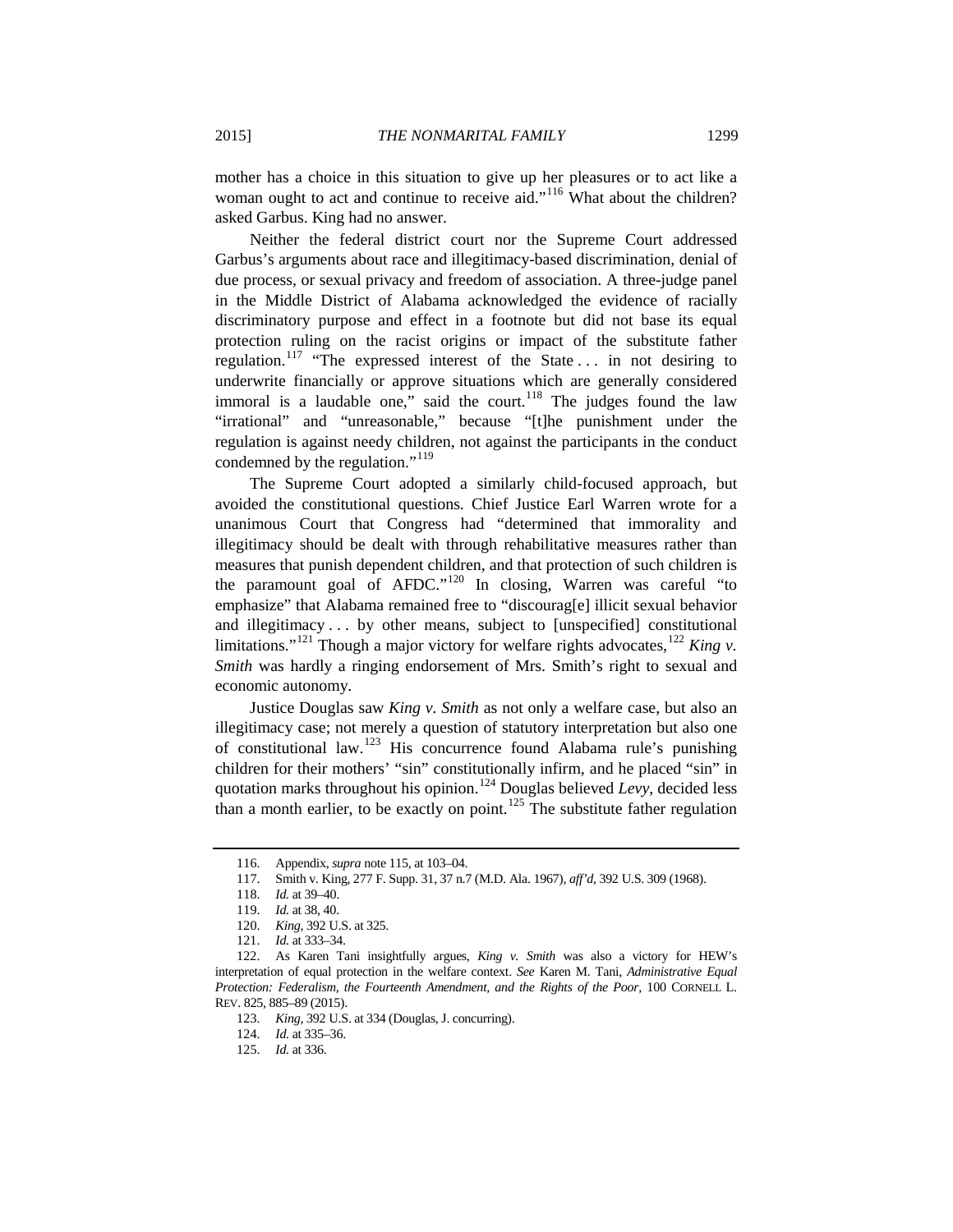was "aimed at punishing mothers who have nonmarital sexual relations."<sup>[126](#page-23-1)</sup> In a "comparable situation," the Court had held that the Equal Protection Clause "barred discrimination against illegitimate children."<sup>[127](#page-23-2)</sup> Douglas reserved judgment on "[w]hether the mother alone could be constitutionally cut off from assistance because of her 'sin.'"[128](#page-23-3) He thought "the immorality of the mother has no rational connection with the need of her children under any welfare program."<sup>[129](#page-23-4)</sup> Douglas's concurrence came closer than the majority opinion to questioning whether punishing or deterring mothers' sexual relationships was a proper aim of government, but even he did not directly challenge this objective.

<span id="page-23-0"></span>In the months after *Levy*, *Glona*, and *King*, several state courts struck down statutory discriminations against illegitimate children, often using childfocused language.[130](#page-23-5) Notably, though some commentators read the decision expansively,<sup>[131](#page-23-6)</sup> *Glona*, in contrast to *Levy*, was rarely parsed by courts in these years,<sup>[132](#page-23-7)</sup> except to cast doubt on the deterrent effect of illegitimacy-based discrimination on nonmarital sex.[133](#page-23-8) Courts also cited *Glona* to distinguish the case as involving a presumptively genuine mother-child tie rather than a more tenuous or difficult-to-prove father-child relationship.<sup>[134](#page-23-9)</sup> Indeed, the fatherchild relationship went to the heart of the remaining legal distinctions between legitimate and illegitimate children.

### *D. "Illicit and Beyond the Recognition of the Law":* Labine v. Vincent

By the early 1970s, many states had lightened or eliminated illegitimacy penalties for nonmarital children in other fields, but inheritance law remained the third rail of constitutional challenges. Even Dorsen and Rudovsky initially

<span id="page-23-6"></span>131. *See supra* notes [90](#page-18-6)[–98](#page-19-9) and accompanying text; *see also* Aleta Wallach & Patricia Tenoso, *A Vindication of the Rights of Unmarried Women and their Children: An Analysis of the Institution of Illegitimacy, Equal Protection, and the Uniform Parentage Act*, 23 U. KAN. L. REV. 23, 45 (1974) ("[*Glona*] can perhaps be understood as based upon some broader principle respecting the sanctity of a woman's right of free choice and privacy in matters of child bearing and association involved in the formation of a family unit free from the imposition of coercive legal disabilities.").

<span id="page-23-7"></span>132. *See* Wallach & Tenoso, *supra* note [131,](#page-23-0) at 25 n.10 ("*Glona* became a footnote to *Levy*, since they were viewed as synonymous rather than correlative.").

<span id="page-23-8"></span>133. *See, e.g*., Griffin v. Richardson, 346 F. Supp. 1226, 1234–35 (D. Md. 1972), *aff'd*, 409 U.S. 1069 (1972) ("To paraphrase what the Supreme Court has said in *Glona*, this court can see no possible rational basis for assuming that if an illegitimate child is allowed to recover Social Security benefits the cause of illegitimacy will be served.").

<span id="page-23-9"></span>134. *See, e.g*., *In re* Hendrix, 326 N.Y.S.2d 646 (1971); Burnett v. Camden, 255 N.E.2d 650 (Ind. 1970).

<sup>126.</sup> *Id.*

<sup>127.</sup> *Id.*

<sup>128.</sup> *Id.* at 335 n.4.

<sup>129.</sup> *Id.* at 336.

<span id="page-23-5"></span><span id="page-23-4"></span><span id="page-23-3"></span><span id="page-23-2"></span><span id="page-23-1"></span><sup>130.</sup> *See, e.g*., R. v. R., 431 S.W.2d 152, 154 (Mo. 1968) ("Under the guise of discouraging illegitimacy, states may no longer cast the burden upon the innocent child."); *In re* Jensen, 162 N.W.2d 861, 878 (N.D. 1968) ("This statute, which punishes innocent children for their parents' transgressions, has no place in our system of government, which has as one of its basic tenets equal protection for all.").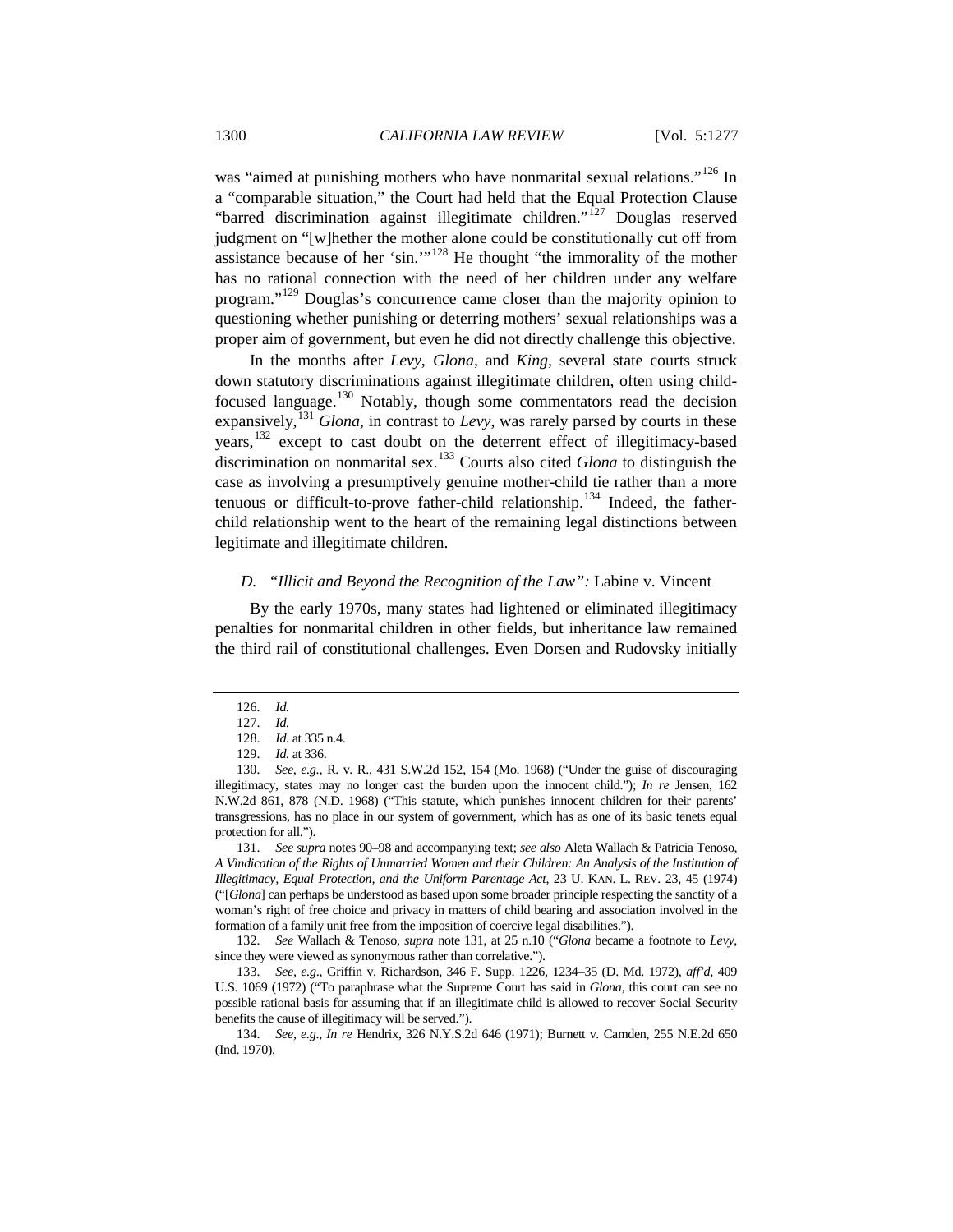hesitated to endorse full equality in inheritance law for nonmarital children,<sup>[135](#page-24-0)</sup> perhaps understanding that equality threatened ancient principles of Anglo-American property law, raised thorny problems of proof, and caused otherwise sympathetic judges to balk. Many opponents of illegitimacy penalties eventually settled on the position that, to the extent fathers could reliably be identified, nonmarital children should inherit on the same terms as marital children—that is, fathers should not be conclusively presumed to intend that only their legitimate children inherit.<sup>[136](#page-24-1)</sup>

It was not long before this very question reached the Supreme Court. In 1962, forty-two-year-old Lou Bertha Patterson gave birth to Rita Nell Vincent, while living with Rita's father, seventy-year-old Ezra Vincent, in rural Louisiana. Vincent formally acknowledged Rita as his child, which obliged him to support her, and he and Patterson raised Rita together until his death six years later. Vincent left no will, no spouse, and no legitimate children.<sup>[137](#page-24-2)</sup> Patterson had been married before and had, by 1971, married again and become Lou Bertha Labine, but she never married Vincent. Under Louisiana's intestate succession law, an illegitimate child could only inherit if a decedent left no ancestors or collateral relatives; $138$  because two siblings survived Vincent, Rita lost any claim to his estate. Labine appealed on her daughter's behalf, challenging the constitutionality of the succession hierarchy on equal protection grounds.

The Louisiana Court of Appeal denied Labine's appeal, distinguishing the inheritance laws from wrongful death statutes both in their potential deterrent effect on nonmarital childbearing and in their goal of preserving the stability of land titles.<sup>[139](#page-24-4)</sup> Whereas it might be difficult to foresee death by tort, "all men must die and leave their property behind for their successors," so "the denial of inheritance rights to illegitimates might reasonably be viewed as encouraging marriage and legitimation of children."<sup>[140](#page-24-5)</sup> The exclusion also served "the prompt and effective determination of the valid ownership of property left by decedents," protecting estates from "unknown and not easily ascertained claims."<sup>[141](#page-24-6)</sup> The Louisiana Supreme Court summarily affirmed.<sup>[142](#page-24-7)</sup>

The facts of *Labine v. Vincent* were sympathetic—Rita's father had formally acknowledged her,  $143$  so his paternity was undeniable. There were no

<sup>135.</sup> Dorsen & Rudovsky, *supra* note 97.

<sup>136.</sup> Gray & Rudovsky, *supra* note 94, at 25–27.

<span id="page-24-4"></span><span id="page-24-3"></span><span id="page-24-2"></span><span id="page-24-1"></span><span id="page-24-0"></span><sup>137.</sup> Succession of Vincent, 229 So. 2d 449, 451 (La. Ct. App. 1969), *aff'd & writ refused*, 231 So.2d 395 (La. 1970), *aff'd sub nom*. Labine v. Vincent, 401 U.S. 532 (1971).

<sup>138.</sup> *Id.* at 450 n.1.

<sup>139.</sup> *Id.* at 450.

<sup>140.</sup> *Id.* at 452.

<sup>141.</sup> *Id*.

<span id="page-24-8"></span><span id="page-24-7"></span><span id="page-24-6"></span><span id="page-24-5"></span><sup>142.</sup> Succession of Vincent, 231 So.2d 395 (La. 1970), *aff'd sub nom*. Labine v. Vincent, 401 U.S. 532 (1971).

<sup>143.</sup> Labine v. Vincent, 401 U.S. 532, 532 (1971).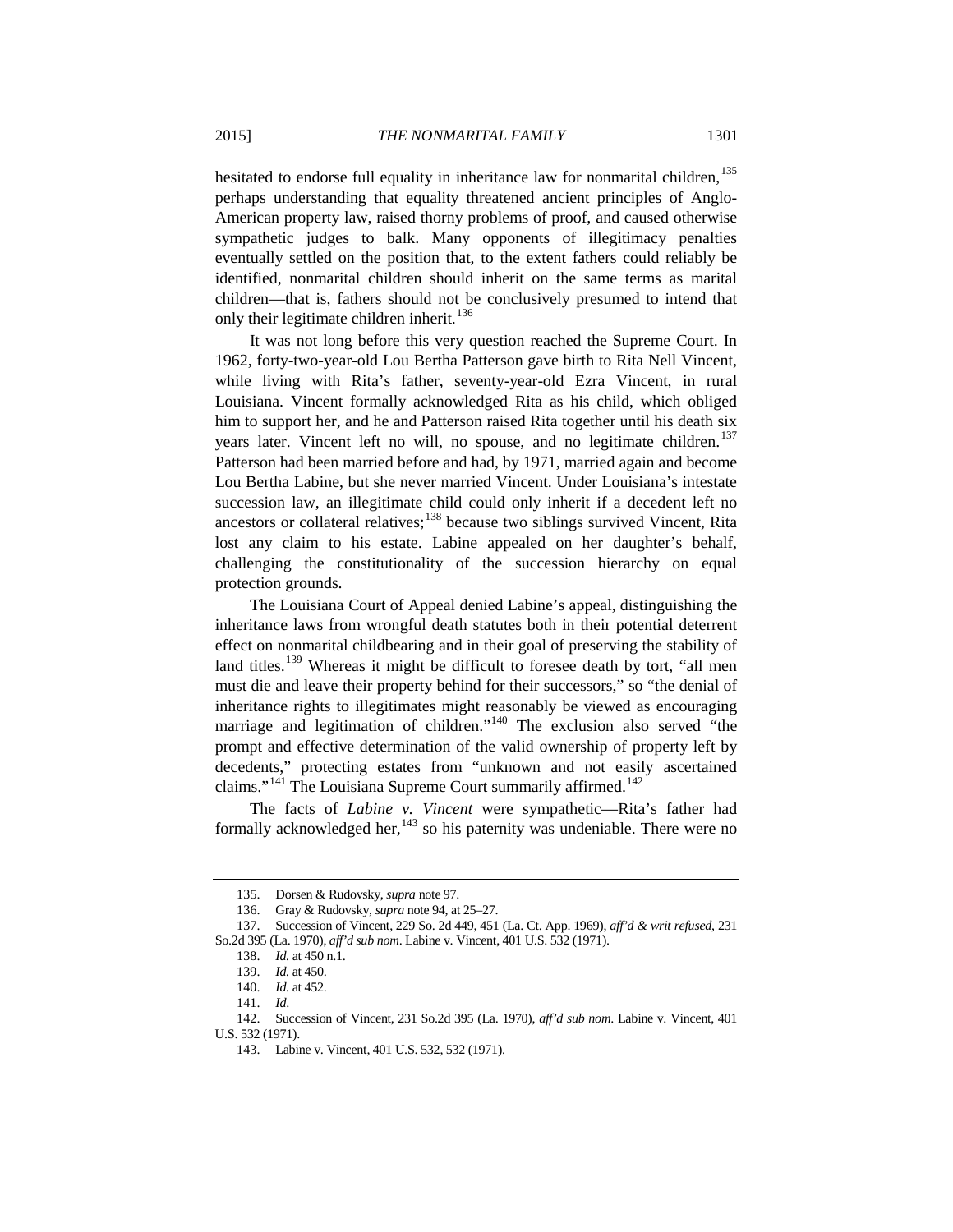wife and legitimate children whose "family unity" would be disrupted by a nonmarital child's inheritance. Had Rita been legitimate, "she would have inherited Ezra Vincent's entire estate since she was his only child."<sup>[144](#page-25-0)</sup> Moreover, Vincent's brother and sister had difficulty proving their relationship to the deceased.[145](#page-25-1) Further, the Louisiana courts had also denied Rita "alimony" from Vincent's estate, apparently because she was already receiving federal social security survivors' benefits.[146](#page-25-2) Making the most of these facts, Labine's attorney, James J. Cox, opened his brief to the U.S. Supreme Court by characterizing his client as "a destitute Negro child . . . who was born out of wedlock."<sup>[147](#page-25-3)</sup>

As an amicus in *Labine*, the ACLU raised many of the same arguments presented by the briefs in *Levy*. The ACLU's *Labine* brief, authored primarily by Krause in consultation with Dorsen and Wulf, argued that illegitimacybased classifications had a disproportionate impact on African Americans and should be suspect based on an analogy to (and overlap with) racial classifications.[148](#page-25-4) With new ammunition from Justice Douglas's opinion in *Glona*, the brief also called into question the deterrent effect on illicit sex of disinheriting nonmarital children.<sup>[149](#page-25-5)</sup>

There were subtle differences from *Levy* as well. In the interim, the Court had decided *Dandridge v. Williams*, a challenge to Maryland's cap on the total amount of AFDC benefits a family could receive, regardless of family size.<sup>[150](#page-25-6)</sup> The plaintiffs unsuccessfully argued that such restrictions violated equal protection in part because of their disparate impact on large, impoverished families.[151](#page-25-7) *Dandridge* dashed advocates' hopes that the Court would recognize poverty as a suspect classification, and language about discrimination against or disparate impact on the poor receded from the illegitimacy cases.<sup>[152](#page-25-8)</sup> On the other hand, *Labine*, unlike *Levy* and *Glona*, presented an opportunity for Krause to bolster the father-child relationship he considered most crucial.

Another significant difference from *Levy* and *Glona*: the Court's composition. In 1968, Chief Justice Earl Warren retired. President Richard Nixon's replacement, Warren Burger, initiated a rightward shift that was still incomplete when the Justices heard arguments in *Labine* in January 1971. By then, Harry A. Blackmun, a childhood friend and putative protégé of Burger's

<span id="page-25-3"></span><span id="page-25-2"></span><span id="page-25-1"></span><span id="page-25-0"></span><sup>144.</sup> Brief for Appellant at 4, Labine v. Vincent, 401 U.S. 532 (No. 70-5257), 1970 WL 136223.

<sup>145.</sup> *Id.* at 3.

<sup>146.</sup> *Id.*

<sup>147.</sup> *Id.*

<sup>148.</sup> Brief for ACLU as Amicus Curiae at 3–6, Labine v. Vincent, 401 U.S. 532 (No. 70-5257).

<sup>149.</sup> *Id.* at 7.

<sup>150.</sup> *See* Dandridge v. Williams, 397 U.S. 471 (1970).

<sup>151.</sup> *See id*. at 475, 484; DAVIS,*supra* not[e 33,](#page-10-7) at 129–30.

<span id="page-25-8"></span><span id="page-25-7"></span><span id="page-25-6"></span><span id="page-25-5"></span><span id="page-25-4"></span><sup>152.</sup> For more on anti-poverty lawyers' reaction to *Dandridge*, see DAVIS, *supra* note [33,](#page-10-7) at 133.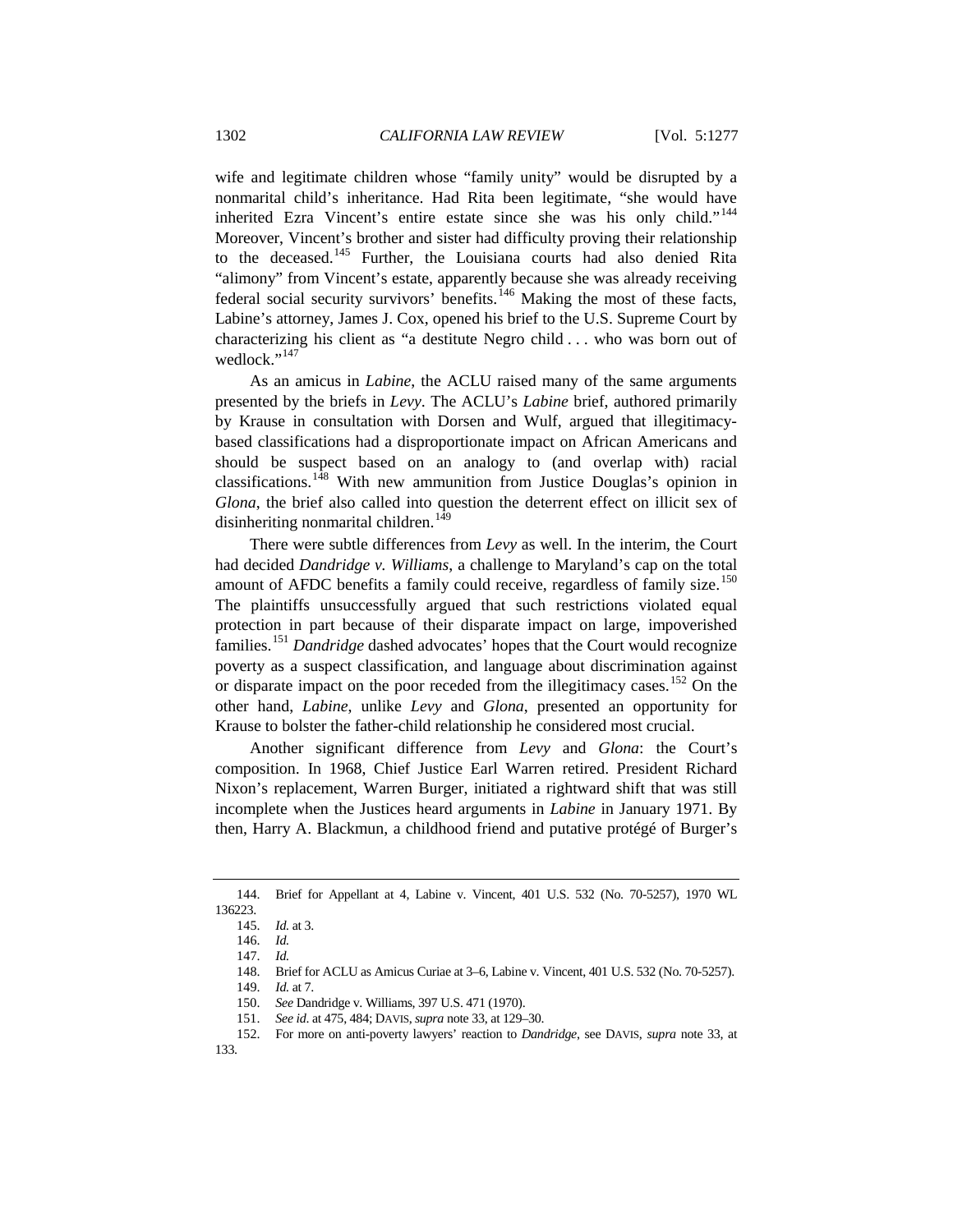had joined the Court, replacing the more liberal Abe Fortas. Burger seemed likely to join the *Levy* and *Glona* dissenters (Harlan, Black, and Stewart) in upholding the Louisiana inheritance law, while the four remaining members of the *Levy*/*Glona* majority (Douglas, Brennan, White, and Marshall) inclined toward invalidation.[153](#page-26-0) In *Labine*, therefore, the newly minted Justice Blackmun would cast a decisive vote.

Blackmun's initial instinct was to sympathize with Rita Nell Vincent. "The case is a rather good one factually," he reflected.<sup>[154](#page-26-1)</sup> Paternity was not in question, and the competing relatives were neither ancestors nor descendants of the decedent. Rita, Blackmun reflected, "is just as much a child of the decedent as a legitimate child would be and it is unfair to penalize her for her illegitimate status. Illegitimacy is not her fault."<sup>[155](#page-26-2)</sup> On the other hand, laws "which g[a]ve priority to legitimacy encourage[d] marriage and family status," and avoided problems of proof in closer cases. *Levy* and *Glona*, though "not exactly the same" as *Labine*, "afford[ed] a precedent," Blackmun wrote.<sup>[156](#page-26-3)</sup> All in all, Blackmun's "general leaning" was "in favor of the acknowledged child."<sup>[157](#page-26-4)</sup> He worried, however, about the "logical difficulty in drawing the line at that point."[158](#page-26-5) It seemed to him that "any theory which favors an acknowledged child  $\ldots$  has to go all the way and  $\ldots$  favor any illegitimate child."<sup>[159](#page-26-6)</sup> This brought Blackmun back to his concern about "spurious claims" and the "difficult aspect of proving paternity."<sup>[160](#page-26-7)</sup>

Blackmun's clerk, Daniel B. Edelman, did not share his ambivalence. It was clear to Edelman, who later became a noted civil rights attorney, that Louisiana's inheritance law should be unconstitutional under *Levy*. Edelman found Justice Black's draft majority opinion "disturbing and unsatisfying to say the least," and he wrote passionate memoranda excoriating Black's circulations.[161](#page-26-8) Stewart's clerk Thomas D. Rowe, Jr. was nearly as scathing in his denunciation of Black's opinion.<sup>[162](#page-26-9)</sup>

<span id="page-26-0"></span><sup>153.</sup> White was probably the least reliable vote in this group, given his misgivings about the reasoning in *Levy* and his generally more conservative approach, though his civil rights record placed him firmly in the liberal camp in those cases.

<span id="page-26-4"></span><span id="page-26-3"></span><span id="page-26-2"></span><span id="page-26-1"></span><sup>154.</sup> Memorandum from Justice Harry A. Blackmun to file, regarding *Labine*, at 1, *collected in*  Harry A. Blackmun Papers, Library of Congress [hereinafter Blackmun Papers], Box 131, Folder 8.

<sup>155.</sup> *Id.* at 1–2.

<sup>156.</sup> *Id.*

<sup>157.</sup> *Id.* at 2.

<sup>158.</sup> *Id.*

<sup>159.</sup> *Id.*

<sup>160.</sup> *Id.*

<span id="page-26-8"></span><span id="page-26-7"></span><span id="page-26-6"></span><span id="page-26-5"></span><sup>161.</sup> Letter from Daniel B. Edelman, Clerk to Justice Blackmun, to Justice Harry A. Blackmun, regarding Labine v. Vincent Black Recirculation (Feb. 10, 1971), *collected in* Blackmun Papers, Box 131, Folder 8.

<span id="page-26-9"></span><sup>162.</sup> "[I]f there's any tenable reason for the decision in the opinion I can't find it," he wrote to the Justice. Letter from Thomas D. Rowe, Jr., Clerk to Justice Potter Stewart, to Justice Potter Stewart, regarding Labine v. Vincent, at 1, *collected in* Potter Stewart Papers, Manuscripts and Archives,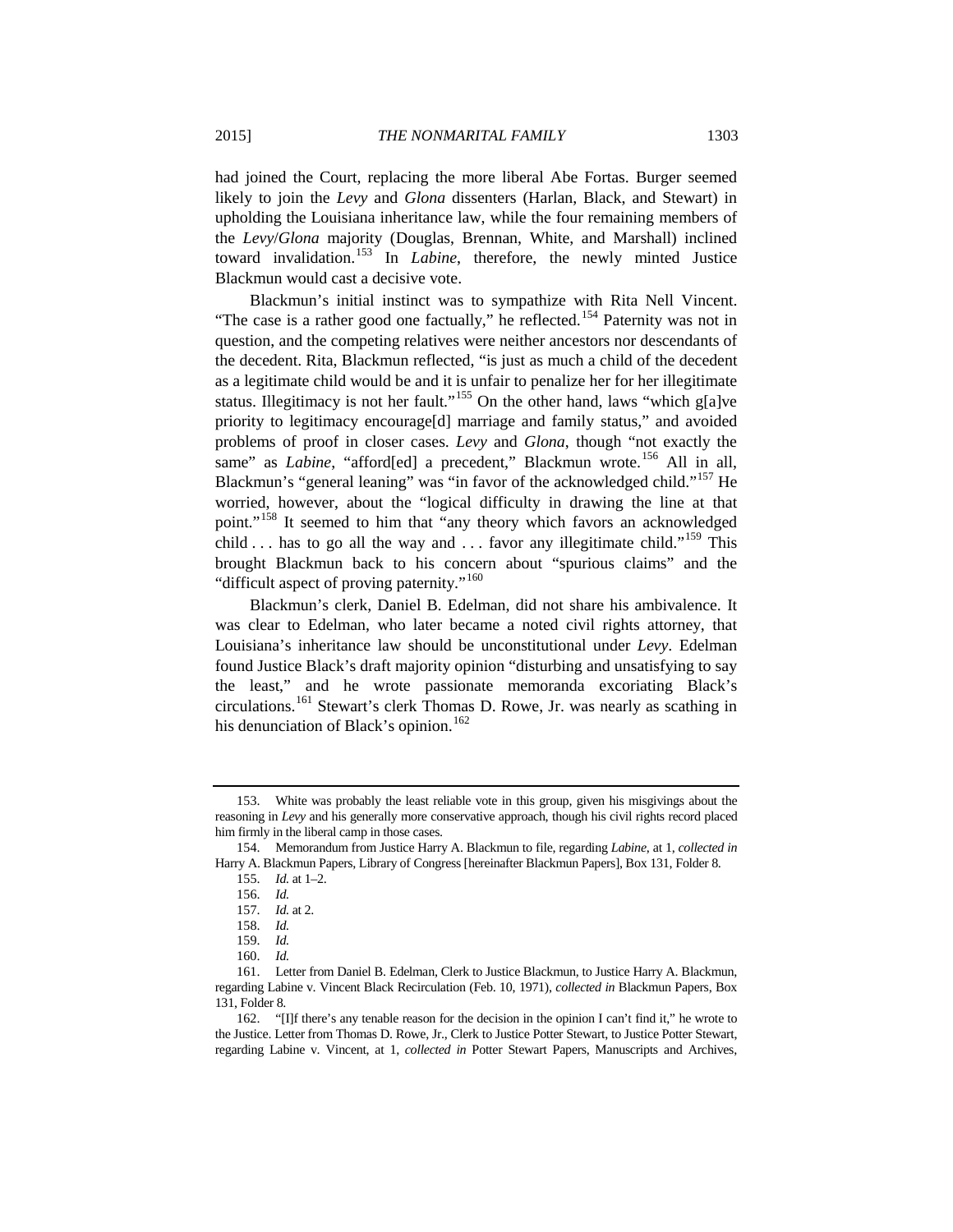Despite their clerks' entreaties, Blackmun and Stewart joined Black's abrupt retreat from *Levy* and *Glona*. Stewart had dissented in the earlier cases, and Blackmun's vote with the majority in *Labine* surprised few; before Blackmun's authorship of *Roe v. Wade* and his drift to the left in subsequent years, he and Burger were often dubbed the (conservative) "Minnesota twins." Indeed Blackmun's first opinion for the Court upheld "midnight raids" on the homes of welfare recipients.<sup>[163](#page-27-0)</sup>

Opponents of illegitimacy penalties had compared them to racial classifications in a bid for strict judicial scrutiny; Justice Black's opinion for a five-to-four majority in *Labine* instead analogized illegitimate children to "concubines."[164](#page-27-1)

> The social difference between a wife and a concubine is analogous to the difference between a legitimate and an illegitimate child. One set of relationships is socially sanctioned, legally recognized, and gives rise to various rights and duties. The other set of relationships is illicit and beyond the recognition of the law.<sup>[165](#page-27-2)</sup>

The State could, therefore, "assert its power to protect the wife and children against the claims of a concubine and her children," Black wrote.<sup>[166](#page-27-3)</sup> Black's opinion bolstered, in no uncertain terms, the State's prerogative to privilege marriage and to denigrate nonmarital relationships.

In dissent, Justice William Brennan's indignation was palpable—and child-centered. His opening paragraph accused the majority of "uphold[ing] the untenable and discredited moral prejudice of bygone centuries which vindictively punished not only the illegitimates' parents, but also the hapless, and innocent, children."<sup>[167](#page-27-4)</sup> States could incentivize marriage "far more directly by focusing on the parents whose actions the State seeks to influence."<sup>[168](#page-27-5)</sup> As much as he abhorred Black's cavalier dismissal of discrimination, Brennan's dissent reinforced the distinction between culpable unmarried parents on the one hand, and their blameless children on the other.<sup>[169](#page-27-6)</sup>

Sterling Memorial Library, Yale University [hereinafter Stewart Papers], Box 247, Folder 2885. Rowe importuned Stewart to at least write a separate concurrence to no avail. *Id.*

<span id="page-27-0"></span><sup>163.</sup> *See* Wyman v. James, 400 U.S. 309 (1971); LINDA GREENHOUSE, BECOMING JUSTICE BLACKMUN 61–62 (2005).

<sup>164.</sup> Labine v. Vincent, 401 U.S. 532, 538 (1971).

<span id="page-27-2"></span><span id="page-27-1"></span><sup>165.</sup> *Id.* Justice Brennan's "Case History" of *Labine* noted that the language "illicit and beyond the recognition of the law" was a late addition to Justice Black's majority opinion. Case History, Labine v. Vincent, at xiv–xv, *collected in* William J. Brennan, Jr., Papers, Library of Congress, Box II:6, Folder 8.

<sup>166.</sup> *Labine*, 401 U.S. at 538.

<sup>167.</sup> *Id.* at 541 (Brennan, J., dissenting).

<sup>168.</sup> *Id.* at 558.

<span id="page-27-6"></span><span id="page-27-5"></span><span id="page-27-4"></span><span id="page-27-3"></span><sup>169.</sup> "[T]he formality of marriage," he wrote, "primarily signifies a relationship between husband and wife, not between parent and child." *Id.* at 552–53. He also approvingly quoted a North Dakota decision invalidating a similar law "punish[ing] innocent children for their parents' transgressions." *Id.* at 558–59.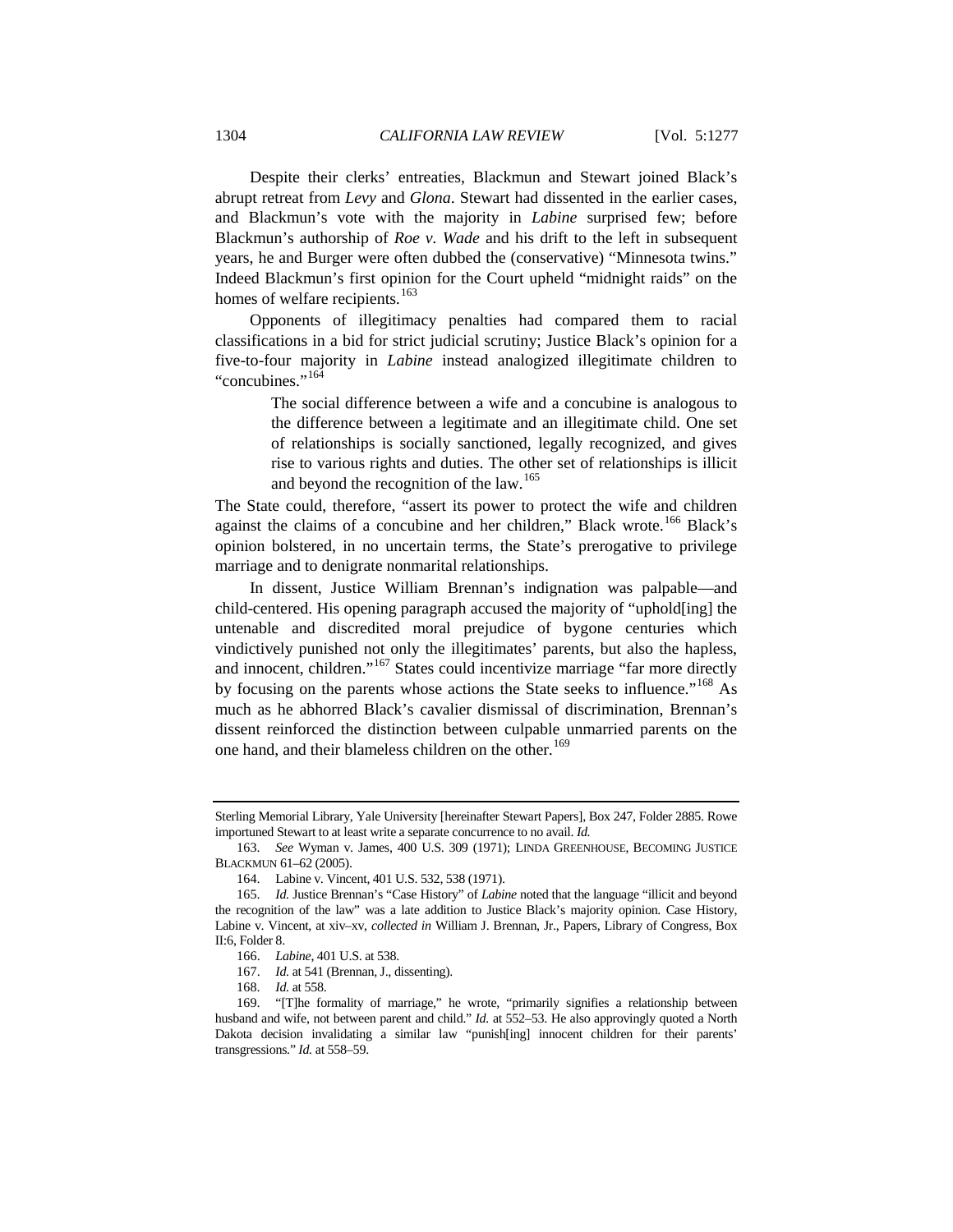## *E. "No Child Is Responsible for His Birth":* Weber v. Aetna Casualty

*Labine* horrified opponents of illegitimacy penalties.<sup>[170](#page-28-1)</sup> Many liberals worried that the departures of Justices Black and Harlan over the next several months would allow Nixon to scuttle hard-won gains in civil rights and civil liberties. By the time the Court heard its next illegitimacy case, *Weber v. Aetna Casualty*, Justices Lewis F. Powell, Jr., a conservative Democrat and racial moderate from Virginia, and William H. Rehnquist, a conservative Republican, had joined the Court.

<span id="page-28-0"></span>Like *Levy*, *Glona*, and *Labine*, the *Weber* case originated in Louisiana and involved an African American family. Willie Mae Weber had lived with Henry Clyde Stokes for three years, often caring for his four legitimate children while he was on the road as a truck driver and bearing two of Stokes's children, one posthumously.<sup>[171](#page-28-2)</sup> Weber described herself as his "common law wife,"<sup>[172](#page-28-3)</sup> although Stokes remained married to the mother of his children, and Louisiana did not recognize common law marriage in any event.<sup>[173](#page-28-4)</sup> Stokes and Weber apparently did not marry because Stokes's wife was mentally ill and often hospitalized,<sup>[174](#page-28-5)</sup> presumably making divorce difficult. When Stokes died in a job-related accident, his legitimate children reached a settlement with the insurance company that left nothing for his illegitimate children.<sup>[175](#page-28-6)</sup> Willie Mae Weber appealed on behalf of her children, Letha Marie and Joseph, challenging the exclusion of illegitimate children from the statutory definition of "child."<sup>[176](#page-28-7)</sup> The Louisiana Supreme Court denied her claims.<sup>[177](#page-28-8)</sup>

The arguments presented to the Court in *Weber* represented a departure from prior illegitimacy cases. Ironically, race virtually disappeared from the first illegitimacy case argued by an African American attorney, and not by his choice. Vanue Lacour, one of only a handful of black lawyers practicing in Louisiana, had experience litigating civil rights cases and would go on to a distinguished career as a professor at a historically black law school in Baton

<span id="page-28-1"></span><sup>170.</sup> *See, e.g*., Letter from Norman Dorsen to Justice William J. Brennan, Jr. (April 26, 1971), *collected in* Dorsen Papers, Box 29, Folder 16 (expressing "disappointment" at the *Labine* decision and complimenting Justice Brennan for a "powerful" dissent).

<span id="page-28-2"></span><sup>171.</sup> Weber v. Aetna Cas. & Sur. Co., 406 U.S. 164, 165 (1972); *see also* State *ex rel.* Stokes v. Stokes, 222 So. 2d 573 (La. Ct. App. 1969); Answer of Willie Mae Weber, Stokes v. Aetna Cas. & Sur. Co., No. 129,119 (La. 19th Judicial Dist. Ct. E. Baton Rouge Parish Mar. 16, 1968), *reprinted in*  Appendix at 20–21, Weber v. Aetna Cas. & Sur. Co., 406 U.S. 164 (No. 70-5112).

<sup>172.</sup> *See* Answer of Willie Mae Weber, *supra* not[e 171.](#page-28-0)

<span id="page-28-4"></span><span id="page-28-3"></span><sup>173.</sup> On the disparate impact on poor women and women of color of failing to recognize common law marriage, see Cynthia Grant Bowman, *A Feminist Proposal to Bring Back Common Law Marriage*, 75 OR. L. REV. 709 (1996).

<sup>174.</sup> *Weber*, 406 U.S. at 165.

<span id="page-28-6"></span><span id="page-28-5"></span><sup>175.</sup> *Id.* at 166–68 (explaining that under Louisiana law, unacknowledged illegitimate children could only recover if legitimate children did not exhaust available funds).

<sup>176.</sup> *Id.*

<span id="page-28-8"></span><span id="page-28-7"></span><sup>177.</sup> Stokes v. Aetna Cas. & Sur. Co., 242 So.2d 567 (La. 1970), *rev'd sub nom*. Weber v. Aetna Cas. & Sur. Co., 406 U.S. 164 (1972).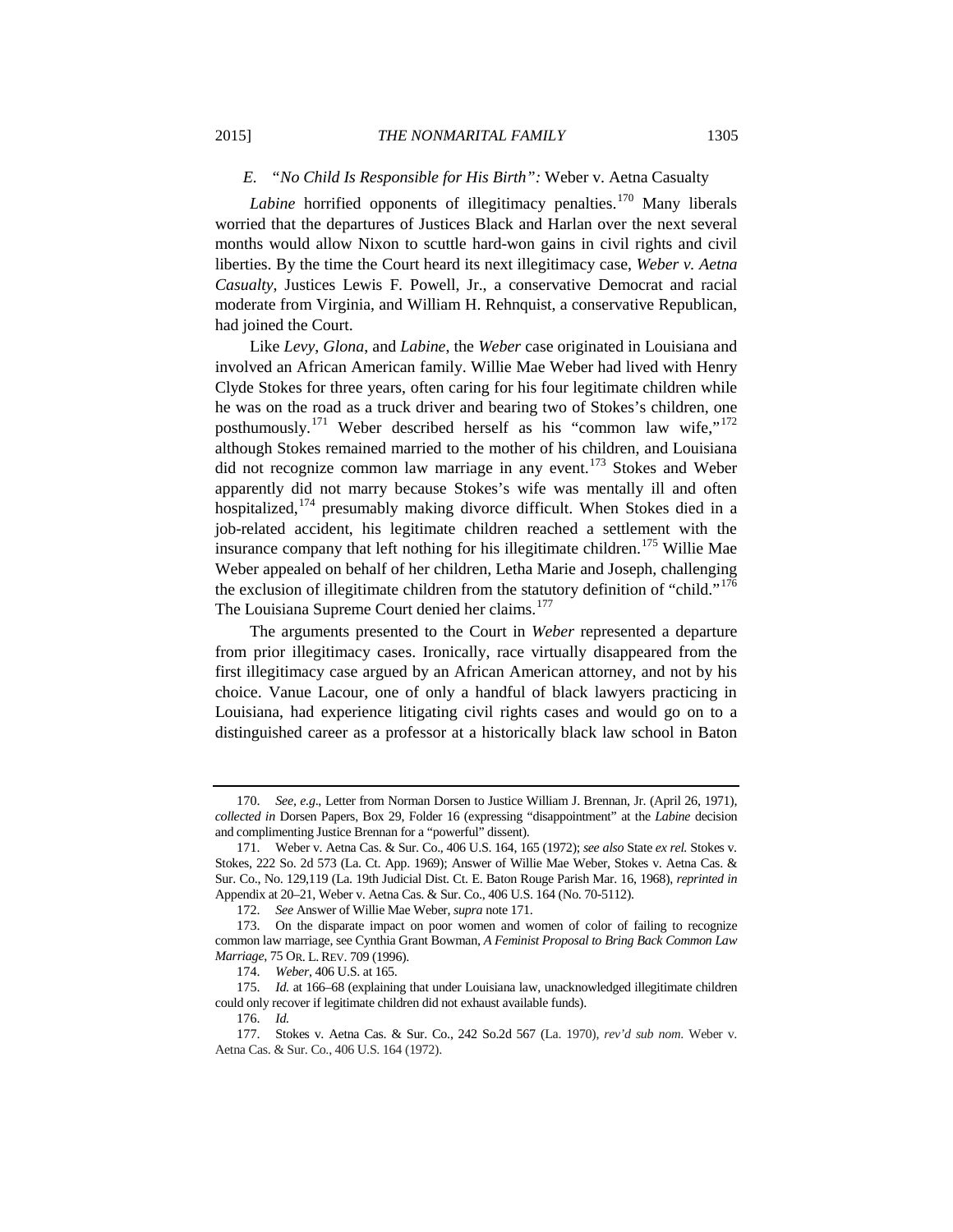Rouge.[178](#page-29-1) When Lacour wrote to the ACLU to ask for amicus assistance, he specifically requested an "emphasis on the fact that the practical effect of the law excluding illegitimates from enjoying an equal right to workmen's compensation is to discriminate against black people."<sup>[179](#page-29-2)</sup>

The ACLU filed an amicus brief, but apparently rejected Lacour's suggested angle.<sup>[180](#page-29-3)</sup> Rather than detailing the disparate impact of illegitimacy penalties on African Americans or arguing illegitimacy was a suspect classification, as they had in past cases, the claimants emphasized the continuing vitality of *Levy* after *Labine*, and argued that workers' compensation benefits were more similar to wrongful death recovery than to inheritance.[181](#page-29-4) As a result, neither of the Justices who wrote in *Weber* had been exposed to the race- (and poverty-) based arguments that their more senior colleagues had heard in *Levy*, *Glona*, and *Labine*. [182](#page-29-5)

<span id="page-29-0"></span>The *Weber* strategy worked: at Conference, six of the nine Justices voted to reverse, with Burger and Blackmun tentatively on board.<sup>[183](#page-29-6)</sup> Burger, who had expressed skepticism about Lacour's position at oral argument, may have voted with the majority so that he, rather than Douglas, could assign the opinion.<sup>[184](#page-29-7)</sup> Powell would write one of his first opinions for the Court in *Weber*, over a dissent from Rehnquist.<sup>[185](#page-29-8)</sup>

Powell assigned the case to clerk J. Harvie Wilkinson III, the son of close family friends who had welcomed the Powells into their Richmond home for many Sunday dinners.<sup>[186](#page-29-9)</sup> Wilkinson's initial draft drew praise from Powell, who wrote, "Your draft opinion . . . is very good indeed, and I think very little

<span id="page-29-1"></span><sup>178.</sup> *See* Russell L. Jones, *African American Legal Pioneers: A Biography of Vanue B. Lacour "A Social Engineer*,*"* 23 S.U. L. REV. 63 (1995).

<span id="page-29-2"></span><sup>179.</sup> Letter from Vanue Lacour to Mel Wulf, Legal Dir. of ACLU (Nov. 16, 1971), *collected in* Dorsen Papers, Box 35, Folder 12.

<sup>180.</sup> *See* Brief for ACLU as Amicus Curiae, *Weber*, 406 U.S. 164 (No. 70-5112).

<sup>181.</sup> *Id.*

<span id="page-29-5"></span><span id="page-29-4"></span><span id="page-29-3"></span><sup>182.</sup> It is quite possible, even probable, that Powell would not have discussed the racial impact of illegitimacy classifications anyway, but the absence of such arguments from the briefs likely ensured their absence from the opinion.

<span id="page-29-6"></span><sup>183.</sup> *See* Conference Notes, Weber v. Aetna Casualty & Surety Co. (Feb. 18, 1972), *collected in* Lewis F. Powell, Jr., Papers, Powell Archives, Washington and Lee School of Law [hereinafter Powell Papers].

<sup>184.</sup> It seems likely that Douglas would have assigned the opinion to himself.

<span id="page-29-8"></span><span id="page-29-7"></span><sup>185.</sup> *See* Conference Notes, Weber v. Aetna Casualty & Surety Co., *supra* note [183](#page-29-0) (noting Burger's "tentative" vote at conference to reverse).

<span id="page-29-9"></span><sup>186.</sup> *See* J. Harvie Wilkinson III, *Lewis F. Powell, Jr. — A Personal View*, 65 WASH. & LEE L. REV. 3, 3–4 (2008). On Powell's friendship with Wilkinson's father, J. Harvie Wilkinson, Jr., see JOHN C. JEFFRIES, JR., JUSTICE LEWIS F. POWELL, JR.: A BIOGRAPHY (2d ed. 2001) (passim). Powell was sworn in on January 7, 1972; the Court heard oral arguments in *Weber* on February 28. *See* Joan Biskupic & Fred Barbash, *Retired Justice Lewis Powell Dies at 90*, WASH. POST, Aug. 26, 1998, A1; *see also* Weber v. Aetna Cas. & Surety Co., 92 S. Ct. 1400, 1400 (1972).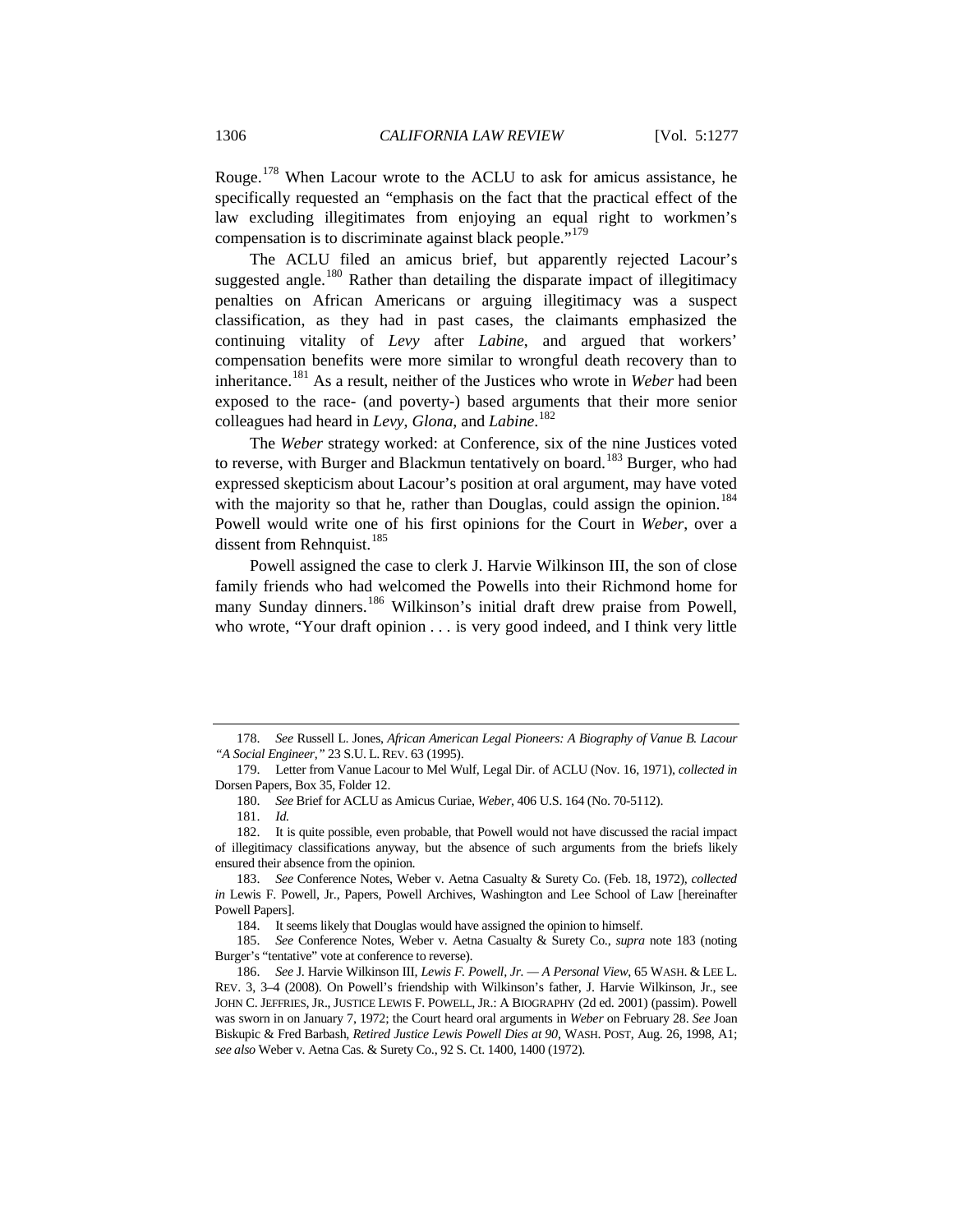revision is required."[187](#page-30-1) Powell's only real criticism concerned Wilkinson's final paragraph, where the clerk began:

Our legal experiment with illegitimacy has always risked being an ineffectual attempt to punish the parent by stigmatizing the child. It has refuted the notion that legal burdens in our society bear some relationship to individual responsibility or wrongdoing and that no man under our system of law be unduly victimized by the fortuitious conditions and circumstances of his birth. Though it may not always void them, the Fourteenth Amendment peers most searchingly at statutory classifications and statuses over which individuals have slight or no control.[188](#page-30-2)

<span id="page-30-0"></span>Here, Wilkinson cited several cases involving race discrimination, including *Brown v. Board of Education* and *Hirabayashi v. United States*. [189](#page-30-3) He continued:

No child controls his illegitimacy. What social opprobrium these hapless children may suffer we are powerless to prevent, but the most senseless of their legal burdens the Equal Protection Clause compels us to eliminate. We can see most poignantly the fallacy of discriminating between classes of offspring where, as in the case before us, the deprivation was so equally shared; where, as here, the legitimate and the illegitimate are alike without a father.<sup>[190](#page-30-4)</sup>

Powell gently urged Wilkinson to tone down this language. He wrote,

Your last page or two—while beautifully written—may sound a little more like a social studies lecture than a judicial decision. I like what you have written and hesitate to modify or omit much of it, but let's take a look at it—asking the question whether, in the US Reports, it will seem a little overzealous in the social implications?<sup>[191](#page-30-5)</sup>

In the end, Powell's *Weber* opinion closely resembled Wilkinson's draft. Finding *Levy* to be the "applicable precedent,"<sup>[192](#page-30-6)</sup> the decision—unanimous except for Rehnquist—resoundingly reinforced the child-focused critique of illegitimacy penalties. Powell and Wilkinson intentionally left the standard of review ambiguous, writing that the "essential inquiry" in equal protection cases involved examining what "legitimate state interest" the "classification promote[d]" and asking "[w]hat fundamental personal rights" it "might...

<span id="page-30-1"></span><sup>187.</sup> Memorandum from Justice Powell to Mr. Wilkinson, No. 70-5112, Weber v. Aetna (Mar. 13, 1972), at 1, *collected in* Powell Papers, Weber v. Aetna file.

<span id="page-30-2"></span><sup>188.</sup> J. Harvie Wilkinson, III, First Draft of Weber v. Aetna Opinion (March 10, 1972), at 14, *collected in* Powell Papers, Weber v. Aetna file.

<span id="page-30-4"></span><span id="page-30-3"></span><sup>189.</sup> Brown v. Bd. of Educ., 347 U.S. 483 (1954); Hirabayashi v. United States, 320 U.S 81 (1943).

<sup>190.</sup> Wilkinson, First Draft of Weber v. Aetna Opinion, *supra* not[e 188,](#page-30-0) at 14–15.

<span id="page-30-6"></span><span id="page-30-5"></span><sup>191.</sup> Memorandum from Justice Powell to Mr. Wilkinson, No. 70-5112, Weber v. Aetna (Mar. 13, 1972), at 2, *collected in* Powell Papers, Weber v. Aetna file.

<sup>192.</sup> Weber v. Aetna Cas. & Sur. Co., 406 U.S. 164, 172 (1972).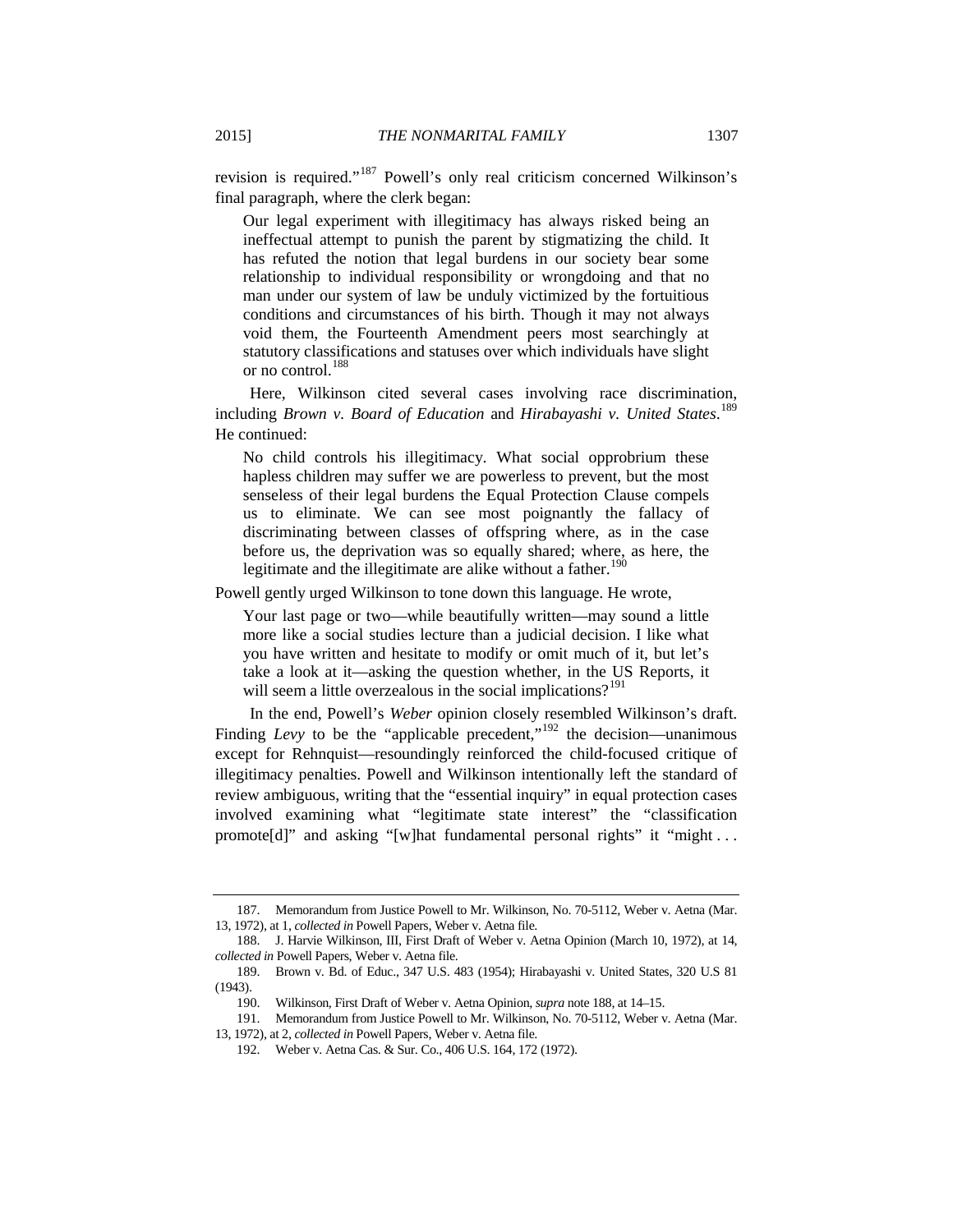endanger."<sup>[193](#page-31-0)</sup> The opinion affirmed that "the regulation and protection of the family unit have indeed been a venerable state concern."<sup>[194](#page-31-1)</sup> The Court did "not question the importance of that interest" but rather "how the challenged statute will promote it"<sup>[195](#page-31-2)</sup>—that is, the relationship between means and ends. Quoting *Glona*, Powell rejected the notion that "persons will shun illicit relations because the offspring may not one day reap the benefits of workmen's compensation."<sup>[196](#page-31-3)</sup>

Powell's closing paragraphs retained much of the substance of Wilkinson's "social studies lecture," albeit stated somewhat more concisely and with fewer rhetorical flourishes. *Weber*'s final paragraph would be quoted again and again in future illegitimacy cases:

The status of illegitimacy has expressed through the ages society's condemnation of irresponsible liaisons beyond the bonds of marriage. But visiting this condemnation on the head of an infant is illogical and unjust. Moreover, imposing disabilities on the illegitimate child is contrary to the basic concept of our system that legal burdens should bear some relationship to individual responsibility or wrongdoing. Obviously, no child is responsible for his birth and penalizing the illegitimate child is an ineffectual—as well as unjust—way of deterring the parent. Courts are powerless to prevent the social opprobrium suffered by these hapless children, but the Equal Protection Clause does enable us to strike down discriminatory laws relating to status of birth where—as in this case—the classification is justified by no legitimate state interest, compelling or otherwise.<sup>[197](#page-31-4)</sup>

*Weber* thus solidified the child-focused account of illegitimacy's harm: nonmarital relationships remained "irresponsible," but "hapless children" should be protected from their most oppressive legal consequences.<sup>[198](#page-31-5)</sup>

<sup>193.</sup> *Id.* at 173.

<span id="page-31-2"></span><span id="page-31-1"></span><span id="page-31-0"></span><sup>194.</sup> *Id.* Wilkinson's first draft called this a "sacred and venerable state concern." Wilkinson, First Draft of Weber v. Aetna Opinion, *supra* note [188,](#page-30-0) at 11.

<sup>195.</sup> *Weber*, 403 U.S. at 173.

<sup>196.</sup> *Id.*

<sup>197.</sup> *Id.* at 175–76.

<span id="page-31-5"></span><span id="page-31-4"></span><span id="page-31-3"></span><sup>198.</sup> *Id.* at 174, 176. Rehnquist's dissent did not attract the votes of any of his colleagues, not even Stewart, the only surviving dissenter from *Levy* and *Glona*. *Id*. at 177. It did succeed in provoking Wilkinson's ire. Rehnquist accused the majority of infidelity to its recent decision in *Dandridge* to uphold Maryland's cap on welfare benefits for large families against an equal protection challenge. *Id.* at 184. Wilkinson fumed that Rehnquist "should hardly be so pious about precedent" given that his dissent "by implication ... casts a major shadow over most of this Court's equal protection work in the last decade and a half." Memorandum from J. Harvie Wilkinson, III, to Justice Powell, Weber (Apr. 14, 1972), at 2, *collected in* Powell Papers, Weber v. Aetna file. Wilkinson drafted a footnote for Powell, which would have replied to Rehnquist's criticism but in so doing, strongly implied that something more than rational basis review applied to illegitimacy-based classifications. *See id.* In the interest of "leav[ing] [Powell] flexible and uncommitted" on the appropriate standard of review, and recognizing disagreement among the majority Justices about the proper level of scrutiny, Wilkinson ultimately recommended that Powell let Rehnquist's critique go unanswered. *See id.*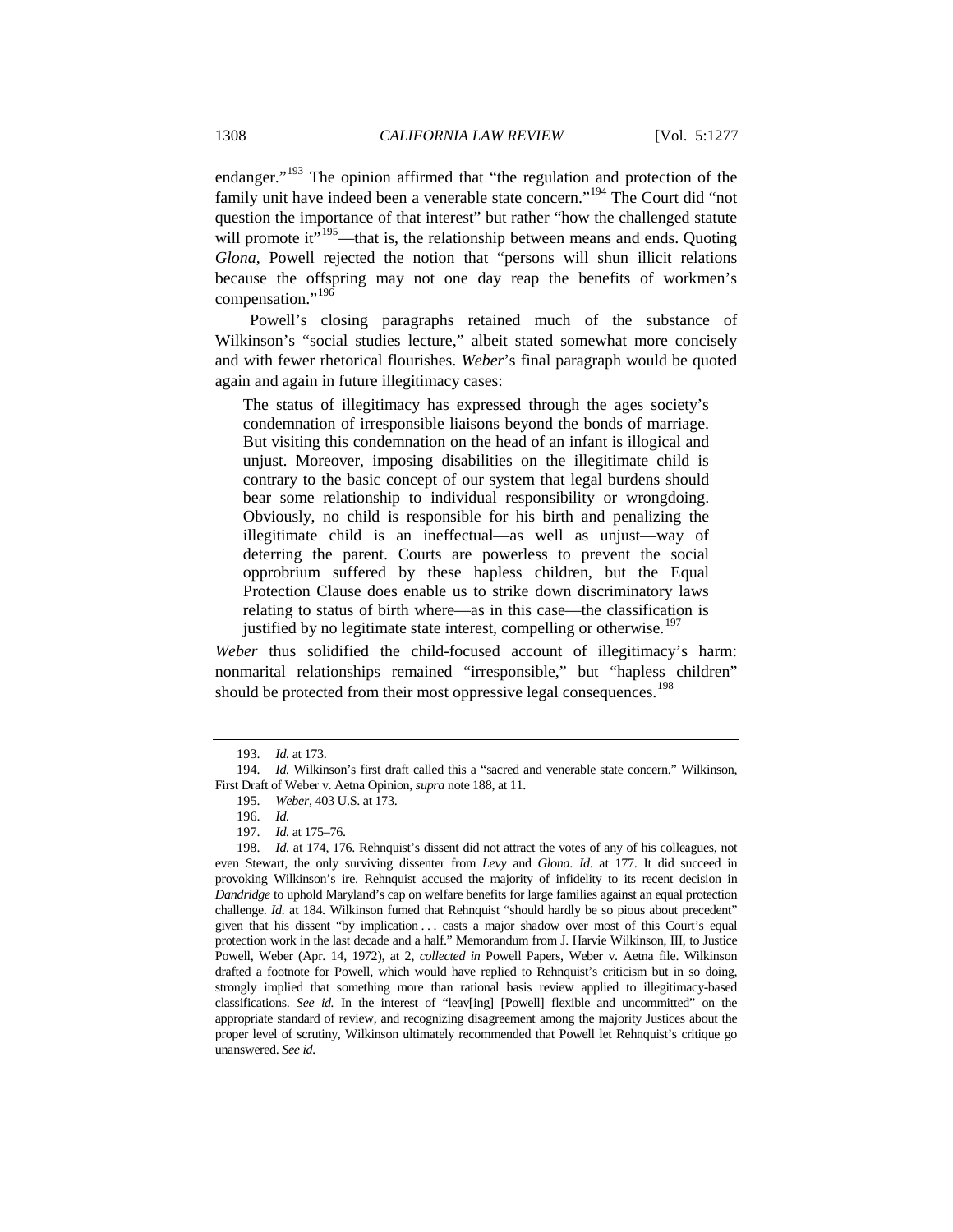*Weber*'s focus on the injustice visited upon innocent children may have been over-determined, but it was not inevitable. Child-focused arguments dominated the ACLU's brief in *Weber* to an unprecedented extent.<sup>[199](#page-32-0)</sup> True, the briefs in illegitimacy cases from *Levy* on barely mentioned the impact of illegitimacy penalties on the parents of nonmarital children, other than to cast aspersions on the power of these laws to deter nonmarital sex. But Douglas's *Glona* opinion had left the door open to parents' claims. Some commentaries, including the widely cited Gray and Rudovsky article, suggested more capacious interpretations of *Glona* and *Levy* that encompassed the rights of adults as well as children and emphasized the illegitimacy cases' potential to expand the doctrine of sexual privacy. $200$ 

Further, the Court was beginning to reconsider the rights of unmarried couples and parents in the early 1970s. Just a few weeks before *Weber* (but without Powell or Rehnquist's participation), the Court validated Peter Stanley's challenge to an Illinois policy denying fathers custody of their nonmarital children without so much as a hearing.<sup>[201](#page-32-2)</sup> In *Stanley*, Justice White quoted *Levy* and *Glona* as he declared that the law had not "refused to recognize those family relationships unlegitimized by a marriage ceremony," and that "natural, but illegitimate, children . . . cannot be denied the right of other children because familial bonds in such cases were often as warm, enduring, and important as those arising within a more formally organized family unit."[202](#page-32-3) Many hoped (or feared) that *Stanley* portended a new era for nonmarital parenthood. *Eisenstadt v. Baird*, too, seemed to bode well for the rights of the unmarried, as the Court extended constitutional protections for contraceptive use beyond the "sacred precincts of the marital bedroom"<sup>[203](#page-32-4)</sup> to include "the right of the individual, married or single, to be free from unwarranted governmental intrusion into matters so fundamentally affecting a person as the decision whether or not to bear or beget a child."<sup>[204](#page-32-5)</sup>

<span id="page-32-0"></span><sup>199.</sup> Nor did the briefs for *Weber* press the point that illegitimacy-based classifications should be suspect and subject to strict scrutiny, although advocates would pick up and promote this argument again in future cases. It seems likely that Douglas, Brennan, and Marshall would have endorsed this position. White might have been a tougher sell, given his misgivings about the "basic civil rights" language in *Levy*—but he did join the *Frontiero* plurality to make sex suspect. Burger, Stewart, and Rehnquist would almost certainly not have embraced this position, and it seems highly unlikely that Blackmun would have, given his vote with the majority in *Labine*.

<span id="page-32-1"></span><sup>200.</sup> *See supra* notes [88](#page-18-7)[–98](#page-19-9) and accompanying text (discussing Gray & Rudovsky, *supra* note [94\)](#page-19-10); Dorsen & Rudovsky, *supra* not[e 97;](#page-19-11) *see also* Semmel, *supra* note [88,](#page-18-7) at 300–01 (suggesting that *Glona* might call into question the exclusion of unmarried mothers from Social Security "mother's insurance" benefits).

<sup>201.</sup> *See* Stanley v. Illinois, 405 U.S. 645 (1972).

<sup>202.</sup> *Id.* at 651–52.

<sup>203.</sup> Griswold v. Connecticut, 381 U.S. 479, 485 (1965).

<span id="page-32-5"></span><span id="page-32-4"></span><span id="page-32-3"></span><span id="page-32-2"></span><sup>204.</sup> Eisenstadt v. Baird, 405 U.S. 438, 453 (1972). The "sacred precincts of the marital bedroom" invoked by Douglas in *Griswold*, 381 U.S. at 479, gave way to Justice Brennan's declaration that "the marital couple is not an independent entity with a mind and heart of its own, but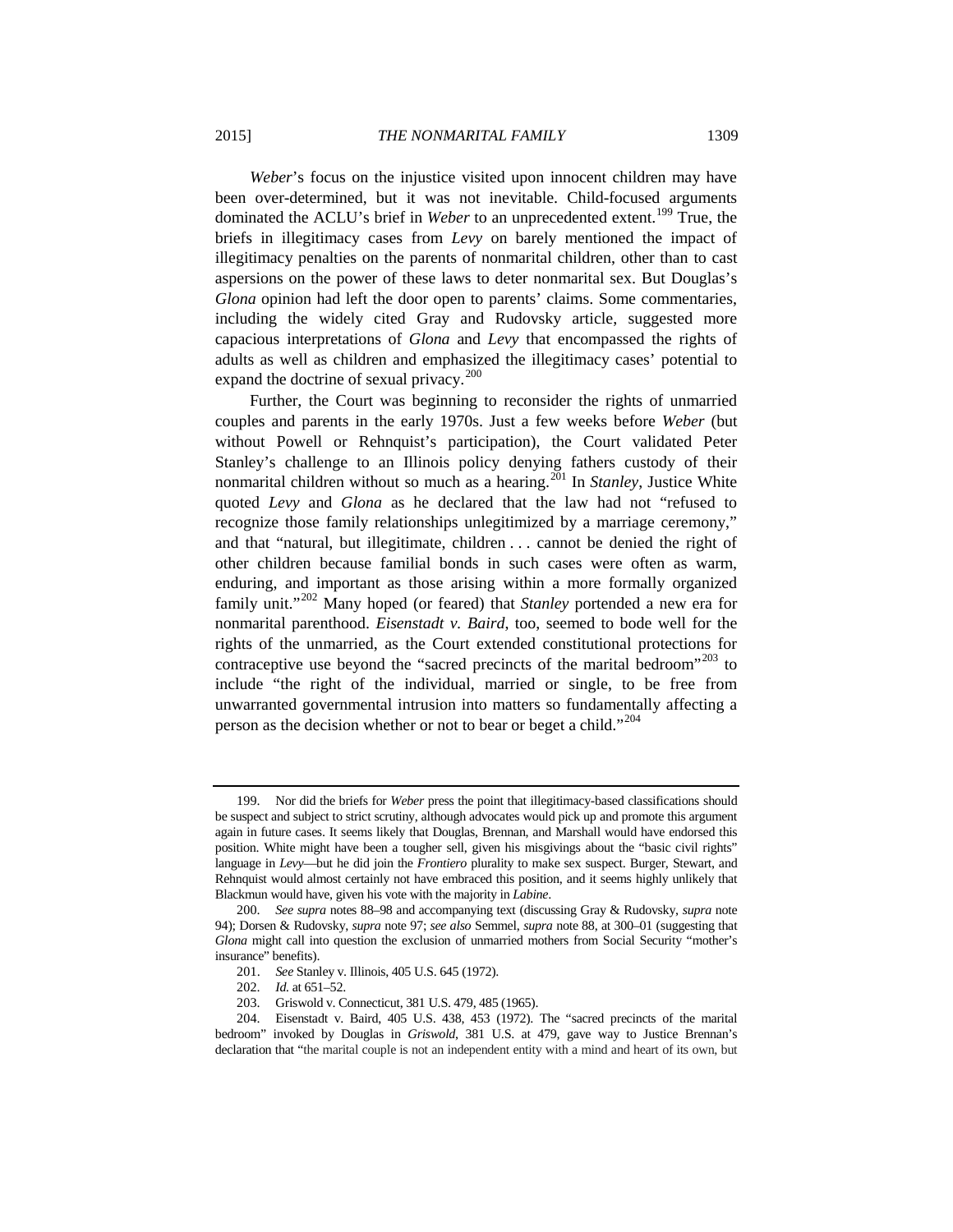Despite these promising contemporaneous developments, Powell's account in *Weber* of the harm of illegitimacy classifications had enormous staying power: every pro-plaintiff illegitimacy decision thereafter quoted liberally from the opinion's lament for "hapless" children.<sup>[205](#page-33-0)</sup> This focus on children and on means-ends rationality eclipsed the expansive visions of sexual privacy and autonomy offered by civil libertarians and welfare rights advocates in cases such as *King v. Smith* and in out-of-court writings questioning marital supremacy itself.

The Court's failure to discuss race in the early illegitimacy cases may have been a blessing in disguise: if the Court had relied on racially discriminatory impact or motive to invalidate illegitimacy-based classifications, its rulings might have been interpreted to *require* such discriminatory intent or effect in order to warrant constitutional scrutiny. Indeed, some commentators speculated that the unmentioned racial and socioeconomic subtext served to deepen the Justices' sympathy for plaintiffs in these early cases.<sup>[206](#page-33-1)</sup> Further, a recognition of illegitimacy penalties' disparate impact on people of color and the poor would have been compatible with a child-focused rationale that did not extend meaningful protection to unmarried adults or parents.

But the Court's failure to adopt advocates' arguments about sexual privacy and autonomy, the harms illegitimacy penalties visited on parents as well as children, and the constitutionally questionable government interest in privileging formal marriage and traditional family structure had far reaching detrimental consequences. Advocates' accounts of the constitutional harm of illegitimacy penalties posed a more profound challenge to the race and classinflected structural inequalities marital supremacy sustained. And as the next Part demonstrates, once arguments about illegitimacy penalties' reinforcement of class- and race-based oppression fused with the feminist imperative to challenge women's subordination, the impact of illegitimacy penalties on adults and the true costs of marital supremacy were thrown into stark relief.

II.

## "AN INDEPENDENT JUSTIFICATION FOR THE ABOLITION OF ILLEGITIMACY": THE RISE AND FALL OF FEMINIST ARGUMENTS, 1972–1979

Seen from the perspective of Willie Mae Weber or Lou Bertha Labine, the illegitimacy cases were about more than a denial of rights to hapless and

an association of two individuals each with a separate intellectual and emotional makeup." *Eisenstadt*, 405 U.S. at 453.

<span id="page-33-0"></span><sup>205.</sup> *See, e.g*., Gomez v. Perez, 409 U.S. 535, 538 (1973); N.J. Welfare Rights Org. v. Cahill, 411 U.S. 619, 620 (1973) (per curiam); Jimenez v. Weinberger, 417 U.S. 628, 632 (1974); Trimble v. Gordon, 430 U.S. 762, 769–70 (1977).

<span id="page-33-1"></span><sup>206.</sup> *See, e.g*., John T. Noonan, Jr., *The Family and the Supreme Court*, 23 CATH. U. L. REV. 255, 260 (1973) ("Lines drawn on the basis of legitimacy could be viewed as a sophisticated form of racial discrimination. The Court could have felt that it realistically extended the constitutional prohibition of racial discrimination in striking them down.").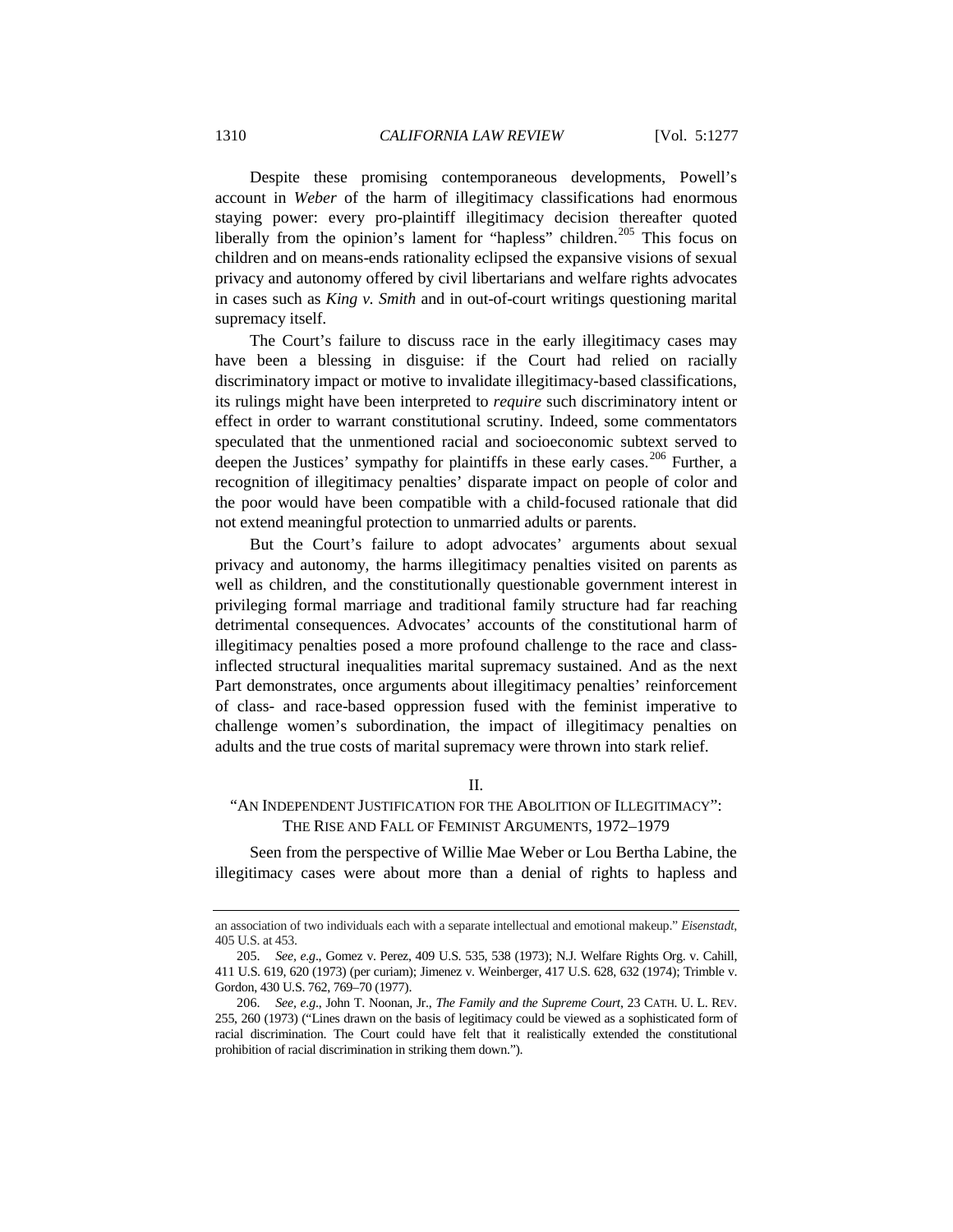innocent children. Rita Vincent's inability to inherit from her father and the Weber children's lack of access to Henry Stokes's workers' compensation benefits left their mothers on their own to fend for themselves and their children. Whether or not limiting sources of support for nonmarital children effectively deterred illicit sexual relationships—the focus of inquiry in the early illegitimacy cases—denials of benefits or inheritance on the basis of illegitimacy burdened their mothers at least as much as the children themselves.

By the early 1970s, with new constitutional weapons in hand, some feminists and anti-poverty lawyers challenged the child-centered focus of illegitimacy litigation. The unfairness of holding mothers solely responsible for their illegitimate children's support had troubled feminists of earlier eras.<sup>[207](#page-34-0)</sup> But it was not until the late 1960s that courts began seriously to question the constitutionality of laws that treated women and men differently. In *Reed v. Reed* (1971), the Supreme Court ruled an Idaho statute preferring male estate administrators unconstitutional;<sup>[208](#page-34-1)</sup> eighteen months later, in *Frontiero v*. *Richardson* (1973), the Court struck down a provision requiring military servicewomen to prove their husbands' dependence in order to receive spousal housing and medical benefits automatically available to servicemen and their wives.[209](#page-34-2) And in *Weinberger v. Wiesenfeld* (1975), Ruth Bader Ginsburg successfully argued that denying Social Security "mothers' insurance" benefits to widowed fathers unconstitutionally devalued their wives' earnings.<sup>[210](#page-34-3)</sup>

<span id="page-34-6"></span>Around the same time, feminists began to reframe illegitimacy penalties as injurious to women as well as to children.<sup>[211](#page-34-4)</sup> Like the earlier sexual libertarian arguments, the broadest feminist critiques of illegitimacy penalties emerged outside the courtroom. In the early 1970s, for instance, Aleta Wallach and Patricia Tenoso attacked the dominant child-focused campaign against illegitimacy laws head-on.<sup>[212](#page-34-5)</sup> The "legal literature," they wrote in 1974, was "replete with expressions of concern for the 'innocent' child," ignoring the impact of illegitimacy penalties on women and on "the family unit as a

<span id="page-34-0"></span><sup>207.</sup> *See, e.g.,* Kristin Collins, Note, *When Fathers' Rights Are Mothers' Duties: The Failure of Equal Protection in* Miller v. Albright, 109 YALE L.J. 1669, 1694–97 (2000) (describing how feminists in the 1920s and 1930s understood "that unmarried women's practical right to transmit citizenship to foreign-born children was predicated upon their legal responsibility to assume full financial and caregiving duties" and "argued that this sex-based policy disadvantaged American women relative to American men by perpetuating the sex-based allocation of parental duties").

<sup>208.</sup> 404 U.S. 71 (1971).

<sup>209.</sup> 411 U.S. 677 (1973).

<sup>210.</sup> 420 U.S. 636 (1975).

<span id="page-34-4"></span><span id="page-34-3"></span><span id="page-34-2"></span><span id="page-34-1"></span><sup>211.</sup> This effort was not confined to the United States. *See, e.g*., U.N. Commission on the Status of Women, *The Status of the Unmarried Mother: Law and Practice: Report of the Secretary-General*, U.N. Doc. No. E/CN.6/540/Rev.1 (1971).

<span id="page-34-5"></span><sup>212.</sup> *See* Patricia Tenoso & Aleta Wallach, Book Review, 19 UCLA L. REV. 845 (1972) (reviewing KRAUSE, *supra* note [20\)](#page-7-5); Wallach & Tenoso, *supra* note [131.](#page-23-0) For examples of Krause's efforts to shift attention from mothers' rights to the child-father relationship, see, for example, Harry D. Krause, *The Bastard Finds His Father*, 3 FAM. L.Q. 100, 106 (1969).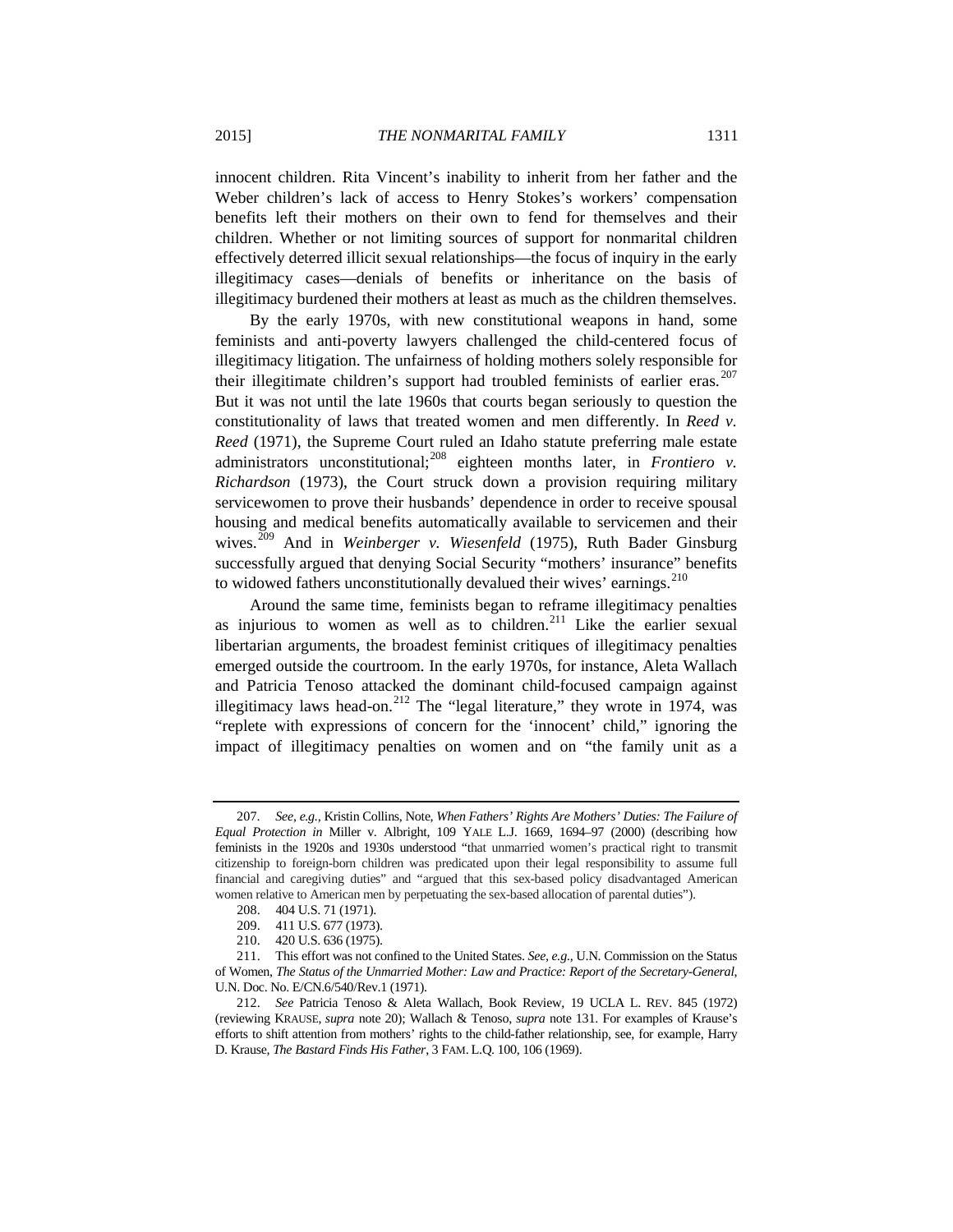whole."<sup>[213](#page-35-0)</sup> This approach ignored "an independent justification for abolition of illegitimacy: the right of women to self-determination requires that they be free from all forms of male domination."[214](#page-35-1) Wallach and Tenoso sought to unsettle the patriarchal nuclear family ideal and empower women as independent economic, social, and sexual actors untethered to men.

Feminists like Wallach and Tenoso criticized anti-illegitimacy campaigns that took for granted the inherent undesirability of nonmarital childbearing. "Illegitimacy," they argued, was a "problem" primarily because law and social norms made it so.<sup>[215](#page-35-2)</sup> Patriarchy and poverty were the true culprits. On this view, Harry Krause's proposed Uniform Legitimacy Act "merely substitute[d] paternity for marriage as the basis for classifying children."<sup>[216](#page-35-3)</sup> Krause's relentless focus on ascertaining paternity reflected his "implicit assumption that only the male can or should support a family."<sup>[217](#page-35-4)</sup> As a result, Krause failed to "treat the mother as an economic resource" by "eliminat[ing] the barriers to her employment."<sup>[218](#page-35-5)</sup> Nor did he consider alternatives to paternal support—namely "adequate governmental support of all unmarried mothers and their children."<sup>[219](#page-35-6)</sup> For these feminists, privileging marriage and privatizing dependency through paternity impaired women's sexual and economic autonomy and ensured women's subordination to men in both the private realm of family and the public world of the market and political life.<sup>[220](#page-35-7)</sup>

Hardly a trace of this full-throated feminist attack on marital supremacy, sex inequality, and sexual repression appeared in the dozen-odd illegitimacy opinions issued by the Supreme Court in the 1970s. Yet in many of these cases, advocates did translate some of the feminist critique into constitutional arguments. These challenges never coalesced into a grand strategy of the sort that propelled racial desegregation campaigns, and, to a lesser extent, Ginsburg's sex equality litigation. Still, feminist-inflected arguments were

<span id="page-35-0"></span><sup>213.</sup> Wallach & Tenoso, *supra* note [131,](#page-23-0) at 25 ("Because of the caretaker-dependent relationship between mother and child, ... the child's status is inextricably bound to that of its mother.").

<span id="page-35-1"></span><sup>214.</sup> *Id.* By "coercing women into marriage, [illegitimacy] submerges their identities and limits their freedom." *Id*. at 28.

<sup>215.</sup> *Id.* at 30.

<span id="page-35-3"></span><span id="page-35-2"></span><sup>216.</sup> Tenoso & Wallach, Book Review, *supra* note [212,](#page-34-6) at 865. Krause's Uniform Legitimacy Act proposal, described in his 1971 book, became a basis for the Uniform Parentage Act (UPA), for which Krause served as the draftsman-reporter. *See* Harry D. Krause, *The Uniform Parentage Act*, FAM. L.Q., Spring 1974, at 1–25.

<sup>217.</sup> Tenoso & Wallach, Book Review, *supra* not[e 212,](#page-34-6) at 850.

<sup>218.</sup> *Id.*

<span id="page-35-6"></span><span id="page-35-5"></span><span id="page-35-4"></span><sup>219.</sup> *Id.* For contemporaneous treatments of feminism and illegitimacy, see, for example, Herma Hill Kay's discussion of "Illegitimacy and the Social Status of Women," in KENNETH M. DAVIDSON, RUTH B. GINSBURG & HERMA H. KAY, SEX-BASED DISCRIMINATION: TEXT, CASES AND MATERIALS 323–29 (1974) and sources cited therein.

<span id="page-35-7"></span><sup>220.</sup> Wallach and Tenoso argued that "classifications based upon 'illegitimate' motherhood should be constitutionally suspect" because of their infringement of "important rights of privacy in sexual relationships and freedom of personal choice in matters of marriage (or non-marriage), childbearing, and family form." Wallach & Tenoso, *supra* note 131, at 60–61 (citations omitted).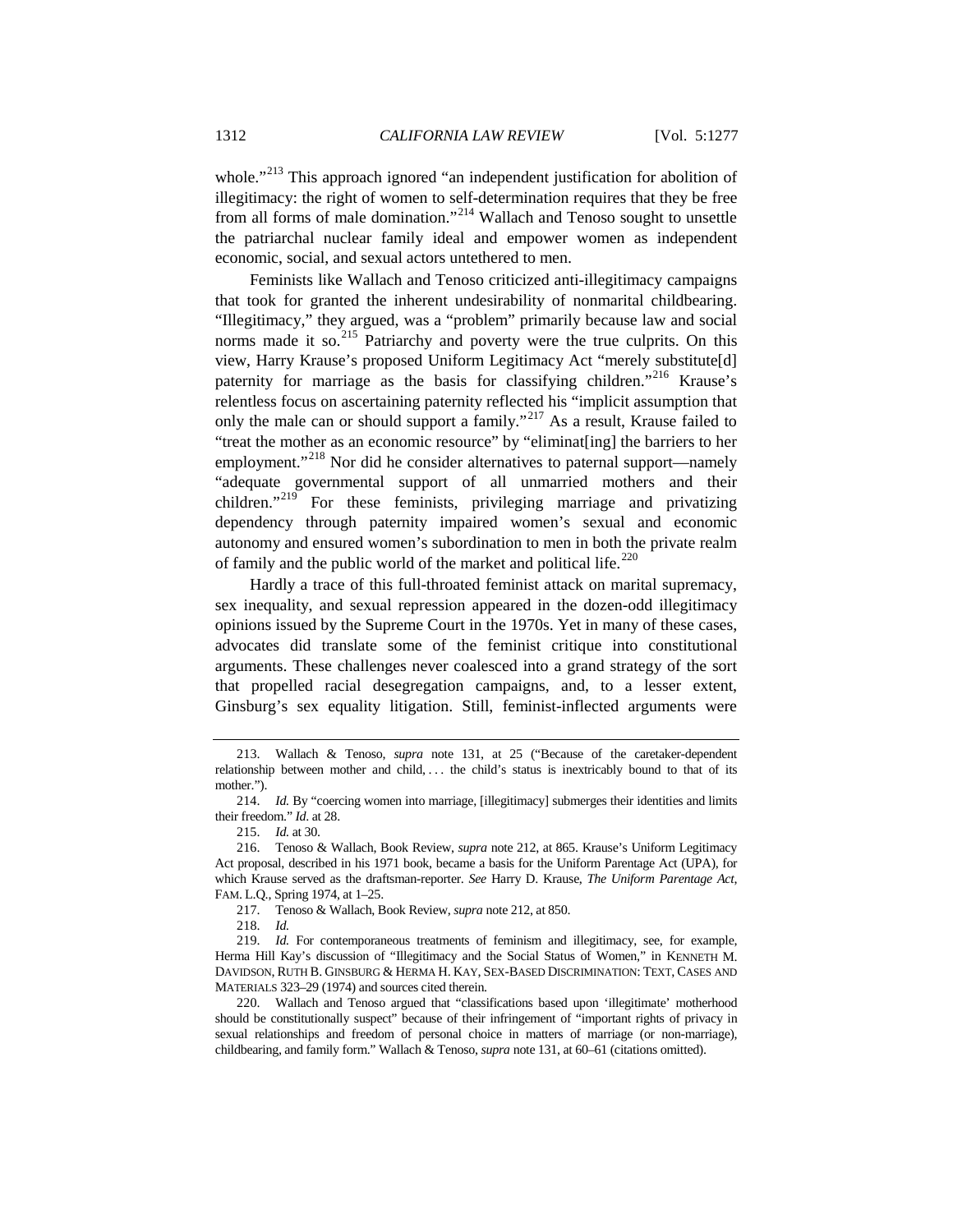made powerfully, albeit sporadically, in the 1970s illegitimacy cases. But the child-focused rationale for questioning illegitimacy penalties proved remarkably resilient, with lasting consequences for sex equality, racial justice, and marital supremacy.

In the 1970s, feminists initiated or joined challenges to an array of antiillegitimacy laws and policies, including the exemption of nonmarital fathers from liability for child support; limitations on illegitimate children's ability to inherit from their fathers; laws requiring mothers to disclose their children's paternity or face penalties including loss of public assistance, fines, and incarceration; employment bans on the parents of illegitimate children; and the exclusion of illegitimate children and their parents from various federal government benefits. As Section I.A describes, feminist arguments emphasized how these laws imposed a disproportionate economic and social burden on women, especially poor women of color; curtailed women's sexual autonomy and invaded their privacy; and infringed upon women's freedom to choose to bear children. Feminists defended unmarried mothers against charges of sin and selfishness, lauding their courage, independence, strength of character, and devotion to their children. Section I.B takes a brief detour to consider the Social Security Act cases, a rare instance in which sex equality claims did not surface. Finally, Section I.C describes how the Court circumvented feminist arguments against illegitimacy penalties, selectively embracing child-focused arguments and sidestepping or rejecting sex discrimination claims against these laws and policies. $^{221}$  $^{221}$  $^{221}$ 

## *A. "Designed to Subordinate Females": Feminist Arguments Against Illegitimacy Penalties*

Linda Gomez believed Francisco Perez when he told her he was not married. They met at a party and began dating. Perhaps she thought he would someday be her husband when she became pregnant with his child. Certainly she might have thought he would be responsible for supporting their daughter. She would have been wrong on all counts. Perez, it turned out, was married to another woman and had no intention of marrying Linda or of supporting their daughter Zoraida. And under Texas statutory and common law, Linda and Zoraida had no remedy: state courts had long held that fathers were not liable for supporting their illegitimate children.<sup>[222](#page-36-1)</sup>

<span id="page-36-0"></span><sup>221.</sup> For the purposes of this Essay, I use the term "feminist" to describe arguments that emphasized how illegitimacy penalties perpetuated *women's* subordination. This Part briefly discusses nonmarital fathers' claims of sex discrimination to the extent that they illuminate the feminist arguments that are this Essay's primary subject. There is much more to be said about nonmarital fathers and feminists' ambivalence about their constitutional claims to parental rights; I pursue that topic in depth elsewhere. *See* Serena Mayeri, *Foundling Fathers: (Non-)Marriage and Parental Rights in the Age of Equality*, 125 YALE L.J. (forthcoming 2016).

<span id="page-36-1"></span><sup>222.</sup> Texas was an outlier in this regard; by the late 1960s, other holdouts had enacted or revised their support statutes to include "natural" fathers. KRAUSE,*supra* note [20,](#page-7-0) at 22.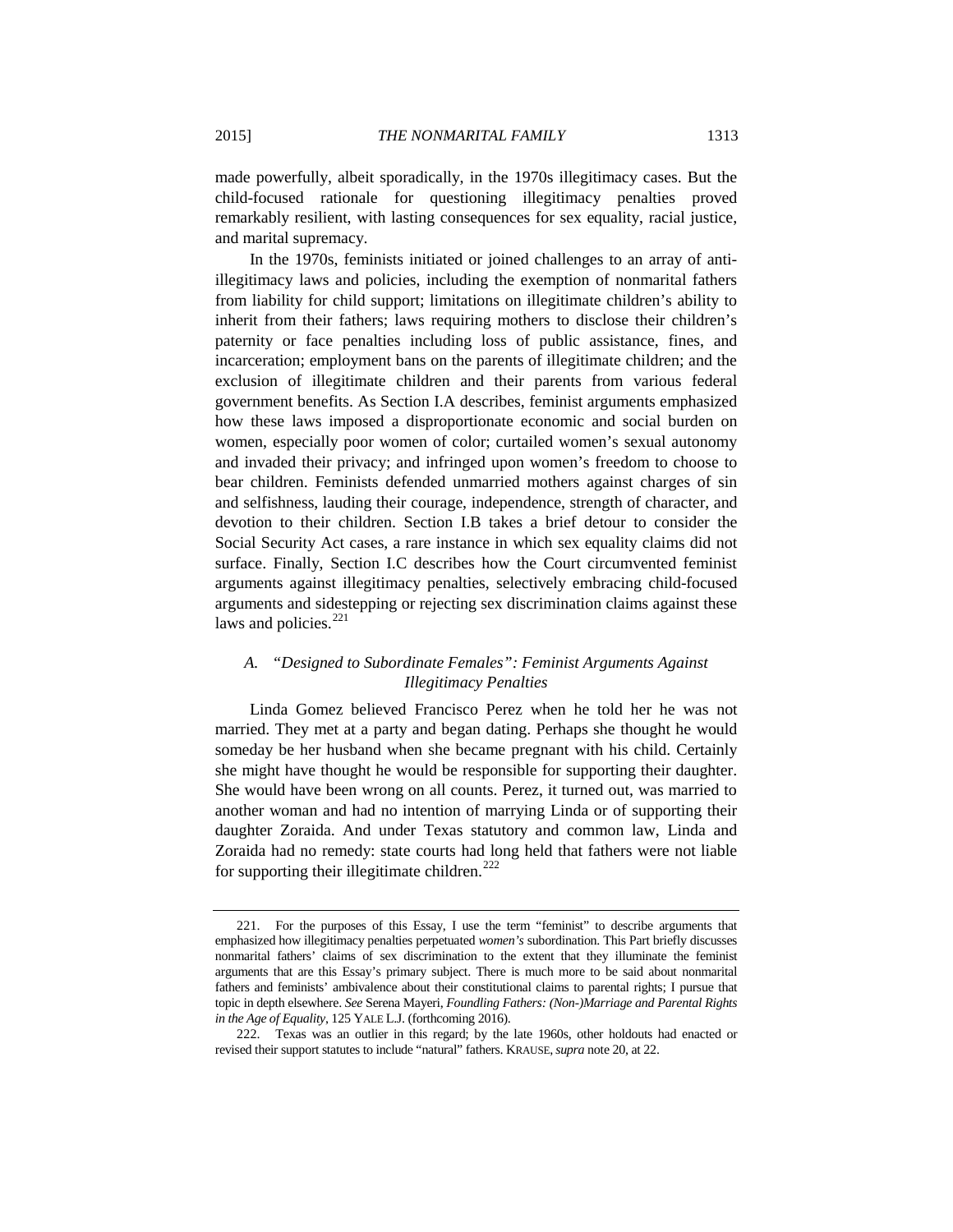Plaintiffs in *Gomez v. Perez*, one of two Texas child support cases to reach the U.S. Supreme Court in the early 1970s, pioneered the argument that placing the full burden of economic support for nonmarital children on mothers violated equal protection. Legal aid attorneys representing Linda Gomez wrote in their brief to the Supreme Court in 1972: "Equally as onerous as the State's discrimination against the illegitimate child is its invidious scheme to place the entire burden of supporting such child on the female parent. To extoll the virtues of motherhood but be blind to its toils may be fact, but should it be law?"<sup>[223](#page-37-0)</sup> *Linda R.S.*, challenging the exclusion of nonmarital fathers from liability under Texas's criminal non-support statute, similarly emphasized the economic hardship imposed on mothers of nonmarital children while fathers escaped scot-free. Although "employed full time," Linda had "very little money," and according to federal court papers filed in 1970, could not maintain her daughter "in a manner equal to the opportunities and privileges of a comparably situated 'father-supported' child."<sup>2</sup>

Plaintiffs elaborated the economic burden argument in challenges to laws that limited nonmarital children's ability to inherit from their intestate fathers, including in the leading Supreme Court case, *Trimble v. Gordon*. In 1974, twenty-eight-year-old Sherman Gordon of Chicago died suddenly, "the victim of a homicide."[225](#page-37-2) He left no spouse and one child, four-year-old Deta Mona Trimble. Under Illinois law, Gordon's parents and siblings stood to inherit his estate—an almost-new Plymouth automobile worth about \$2,500—even though Gordon had been adjudicated Deta Mona's father and held liable for child support while he lived.<sup>[226](#page-37-3)</sup> Gordon had lived with Deta Mona and her mother, Jessie, until his death: Ms. Trimble described Gordon to the Probate Court as her "common law husband" but she understood that "that don't count." $^{227}$  $^{227}$  $^{227}$ 

The same year, in *Fernandez v. Shapp*, Philadelphia's Community Legal Services collaborated with feminist lawyer Ann Freedman of the Women's Law Project to bring a federal class action lawsuit challenging Pennsylvania's inheritance laws. The state's intestate succession law precluded children born "out of wedlock" from inheriting from their fathers, and vice-versa.<sup>[228](#page-37-5)</sup> When fathers bequeathed property to their illegitimate children, those children paid a

<span id="page-37-0"></span><sup>223.</sup> Brief for Appellant at 20, Gomez v. Perez, 409 U.S. 535 (1973) (No. 71-575), 1972 WL 136247.

<span id="page-37-2"></span><span id="page-37-1"></span><sup>224.</sup> Appendix at 11, Linda R.S. v. Richard D., 410 U.S. 614 (1973) (No. 71-6078) (Stipulated Statement of Fact).

<sup>225.</sup> Trimble v. Gordon, 430 U.S. 762, 764 (1977).

<sup>226.</sup> *Id.* Deta Mona would have inherited her father's estate in full had she been legitimate.

<span id="page-37-4"></span><span id="page-37-3"></span><sup>227.</sup> Record of Proceedings in Trial Court, *In re* Gordon, No. 74 P 5902 (Ill. Cir. Ct. Cook Cnty. Probate), *reprinted in* Appendix at 16, 19, Trimble v. Gordon, 430 U.S. 762 (No. 75-5952). Illinois had abolished common law marriage in 1905.

<span id="page-37-5"></span><sup>228.</sup> *See* Plaintiffs' Memorandum of Law in Support of Cross-Motion for Summary Judgment at 10, No. 74-2959, Fernandez v. Shapp (E.D. Pa. 1976), *collected in* Dorsen Papers, Box 34, Folder 11 (describing 20 Pa. Stat. § 2107; 72 Pa. Stat. §§ 2485-403, -404 (Supp. 1975)).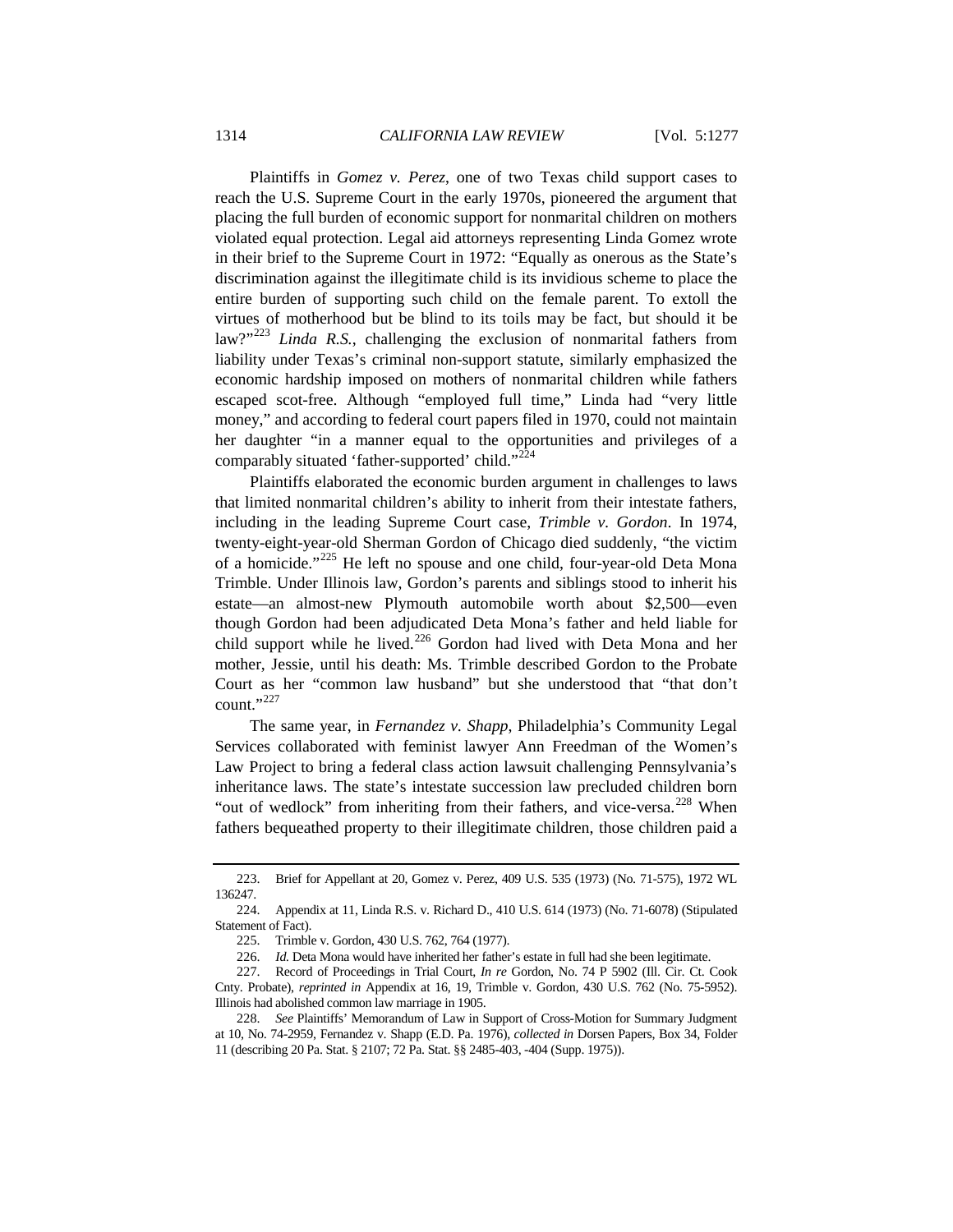higher tax on the inheritance.<sup>[229](#page-38-0)</sup> Children and mothers, by contrast, could inherit from one another regardless of legitimacy or intestacy and paid no extra inheritance tax.<sup>[230](#page-38-1)</sup>

Both *Fernandez* and *Trimble* highlighted that, by limiting the paternal inheritance rights of nonmarital children, the law placed an unfair economic burden on mothers. "When one parent dies, the surviving parent obviously retains the duty of support and maintenance of the child as a legal matter," Freedman and her colleagues wrote, "and as a practical matter, the burden . . . becomes greater because it is no longer shared."[231](#page-38-2) Moreover, mothers suffered a "clear economic disadvantage" compared with surviving fathers, a disadvantage exacerbated by the inheritance laws.<sup>[232](#page-38-3)</sup> "[T]he child's mother, as sole surviving parent, is burdened with the far more onerous task of supporting a child who has no claim against his or her father's estate . . . requiring [the mother] to replace the support previously provided by the father."<sup>[233](#page-38-4)</sup>

Like feminists of earlier eras who decried sexual double standards, advocates also highlighted how illegitimacy classifications shamed and penalized sexually active unmarried women while allowing men to engage in nonmarital sex and procreation with impunity. Lois Fernandez, an African American single mother of two, a Philadelphia community activist, and a plaintiff in *Fernandez v. Shapp*, later recalled: "[T]he thing that bothered me the most was that  $\dots$  [t]he question of the fathers never came up.  $\dots$  [T]here were the mothers, who were considered 'whores,' or 'illicit women,' and then there were the children, who were considered 'bastards,' 'illegit.' I just couldn't accept that."[234](#page-38-5) Linda Gomez's lawyers attributed Texas law's "sexual discrimination" in child support liability to the "days of antiquity, when men were 'free to sow their wild oats' while society endowed women, the weaker sex, with the duty to remain chaste, or at least guard against the 'accidents of love.<sup>"[235](#page-38-6)</sup> Courts should ask, they contended, "what possible legitimate state interest is promoted by singling out the female partner to acts of sexual

<sup>229.</sup> *See id.* at 10–11.

<sup>230.</sup> *See id.* at 10.

<sup>231.</sup> *Id.* at 28.

<sup>232.</sup> *Id.*

<span id="page-38-4"></span><span id="page-38-3"></span><span id="page-38-2"></span><span id="page-38-1"></span><span id="page-38-0"></span><sup>233.</sup> *Id.*; *see also* Brief of the Appellants at 56, Trimble v. Gordon, 430 U.S. 762 (1977) (No. 75-5952), 1976 WL 181301.

<span id="page-38-5"></span><sup>234.</sup> Fernandez later described her ensuing campaign to persuade lawmakers and judges to reconsider Pennsylvania's illegitimacy laws. Lois Fernandez, *Legitimate*, COWBIRD (Nov. 26, 2013), http://cowbird.com/story/83078/Legitimate\_By\_Lois\_Fernandez; *see also* Kendall Wilson, *A Mother's War on 'Illegitimate*,*'* PHILA. TRIB., Dec. 9, 2003 ("During her crusade, she was constantly beating back the stereotype of unwed mothers—particularly Black unwed women in this situation—as 'whores gobbling up welfare.'").

<span id="page-38-6"></span><sup>235.</sup> Brief for Appellant at 21, Gomez v. Perez, 409 U.S. 535 (1973) (No. 71-575), 1972 WL 136247.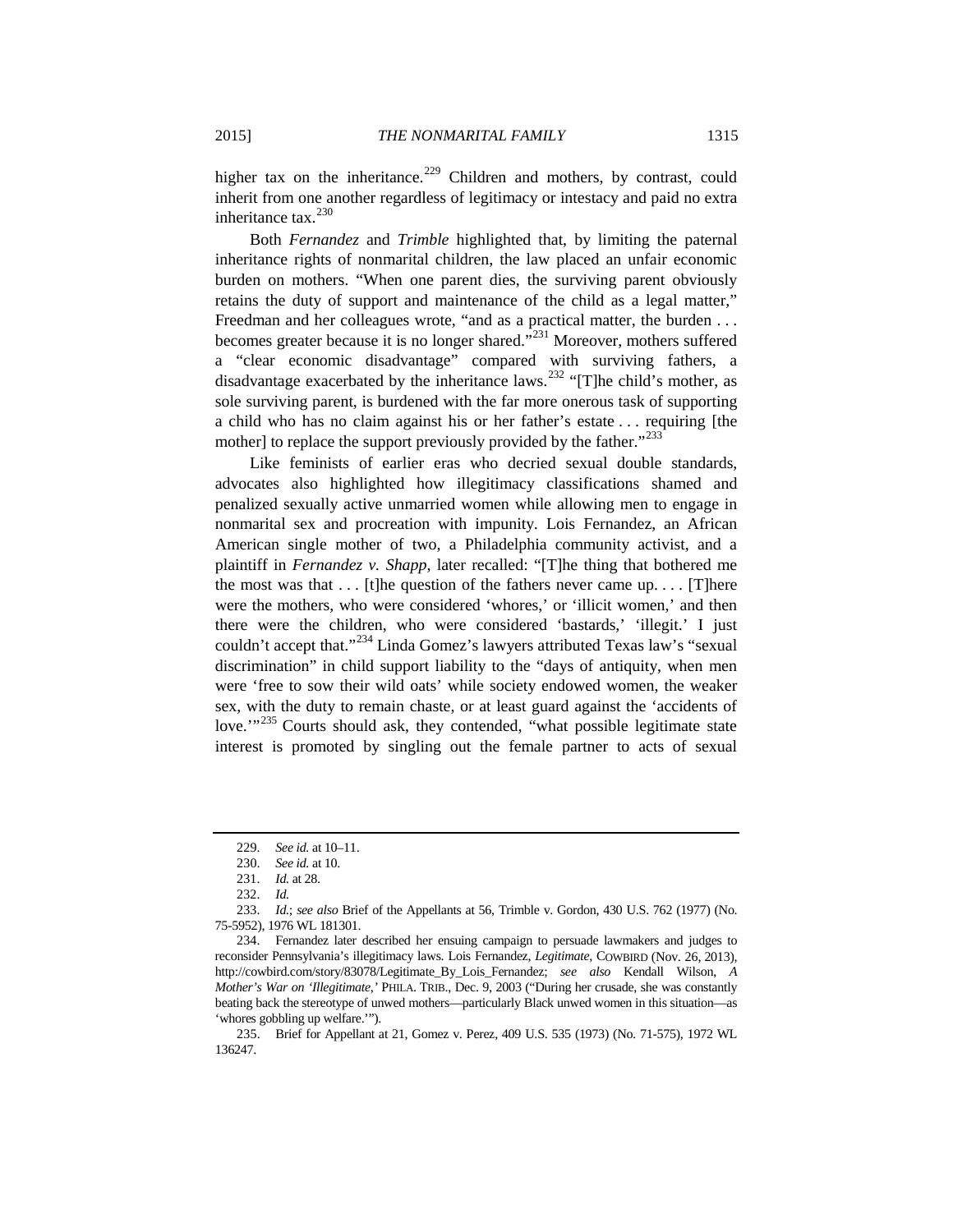promiscuity [and] forcing her, and her alone, to bear the economic consequences."<sup>[236](#page-39-0)</sup>

The most sophisticated version of this argument appeared in Katie Mae Andrews's attack on a Mississippi school district's ban on hiring unwed parents, filed in 1973.<sup>[237](#page-39-1)</sup> In *Andrews v. Drew Municipal Separate School District*, social psychologist Kenneth Clark (author of the "doll studies" cited in *Brown*) [238](#page-39-2) testified that the challenged rule was part of "a long history of discrimination against females on matters of sex and sexual behavior ... designed to subordinate females to an essentially inferior role, which the power of our society is mobilized to reinforce."[239](#page-39-3) An amicus brief from the ACLU Women's Rights Project and Equal Rights Advocates condemned illegitimacy penalties as a historical pillar of women's subordination, part of a "double standard of sexual morality" that visited harsh punishments for nonmarital sex on women alone.<sup>[240](#page-39-4)</sup> "The history of anti-illegitimacy measures," the feminist groups declared, "is thematically linked to discrimination against women."[241](#page-39-5)

Depriving women of any claim on fathers' resources also infringed upon their reproductive freedom, advocates contended. For many women, the ability to exercise control over reproduction meant more than the right to use contraception or to terminate a pregnancy. Poor women, especially unmarried women of color, faced involuntary sterilization at the hands of doctors who took it upon themselves—often with explicit or tacit encouragement from government officials—to curb the fertility of populations considered burdens on the public fisc.<sup>[242](#page-39-6)</sup> For these women, some of whom had religious or moral

<sup>236.</sup> *Id.* at 20.

<span id="page-39-1"></span><span id="page-39-0"></span><sup>237.</sup> *See generally* Andrews v. Drew Mun. Separate Sch. Dist., 371 F. Supp. 27 (N.D. Miss. 1973), *aff'd*, 507 F.2d 611 (5th Cir. 1975), *cert. granted*, 423 U.S. 820 (1975), *cert. dismissed as improvidently granted*, 425 U.S. 559 (1976).

<sup>238.</sup> Brown v. Board of Educ., 347 U.S. 483, 494 n.11 (1954).

<span id="page-39-3"></span><span id="page-39-2"></span><sup>239.</sup> MAYERI, REASONING FROM RACE, *supra* not[e 12,](#page-4-0) at 151 (quoting Appendix at 188, Drew Mun. Separate Sch. Dist. v. Andrews, 425 U.S. 559 (1976) (No. 74-1318)).

<span id="page-39-4"></span><sup>240.</sup> Brief for Equal Rights Advocates Inc. and ACLU as Amici Curiae at 9–11, Drew Mun. Separate Sch. Dist. v. Andrews, 425 U.S. 559 (No. 74-1318), 1974 WL 175944 (quotation marks omitted).

<span id="page-39-5"></span><sup>241.</sup> *Id.* at 5. ("The concept of "illegitimacy" has varied in its legal dimensions across cultures and eras . . . With this pervasive variability, one constant appears: where legal and moral authorities have punished the offspring of sexual intercourse occurring outside the bounds of approved relationships, those authorities have likewise punished the maternal biological parents of these children . . . ."); *see also* Brief for Respondents at 61, Drew Mun. Separate Sch. Dist. v. Andrews, 425 U.S. 559 (No. 74-1318), 1976 WL 194019 ("[The rule] penalizes the unwed mother who assumes responsibility for the care and nurturance of the child and ignores the abandoning father, effectively rewarding his irresponsibility.").

<span id="page-39-6"></span><sup>242.</sup> On involuntary sterilization, see REBECCA KLUCHIN, FIT TO BE TIED: STERILIZATION AND REPRODUCTIVE RIGHTS IN AMERICA, 1950–1980 (2009); JENNIFER NELSON, WOMEN OF COLOR AND THE REPRODUCTIVE RIGHTS MOVEMENT (2003); JOHANNA SCHOEN, CHOICE AND COERCION: BIRTH CONTROL, STERILIZATION, AND ABORTION IN PUBLIC HEALTH AND WELFARE (2005); ALEXANDRA MINNA STERN, EUGENIC NATION: FAULTS AND FRONTIERS OF BETTER BREEDING IN AMERICA (2005); *see also* DOROTHY ROBERTS, KILLING THE BLACK BODY: RACE, REPRODUCTION, AND THE MEANING OF LIBERTY (1997).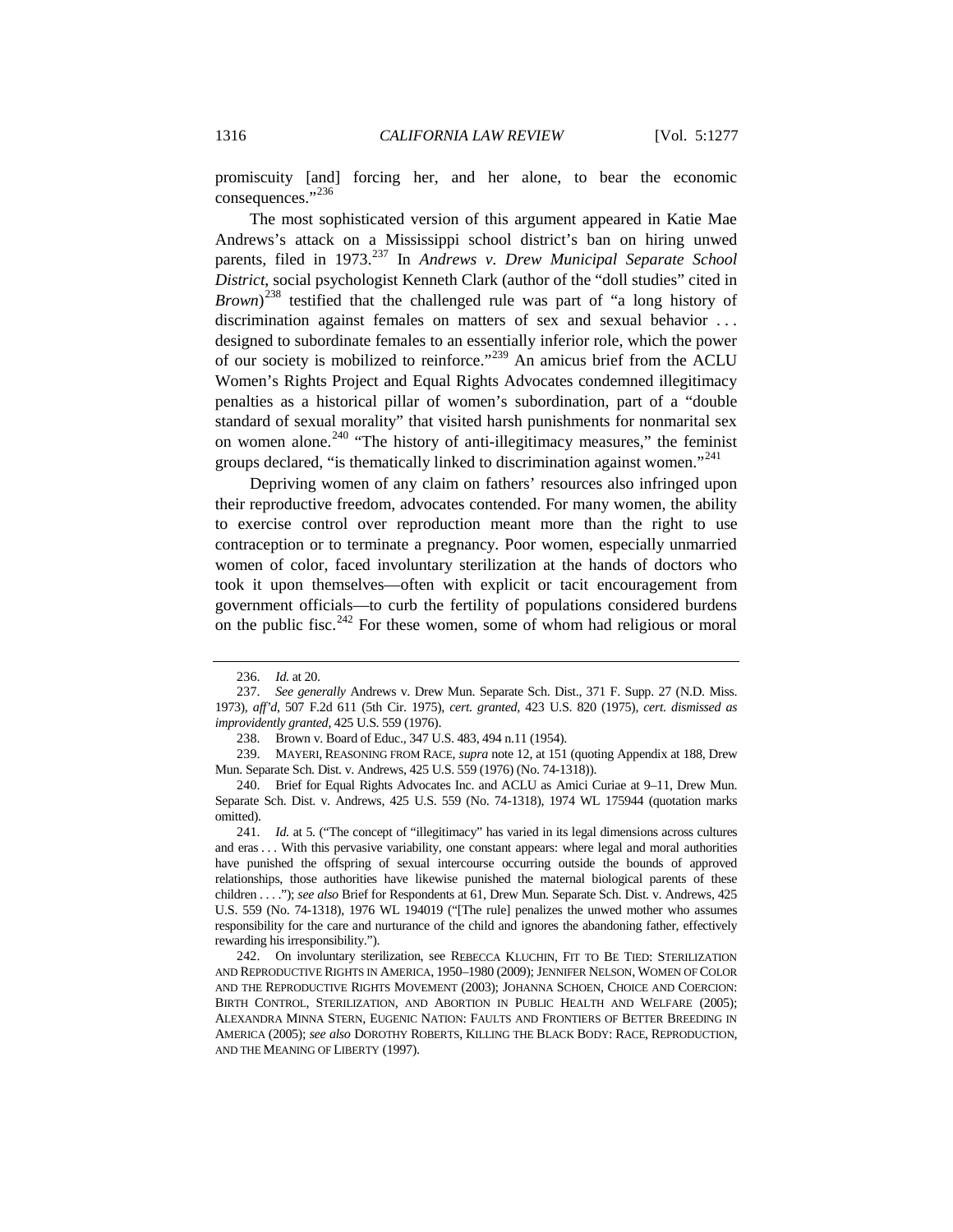objections to abortion, $243$  the private relationship between woman and physician elevated by Blackmun's opinion in *Roe v. Wade* was often a site of coercion rather than cooperative counsel.

Accordingly, Rhonda Copelon and Nancy Stearns, young feminist lawyers from the Center for Constitutional Rights (CCR) argued in *Andrews*  that excluding unwed mothers from employment encouraged abortion, penalized women who chose to continue rather than terminate a pregnancy, and violated the reproductive liberty protected by *Roe v. Wade*. [244](#page-40-2) The appearance in court of civil rights icon Fannie Lou Hamer, a well-known victim of involuntary sterilization, poignantly drove home this point in a region where such procedures were common enough to be called "Mississippi appendectom[ies]."<sup>[245](#page-40-3)</sup> To exercise genuine reproductive freedom, Dallas attorney Windle Turley argued in *Linda R.S*. to judges who had recently considered *Roe v. Wade*, unmarried women must be able to draw on all possible sources of financial support lest they be denied meaningful reproductive choice. $246$  "Because of such state enforced economic hardship, [unmarried mothers in Texas] are not permitted to freely elect between keeping and rearing their child and the alternatives of placing that child for adoption or even having its birth aborted."<sup>[247](#page-40-5)</sup>

<span id="page-40-0"></span>Some illegitimacy penalties continued the tradition of invasively patrolling poor women's personal lives by conditioning their livelihoods on disclosure. Invoking a right to privacy to challenge laws and practices that forced disclosure of intimate relationships, plaintiffs followed in the footsteps of Mrs. Sylvester Smith.[248](#page-40-6) *Roe v. Norton*, for instance, attacked a Connecticut statute that punished poor unmarried mothers' failure to disclose the name of their children's fathers with a contempt citation that carried a fine and up to one

<span id="page-40-1"></span><sup>243.</sup> Andrews testified, "God put us here on earth and if it came up to that I feel that we should have them, you know. If we try to get rid of it, as most people do, that's killing it. Well, you know where we would wind up then." MAYERI, REASONING FROM RACE, *supra* not[e 12,](#page-4-0) at 156.

<span id="page-40-2"></span><sup>244.</sup> *See generally id.* at 145–67; *Teachers: Discrimination Against Unwed Mothers*, 3 WOMEN'S RTS. L. REP. 28 (1975). As CCR lawyer Jan Goodman put it, "We are arguing that all women should have the freedom to choose . . . whatever the choice is, to bear the child or to abort." MAYERI, REASONING FROM RACE, *supra* not[e 12,](#page-4-0) at 155.

<span id="page-40-3"></span><sup>245.</sup> NELSON, *supra* note 242, at 68. Fannie Lou Hamer also personally opposed abortion. On Fannie Lou Hamer's life, see CHANA KAI LEE, FOR FREEDOM'S SAKE: THE LIFE OF FANNIE LOU HAMER (1999); KAY MILLS, THIS LITTLE LIGHT OF MINE: THE LIFE OF FANNIE LOU HAMER (1994).

<span id="page-40-4"></span><sup>246.</sup> Plaintiff's Complaint, Linda R.S. v. Richard D., Civ. No. 3-4336-B (N.D. Tex. Dec. 3, 1970), *reprinted in* Appendix at 6–7, Linda R.S. v. Richard D., 410 U.S. 614 (1973) (No. 71-6078); *see also* Brief for Appellants at 10, Linda R.S. v. Richard D., 410 U.S. 614 (No. 71-6078). The threejudge federal district court panel that heard *Linda R.S*. included Judge Sarah Hughes, who dissented from the panel's denial of standing on child-focused grounds. *See* Linda R.S. v. Richard D., 335 F. Supp. 804, 808 (N.D. Tex. 1971) (Hughes, J., dissenting).

<span id="page-40-6"></span><span id="page-40-5"></span><sup>247.</sup> Plaintiff's Complaint, *supra* note [246;](#page-40-0) *see also id*. at 7 ("Said statutes deprive unwed pregnant women and unwed mothers of their federal constitutional rights" under the Ninth and Fourteenth Amendments including "the fundamental right of all women to freely choose whether to bear children" and "whether to keep their children.").

<sup>248.</sup> *See supra* Part I.C; *see also* PLECK,*supra* not[e 2,](#page-2-0) ch. 3; Solinger, *supra* not[e 109.](#page-21-0)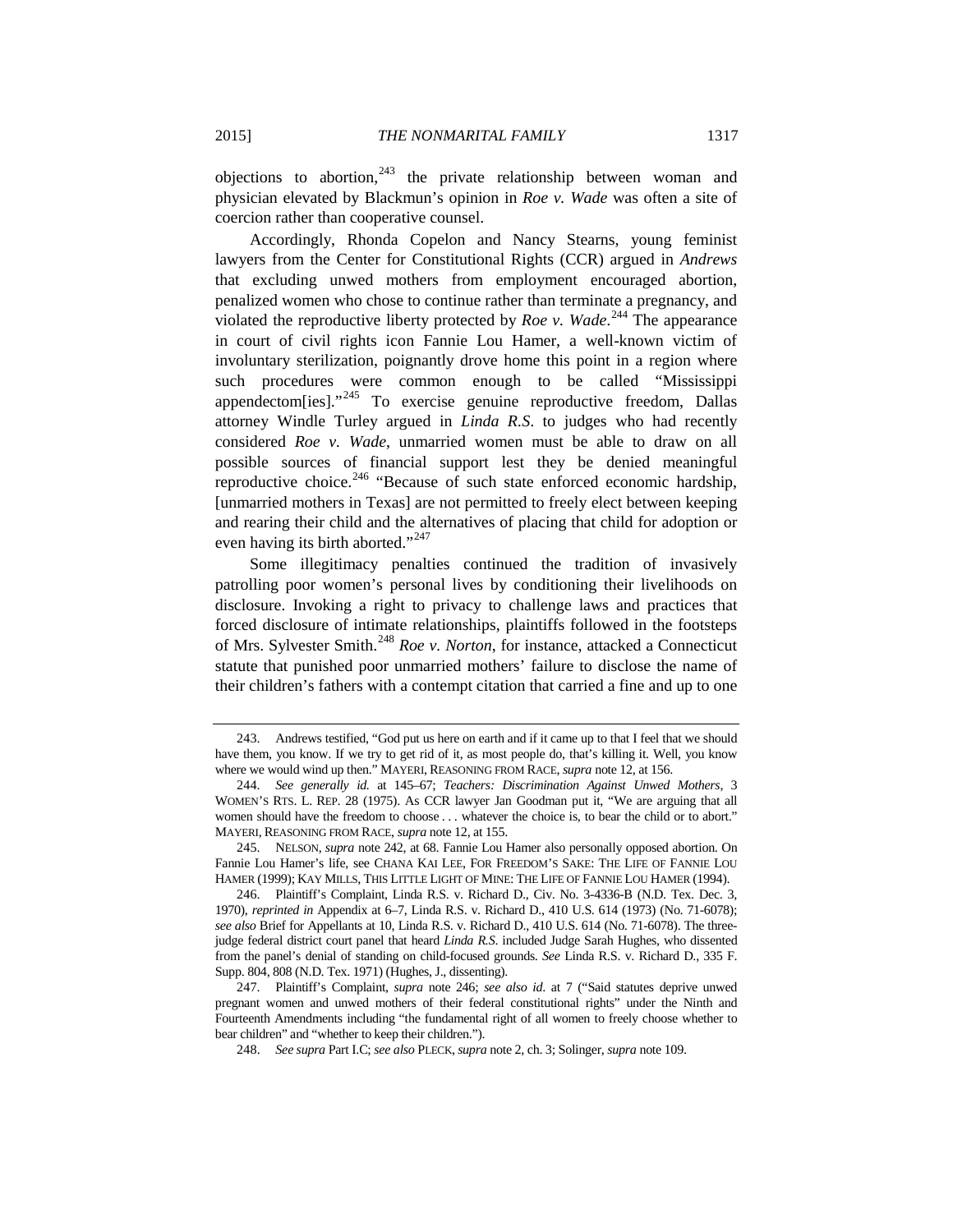<span id="page-41-8"></span><span id="page-41-7"></span>year in prison.<sup>[249](#page-41-1)</sup> The Connecticut law was part of the latest attempt by states to mandate that unmarried mothers whose families might be eligible for public assistance cooperate with government officials in establishing paternity.<sup>[250](#page-41-2)</sup> One mother, Rosalynn Carr, told the judge hearing her case: "I would consider it a gross intrusion on my privacy to have to give the [father's] name."<sup>[251](#page-41-3)</sup> The mothers' brief to the Supreme Court stressed that "for a woman to appear in court, be examined and cross-examined as to the names of persons with whom she had sexual intercourse, their address and other identifying information, and other details of her past sexual conduct, is a humiliating and degrading experience."<sup>[252](#page-41-4)</sup>

<span id="page-41-0"></span>Plaintiffs also argued that illegitimacy penalties violated a broader right to decisional autonomy in matters related to sex, marriage, and family. Mothers who challenged mandatory paternity disclosure claimed the prerogative to make financial and interpersonal decisions for their families without state interference. They drew on the *Griswold*-*Eisenstadt*-*Roe* line of sexual privacy decisions, the recognition of some rights for unmarried fathers in *Stanley v. Illinois*, and a series of parental rights cases stretching back to the early part of the twentieth century.<sup>[253](#page-41-5)</sup> The Mississippi plaintiffs contended that banning unwed mothers from employment "infringes one of the most sacred and private aspects of the family relationship—that between parent and child—by literally conditioning employment on the abandonment of one's child and thereby punishing the maintenance of the parent-child relationship."<sup>[254](#page-41-6)</sup>

Though the Court had ignored advocates' invitation in the early litigation to address illegitimacy penalties' disparate impact on African Americans and

<span id="page-41-1"></span><sup>249.</sup> Roe v. Norton, 422 U.S. 391 (1975). Married mothers, of course, were not subjected to this indignity since their husbands' paternity generally was presumed. For an in-depth study of *Roe v. Norton* and the underlying issues from a children's rights perspective, see Stephen D. Sugarman, Roe v. Norton*: Coerced Maternal Cooperation*, *in* IN THE INTEREST OF CHILDREN: ADVOCACY, LAW REFORM, AND PUBLIC POLICY 365 (Robert H. Mnookin ed., 1985). For a contemporaneous critical perspective on the case, see Aviam Soifer, *Parental Autonomy, Family Rights, and the Illegitimate: A Constitutional Commentary*, 7 CONN. L. REV. 1 (1974).

<span id="page-41-2"></span><sup>250.</sup> As welfare policy advocate Elizabeth Wickenden wrote in an internal memo, "The mother is shamed, coerced, denied the dignity of her own judgment about the best interest of her child and ultimately runs the risk of imprisonment." Elizabeth Wickenden, "Policy Background of Roe v. Norton," Justine Wise Polier Papers [hereinafter Polier Papers], MC413, Box 138, Folder: Roe v. Norton—CDF (on file with the Schlesinger Library, Radcliffe Institute, Harvard University).

<span id="page-41-3"></span><sup>251.</sup> Appendix of Brief of Children of Appellants at 14a, Roe v. Norton, 422 U.S. 391 (No. 73- 6033).

<span id="page-41-4"></span><sup>252.</sup> Brief for Appellants at 50, Roe v. Norton, 422 U.S. 391 (No. 73-6033), 1974 WL 186122; *see also* Justine Wise Polier, Memo to File: April 24, 1974, Roe v. Norton, Polier Papers, Box 138, Folder: Roe v. Norton—CDF (listing as the first of several "serious constitutional issues" raised by the case the mother's "right to remain silent," her "right to privacy" and "her right to be protected from public humiliation"). Similarly, in the Mississippi teachers' case, plaintiffs complained that school officials invasively "investigated" job applicants' personal lives to uncover evidence of past nonmarital childbirth. *See* MAYERI, REASONING FROM RACE, *supra* not[e 12,](#page-4-0) at 157.

<sup>253.</sup> *See, e.g*., Brief for Appellants, *supra* not[e 252.](#page-41-0)

<span id="page-41-6"></span><span id="page-41-5"></span><sup>254.</sup> Brief of Respondents at 36, Drew Mun. Separate Sch. Dist. v. Andrews, 425 U.S. 559 (1976) (No. 74-1318), 1976 WL 181168.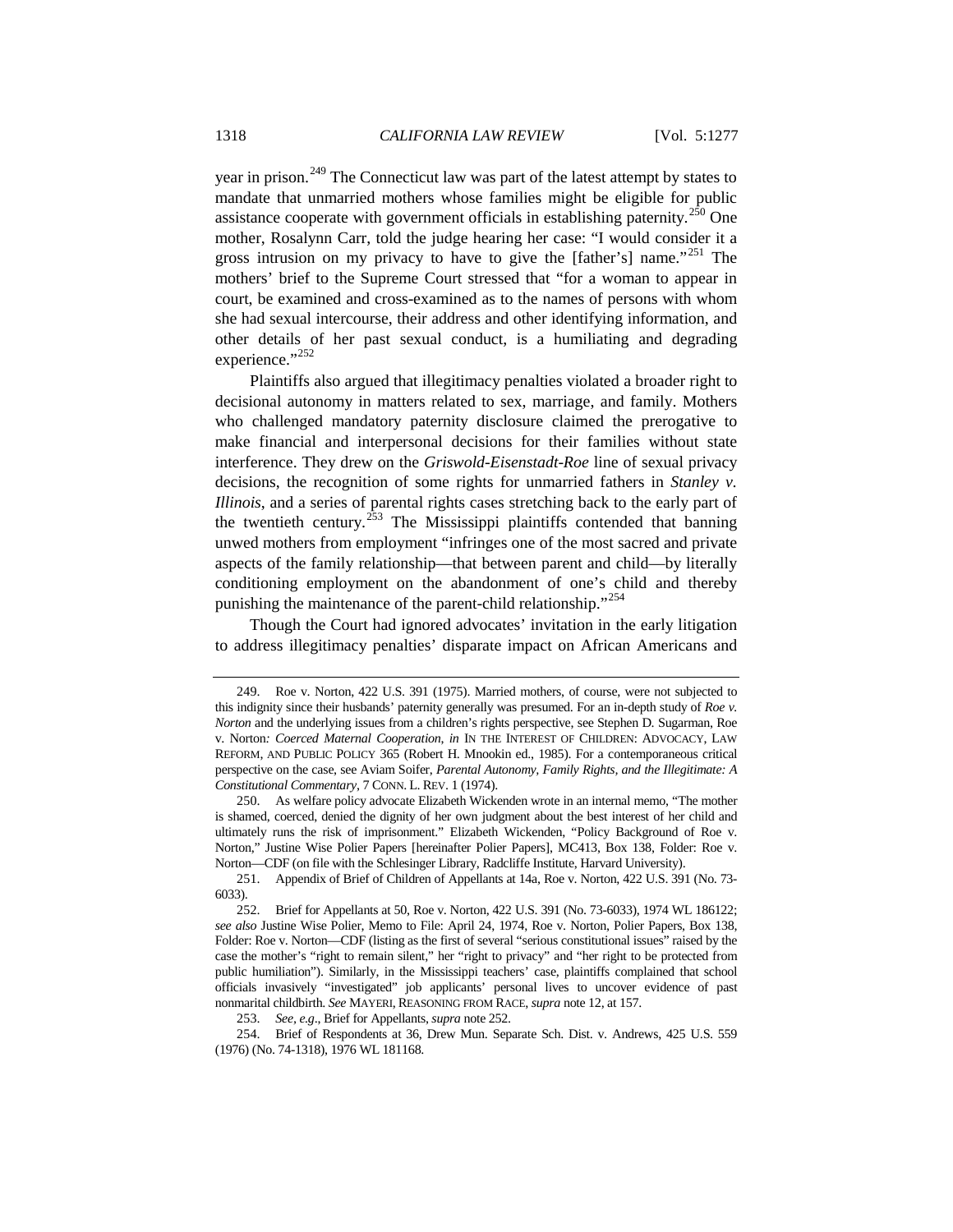the poor, race discrimination arguments persisted in several subsequent cases. [255](#page-42-0) Race played an especially prominent role in *Andrews*, the Mississippi teachers' case. All five applicants denied jobs were African American women, and as many as 40 percent of the Drew school district's African American students were born to unmarried parents. Superintendent George F. Pettey presided over a school district that had mightily resisted desegregation; after most whites decamped to "segregation academies," Drew's student population was 80 percent black, but the number of white teachers and administrators rose. The school district's attorney, Champ Terney, was segregationist Senator James O. Eastland's son-in-law, and he called Ernest van den Haag, a prominent defender of racial segregation in the 1950s, to testify. Andrews's attorney, twenty-four-year-old Charles Victor McTeer, an African American protégé of Morty Stavis at CCR, secured the testimony of civil rights paragons Kenneth Clark and Fannie Lou Hamer.<sup>[256](#page-42-1)</sup>

Cases that involved obvious and direct harm to unmarried mothers and did not foreground discriminatory impact on presumptively innocent children risked an unsympathetic reception. Many continued to believe it fair, or at least sound social policy, for women to shoulder the blame for exposing their children to the iniquity of illegitimate status and to the penury of paternal absence. For plaintiffs, these cases provided an opportunity to defend the moral character of mothers who bore sole responsibility for their children's care, and to argue that unmarried mothers deserved social support, not condemnation.

For instance, when the Drew, Mississippi, school district defended its policy as necessary to protect children from moral corruption and to stem the tide of "schoolgirl pregnancies," Hamer and Mae Bertha Carter staunchly defended the integrity of Andrews and the other young women turned away by Superintendent Pettey.<sup>[257](#page-42-2)</sup> Mrs. Carter, the (married) mother of thirteen children

<span id="page-42-0"></span><sup>255</sup>*. See, e.g*., N.J. Welfare Rights Org. v. Cahill, 349 F. Supp. 491 (D. N.J. 1971), *aff'd*, 411 U.S. 619 (1973) (per curiam); Brief for Appellants at 30, Jefferson v. Hackney, 406 U.S. 535 (1972) (No. 70-5064) (arguing that Texas's allocation of AFDC and other welfare benefits discriminated against nonmarital families of color based on race and family status). The internal correspondence of advocates involved in *Roe v. Norton* emphasized how mandatory paternity disclosure for AFDC recipients disproportionately affected African American women and children. *See, e.g*., Wickenden, *supra* note [250.](#page-41-7) Lois Fernandez recalled her own mother's skepticism that she could successfully challenge a "white man's law." *See* Fernandez, *supra* note 234.

<span id="page-42-1"></span><sup>256.</sup> *See* MAYERI, REASONING FROM RACE, *supra* note [12,](#page-4-0) at 149–52. Andrews's attorneys argued, inter alia, that the school district's "illegitimacy rule constitutes a race-based classification, built upon the legacy of slavery, and discriminates against Black women and their children." Brief of Respondents at 64, Drew Mun. Separate Sch. Dist. v. Andrews, 425 U.S. 559 (No. 74-1318). They noted "the overwhelming correlation of race and illegitimacy" and projected that the black–white adoption differential and the "illegitimate" birthrate in Sunflower County combined to yield "144 Black identifiably illegitimate children for every one white child similarly situated." *Id*. at 65.

<span id="page-42-2"></span><sup>257.</sup> *See*, *e.g.*, Respondents at 24, 28, Drew Mun. Separate Sch. Dist. v. Andrews, 425 U.S. 559 (No. 74-1318) (summarizing Hamer's testimony) ("She believed that the community had great respect for those young women who, after bearing children out of wedlock, returned to school to get an education or a better job, or otherwise sought gainful employment to avoid the welfare rolls. As an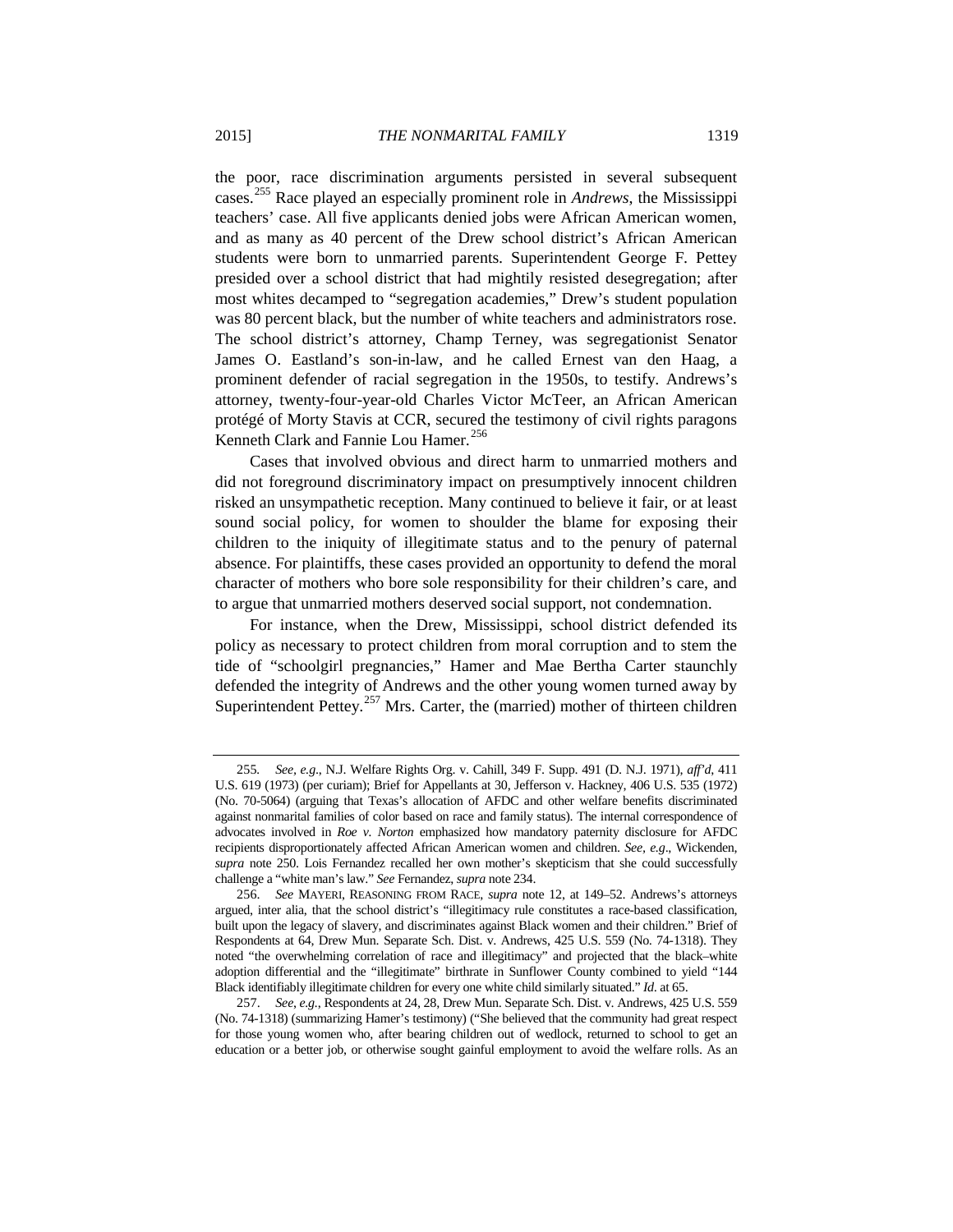<span id="page-43-0"></span>who had almost singlehandedly integrated the Drew public schools, testified that she would be proud to see Ms. Andrews teach her children.<sup>[258](#page-43-1)</sup>

Hamer's and Carter's testimony valorized the plaintiffs' efforts to lift themselves out of poverty and support their children on their own as evidence of strong character rather than moral delinquency. Hamer highlighted the catch-22 imposed by powerful whites on black families generally and black women in particular: single mothers were damned if they relied on stingy and stigmatized public assistance, and damned if they sought a decent living through employment in the public school system. "[W]hen you say we are lifting ourselves up and you tell us to get off of welfare, then when peoples try to go to school to get off of welfare to support themselves, this is another way of knocking them down."[259](#page-43-2) Hamer's testimony depicted Andrews and her compatriots as responsible citizens, eschewing public assistance in favor of employment and self-sufficiency.

The challenge to Connecticut's mandatory paternity disclosure law also sought to rehabilitate unmarried mothers, who stood accused of depriving children already marked by illegitimacy of paternal knowledge and support. "Why," asked the Connecticut attorney general, "should a mother be permitted, by her inaction, to cast her child into the eternal caverns of illegitimacy[?]"<sup>[260](#page-43-3)</sup> Federal district Judge M. Joseph Blumenfeld decried the "anguish suffered by illegitimate children denied the satisfaction of knowing their paternity,"<sup>[261](#page-43-4)</sup> declaring the interests of "recalcitrant mother[s]"<sup>[262](#page-43-5)</sup> diametrically opposed to those of their "innocent children."<sup>[263](#page-43-6)</sup> The statute, he wrote, "operates" prophylactically against the adverse differential treatment which the unwed mothers would impose on their children" by withholding information about

example, she noted that Ms. [Andrews] had a fine reputation in her community, primarily because of her own effort . . . to further her education." (citations omitted)).

<span id="page-43-1"></span><sup>258.</sup> *See* Appendix at 113–14, Drew Mun. Separate Sch. Dist. v. Andrews, 425 U.S. 559 (No. 74-1318).

<span id="page-43-2"></span><sup>259.</sup> *Id.* at 102. Andrews testified that she had taken a factory job in a nearby town that paid significantly less than a teacher's aide salary in order to provide for her son. When Rogers lost her job because of Pettey's rule, she "was thereby forced onto the welfare rol[l]s in order to provide for her child." Brief for Respondents at 5, Drew Mun. Separate Sch. Dist. v. Andrews, 425 U.S. 559 (No. 74- 1318), 1976 WL 194019. Hamer also vigorously disputed the notion that sexual behavior varied by race. Appendix, *supra* not[e 258,](#page-43-0) at 103. She had worked for white families all her life, Hamer said, and knew nonmarital sex to be at least as common among them. *Id.* Clark, too, took pains to emphasize the moral neutrality of sexual activity and rejected any connection between nonmarital childbearing and lower moral standards. "[U]nwed parenthood reflects the inability or lack of knowledge . . . as to how to avoid unwed parenthood, if it is undesired," he stated in his deposition. *Id*. at 192.

<span id="page-43-3"></span><sup>260.</sup> Brief of the Appellee at 10, Roe v. Norton, 422 U.S. 391 (1975) (No. 73-6033), 1974 WL 186124.

<span id="page-43-6"></span><span id="page-43-5"></span><span id="page-43-4"></span><sup>261.</sup> Doe v. Norton 356 F. Supp. 202, 206 n.6 (D. Conn. 1973), *supplemented*, 365 F. Supp. 65 (D. Conn. 1973), *vacated sub nom.* Roe v. Norton, 422 U.S. 391 (1975).

<sup>262.</sup> 365 F. Supp. at 72.

<sup>263.</sup> *Id.* at 79 n.23.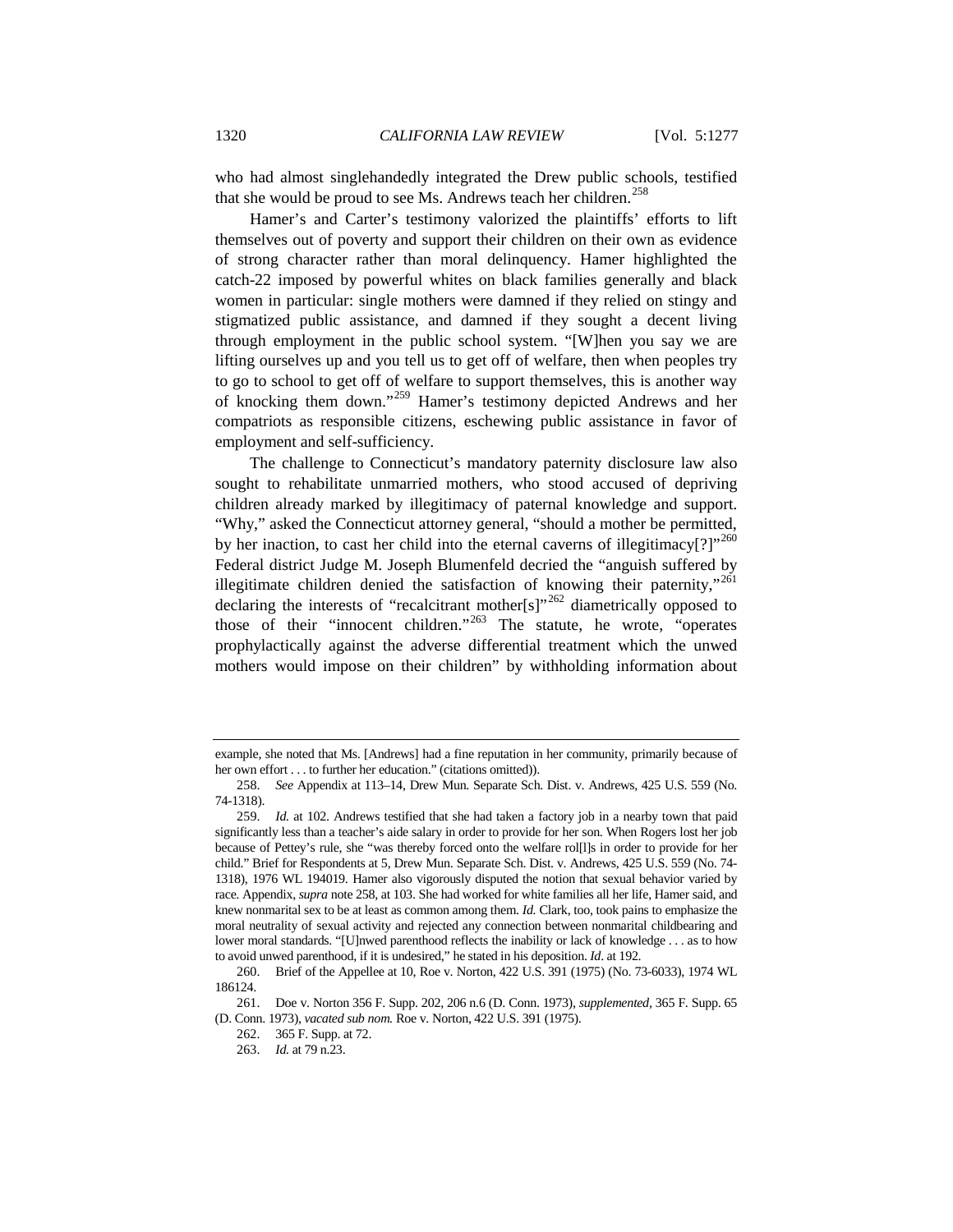their fathers and depriving them of their best possible source of financial support.<sup>[264](#page-44-0)</sup>

The plaintiffs in *Roe v. Norton*, represented by Frank Cochran of the Connecticut Civil Liberties Union (CCLU), objected strongly to these assaults on mothers' character. The stringent sanctions imposed for noncompliance produced a record replete with poignant testimony from women who feared that disclosing fathers' identities would have devastating consequences. Some mothers recounted how fathers had threatened physical harm to them and their children if their identities were revealed. Others worried that fathers who had taken a voluntary interest in their children would skip town forever if found legally liable for child support. Some women had moved on to new relationships and feared that disclosure would jeopardize their plans for marriage and adoption by a new stepfather.<sup>[265](#page-44-1)</sup>

Cochran also secured the testimony of child welfare experts to counter the state's contention that paternity disclosure always served nonmarital children's best interests. They testified that forcing an unwilling mother to identify her child's father would cause material and psychological harm to the child that would rarely, if ever, be outweighed by the often illusory promise of financial or psychic benefits from establishing paternity.<sup>[266](#page-44-2)</sup> And incarcerating a mother—usually the "primary" "psychological parent"—would be "catastrophic," according to prominent pediatric psychiatrist Albert Solnit, coauthor of the influential *Beyond the Best Interests of the Child*. [267](#page-44-3) Moreover, he said, a mother, "the one who has the care and the responsibility and the loving affectionate bond" with a child, should be the one to determine the child's best interests.[268](#page-44-4) Mothers, the plaintiffs argued, should be considered champions, not enemies, of their children's well being.<sup>[269](#page-44-5)</sup>

By the mid-1970s, advocates could rely upon a growing complement of constitutional sex equality precedents to support their case against the sex discriminatory effects of illegitimacy penalties.<sup>[270](#page-44-6)</sup> To the extent that illegitimacy penalties could be framed as sex-based classifications, advocates

<span id="page-44-0"></span><sup>264.</sup> *Id*. at 79. Judge Blumenfeld was later remembered for his liberal rulings in areas such as abortion and domestic violence. *See* Alfonso A. Narvaez, *M. Joseph Blumenfeld, Judge, 84*, N.Y. TIMES, Nov. 6, 1988.

<span id="page-44-1"></span><sup>265.</sup> Appendix at 29–35, Roe v. Norton, 422 U.S. 391 (1975) (No. 73-6033) (1975); Sugarman, *supra* not[e 249,](#page-41-8) at 389–90.

<sup>266.</sup> *See, e.g*., Appendix, *supra* note 265, at 62–71 (deposition of Albert J. Solnit, M.D.).

<span id="page-44-3"></span><span id="page-44-2"></span><sup>267.</sup> *Id.* Children "cannot escape the devastating impact of the loss of the person who has taken care of them since they were born, helpless as an infant into this world," Solnit testified. *Id.* at 66.

<sup>268.</sup> *Id*. at 67.

<span id="page-44-5"></span><span id="page-44-4"></span><sup>269.</sup> The plaintiffs' lawyers did not, in the end, rely upon the expert testimony at trial. *See* Sugarman, *supra* note 249, at 391.

<span id="page-44-6"></span><sup>270.</sup> State Equal Rights Amendments served as additional ammunition in some cases: the Women's Law Project's Ann Freedman relied on Pennsylvania's ERA as well as the federal Equal Protection Clause in *Fernandez*. *See generally* Plaintiffs' Memorandum of Law in Support of Cross-Motion for Summary Judgment, No. 74-2959, Fernandez v. Shapp (E.D. Pa. 1976), *collected in*  Dorsen Papers, Box 34, Folder 11.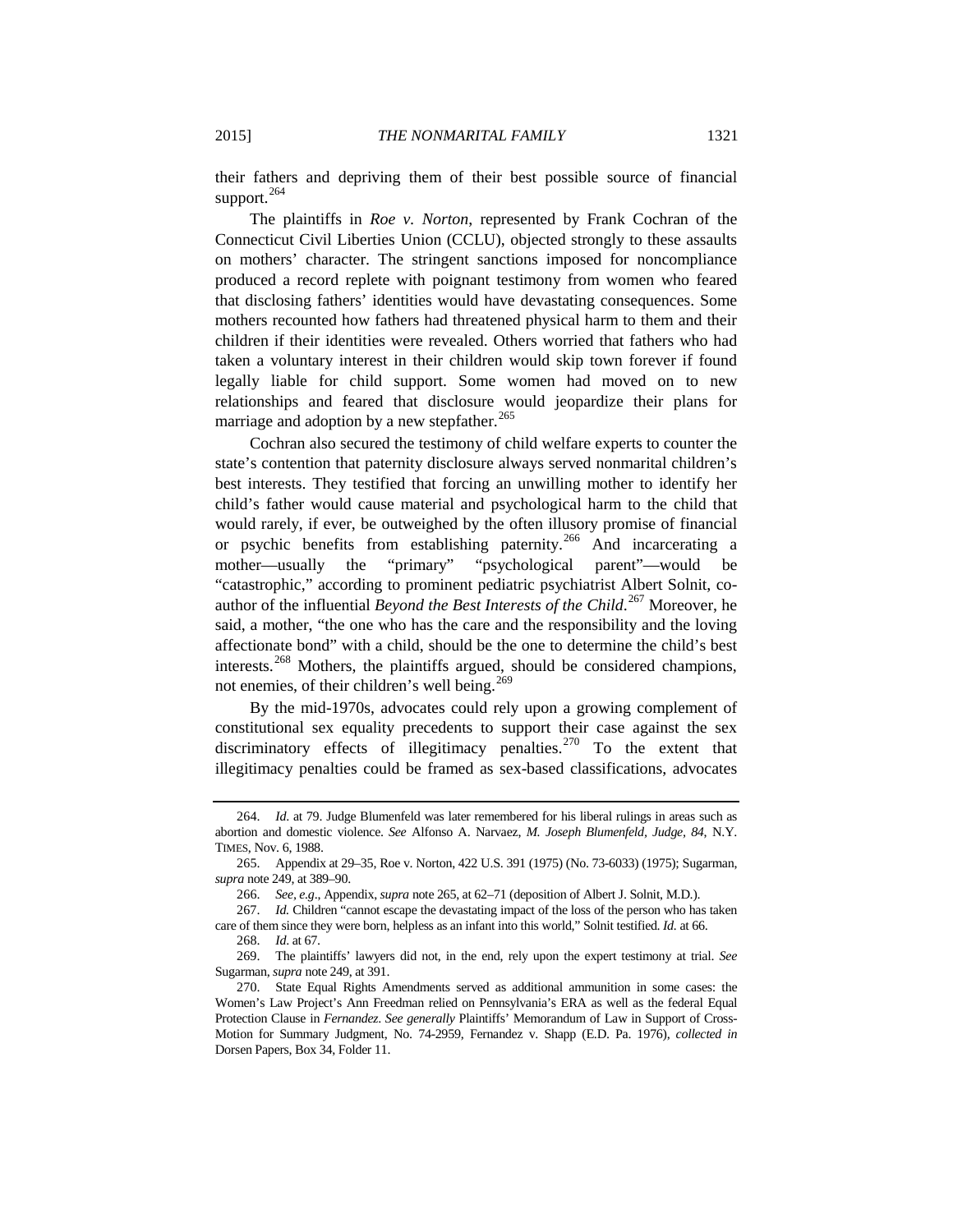used the *Reed*/*Frontiero* line of cases to invoke heightened scrutiny of the relationship between means and ends. And the disparate impact on women of restricting the employment of parents of nonmarital children called such policies into question under both statutory and constitutional precedents. As Texas federal district court Judge Sarah T. Hughes concluded in her 1971 decision holding a bank's ban on hiring unmarried parents unlawful under Title VII, "it is common knowledge that it is easier to determine if a woman has illegitimate children than men."<sup>[271](#page-45-0)</sup> Arguments of this kind loomed large in *Andrews*, where the employment ban ostensibly excluded all unmarried parents—but Superintendent Pettey himself admitted that his rule did not affect unwed fathers.<sup>[272](#page-45-1)</sup> When it came to pregnancy, women, not men, were, as he put it, "stuck with the result."<sup>[273](#page-45-2)</sup>

Plaintiffs capitalized on recent feminist defeats as well as victories. The Supreme Court's 1974 decision in *Kahn v. Shevin*<sup>[274](#page-45-3)</sup> (upholding a property tax exemption for widows against a sex discrimination challenge) frustrated advocates who saw in *Kahn* remnants of courts' old patronizing attitude toward women. But *Kahn* also highlighted women's economic disadvantage, especially after the death of the men on whom they depended for financial support. "There can be no dispute," Justice Douglas wrote for the *Kahn* majority, "that the financial difficulties confronting the lone woman . . . exceed those facing the man.... [T]he job market is inhospitable to the woman seeking any but the lowest paid jobs."<sup>[275](#page-45-4)</sup> In *Kahn*, the "lone woman" in question was a presumably elderly widow whose marital bargain of financial support in exchange for family care had been disrupted through no fault of her own. In intestacy cases such as *Fernandez* and *Trimble*, the plaintiffs argued that women who had never married—and quite possibly had never depended upon their children's fathers for financial support—should benefit from the same principle. Thus, the intestacy plaintiffs implicitly challenged the privileged position widows held by virtue of marriage.

Then, in 1975, *Weinberger v. Wiesenfeld* provided a precedent that seemed tailor-made for challenging sex discriminatory illegitimacy

<span id="page-45-0"></span><sup>271.</sup> DARWIN PAYNE, INDOMITABLE SARAH: THE LIFE OF JUDGE SARAH T. HUGHES 299 (2004) (quoting Sarah T. Hughes) (citations omitted). For more on early cases challenging bans on unmarried mothers' employment, see MAYERI, REASONING FROM RACE, *supra* not[e 12,](#page-4-0) ch. 5; Serena Mayeri, *Intersectionality and Title VII: A Brief (Pre-)History*, 95 B.U. L. REV. 713 (2015).

<span id="page-45-1"></span><sup>272.</sup> Appendix at 39, Drew Mun. Separate Sch. Dist. v. Andrews, 425 U.S. 559 (1976) (No. 74- 1318). When asked how she knew that the only male teacher's aide in the elementary school did not have any illegitimate children, the official who had turned Andrews away replied, "He is married." *Id.* at 55.

<sup>273.</sup> *Id.* at 39.

<sup>274.</sup> 416 U.S. 351 (1974).

<span id="page-45-4"></span><span id="page-45-3"></span><span id="page-45-2"></span><sup>275.</sup> *Id.* at 353; *see also* Plaintiffs' Memorandum of Law, *supra* note 228, at 29 ("[H]ere, in an analogous situation, the statute *is* doing the opposite of what was approved in *Kahn*." (emphasis in original) (citation omitted)).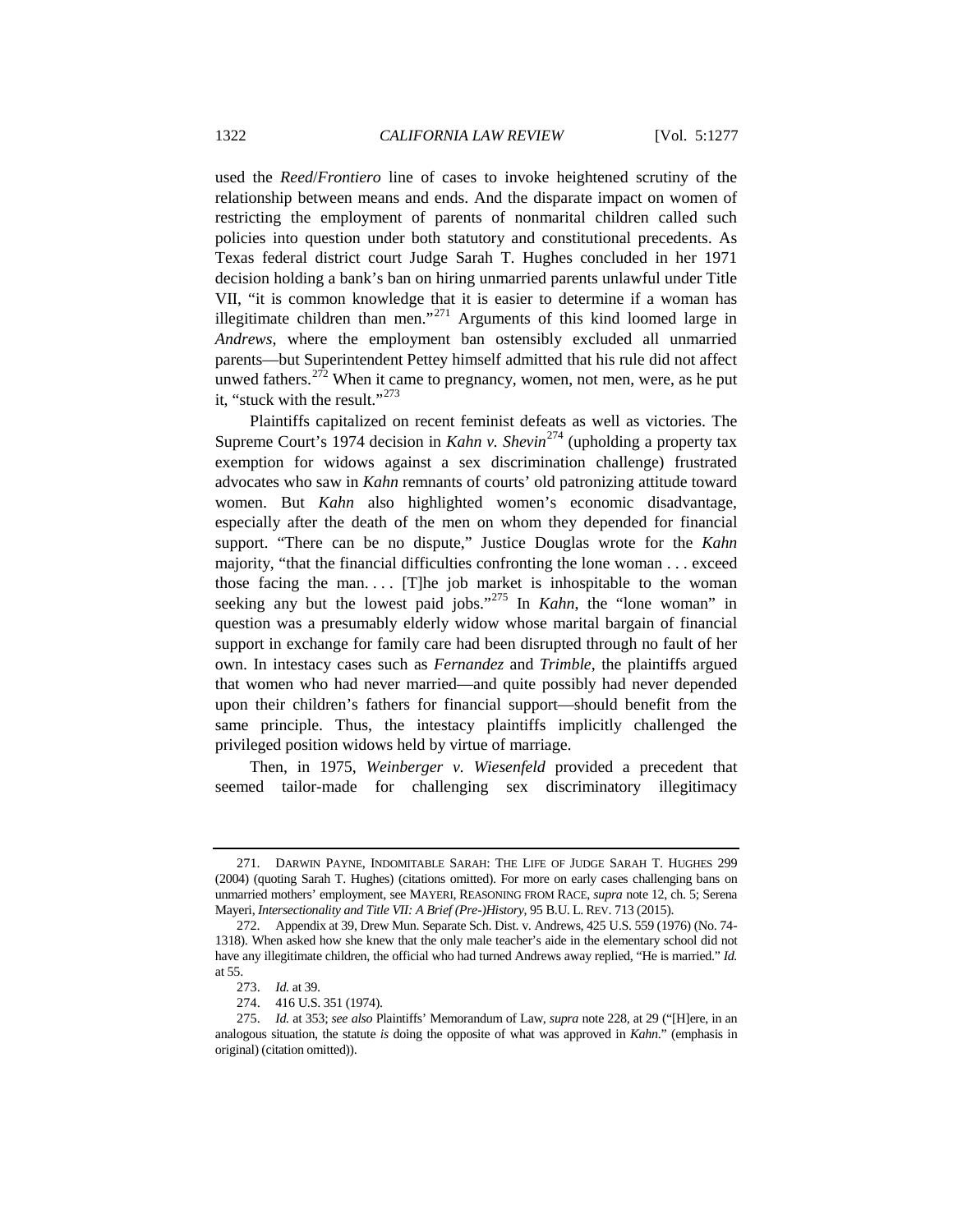<span id="page-46-12"></span><span id="page-46-11"></span>classifications.[276](#page-46-0) The exclusion of widowers and their children from Social Security survivors' benefits available to widows, Justice Brennan wrote, "discriminates among surviving children solely on the basis of the sex of the surviving parent."<sup>[277](#page-46-1)</sup> So, argued plaintiffs' lawyers, did many state intestacy laws.[278](#page-46-2) By the mid-1970s, sex equality arguments seemed among the most potent weapons against the only remaining negative precedent, *Labine v. Vincent*. But these arguments were conspicuously absent from the challenges to illegitimacy classifications in the Social Security Act that reached the Court in the mid-1970s. The next Section briefly considers these cases before describing the fate of feminist and other arguments against illegitimacy penalties in the Supreme Court.

# *B. "Promoting Equality Between Illegitimate and Legitimate Children": The Social Security Cases*

<span id="page-46-10"></span>*Frontiero* and *Wiesenfeld* came too late to be helpful to Ramon Jimenez and his attorneys. Ramon Jimenez and Elizabeth Hernandez had lived together in Chicago with their three children.<sup>[279](#page-46-3)</sup> When Hernandez left the family in 1968, Jimenez found himself caring for a five-year-old, a three-year-old, and an infant alone.<sup>[280](#page-46-4)</sup> Disabled since 1963, Jimenez had previously claimed Social Security benefits for his legal wife, Filomena, and their five children, all of whom remained in Jimenez's native Puerto Rico.<sup>[281](#page-46-5)</sup> But when Jimenez applied for benefits on behalf of the three nonmarital children he had lived with and supported from birth, he discovered that only the eldest, Magdalena, was eligible.[282](#page-46-6) Puzzled, Jimenez sought counsel from the Chicago Legal Assistance Foundation.<sup>[283](#page-46-7)</sup> Illegitimate children, they discovered, could only receive insurance benefits if they were born prior to the onset of the wageearner's disability.[284](#page-46-8) In contrast, "[a]fter-born" legitimate children—regardless of whether they lived with or were supported by their wage-earning parent— were automatically eligible for benefits.<sup>[285](#page-46-9)</sup> In Illinois, the only way to

<sup>276.</sup> 420 U.S. 636 (1975).

<span id="page-46-1"></span><span id="page-46-0"></span><sup>277.</sup> *Id.* at 651. Quoting *Stanley*, he declared: "[A] father, no less than a mother, has a constitutionally protected right to the 'companionship, care, custody, and management' of 'the children he has sired and raised.'" *Id.* at 652.

<span id="page-46-6"></span><span id="page-46-5"></span><span id="page-46-4"></span><span id="page-46-3"></span><span id="page-46-2"></span><sup>278.</sup> *Reed v. Reed* proved invaluable to plaintiffs in the intestacy cases for strategic as well as substantive reasons. *See* Telephone Interview with James Weill and Jane Greengold Stevens (Aug. 6, 2013).

 <sup>279.</sup> Jimenez v. Weinberger, 417 U.S. 628, 630 (1974).

 <sup>280.</sup> *Id.*

 <sup>281.</sup> Interview with Jane Greengold Stevens, in New York, N.Y. (June 19, 2013).

 <sup>282.</sup> *Id.*

<span id="page-46-8"></span><span id="page-46-7"></span> <sup>283.</sup> *Id.*

 <sup>284.</sup> *Id.*

<span id="page-46-9"></span> <sup>285.</sup> *Id.*; Jimenez v. Weinberger, 417 U.S. 628, 634–36 (1974).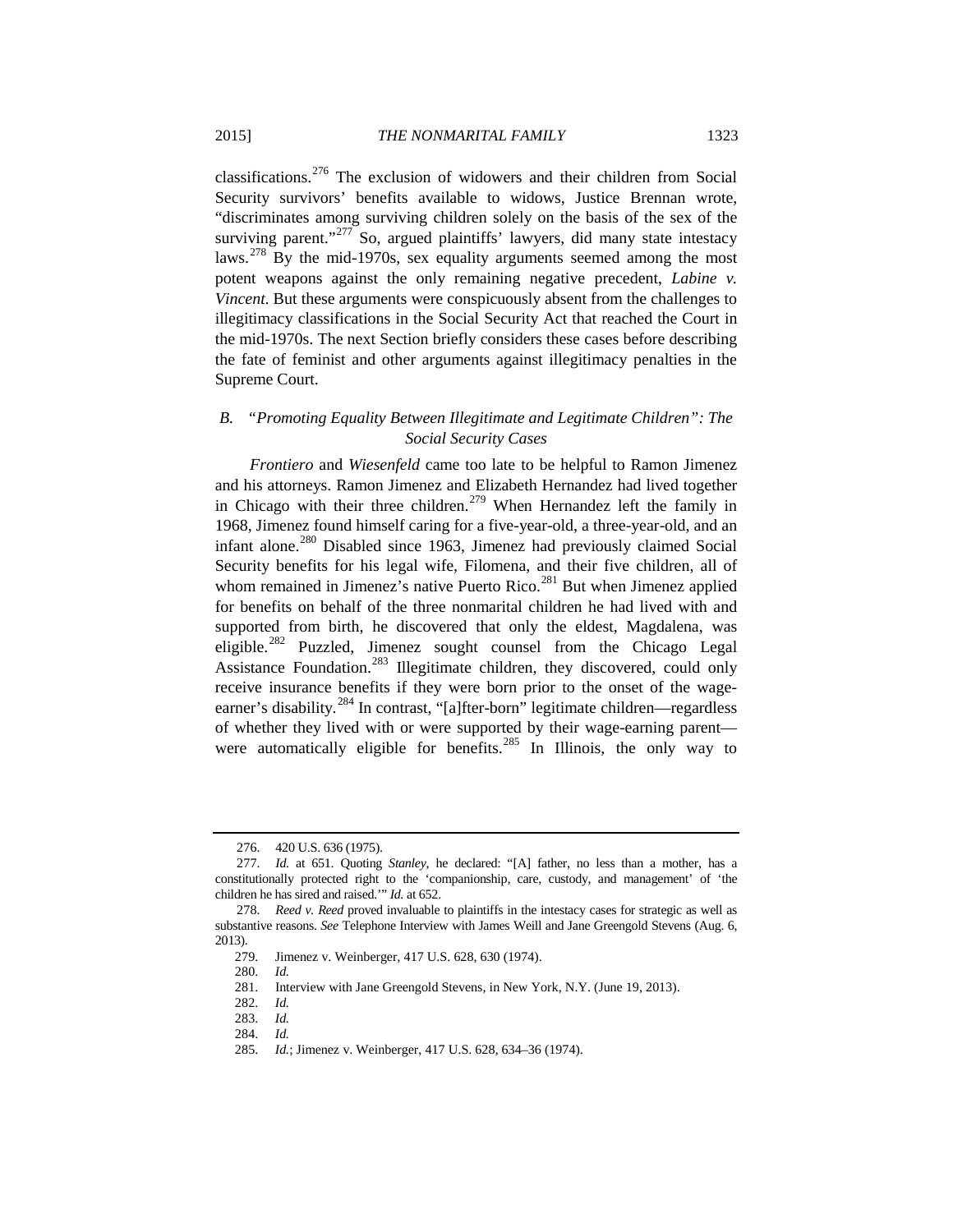legitimate a child was for the parents to marry each other, not a practical option for Ramon Jimenez.<sup>[286](#page-47-0)</sup>

To Jimenez's attorney Jane Greengold Stevens, the statute seemed "blatantly unfair" to nonmarital children, who were powerless to change their parents' marital status.<sup>[287](#page-47-1)</sup> Though their claim was an "everyday" matter, far from a carefully selected test case, Stevens later realized that Ramon Jimenez and his children were "a poster family for promoting equality between legitimate and illegitimate children," since Ramon had lived with the children their whole lives and indeed had become their sole source of support and care.<sup>[288](#page-47-2)</sup> The government's concern about collusive or fraudulent claims of paternity might have been warranted in cases involving an absent or delinquent father, but Jimenez was neither.

In hindsight, *Jimenez* was a possible but hardly an obvious vehicle for a sex discrimination claim. The overall statutory scheme, by limiting the circumstances under which illegitimate children were eligible for benefits, left many women in the lurch—arguably a disparate impact.[289](#page-47-3) But in *Jimenez*, the mother had left the family. And unlike the child support cases, where paternal non-support obviously burdened mothers and absolved fathers, the discrimination challenged in *Jimenez* affected both men and women. In any event, Stevens, though an ardent feminist, simply did not see *Jimenez* as a sex discrimination case. She later recalled approaching the problem of illegitimacybased classifications as an anti-poverty lawyer primarily concerned with the welfare of children.<sup>[290](#page-47-4)</sup>

*Mathews v. Lucas*, like *Jimenez*, involved an illegitimacy-based classification in the federal Social Security Act, denying survivors' benefits to certain illegitimate children who could not prove they were dependent upon their father at the time of his death. Unlike *Jimenez*, though, the facts in *Mathews v. Lucas* arguably lent themselves to a sex discrimination claim.<sup>[291](#page-47-5)</sup> Belmira Lucas had lived in Providence with Robert Cuffee for approximately twenty years, and borne him two children, Darin and Ruby.<sup>[292](#page-47-6)</sup> Lucas despaired of divorcing her legal spouse, Raymond Lucas, because of his severe

<sup>286.</sup> Interview with Jane Greengold Stevens, *supra* not[e 281.](#page-46-10)

<span id="page-47-1"></span><span id="page-47-0"></span><sup>287.</sup> Telephone Interview with John Henry Schlegel (March 22, 2013); Interview with Jane Greengold Stevens, *supra* not[e 281.](#page-46-10)

<sup>288.</sup> Interview with Jane Greengold Stevens, *supra* not[e 281.](#page-46-10)

<span id="page-47-3"></span><span id="page-47-2"></span><sup>289.</sup> As Herbert Semmel explained in 1969, "At present, when illegitimate children do not qualify for Social Security benefits it is usually because their claim is based on the eligibility and earnings of their father.... [M]ost illegitimates can qualify for children's benefits based on their mother's account. However, a mother may have insufficient quarters of covered earnings to qualify either herself or the child for benefits or she may have a lower earning base than the father . . . . In many cases, the father dies, becomes disabled or retires before the mother's status entitles the child to benefits." Semmel, *supra* note 88, at 294.

<sup>290.</sup> Interview with Jane Greengold Stevens, *supra* not[e 281.](#page-46-10)

<sup>291.</sup> Mathews v. Lucas, 427 U.S. 495 (1976).

<span id="page-47-6"></span><span id="page-47-5"></span><span id="page-47-4"></span><sup>292.</sup> Appendix at 10, Mathews v. Lucas, 427 U.S. 495 (No. 75-88).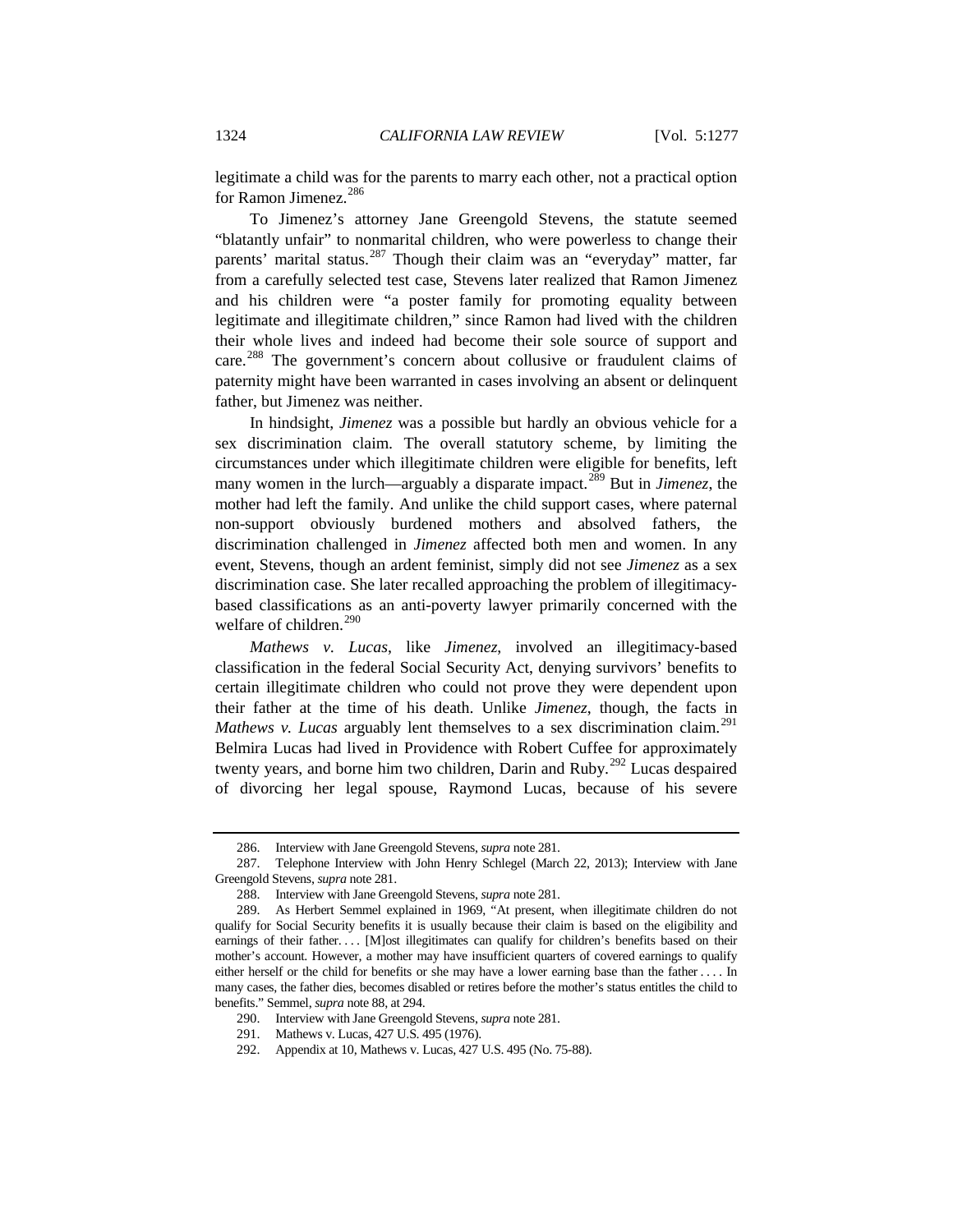disabilities.[293](#page-48-0) Lucas therefore had trouble proving that her relationship with Cuffee was a valid common law marriage under Rhode Island law,  $^{294}$  $^{294}$  $^{294}$  though she testified that Cuffee gave her a ring symbolizing their marriage in 1950, four years after they began living together.<sup>[295](#page-48-2)</sup> Robert supported Darin and Ruby, and they called him Daddy. $296$  But when Raymond died in 1965, Belmira did not marry Robert—perhaps out of embarrassment at having lived so long out of wedlock, as she told the court,  $297$  or perhaps because of Robert's drinking and violent behavior, which led their relationship to dissolve shortly thereafter.<sup>[298](#page-48-5)</sup>

Robert left to live with his mother in 1966; Belmira testified that he saw the children two or three times per week and gave Ruby money from his mother and aunt while he was unable to work.<sup>[299](#page-48-6)</sup> In the meantime, Belmira was providing most of her family's support, working for the local electric company. When Robert died in 1968, Darin and Ruby were not eligible for survivors' benefits because they could not prove that they were dependent upon Robert at the time of his death. This result left Belmira Lucas high and dry—not *in spite of* the fact that she had been the primary breadwinner during the final years of Robert's life, but *because* their children had depended upon her and not him.<sup>[300](#page-48-7)</sup> Even so, as in *Jimenez* there was no sex-based distinction apparent on the face of the statute—only arguably a disparate impact on women—and so it is perhaps unsurprising that the Lucas' attorneys did not argue sex discrimination. But in their omission of sex equality arguments, the Social Security cases were the exception in 1970s illegitimacy litigation rather than the rule.<sup>[301](#page-48-8)</sup>

### *C. "The Risks All Seem to Be on Her Side": Failure in the Supreme Court*

None of the feminist-inflected arguments explored in Section II.A penetrated Supreme Court opinions. Court victories for illegitimacy plaintiffs relied on *Weber*'s child-focused rationale. Several cases with explicitly feminist framings settled or were rendered effectively moot by statutory and

<sup>293.</sup> *See id.* at 51.

<span id="page-48-3"></span><span id="page-48-2"></span><span id="page-48-1"></span><span id="page-48-0"></span><sup>294.</sup> *Id.* at 32 (describing relationship as "common law union" and explaining that the couple did not marry because "she was not free to marry"); *see also id*. at 66–70 (administrative law judge's ruling against recognizing common law marriage).

<sup>295.</sup> *Id.* at 48.

<sup>296.</sup> *Id.* at 27.

<sup>297.</sup> *Id.* at 61.

<sup>298.</sup> *See id.* at 49.

<sup>299.</sup> *Id.* at 11–14, 26–27.

<span id="page-48-7"></span><span id="page-48-6"></span><span id="page-48-5"></span><span id="page-48-4"></span><sup>300.</sup> Another challenge to the same provision featured a sixteen-year-old father and a fourteenyear-old mother; the young parents had lived with their parents, and the father had never supported the child because he left to serve in Vietnam, where he was killed at nineteen. *See* Norton v. Mathews, 427 U.S. 524 (1976).

<span id="page-48-8"></span><sup>301.</sup> And by the time she became involved in her second and third illegitimacy cases (*Trimble*  and *Lalli*, both intestacy cases), sex equality arguments were a regular part of Jane Greengold Stevens's repertoire.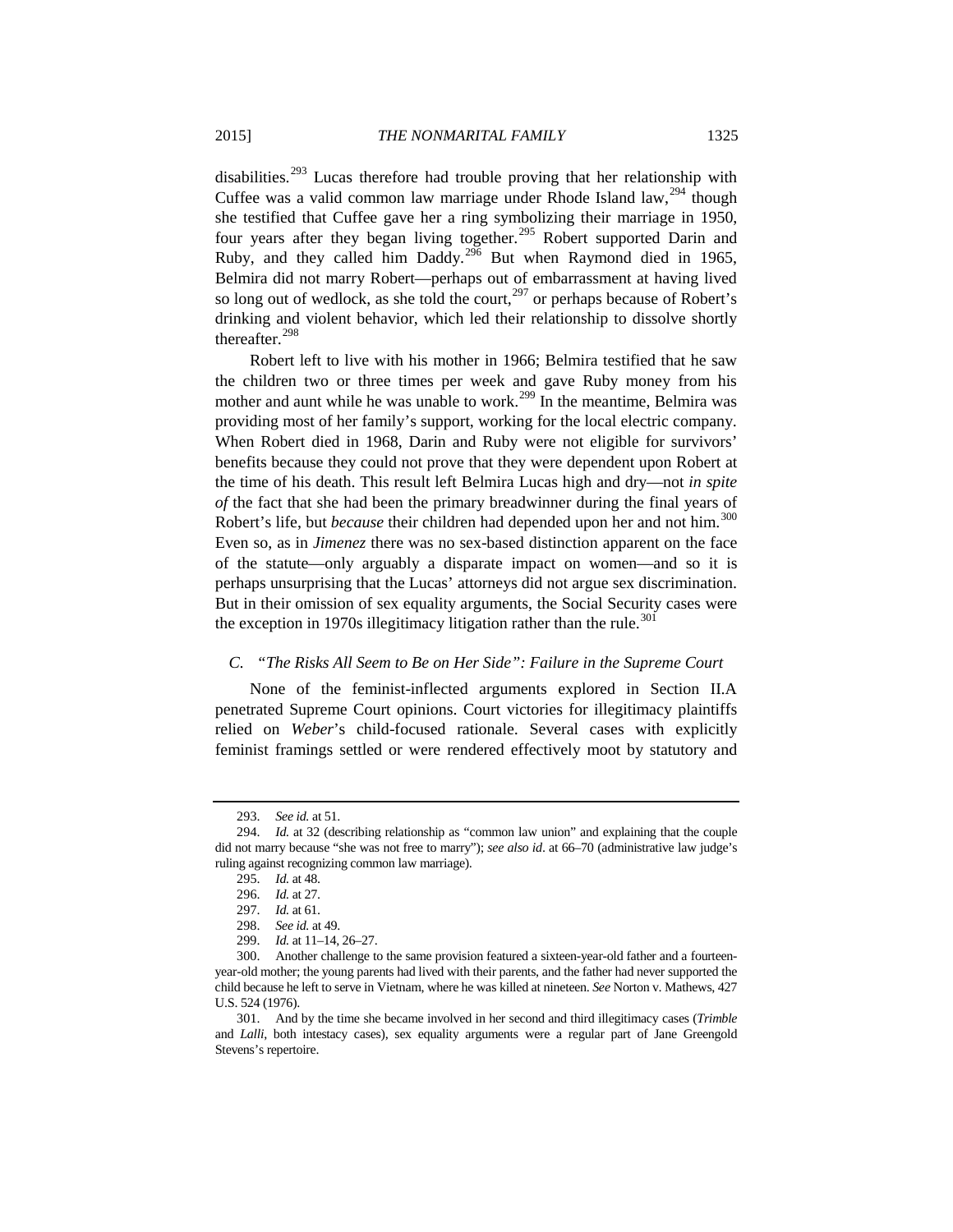regulatory developments. And the 1970s ended with a series of disheartening defeats for illegitimacy plaintiffs.

#### *1.* Weber *Redux, 1973–1977*

Despite the prominent place of sex equality claims in the Texas child support cases, child-focused arguments again prevailed. Justice Byron White wrote a short per curiam opinion in *Gomez v. Perez* (1973), holding that to "den[y] such an essential right" as child support "to a child simply because its natural father has not married its mother" was "illogical and unjust."<sup>[302](#page-49-0)</sup>

In *Trimble v. Gordon* (1977), the Justices' internal debates focused primarily on the wisdom of overturning *Labine*. [303](#page-49-1) Clerk Gene Comey advised Powell to "hit *Labine* where it really hurts: the statement that the social difference between a wife and a concubine is analogous to the social difference between a legitimate and an illegitimate child. It may be," wrote Comey, "that the state has the power to say that the wife takes property and the concubine does not. It cannot be said that such a rule is illogical or unjust . . . [it] has some relationship to individual responsibility. But with respect to illegitimate children, the opposite is true." $304$  Powell's majority opinion borrowed heavily from *Weber*, and reflected Comey's suggested reasoning: "The parents have the ability to conform their conduct to societal norms, but their illegitimate children can affect neither their parents' conduct nor their own status."<sup>[305](#page-49-3)</sup> The five-to-four decision confirmed the child-focused account of illegitimacy penalties' harm and sidestepped the sex discrimination question altogether.<sup>[306](#page-49-4)</sup>

<span id="page-49-0"></span><sup>302.</sup> Gomez v. Perez, 409 U.S. 535, 538 (1973) (per curiam) (quotations excluded); *see also* N.J. Welfare Rights Org. v. Cahill, 411 U.S. 619 (1973) (per curiam) (striking down a New Jersey law awarding benefits to families according to parents' marital status).

<span id="page-49-1"></span><sup>303.</sup> Both Blackmun's and Powell's conference notes suggest that *Trimble*'s relationship to *Labine* was the focus of conference discussion. Blackmun correctly predicted that the Court would be "sadly split" in *Trimble*. He was wrong, however, about how Powell would vote. Contrary to Blackmun's forecast that Powell would join Burger, Stewart, and Rehnquist to affirm, Powell made clear at conference that he strongly disliked *Labine* and would reverse the Illinois court. Memorandum from Justice Blackmun, No. 75-5952, Trimble v. Gordon (Dec. 3, 1976), *collected in* Blackmun Papers, Box 249, Folder 5; *see also* LFP Conference Notes, Fiallo v. Levi, No. 75-6297, Dec. 10, 1976, LFP Papers, at 39.

<span id="page-49-2"></span><sup>304.</sup> Bobtail Bench Memorandum from Gene Comey to Justice Powell, No. 75-5952, Trimble v. Gordon (Dec. 6, 1976), at 3, *collected in* Powell Papers.

<span id="page-49-3"></span><sup>305.</sup> Trimble v. Gordon, 430 U.S. 762, 770 (1977). Four Justices dissented: Burger, Blackmun, and Stewart agreed with the Illinois Supreme Court that *Labine*—which all of them had joined should control. Stewart and Blackmun privately expressed misgivings about *Labine*. But Blackmun disliked Powell's majority opinion, writing in the margin of one draft: "W[oul]d not join this opinion even if I agreed with the result." Third Draft of Opinion for the Court in Trimble v. Gordon (Jan 24, 1977), at 1, *collected in* Blackmun Papers, Box 249, Folder 5.

<span id="page-49-4"></span><sup>306.</sup> *Trimble*, 430 U.S. 762 at 766 ("As we conclude that the statutory discrimination against illegitimate children is unconstitutional, we do not reach the sex discrimination argument."). The race discrimination question, Powell noted in a footnote, had been raised by the appellants below but was not before the Court. *Id*. at 765 n.10.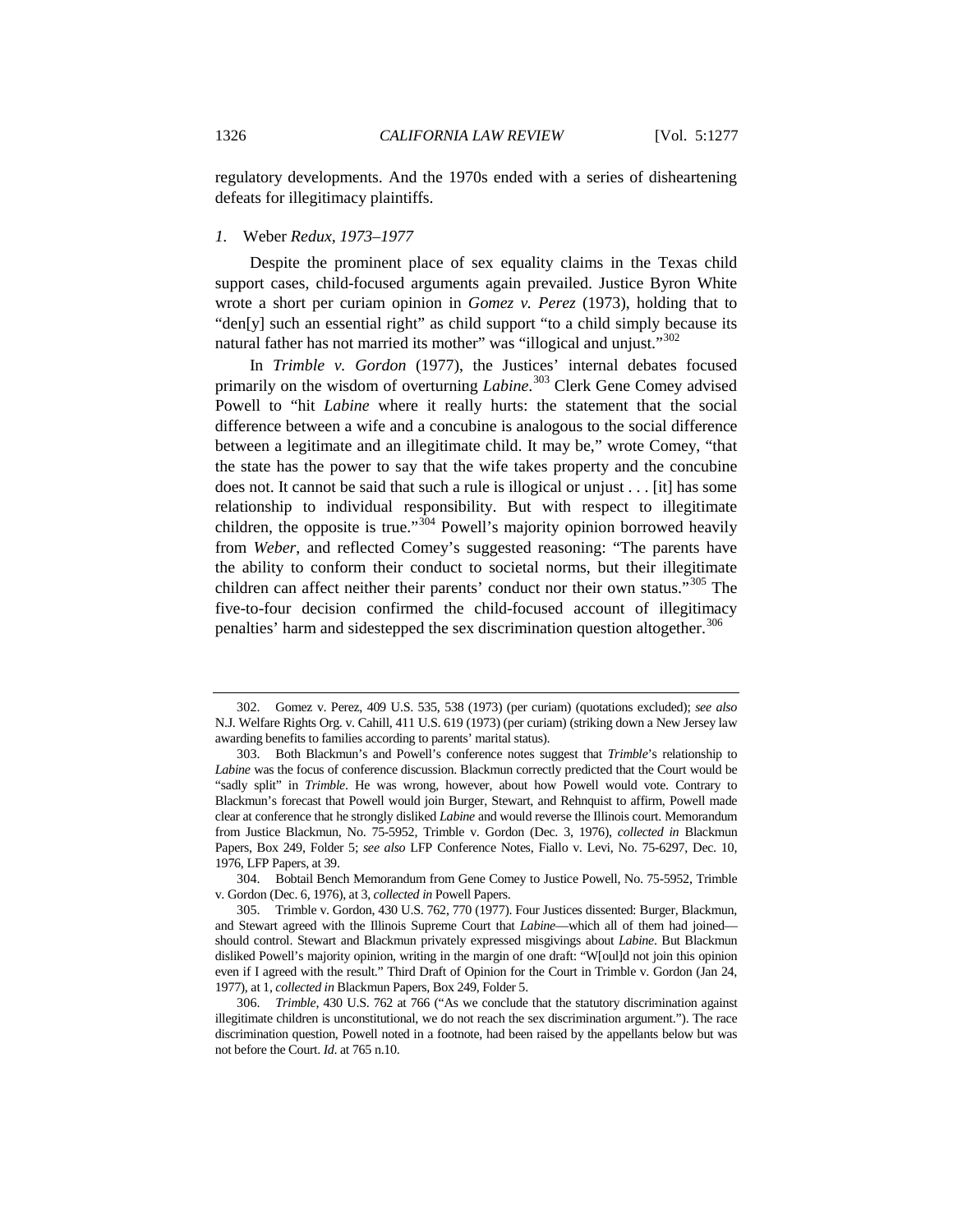The most explicitly feminist illegitimacy cases never produced Supreme Court opinions. *Fernandez v. Shapp*, the challenge to Pennsylvania's inheritance laws, settled shortly after *Trimble* was decided with an unpublished consent decree.<sup>[307](#page-50-0)</sup> The Justices used statutory and regulatory developments to avoid issuing opinions in *Roe v. Norton*, the mandatory paternity disclosure case, and *Andrews*, the unwed mothers' employment case.<sup>30</sup>

Then, in *Mathews v. Lucas* (1976), the Court interrupted a string of victories for plaintiffs with a ruling that upheld an illegitimacy classification in the Social Security Act.[309](#page-50-2) Ironically, Justice Blackmun's opinion for the majority in *Lucas* gave feminists a backhanded boost at the expense of the campaign against illegitimacy penalties. Justifying the decision not to apply strict scrutiny, Blackmun wrote that "discrimination against illegitimates has never approached the severity or pervasiveness of the historic legal and political discrimination against women and Negroes."[310](#page-50-3) The only references to sex discrimination in *Lucas* concerned the analogy—or lack thereof—between sex- and illegitimacy-based classifications.

# *2. Making "the Most of a Bad Case":* Fiallo v. Bell *and* Lalli v. Lalli*, 1977– 1978*

In *Fiallo v. Bell*, another illegitimacy case decided on the same day as *Trimble* in 1977, the sex discrimination issue was difficult to dodge, but the case was also difficult to win.[311](#page-50-4) Ramon Martin Fiallo was born in New York in 1971 to Ramon Fiallo-Sone and Celia Francisca Michel Rodriguez, natives of Guadeloupe who never married each other. Court papers described Ramon's

<span id="page-50-0"></span><sup>307.</sup> *See* Adens *ex rel.* Green v. Schweiker, 773 F.2d 545, 547–48 (3d Cir. 1985) (noting that Pennsylvania's discriminatory intestacy laws were "declared unconstitutional in a consent decree filed on May 30, 1978, *Fernandez v. Shapp,* No. 74-2959 (E.D. Pa. 1987)"). Lois Fernandez and her allies also successfully lobbied the Pennsylvania legislature to reform other state laws that discriminated against nonmarital children and their parents. *See* Stephen Franklin, *Mother Wins Fight to End Stigma of Illegitimacy*, BULLETIN (Philadelphia), Dec. 10, 1978, at 3; Pamela Smith, *Lois Fernandez: Because of Her, There are No More 'Illegitimate Children' in Pennsylvania*, PHILA. TRIB., Jan. 2, 1979, at 1.

<span id="page-50-1"></span><sup>308.</sup> *Roe v. Norton* was remanded in light of a statutory change. Sugarman concluded in 1985 that Connecticut policy effectively remained the same as it was before the litigation. *See* Sugarman, *supra* note 249. The Court dismissed the writ of certiorari in *Andrews* as improvidently granted because of a regulatory change prohibiting marital status discrimination against public schoolteachers. For more, see MAYERI, REASONING FROM RACE, *supra* note [12,](#page-4-0) at 162–65 (describing the Justices' consideration of *Andrews*). In another contemporaneous case, the Third Circuit upheld a public library's discharge of a Pennsylvania custodian and librarian for openly living together outside of marriage. Hollenbaugh v. Carnegie Free Library, 545 F.2d 382 (3d Cir. 1976). The Supreme Court denied the employees' petition for certiorari over dissents from Justices Brennan and Marshall. *See* Hollenbaugh v. Carnegie Free Pub. Library, 439 U.S. 1052, 1055 (1978) (Brennan, J., dissenting from denial of cert.) ("Petitioners' rights to pursue an open rather than a clandestine personal relationship and to rear their child together in this environment closely resemble the other aspects of personal privacy to which we have extended constitutional protection.").

<span id="page-50-2"></span><sup>309.</sup> 427 U.S. 495 (1976).

<sup>310.</sup> *Id.* at 506.

<span id="page-50-4"></span><span id="page-50-3"></span><sup>311.</sup> Fiallo v. Bell, 430 U.S. 787 (1977).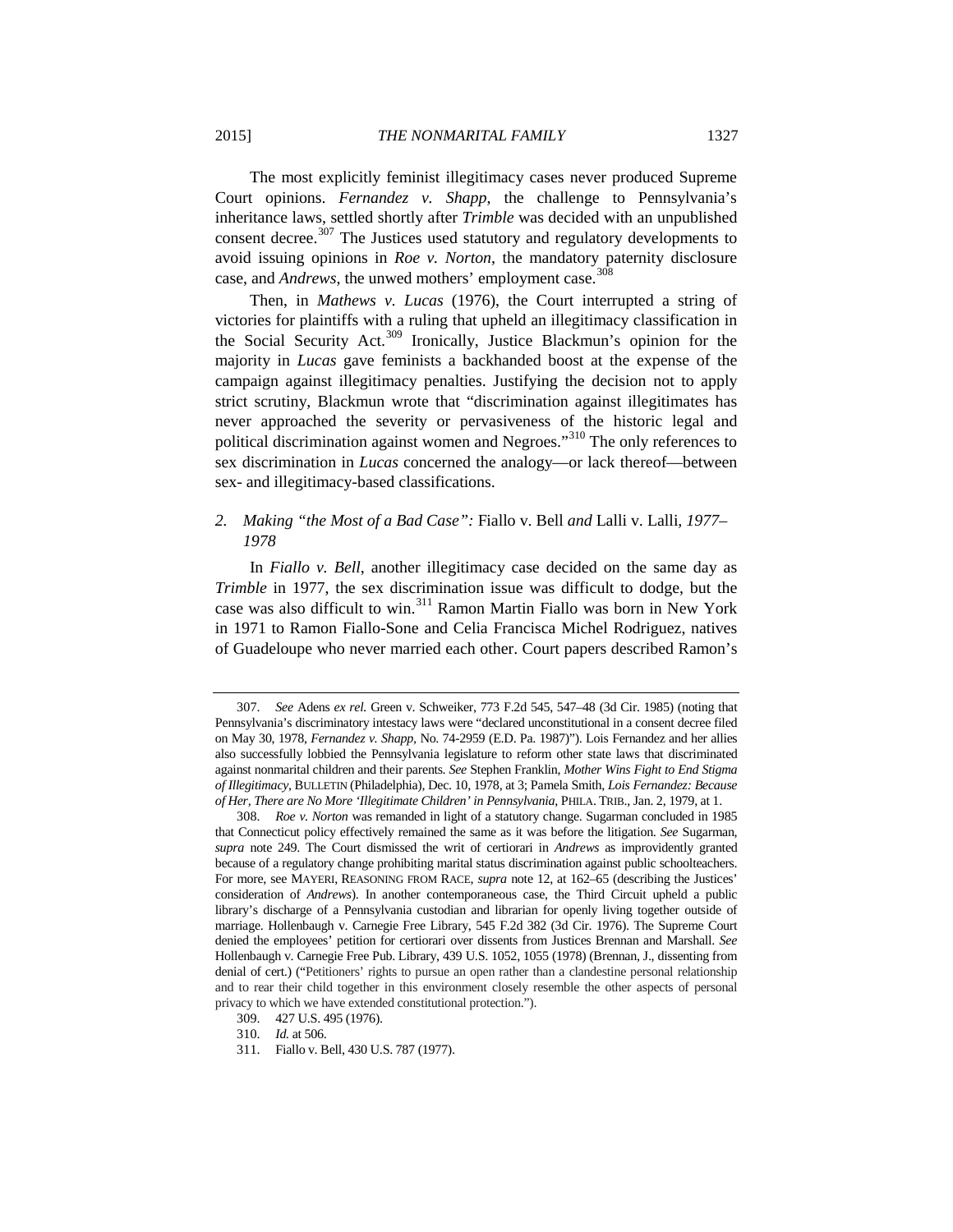<span id="page-51-0"></span>mother as the "bread-winner," and his father as Ramon's "primary caretaker and constant companion."<sup>[312](#page-51-1)</sup> Ramon's U.S. citizenship would have eased his father's path to legal residency had his parents married. Moreover, regulations exempted mothers of illegitimate citizen children but not fathers from restrictive immigration quotas.[313](#page-51-2) Conversely, plaintiff Serge Warner, the West Indian-born son of U.S. citizen Cleophus Warner, could not bypass the quota system to become a permanent resident, as he could have done if his mother had been a citizen—or if his parents had been married.<sup>[314](#page-51-3)</sup> Plaintiff teenagers Trevor and Earl Wilson were permanent U.S. residents whose Jamaican father could not obtain a visa to move to the United States after the death of their mother in 1974, though a mother (or a "legitimate" father) could have done so. [315](#page-51-4)

Congress's plenary power over immigration made challenging these sex-and illegitimacy-based classifications an uphill battle.<sup>[316](#page-51-5)</sup> Indeed, classifications considered far more offensive to the Constitution flourished in American immigration law, virtually untouched by the civil rights revolution.<sup>[317](#page-51-6)</sup> But the plaintiffs in *Fiallo*, their Legal Aid Society lawyers emphasized, included not merely "aliens" but U.S. citizens and permanent residents.<sup>[318](#page-51-7)</sup> They succeeded in persuading one of three judges, former civil rights lawyer Jack B. Weinstein, whose dissent proclaimed,

<span id="page-51-9"></span>Legal discrimination between men and women or legitimates and illegitimates with no rational basis is no longer tolerated. Where, as here, statutory invidious discrimination punishes American citizens by denying them familial association, one of the most precious attributes of humanity, the courts should say what is plain: the statute is unconstitutional.<sup>[319](#page-51-8)</sup>

<span id="page-51-1"></span><sup>312.</sup> Appendix at 6, Fiallo v. Bell, 430 U.S. 787 (No. 75-6297) (Amended Complaint – Class Action).

<span id="page-51-3"></span><span id="page-51-2"></span><sup>313.</sup> *See Fiallo*, 430 U.S. at 789; *see also* Brief for Appellants at 9–11, Fiallo v. Bell, 430 U.S. 787 (No. 75-6297).

<sup>314.</sup> *See Fiallo*, 430 U.S. at 803–04; *see also* Brief for Appellants, *supra* not[e 313,](#page-51-0) at 7–9.

<span id="page-51-4"></span><sup>315.</sup> *See Fiallo*, 430 U.S. at 790 n.3, 792 n.4; *see also* Brief for Appellants, *supra* note [313,](#page-51-0) at 11–13.

<span id="page-51-5"></span><sup>316.</sup> On *Fiallo* and how the plenary power doctrine operated in the executive and legislative branches, see Kristin A. Collins, Plenary Power, Coordinate Branches, and Gender-Based Nationality Laws, *in* THE PUBLIC LAW OF GENDER: FROM THE LOCAL TO THE GLOBAL (Kim Rubenstein & Katharine G. Young eds.) (forthcoming 2016).

<span id="page-51-6"></span><sup>317.</sup> As two members of the three-judge district court empaneled to hear *Fiallo* wrote, "alien[s]" could "be denied entrance on grounds which would be constitutionally suspect or impermissible in the context of domestic policy, namely, race, physical condition, political beliefs, sexual proclivities, age, and national origin." Fiallo v. Levi, 406 F. Supp. 162, 165 (E.D.N.Y. 1975), *aff'd sub nom.* Fiallo v. Bell, 430 U.S. 787 (1977) (internal citations omitted). For a fascinating historical perspective, see Collins, *supra* note [27.](#page-8-0)

<span id="page-51-8"></span><span id="page-51-7"></span><sup>318.</sup> *See, e.g*., Brief for Appellants at 6–7, Fiallo v. Bell, 406 F. Supp 162 (No. 75-6297), 1976 WL 181344.

<sup>319.</sup> *Fiallo*, 406 F. Supp. at 169 (Weinstein, J., dissenting).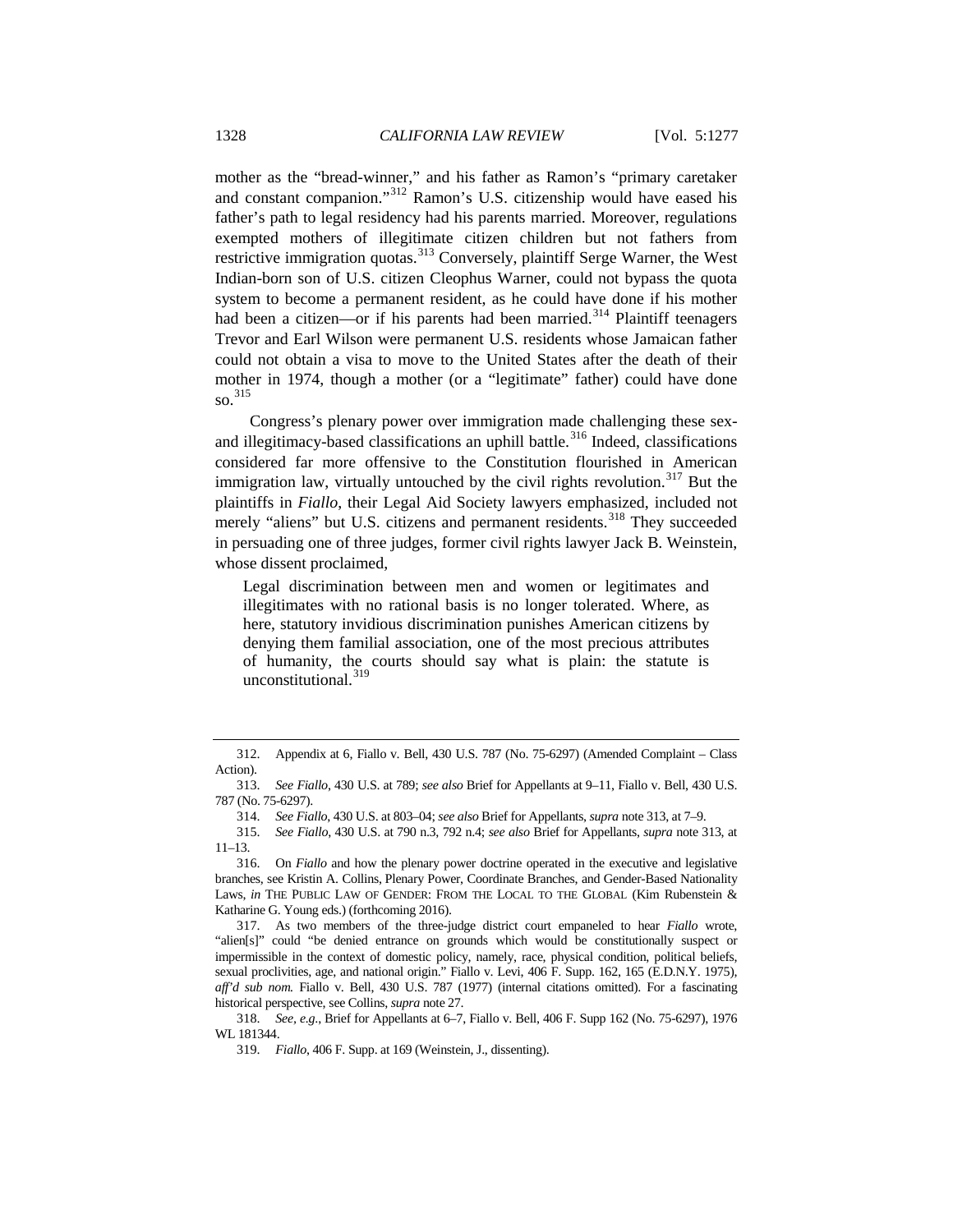The *Fiallo* plaintiffs' sex discrimination claim focused almost exclusively on discrimination against unwed fathers.<sup>[320](#page-52-0)</sup> They presented empirical studies demonstrating that unmarried fathers often had strong bonds with their children. They argued that the challenged regulations unconstitutionally "stereotyped" unwed fathers as uninvolved and uncaring when often—as in the plaintiffs' cases—the opposite was true.<sup>[321](#page-52-1)</sup> In fact, the plaintiffs emphasized, out-of-wedlock pregnancies most often occurred as a result of "exclusive long-term relationships between the mothers and the fathers."<sup>[322](#page-52-2)</sup>

<span id="page-52-10"></span>The regulations' impact on mothers did not go unmentioned: in a footnote, the plaintiffs' brief clarified that although the "primary sex discrimination imposed by the challenged provisions is against illegitimate children and their fathers," the law "discriminate<sup>[d]</sup> against women as well."<sup>[323](#page-52-3)</sup> A citizen or permanent resident father could rest assured that if he could not care for his illegitimate citizen or permanent resident child, "that child can be united in this country with the other parent, the mother."<sup>[324](#page-52-4)</sup> But a U.S. citizen or permanent resident mother "has no similar assurance . . . since the father is effectively barred from entering this country."<sup>[325](#page-52-5)</sup> As a result, Trevor and Earl Wilson's mother, Leony Moses, "could not be assured that upon her death her children would be supported and cared for in this country" by their surviving parent.<sup>[326](#page-52-6)</sup>

<span id="page-52-9"></span>The footnote gave a tantalizing hint of a full-throated argument that the citizenship laws discriminated against mothers as well as fathers. Like Paula Wiesenfeld, whose Social Security benefits were worth less to her family than a husband's would have been, Leony Moses's U.S. citizenship did not guarantee her and her children the care of their "sole surviving parent."<sup>[327](#page-52-7)</sup> Indeed, it is not difficult to imagine Ruth Bader Ginsburg making such an argument, had she argued *Fiallo*. Ginsburg very much wanted to file an amicus brief, but despite her repeated entreaties and Norman Dorsen's support, Legal Director Mel Wulf—author of the ACLU's first constitutional analysis of illegitimacy classifications sixteen years earlier—rejected the idea, for reasons that are not entirely clear.[328](#page-52-8) The *Fiallo* plaintiffs' sex discrimination argument remained limited to its detrimental effects on fathers.<sup>[329](#page-52-9)</sup>

<span id="page-52-11"></span><span id="page-52-2"></span><span id="page-52-1"></span><span id="page-52-0"></span><sup>320.</sup> *See* Brief for Appellants, *supra* not[e 318,](#page-51-9) at 23–31.

<sup>321.</sup> *See id.* at 23–26*.*

<sup>322.</sup> *Id.* at 26.

<sup>323.</sup> *Id.* at 24, n.17.

<sup>324.</sup> *Id.*

<sup>325.</sup> *Id.*

<sup>326.</sup> *Id.*

<sup>327.</sup> The brief cited *Weinberger v. Wiesenfeld*, 420 U.S. 636 (1975).

<span id="page-52-8"></span><span id="page-52-7"></span><span id="page-52-6"></span><span id="page-52-5"></span><span id="page-52-4"></span><span id="page-52-3"></span><sup>328.</sup> *See* ACLU Memorandum to HEW, *supra* not[e 34.](#page-10-0) Janet Calvo was receptive to the idea as well. *See* Letters from Ruth Bader Ginsburg to Norman Dorsen & Mel Wulf (Dec. 4, 1975); Mel Wulf to Ruth Bader Ginsburg (Dec. 9, 1975); Janet M. Calvo to Ruth Bader Ginsburg (Dec. 12, 1975) ("We plan to appeal . . . and would welcome your participation as Amicus Curiae."); Ruth Bader Ginsburg to Mel Wulf et al. (Dec. 17, 1975) ("Agree with Mel that this litigation is in good hands. However,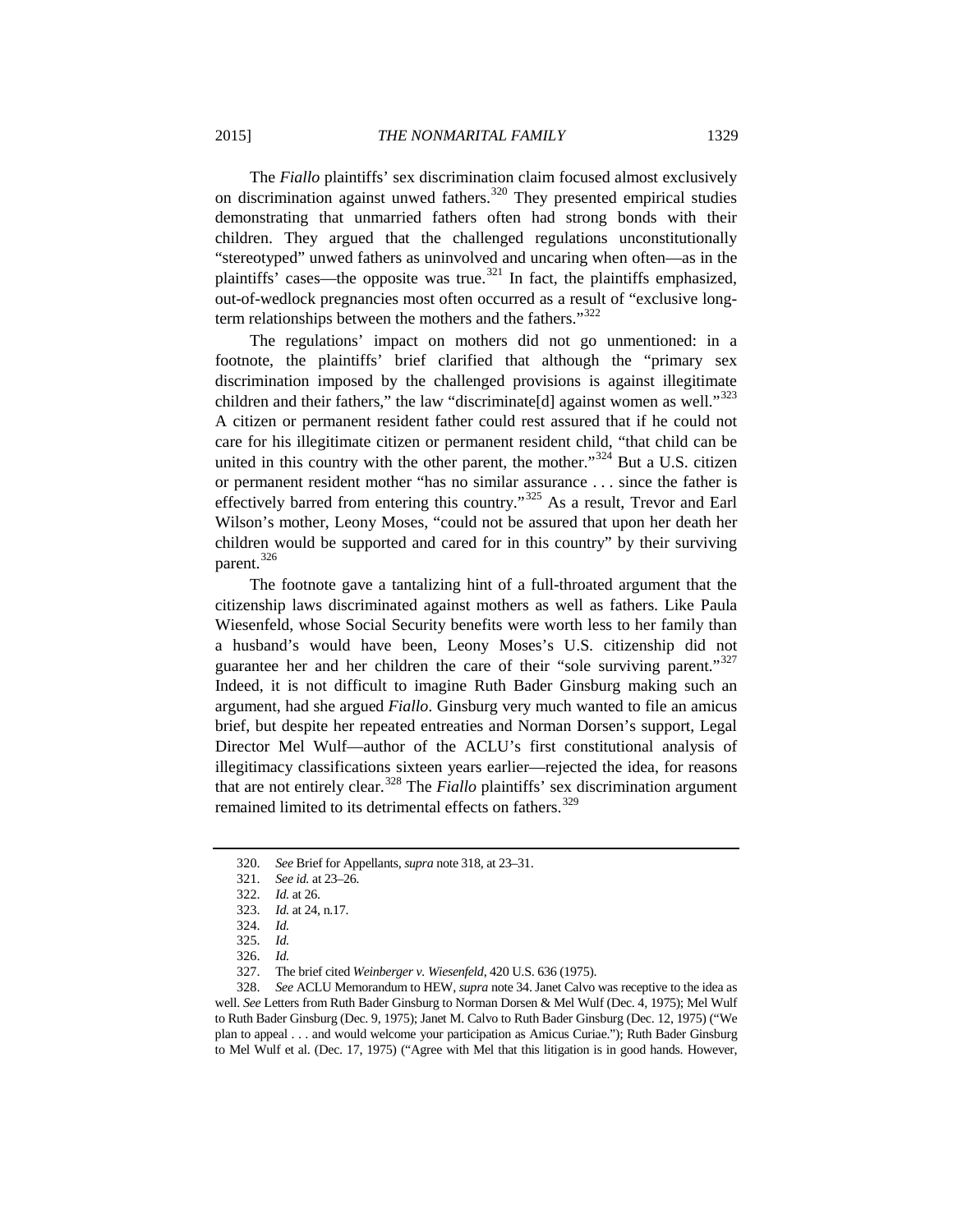Many did see the distinctions between fathers and mothers in *Fiallo* as constitutionally problematic. Powell clerk J. Philip Jordan initially called them "totally arbitrary sex discrimination" and deemed the government's concern that parents might bring unlimited numbers of illegitimate children to the United States "a bunch of *crap*!"<sup>[330](#page-53-0)</sup> But Congress's plenary immigration power proved a formidable obstacle, leading Powell to observe that the Legal Aid Society's brief made "the most of a bad case."<sup>[331](#page-53-1)</sup> Blackmun agreed, and even Brennan and Marshall at first reluctantly joined the majority, before deciding to dissent.<sup>[332](#page-53-2)</sup> In the end, Powell wrote the majority opinion upholding the challenged provision.<sup>[333](#page-53-3)</sup> He apparently rejected clerk Gene Comey's advice that he not refer to "the perceived absence in most cases of close family ties" between fathers and their nonmarital children as a rationale for the law.<sup>[334](#page-53-4)</sup>

Marshall's dissenting opinion in *Fiallo* marked the first time that a Court opinion discussed a claim of sex discrimination in a case involving nonmarital families and illegitimacy-based classifications. $335$  Citing the sex equality cases,

<span id="page-53-0"></span>330. Preliminary Memorandum for Justice Powell, No. 75-6297, Fiallo v. Levi (May 10, 1976), at 1, 3 (handwritten notations of J. Philip Jordan), *collected in* Powell Papers. Later, however, Jordan moderated his position. "[P]erhaps Congress' power over immigration, plus need to avoid fraud, is enough to justify it," he wrote. *See id.* at 1.

<span id="page-53-1"></span>331. Memorandum for Justice Powell, No. 75-6297, Fiallo v. Levi (Nov. 17, 1976), at 4, *collected in* Powell Papers.

<span id="page-53-2"></span>332. *See* Powell's and Blackmun's conference notes on *Fiallo*. LFP Conference Notes, No. 75- 6297, Fiallo v. Levi (Dec. 10, 1976), at 18, *collected in* LFP Papers. Chief Justice Burger, in fact, initially assigned the majority opinion to Marshall. Marshall declined. Letter from Justice Marshall to Chief Justice Burger, Assignment of Opinion in Fiallo v. Levi (Dec. 13, 1976), *collected in* Powell Papers.

333. Fiallo v. Bell, 430 U.S. 787, 788 (1977).

<span id="page-53-5"></span>335. In *Stanley v. Illinois*, 405 U.S. 645 (1972), the plaintiff raised the issue of sex discrimination against fathers, but White's opinion relied instead on concepts of due process. In *Jimenez v. Weinberger*, 417 U.S. 628 (1974), and especially *Mathews v. Lucas*, 427 U.S. 495 (1976), the plaintiffs could have, but did not, highlight how the challenged classifications disadvantaged

would very much like to do an amicus for the ACLU. . . . [I]f the Court is willing to entertain any breach, Fiallo seems the most sympatique case one could bring up."); Norman Dorsen to Mel Wulf (Dec. 23, 1973) ("I vote to allow an amicus in Fiallo, on the condition that I get a look at it before it is put into final form . . ."), *collected in* ACLU Records, Box 1380, Folder: Fiallo v. Levi.

<sup>329.</sup> The child-focused arguments so prominent in the illegitimacy cases were more muted in *Fiallo*, handicapping the plaintiffs. One Justice told Legal Aid Society attorney Janet M. Calvo at oral argument: "[Y]ou really are not entitled to rely on the cases that rely on the unfairness of visiting the sins of the parents on their children." Transcript of Oral Argument, Fiallo v. Bell, 430 U.S. 787 (1977) (No. 75-6297). Calvo pointed out that *Glona* had involved discrimination against a parent, but the Justice did not seem convinced, insisting, "It's on account of [the father's] own conduct whereas in the case we just heard before"—referring to *Trimble*, argued the same day—"the child was being discriminated against on the account of his natural parents [sic] conduct." *Id.*

<span id="page-53-4"></span><span id="page-53-3"></span><sup>334.</sup> *See id.* at 799. Comey recommended that Powell avoid endorsing the Government's contention that "natural fathers and illegitimate children" were less likely to have a "strong interest in intimacy" than other parent-child pairings. Bobtail Bench Memorandum from Gene Comey, No. 75- 6297, Fiallo v. Levi (Dec. 6, 1976), at 4, *collected in* Powell Papers. Comey saw "no reason to rely on this somewhat 'distasteful' argument," which contradicted the Court's recent move toward "a position where legitimate and illegitimate families are generally considered to have a strong degree of family intimacy and unity." *Id.*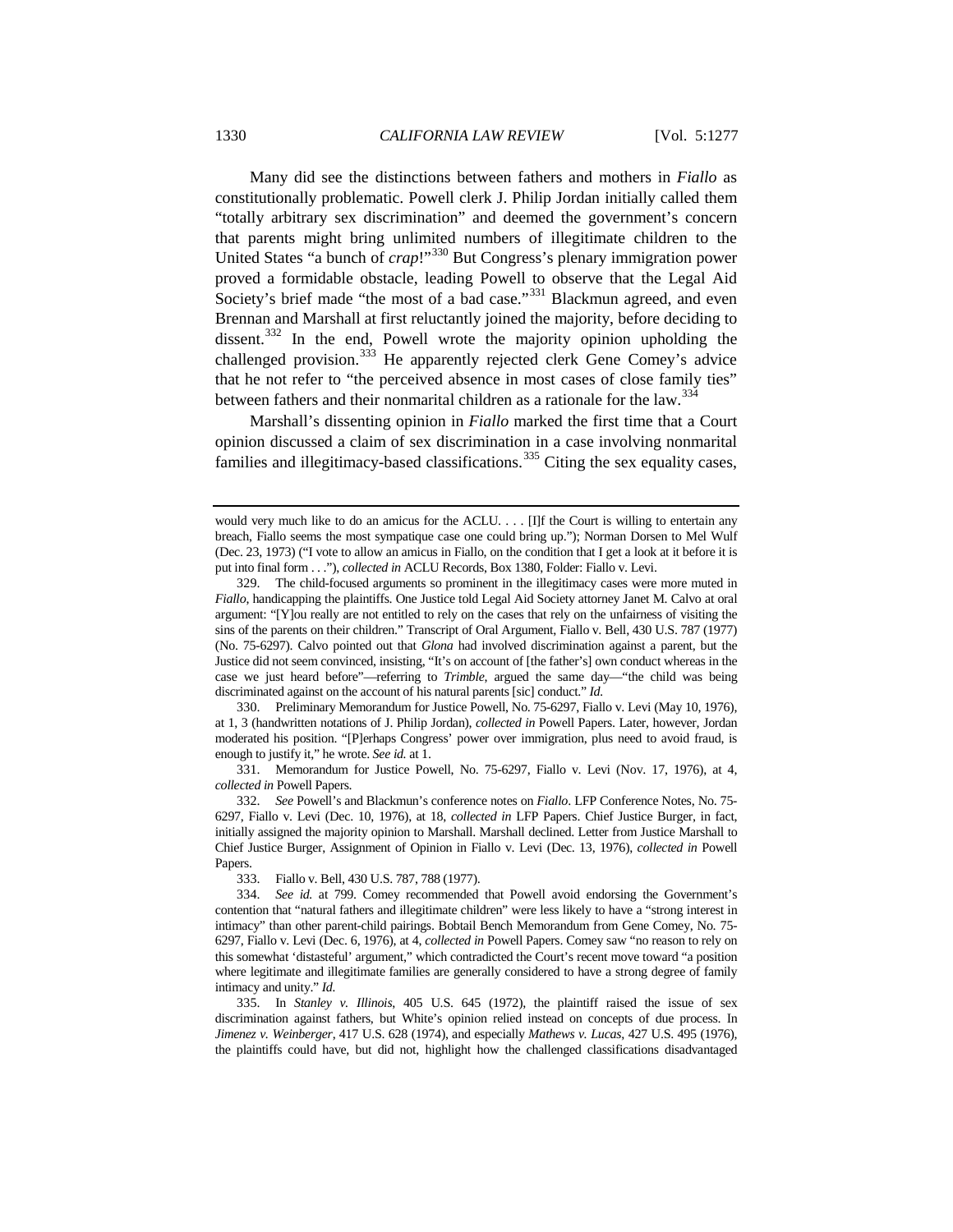the illegitimacy cases, and the "fundamental 'freedom of personal choice in matters of marriage and family life,"<sup>[336](#page-54-1)</sup> Marshall condemned the challenged provisions. He credited the plaintiffs' claim that the laws constituted "invidious discrimination" against unwed fathers and illegitimate children and infringed upon the parent-child relationship in ways foreclosed by decisions such as *Stanley* and *Wiesenfeld*. [337](#page-54-2) But Marshall's dissent, too, framed the sex equality issue as a matter of discrimination against fathers, not mothers.

The next illegitimacy case to reach the Court, *Lalli v. Lalli*, did not present the most auspicious facts for raising sex (or race) discrimination claims.<sup>[338](#page-54-3)</sup> Mario Lalli ran a publishing company that specialized in "dream books" for "bettors who play the numbers."<sup>[339](#page-54-4)</sup> In January 1973, Lalli's body was found riddled with bullets and wrapped in an awning in the Pelham Bay section of the Bronx. Several days later, thirty-year-old William Farrell was arrested for murder, a business dispute the apparent motive.<sup>[340](#page-54-5)</sup>

<span id="page-54-0"></span>When he died, Mario was legally married to Rosamond Lalli but had lived with Eileen Lalli, the mother of at least two of his children, for many years, until Eileen's death in 1968. When Mario and Eileen's son Robert Lalli later requested an accounting of Mario's estate in the hope of claiming an inheritance, the Surrogate's Court turned him down.<sup>[341](#page-54-6)</sup> New York law required a court order of filiation during the father's lifetime in order for a nonmarital child to participate in probate proceedings. $342$  While there was no question that Mario had acknowledged, lived with, and supported Robert and his late sister Maureen, the only documentary evidence Robert could produce were baptismal certificates and a document in which Mario gave his consent to his "son" Robert's underage marriage.<sup>[343](#page-54-8)</sup>

In most of the earlier illegitimacy cases, advocates could frame the plaintiffs as devoted but impoverished mothers, fathers, and innocent children challenging laws motivated at least in part by disdain for illicit sex and

women and men on the basis of sex*.* In *Gomez v. Perez*, 409 U.S. 535 (1973), *Linda R.S. v. Richard D.*, 410 U.S. 614 (1973), *Drew Municipal Separate School District v. Andrews*, 425 U.S. 559 (1976), and *Trimble v. Gordon*, 430 U.S. 762 (1977), plaintiffs and amici argued that the challenged illegitimacy-based classifications harmed women by burdening them with sole responsibility for the support of nonmarital children, but the Court declined to discuss sex discrimination on any terms.

<sup>336.</sup> *Fiallo*, 430 U.S. at 810 (Marshall, J., dissenting).

<sup>337.</sup> *Id.* at 813.

<sup>338.</sup> 439 U.S. 259 (1978).

<sup>339.</sup> *Son is Arrested in Slaying of 'Dream Books' Publisher*, N.Y. TIMES, Jan. 13, 1973, at 14.

<span id="page-54-5"></span><span id="page-54-4"></span><span id="page-54-3"></span><span id="page-54-2"></span><span id="page-54-1"></span><sup>340.</sup> *Id*. The *Times* reported that William was Mario's "illegitimate" son, but Blackmun's oral argument notes indicate that William was the son of Mario's deceased nonmarital partner, Eileen, by another man.

<span id="page-54-6"></span><sup>341.</sup> Appendix at A-31 to A-32, Lalli v. Lalli, 439 U.S. 259 (No. 77-1115) (Decree of Surrogate Evans V. Brewster); *see also Lalli*, 439 U.S. at 261–63.

<sup>342.</sup> *See Lalli*, 439 U.S. at 261–62.

<span id="page-54-8"></span><span id="page-54-7"></span><sup>343.</sup> *See* Appendix, *supra* note [341,](#page-54-0) at A-14 to A-17. Robert Lalli also introduced several affidavits supporting his claim that he and his sister had lived with, been acknowledged by, and received support from Mario Lalli. *See id*. at A-17 to A-28.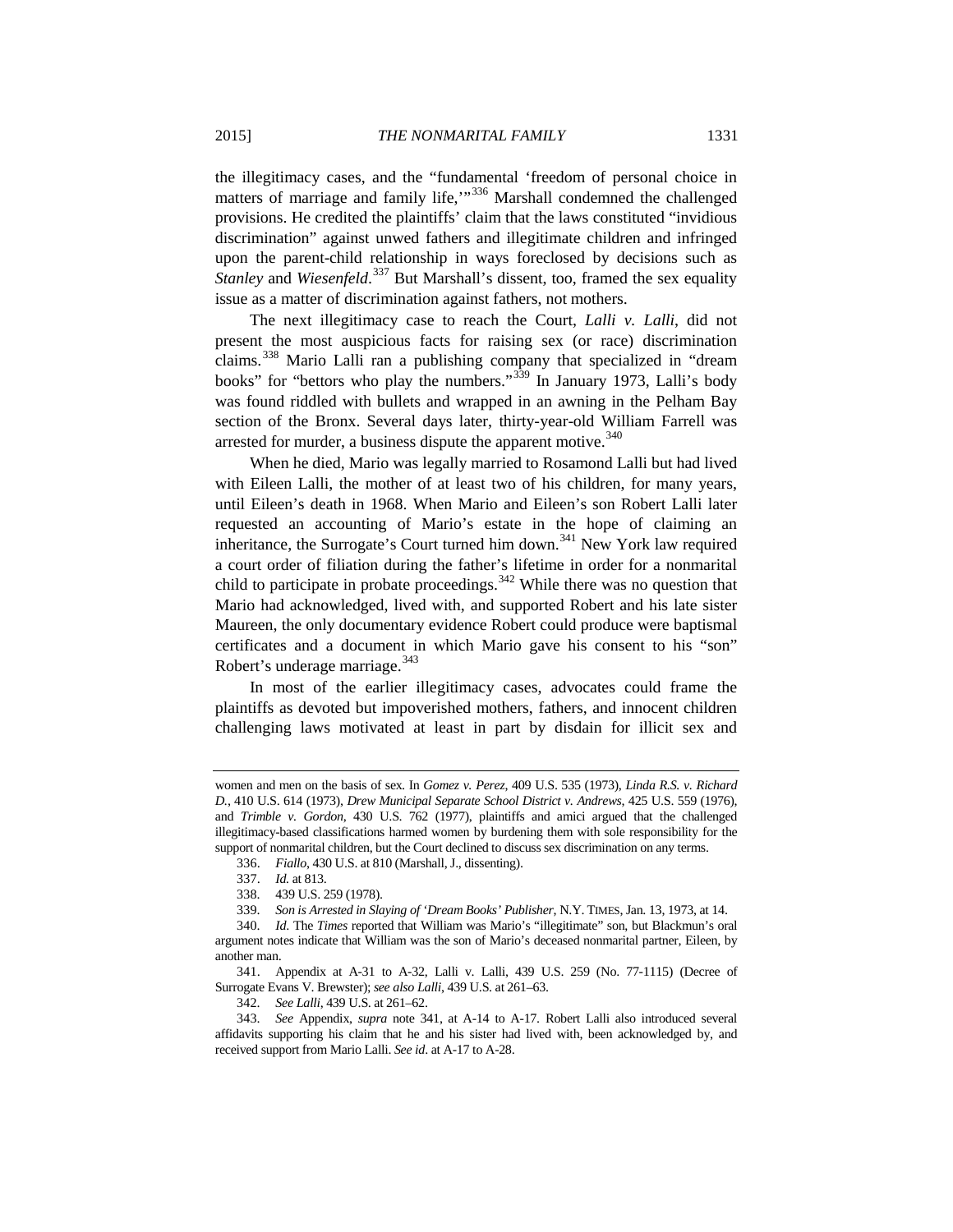illegitimacy. With a deceased mother, an adult plaintiff, a relatively well-off and apparently dysfunctional family involved in an unsavory business, *Lalli* lacked a similarly sympathetic factual situation. In any event, the four Justices who dissented in *Trimble* were unlikely to want to strike down the New York law.[344](#page-55-0) Blackmun wrote wryly: "In this modern day, illegitimacy is of no significance, apparently, and the popular thing would be to reverse.<sup>[345](#page-55-1)</sup> Blackmun wanted to uphold the law, though he "would not do so alone if all the [other *Trimble* dissenters] give way."[346](#page-55-2)

To Blackmun's surprise, however, Powell voted to uphold the New York law, believing that *Trimble* was distinguishable.<sup>[347](#page-55-3)</sup> The remaining members of the *Trimble* majority adhered to their earlier position.<sup>[348](#page-55-4)</sup> As in *Trimble*, Powell's was the deciding vote in *Lalli* and Burger assigned him the opinion. Powell framed the statute as concerned not with marital status or legitimacy, but merely with the establishment of paternity to ensure the "just and orderly disposition of property at death," which was an "interest of considerable magnitude."[349](#page-55-5) Unlike the statute in *Trimble*, New York's law did not absolutely bar illegitimate children from inheritance.<sup>[350](#page-55-6)</sup>

Even if *Lalli* had come out the other way, the case seemed a flawed vehicle for a sex discrimination ruling. As several clerks observed, Robert Lalli's mother was no longer alive, much less a party to the case.<sup>[351](#page-55-7)</sup> The clerks also doubted whether any sex discrimination claim had been raised below, though Jane Greengold Stevens had coauthored an amicus brief making sex equality arguments to the high Court.<sup>[352](#page-55-8)</sup> Clerk Eric Anderson recommended to Powell "that the Court not get into the sex discrimination issues," and Powell

348. *See* Lalli v. Lalli, 439 U.S. 259, 275–77 (1978) (Stewart, J. concurring).

<span id="page-55-6"></span>350. Blackmun's brief concurring opinion called *Trimble* a "derelict," a characterization that Stewart's concurrence disputed. *Id.* at 277 (Blackmun, J., concurring). The dissenters worried that requiring an official paternity determination penalized children of fathers who voluntarily supported them, thus obviating the need for a formal order of filiation. *Id*. at 278 (Brennan, J., dissenting).

<span id="page-55-7"></span>351. Bench Memorandum from Gary Sasso to Justice White, *collected in* White Papers, Box 436, Folder 5; Preliminary Memorandum from Michael Sundermeyer, No. 77-1115-ASX, Lalli v. Lalli (Mar. 6, 1978), at 5, *collected in* Blackmun Papers, Box 283, Folder 9 (noting that "A DWSFQ w[oul]d be consistent with your votes in *Trimble* and *Labine*"); Bench Memorandum from Eric Anderson to Justice Powell, No. 77-1115, Lalli v. Lalli (Sept. 29, 1978), *collected in* Powell Papers. The party opposing Robert Lalli's inheritance was Mario's legal widow, Rosamond Lalli. *Lalli*, 439 U.S. at 261.

<span id="page-55-8"></span>352. *See* Brief Amicus Curiae of the Legal Aid Society of New York City and Legal Services of the Elderly Poor in Support of Appellant at 22–28, Lalli v. Lalli, 439 U.S. 259 (No. 77-1115).

<span id="page-55-1"></span><span id="page-55-0"></span><sup>344.</sup> Memorandum, Justice Blackmun, No. 77-1115, Lalli v. Lalli, at 9, *collected in* Blackmun Papers, Box 283, Folder 9.

<sup>345.</sup> *Id.* at 10.

<sup>346.</sup> *Id.*

<span id="page-55-3"></span><span id="page-55-2"></span><sup>347.</sup> Justice Stevens disagreed, writing to Powell of "not wanting to retreat from the Court's fine opinion in *Trimble*." Letter from Justice Stevens to Justice Powell, No. 77-1115, Lalli v. Lalli (Nov. 14, 1978), *collected in* Powell papers.

<span id="page-55-5"></span><span id="page-55-4"></span><sup>349.</sup> *Id.* at 268 (Powell, J.). Burger asked Powell to call it "an interest of the highest order." Letter from Chief Justice Burger to Justice Powell, No. 77-1115, Lalli v. Lalli (Nov. 30, 1978), *collected in* Powell Papers.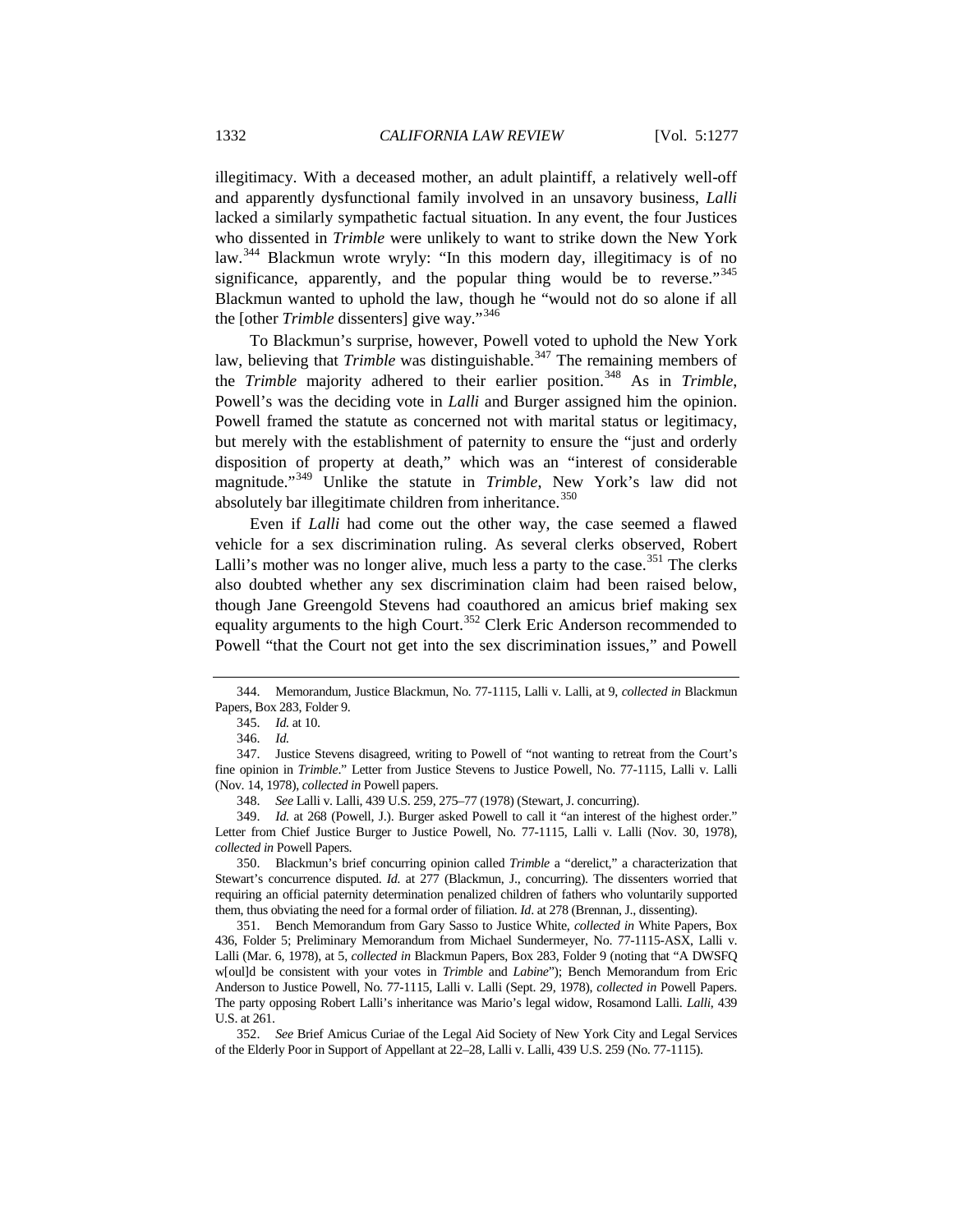agreed.<sup>[353](#page-56-0)</sup> As the last in the line of intestacy cases that came before the Court in the 1970s, *Lalli* seemed at best an emblem of the Justices' vacillation, at worst, a retreat from the principles that had intermittently animated the illegitimacy cases.

## *3. "Neither Illogical Nor Unjust":* Parham v. Hughes*, 1979*

"Sex discrimination issues" could not be avoided in *Parham v. Hughes*. [354](#page-56-1) When a tragic automobile accident killed six-year-old Lemuel Parham and his mother, Cassandra Moreen, his father Curtis Parham did as Minnie Brade Glona had done a decade earlier: sued for his son's wrongful death.<sup>[355](#page-56-2)</sup> Parham did not live with Lemuel and his mother, but he was deeply involved in the boy's life, providing financial support, visiting him daily, and taking care of Lemuel at home on many weekends.<sup>[356](#page-56-3)</sup> Under Georgia law, a mother could sue for the wrongful death of a nonmarital child regardless of his legitimacy. Fathers, in contrast, were required to have legitimated their children in order to file such an action.<sup>[357](#page-56-4)</sup> Parham had signed his son's birth certificate but had not completed the required legitimation paperwork.<sup>[358](#page-56-5)</sup> The Georgia Supreme Court upheld the statutory exclusion against his due process and equal protection challenge, distinguishing *Glona*. [359](#page-56-6)

By the time *Parham* reached the Supreme Court, some observers despaired of discerning a consistent pattern in the Justices' treatment of illegitimacy-based classifications. Clerk Albert Lauber wrote to Blackmun: "Quite frankly, I must confess that trying to reconcile all these cases is the most difficult task I have faced in my tenure as a law clerk."<sup>[360](#page-56-7)</sup> Blackmun's own votes were a mixed bag; Powell, too, appeared to vacillate. Powell had written florid opinions striking down illegitimacy penalties as inimical to the principle that "hapless" children should not suffer for their parents' "irresponsible liaisons"; $^{361}$  $^{361}$  $^{361}$  he had also authored and joined relatively bloodless decisions upholding illegitimacy classifications as rationally related to legitimate

<span id="page-56-0"></span><sup>353.</sup> Bench Memorandum from Eric Anderson to Justice Powell, No. 77-1115, Lalli v. Lalli (Sept. 29, 1978), *collected in* Powell Papers. Next to this sentence in Anderson's bench memo, Powell wrote, "Yes." *Id.* at 8.

<sup>354.</sup> 441 U.S. 347 (1979).

<span id="page-56-2"></span><span id="page-56-1"></span><sup>355.</sup> Parham v. Hughes, No. 5643-C (Ga. Super. Ct. Cnty. Richmond Sep. 13, 1977), *reprinted in* Appendix at 3, Parham v. Hughes, 441 U.S. 347 (No. 78-3); *see also Parham*, 441 U.S. at 349.

<span id="page-56-4"></span><span id="page-56-3"></span><sup>356.</sup> Parham v. Hughes, No. 5643-C (Ga. Super. Ct. Cnty. Richmond Sep. 13, 1977), *reprinted in* Appendix at 3, Parham v. Hughes, 441 U.S. 347 (No. 78-3).

<sup>357.</sup> *Parham*, 441 U.S. at 348–49.

<sup>358.</sup> *Id.* at 349.

<sup>359.</sup> Hughes v. Parham, 243 S.E.2d 867, 871 (Ga. 1978), *aff'd*, 441 U.S. 347 (1979).

<span id="page-56-8"></span><span id="page-56-7"></span><span id="page-56-6"></span><span id="page-56-5"></span><sup>360.</sup> Preliminary Memorandum from Albert G. Lauber to Justice Blackmun, Parham v. Hughes, No. 78-3 (Mar. 1, 1979), *collected in* Blackmun Papers, Box 291, Folder 2.

<sup>361.</sup> *See, e.g*., Weber v. Aetna Cas. & Sur. Co., 406 U.S. 164, 175–76 (1972).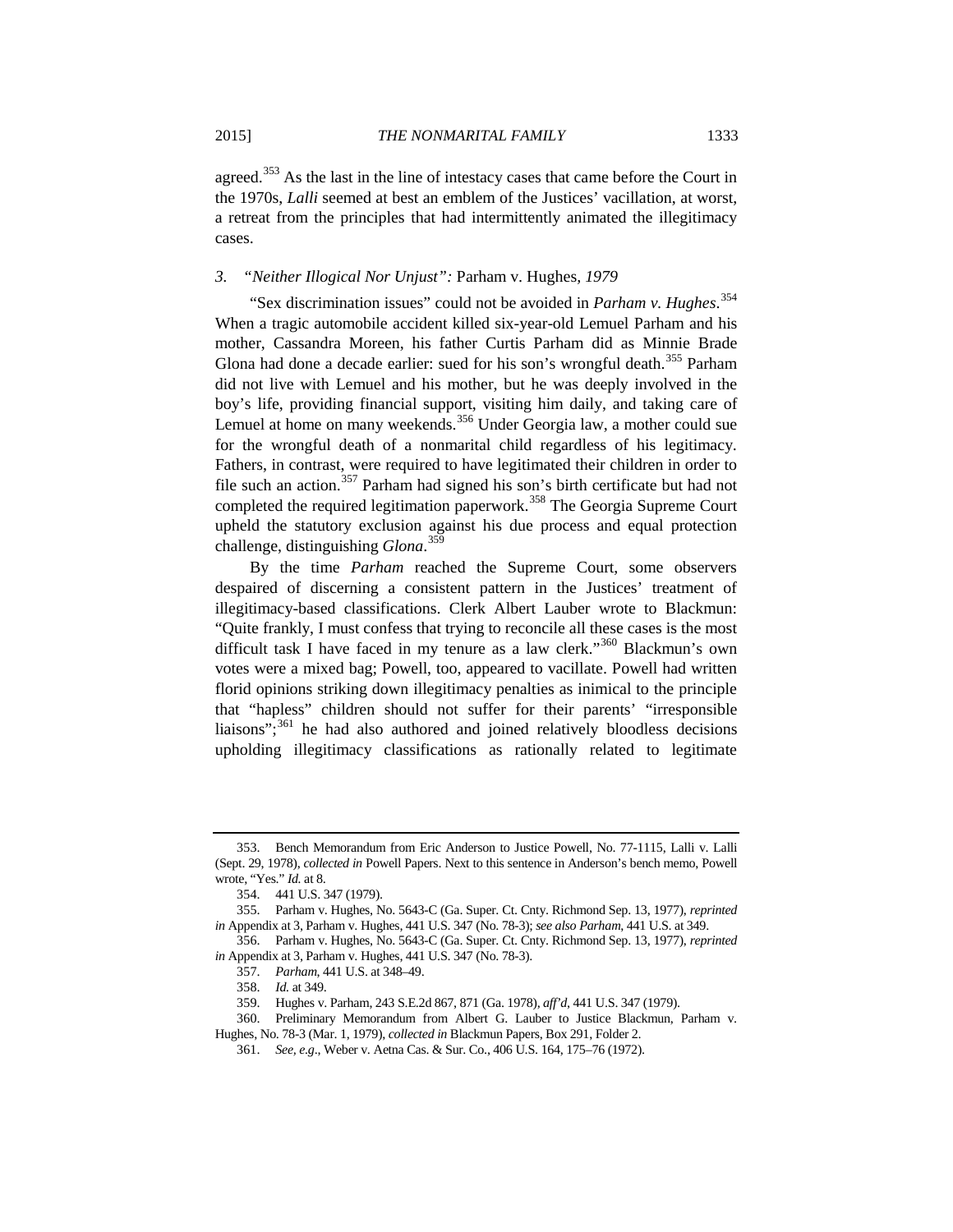government interests in preventing fraudulent and spurious claims of paternity.<sup>[362](#page-57-0)</sup>

Framing *Parham* as primarily a sex discrimination case provided one way to avoid this morass. At conference, Brennan and Marshall, reliable votes for illegitimacy plaintiffs, took this approach, and White agreed. Blackmun remained ambivalent; he drafted and considered filing a separate dissent in *Parham* attempting to make sense of his (and the Court's) seemingly contradictory positions in illegitimacy cases.<sup>[363](#page-57-1)</sup> After writing several agonized memos on the subject, clerk Lauber concluded that the best way to reconcile Blackmun's votes in the illegitimacy cases was to say that he "ha[d] much more difficulty with *gender-based* classifications than with *illegitimacy-based* classifications."[364](#page-57-2)

In the end, though, Stewart's plurality opinion sidestepped both the illegitimacy and the sex discrimination questions presented by *Parham*. The challenged law, he declared, simply did not reflect "invidious discrimination" and therefore warranted no special scrutiny.[365](#page-57-3) *Parham* epitomized the underside of the child-centered account of illegitimacy penalties' harm: quoting the familiar "hapless and innocent children" passage from *Weber*, Stewart wrote that the "basic rationale" of the illegitimacy decisions was that it was "unjust and ineffective for society to express its condemnation of procreation outside the marital relationship by punishing the *illegitimate child* who is in no way responsible for his situation and is unable to change it."<sup>[366](#page-57-4)</sup> In contrast, he declared, it was "neither illogical nor unjust for society to express its 'condemnation of irresponsible liaisons beyond the bonds of marriage' by not conferring upon a biological father the statutory right to sue for the wrongful death of his illegitimate child."<sup>[367](#page-57-5)</sup> When a statute affected the rights of fathers

<span id="page-57-0"></span><sup>362.</sup> Sometimes on the same day, as in *Trimble* and *Fiallo*, and in *Parham* and *Caban v. Mohammed*. *Compare* Trimble v. Gordon, 430 U.S. 762 (1977) (Powell, J.) (striking down Illinois intestacy law excluding illegitimate children from paternal inheritance on April 26, 1977), *with* Fiallo v. Bell, 430 U.S. 787 (1977) (Powell, J.) (upholding immigration laws classifying based on sex and illegitimacy on April 26, 1977); *compare* Caban v. Mohammed, 441 U.S. 380 (1979) (Powell, J.) (invalidating stepfather adoption where biological father had lived with and raised "illegitimate" children on April 24, 1979), *with* Parham v. Hughes, 441 U.S. 347 (1979) (Stewart, J.) (upholding Georgia wrongful death law precluding nonmarital fathers from recovering in the absence of "legitimation" on April 24, 1979). Some of the Justices were relatively consistent in their votes, with Douglas, Brennan, and Marshall always supporting the plaintiffs, and Rehnquist a reliable vote for the defendants. Burger and Stewart had voted for the plaintiffs in some of the early cases, but beginning in 1976, they always sided with defendants.

<span id="page-57-1"></span><sup>363.</sup> Various versions of his draft dissent, never filed, suggested that Blackmun had distinguished between three categories of cases—inheritance, non-inheritance, and federal welfare statutes. Draft dissent, Parham v. Hughes (No. 78-3), *collected in* Blackmun Papers, Box 291, Folder  $\overline{2}$ .

<span id="page-57-5"></span><span id="page-57-4"></span><span id="page-57-3"></span><span id="page-57-2"></span><sup>364.</sup> Preliminary Memorandum from Albert G. Lauber to Justice Blackmun, Parham v. Hughes, No. 78-3 (Mar. 1, 1979), *collected in* Blackmun Papers, Box 291, Folder 2.

<sup>365.</sup> Parham v. Hughes, 441 U.S. 347, 355 (1979).

<sup>366.</sup> *Id*. at 352 (emphasis added).

<sup>367.</sup> *Id.* at 353.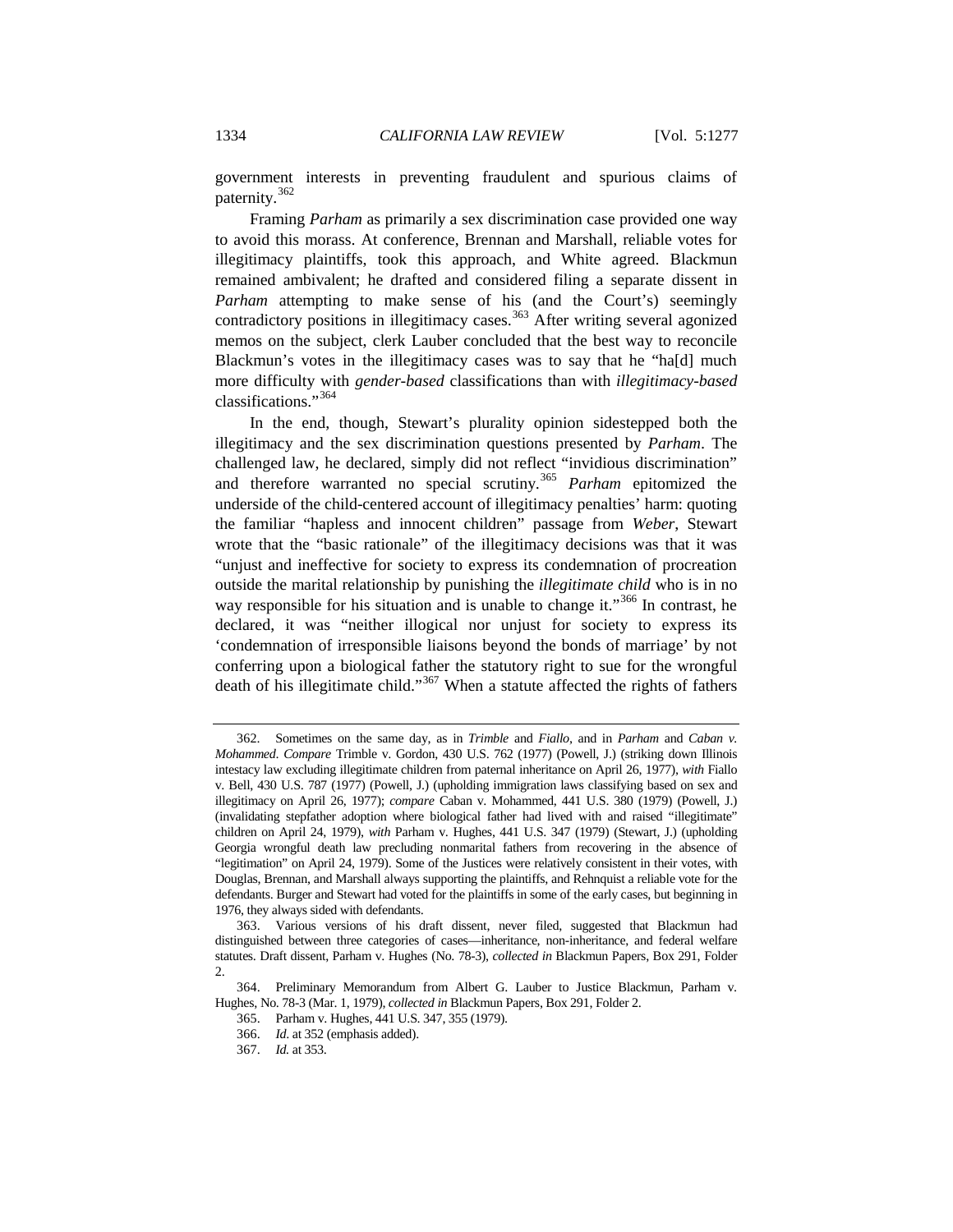only, "[t]he justifications for judicial sensitivity to the constitutionality of differing legislative treatment of legitimate and illegitimate children are simply absent."[368](#page-58-0) As for the alleged sex discrimination, Stewart interpreted the Court's earlier cases as applying only to circumstances in which men and women were "similarly situated."<sup>[369](#page-58-1)</sup> Here, he insisted, they were not: under Georgia law, only a father could unilaterally legitimate a child. Moreover, whereas unmarried mothers were easily identifiable, fathers' identity "will frequently be unknown."[370](#page-58-2)

Powell provided a fifth vote to uphold the Georgia statute, though he concurred separately.<sup>[371](#page-58-3)</sup> Justice White, whose opinion in *Stanley v. Illinois* several years earlier had ushered in a new era of limited parental rights for nonmarital fathers, wrote a strongly worded dissent condemning the plurality's failure to see the constitutional harm suffered by Curtis Parham. "What we said in *Glona* about unmarried mothers," White insisted, "applies equally to unmarried fathers."<sup>[372](#page-58-4)</sup> Of course, the significance of what the Court said in *Glona* about unmarried mothers was deeply contested and far from clear.[373](#page-58-5) In any event, the *Parham* plurality opinion strongly suggested that little more than a decade later, many Justices interpreted *Glona* narrowly indeed.

## *4. "High Court Rules Against Unwed Mothers":* Califano v. Boles*, 1979*

At the decade's close, an unsuccessful constitutional challenge to the exclusion of unwed parents from "mothers' insurance" benefits starkly spotlighted the limitations of illegitimacy jurisprudence's challenge to marital supremacy and sex inequality. Margaret Gonzales and Norman W. Boles lived together unmarried in Georgetown, Texas, between 1963 and 1966.<sup>[374](#page-58-6)</sup> Their son, Norman J. Boles, was born in 1964.<sup>[375](#page-58-7)</sup> In 1967, Norman Sr. returned to Tennessee and married a woman who bore him two sons.<sup>[376](#page-58-8)</sup> When Norman Sr. died in 1971, all three of the Boles children received children's insurance benefits, but Gonzales's application for mothers' insurance benefits was denied.<sup>[377](#page-58-9)</sup> Only Nancy Boles, Norman's legal widow, was eligible for mothers' benefits under the Social Security Act.<sup>[378](#page-58-10)</sup> With the help of Texas Legal Aid lawyers and attorneys from the Center for Law and Social Policy (CLASP) in

<span id="page-58-10"></span><span id="page-58-9"></span>378. *Id.*

<sup>368.</sup> *Id*.

<sup>369.</sup> *Id*. at 354.

<sup>370.</sup> *Id*. at 355.

<span id="page-58-8"></span><span id="page-58-7"></span><span id="page-58-6"></span><span id="page-58-5"></span><span id="page-58-4"></span><span id="page-58-3"></span><span id="page-58-2"></span><span id="page-58-1"></span><span id="page-58-0"></span><sup>371.</sup> Powell's concurrence upheld the statute's sex-based classification under the intermediate scrutiny standard. *Id.* at 359 (Powell, J., concurring in the judgment).

<sup>372.</sup> *Id.* at 363 (White, J., dissenting).

<sup>373.</sup> *See supra* note[s 92](#page-18-0)[–103](#page-20-0) and accompanying text.

<sup>374.</sup> Boles v. Califano, 464 F. Supp. 408, 410 (W.D. Tex. 1978).

 <sup>375.</sup> *Id.*

<sup>376.</sup> *Id.*

<sup>377.</sup> *Id.*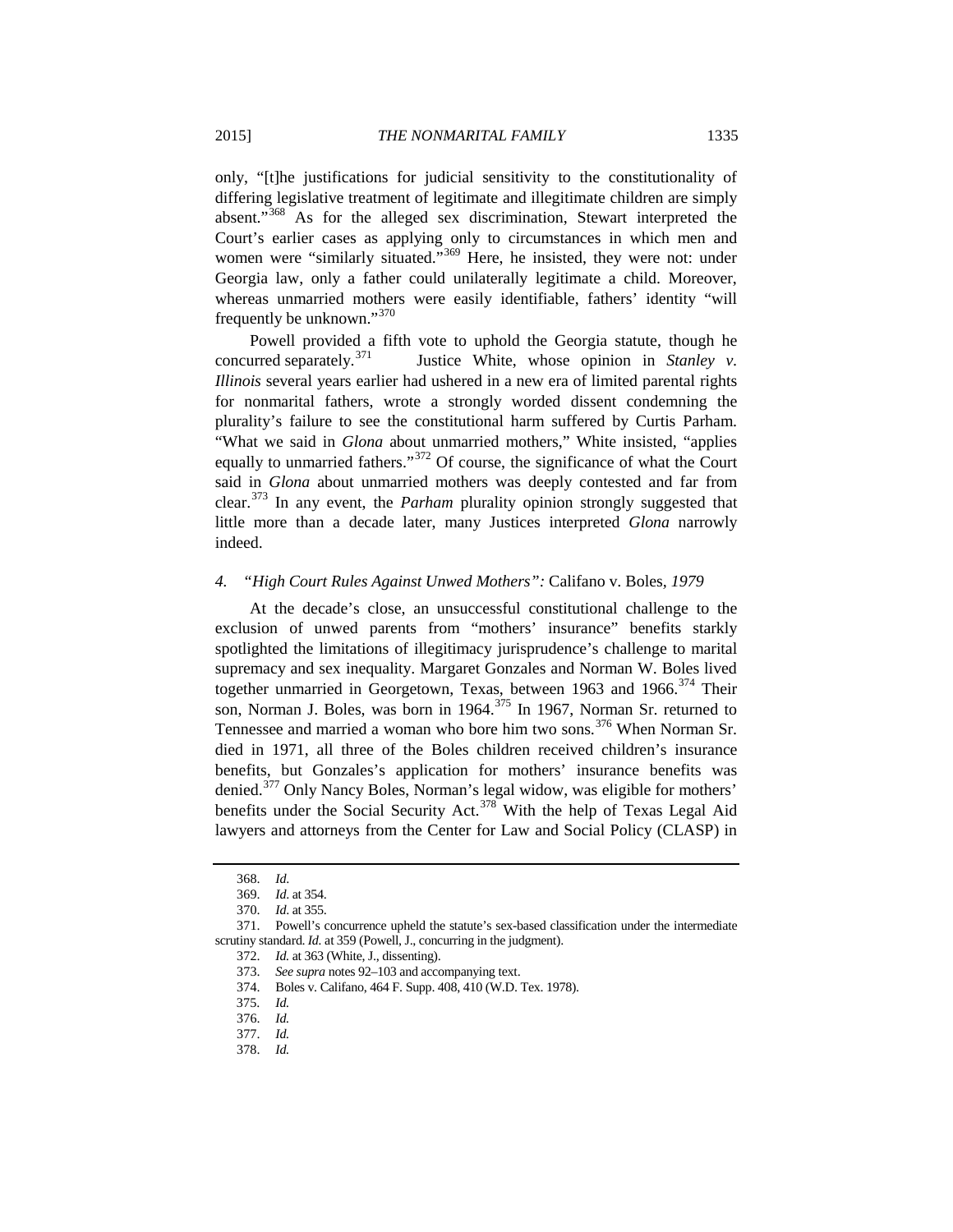Washington, D.C., Gonzales and Norman Jr. filed a class action lawsuit in 1974 on behalf of all similarly situated unmarried mothers and nonmarital children.[379](#page-59-0) The plaintiffs' attorney in the Supreme Court, Herbert Semmel of CLASP, had long eyed this statutory exclusion: in 1969, he had suggested that *Glona* might be read to invalidate it.<sup>[380](#page-59-1)</sup>

When the *Boles* litigation began, only mothers married to wage earners were eligible for so-called "mothers' insurance" benefits when a father died.<sup>[381](#page-59-2)</sup> In 1975, the Supreme Court ruled in *Weinberger v. Wiesenfeld* that excluding widowed fathers from these benefits violated equal protection.<sup>[382](#page-59-3)</sup> For the *Boles* plaintiffs in particular, *Wiesenfeld* seemed like a godsend. Litigants and judges alike agreed that the determinative question was whether the primary intended beneficiaries of the mothers' insurance program were mothers themselves or their children. If the provision was aimed at children, then excluding mothers who had never married the wage-earning father seemed like unconstitutional discrimination against illegitimate children, plain and simple.

The *Boles* plaintiffs argued that children were the primary intended beneficiaries, and federal district court Judge Jack Roberts agreed. Roberts found that "Mother's Benefits are not related to an obligation to support the mother but rather stem from the statutory purpose to assist the children" by "allow[ing] the surviving child of a deceased worker to receive the care of its surviving parent, relieving at least to some extent the necessity of the surviving parent to leave the child and go to work."<sup>[383](#page-59-4)</sup> Roberts granted summary judgment to the plaintiffs, calling the mothers' benefit exclusion "the classic case of visiting the sins of the parents on the child."<sup>[384](#page-59-5)</sup>

If mothers' benefits truly were children's benefits by another name, *Boles* was an easy case. But if, as the federal government maintained, mothers parents, after *Wiesenfeld*—were the intended beneficiaries, matters became

<sup>379.</sup> *See id*.

<span id="page-59-1"></span><span id="page-59-0"></span><sup>380.</sup> *See* Semmel, *supra* note 88, at 300 ("Approached from the perspective of the mother of an illegitimate, *Glona* can be read to assert that a mother cannot be denied a benefit based on a relationship to her illegitimate child which is afforded mothers of legitimates. . . . The class of persons receiving benefits are mothers of the deceased children and Congress may not constitutionally discriminate within such a class solely on the basis of whether the mother ever entered into a formal marriage with the father.").

<sup>381.</sup> *See* Weinberger v. Wiesenfeld, 420 U.S. 636 (1975) (extending the benefit to fathers).

<span id="page-59-3"></span><span id="page-59-2"></span><sup>382.</sup> The decision in *Wiesenfeld*, see *supra* note [277](#page-46-11) and accompanying text, provided a promising precedent for sex-discriminatory illegitimacy classifications like those challenged in the intestacy cases, because it invalidated discrimination against children based on the sex of their surviving parent. The child-centered language of *Wiesenfeld* also seemed a boon to illegitimacy plaintiffs generally. *See* 420 U.S. at 652.

<span id="page-59-5"></span><span id="page-59-4"></span><sup>383.</sup> Boles v. Califano, 464 F. Supp. 408, 411 (W.D. Tex. 1978), *rev'd*, 443 U.S. 282 (1979). The Social Security Act had, until 1965, excluded illegitimate children from all benefits. Thereafter, Roberts wrote, "Congress included illegitimate children but hedged their benefits with a series of discriminatory provisions," most of which the Supreme Court had already deemed unconstitutional by the late 1970s. *Id*. at 417.

<sup>384.</sup> *Id*. at 413.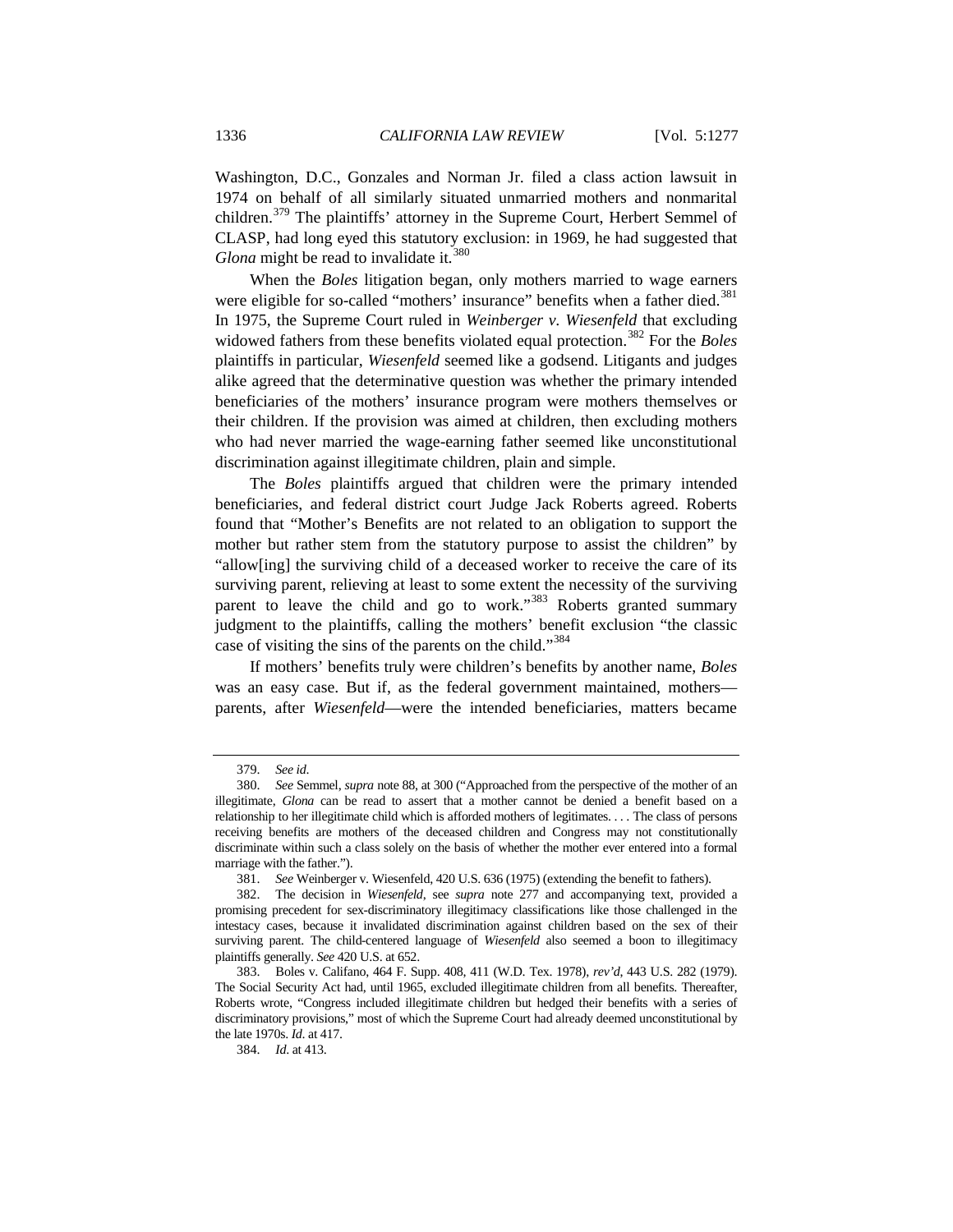<span id="page-60-8"></span>much more complicated. The government argued that Congress had merely used marriage as a proxy for economic dependence, intending to replace support lost upon a wage-earner's death.<sup>[385](#page-60-0)</sup> It was perfectly reasonable to assume that unmarried mothers were "significantly less likely to have been dependent on the wage-earner."<sup>[386](#page-60-1)</sup> Indeed, the government pointed out, if an unmarried father "did not choose voluntarily to support the unmarried mother, in most states she had no legal recourse to compel him to do so."<sup>[387](#page-60-2)</sup> As Assistant Solicitor General Harriet Shapiro<sup>[388](#page-60-3)</sup> told the Court, "The theory behind mothers' benefits is that a wife with an entitled child in her care should have the same option that she had before her husband's death. That is, either to stay home, supported by her husband to take care of the children, or else to work and help to support the family."<sup>[389](#page-60-4)</sup> The vast majority of never-married

mothers had never had such a choice—at least not by virtue of marriage to their

The Court had made clear in earlier Social Security cases that the government could not use parental marital status—illegitimacy—as a proxy for  $\alpha$  child's dependency or lack thereof.<sup>[390](#page-60-5)</sup> In other words, an illegitimate child could not be denied benefits outright on the assumption that she did not depend upon her parent for support; at the very least, the child must be afforded the opportunity to prove dependency. But in a series of cases decided in the mid-1970s, the Court held that for adults, marriage *could* be used as a shorthand for dependency. In 1976, the Court unanimously held that Congress could cut off disability benefits to an individual who married someone ineligible for such benefits, because the government could assume that a married person could depend upon his or her spouse for support.<sup>[391](#page-60-6)</sup> The same year, the Justices upheld the exclusion of divorced women under age sixty-two from certain Social Security benefits available to similarly situated married women, finding it reasonable to assume that ex-spouses were less likely to be dependent than married couples.<sup>[392](#page-60-7)</sup> Since marriage was a legitimate proxy for adults' dependency, the government argued in *Boles*, restricting Social Security

children's father.

<span id="page-60-1"></span><span id="page-60-0"></span><sup>385.</sup> Brief for Appellant at 10, Califano v. Boles, 443 U.S. 282 (1979) (No. 78-808) 1979 WL 213898.

<sup>386.</sup> *Id.* at 11.

<sup>387.</sup> *Id.* at 16.

<span id="page-60-3"></span><span id="page-60-2"></span><sup>388.</sup> On Shapiro, see Clare Cushman, *Women Advocates Before the Supreme Court*, 26 J. SUP. CT. HIST. 67, 73 (2001), http://supremecourthistory.org/assets/pub\_journal\_2001\_vol\_1.pdf.

<span id="page-60-4"></span><sup>389.</sup> Transcript of Oral Argument, Califano v. Boles, 443 U.S. 282 (1979) (No. 78-808), http://www.oyez.org/cases/1970-1979/1978/1978\_78\_808.

<span id="page-60-5"></span><sup>390</sup>*. See* Griffin v. Richardson, 346 F. Supp. 1226 (D. Md. 1971), *summarily aff'd*, 409 U.S. 1069 (1972); Davis v. Richardson, 342 F. Supp. 588 (D. Conn. 1972), *summarily aff'd*, 409 U.S. 1069 (1972).

<sup>391.</sup> Califano v. Jobst, 434 U.S 47 (1977).

<span id="page-60-7"></span><span id="page-60-6"></span><sup>392.</sup> Mathews v. de Castro, 429 U.S. 181 (1976); *see also* Weinberger v. Salfi, 422 U.S. 749 (1975).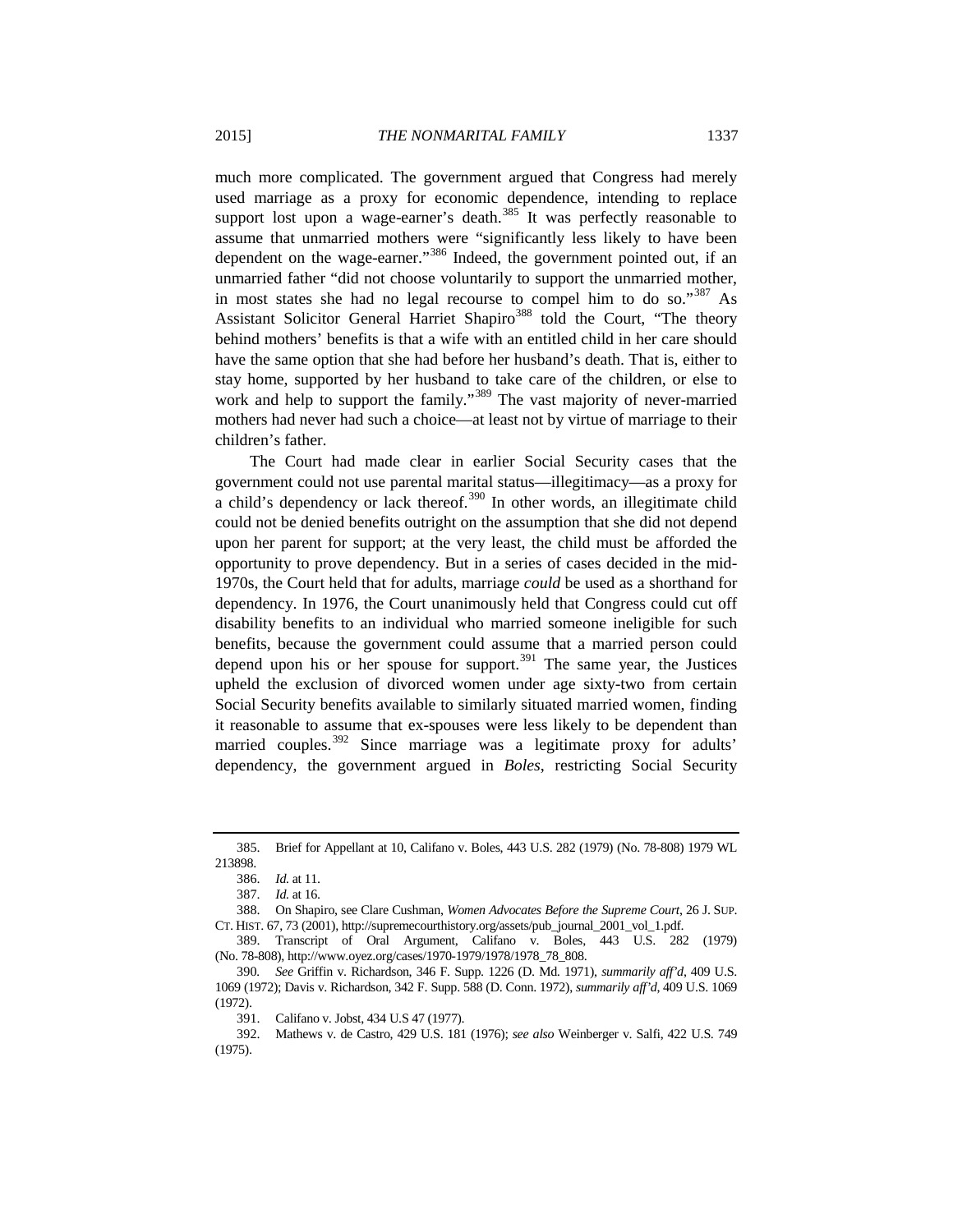benefits to parents who had married the family wage-earner posed no constitutional problem.<sup>[393](#page-61-0)</sup>

At first, it seemed as if the child-focused view of the case would prevail in the Supreme Court. Jack Pratt, clerk to Chief Justice Burger, wrote confidently in his "cert pool memo" that the district court was correct, $394$  and at first, a majority of the Justices agreed.<sup>[395](#page-61-2)</sup> But what had begun as a narrow victory for the plaintiffs became a five-to-four decision against them, authored by the Court's foremost opponent of illegitimacy plaintiffs, Justice Rehnquist.

Rehnquist was the only Justice with a more or less consistently conservative record in both sex- and illegitimacy-based discrimination cases.<sup>[396](#page-61-3)</sup> The rare exception was *Wiesenfeld*, where—ironically—Rehnquist had concurred separately to underscore his belief that the "*only* purpose of [the mother's insurance program] is to make it possible for children of deceased contributing workers to have the personal care and attention of the surviving parent."[397](#page-61-4) In *Boles*, Rehnquist did an about-face. His majority opinion accepted the government's view that the "benefit to a child as a result of the

<span id="page-61-4"></span>397. Weinberger v. Wiesenfeld, 420 U.S. 636, 655 (1975) (Rehnquist, J., concurring) (emphasis added).

<sup>393.</sup> *See* Brief for Appellant, *supra* not[e 385,](#page-60-8) at 12–17.

<span id="page-61-1"></span><span id="page-61-0"></span><sup>394.</sup> Bench Memorandum from Bill McDaniel, Jr., for Justice Blackmun, No. 78-808, Califano v. Boles (Apr. 18, 1979), at 25, *collected in* Blackmun Papers, Box 296, Folder 10. The government, Pratt declared, "focuses on the wrong relationship: once it is conceded that the statute seeks to benefit children, the economic dependency of the mother is irrelevant," and so were the cases upholding marriage as a proxy for adult dependency. Preliminary Memorandum from Jack Pratt to Justice Blackmun, No. 78-808-ADX, Califano v. Boles (Jan. 14, 1979), *collected in* Blackmun Papers, Box 296, Folder 10. Blackmun (often a swing vote in illegitimacy cases) and his clerks agreed with Pratt's assessment.

<span id="page-61-2"></span><sup>395.</sup> *See* Bench Memorandum from Bill McDaniel, Jr., for Justice Blackmun, No. 78-808, Califano v. Boles (April 18, 1979), *collected in* Blackmun Papers, Box 296, Folder 10; Preliminary Memorandum from Albert G. Lauber to Justice Blackmun, No. 78-808-ADX, Califano v. Boles (Jan. 14, 1979), at 7–8, *collected in* Blackmun Papers, Box 296, Folder 10 (memo typed by Jack Pratt at end of Preliminary Memo). At conference, Burger indicated that he would vote to uphold the district court decision; even with Powell on the fence, the Chief Justice's vote secured a majority for the plaintiffs. *See* Memorandum from Chief Justice Burger to Conference, No. 78-808, Califano v. Boles (Apr. 27, 1979), *collected in* Powell Papers. But that majority unraveled by the following day, as first Burger and then Powell decided to vote for reversal. *See id.*

<span id="page-61-3"></span><sup>396.</sup> Rehnquist had dissented from two otherwise unanimous 1973 rulings: *Frontiero v. Richardson*, 411 U.S. 677 (1973), see *supra* not[e 12](#page-4-0) and accompanying text, and *New Jersey Welfare Rights Organization v. Cahill*, 411 U.S. 619 (1973), which held unconstitutional a state requirement that couples be "ceremonially married" and living with one common child in order to receive certain welfare benefits. In *Cahill*, Rehnquist wrote that "ceremonial marriage that could quite reasonably be found to be an essential ingredient of the family unit that the . . . Legislature is trying to protect from dissolution . . . . " 411 U.S. at 622 (Rehnquist, J., dissenting). Whereas in earlier illegitimacy cases, "a disability was visited solely on an illegitimate child," in *Cahill* "the statute distinguishe[d] among types of families," so that "whatever denial of benefits the classification makes is imposed equally on the parents as well as the children." *Id.* By the late 1970s, the only reliable majority in these cases consisted of swing Justices who might vote either way depending upon the case. Justices Blackmun, Powell, Stewart and, to a lesser extent, Stevens and White all fell into this category. Justices Brennan and Marshall were the only consistent liberal votes in both sets of cases.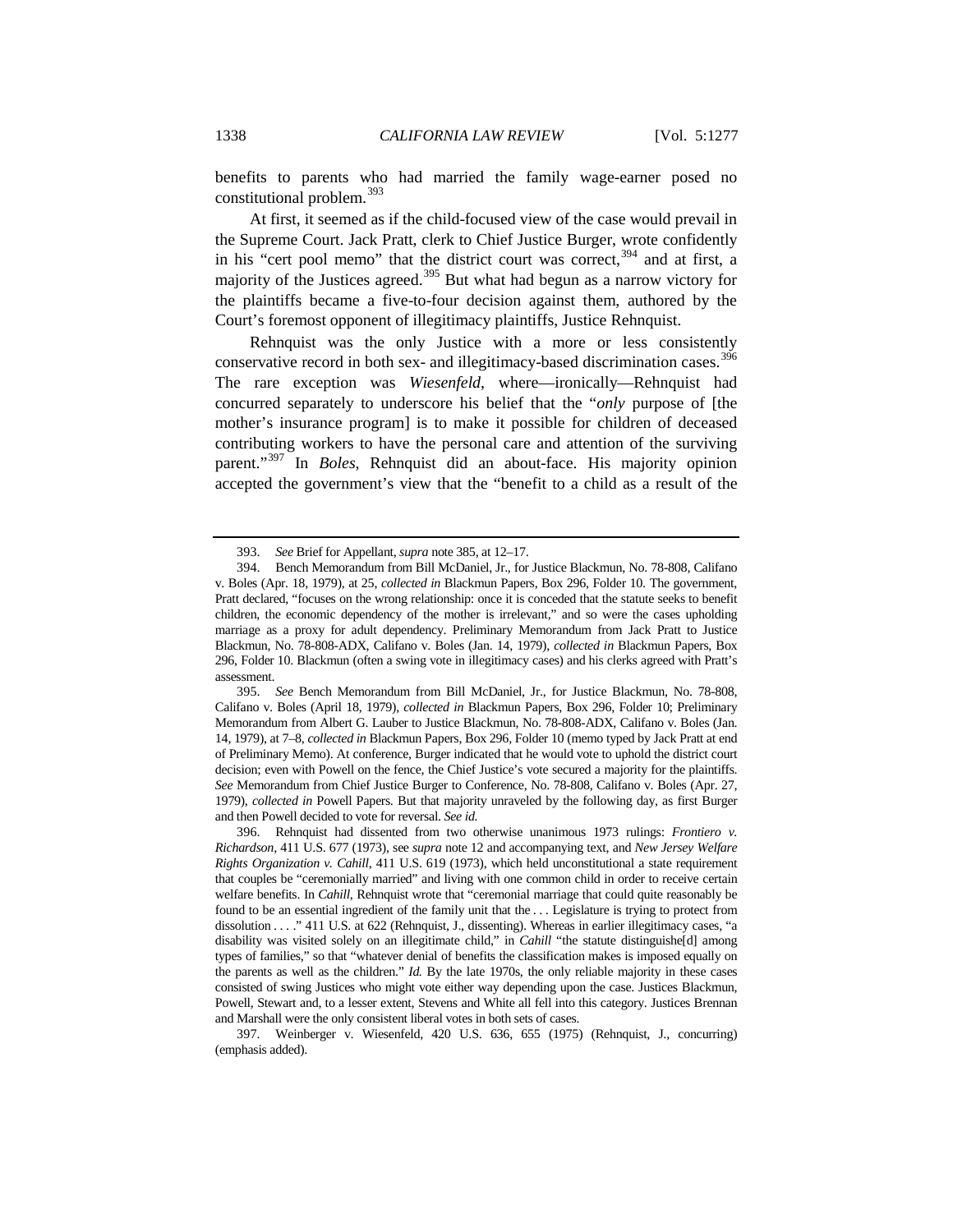parent or guardian's receipt of mother's insurance benefits" was merely "incidental."<sup>[398](#page-62-0)</sup>

Blackmun clerk Bill McDaniel reacted indignantly to Rehnquist's first draft. Rehnquist had tried to undercut *Wiesenfeld*'s impact on sex equality law by focusing on children, and now, "his position has come back to haunt him."<sup>[399](#page-62-1)</sup> In order "to avoid a result that would benefit illegitimates," McDaniel wrote, "he now retreats from his former avowed position. I do not find this convincing," the clerk fumed. "I do find it unseemly."[400](#page-62-2)

Justice Marshall's dissent, too, excoriated Rehnquist's—and the Court's—reinterpretation of statutory purpose. Moreover, his opinion, joined by Brennan, Blackmun, and White, disputed the majority's view that the "discriminatory impact on illegitimates" did not pose any constitutional problem. In past cases, the fact that illegitimate children were not wholly excluded from benefits had not stopped the Court from finding an equal protection violation. Marshall lamented the Court's "imprimatur" for a distinction "needlessly predicated on a disfavored social status" that was "beyond an individual's power to affect."<sup>[401](#page-62-3)</sup>

Notably, though, despite their vehement disagreement over the proper resolution of the case, the *Boles* litigants and Justices all agreed that victory for the plaintiffs hinged upon reading the mother's insurance program as primarily benefiting children, rather than parents. None of the court documents so much as suggested that unmarried mothers *themselves* might have a constitutional claim against exclusion from the statutory scheme.

In some ways, this elision is unsurprising. After all, the Court had recently held that marriage was a constitutionally legitimate proxy for dependency.  $402$ But none of the earlier cases implicated a distinction between married and never-married mothers. The previous Social Security cases, *Jimenez* and *Lucas*, had not made sex discrimination arguments either, but such arguments had become common in the most recent cases concerning intestacy and employment discrimination against unmarried mothers. *Boles* did not clearly implicate a purely sex-based classification, since married mothers received benefits, but other cases had framed discrimination against unwed mothers as sex discrimination.<sup>[403](#page-62-5)</sup> Privacy and liberty arguments were available as well: a student note published shortly after the *Boles* decision suggested that the

<sup>398.</sup> Califano v. Boles, 443 U.S. 282, 294 (1979).

<span id="page-62-1"></span><span id="page-62-0"></span><sup>399.</sup> Memorandum from Bill McDaniel, Jr., to Justice Blackmun, No. 78-808, Califano v. Boles (June 2, 1979), at 1–2, *collected in* Blackmun Papers, Box 296, Folder 10.

<sup>400.</sup> *Id.* at 2.

<span id="page-62-5"></span><span id="page-62-4"></span><span id="page-62-3"></span><span id="page-62-2"></span><sup>401.</sup> *Boles*, 443 U.S. at 306 (Marshall, J., dissenting). Marshall concluded: "Although a 'blanket and conclusive exclusion' of illegitimate children may be an administratively expedient means of screening for dependence . . . it is also inaccurate, unjust, and, under this Court's settled precedents, unconstitutional." *Id.*

<sup>402.</sup> *See, e.g*., Califano v. Jobst, 434 U.S. 47 (1977).

<sup>403.</sup> *See* discussions of *Andrews*, *Fernandez*, *Trimble*, and *Lalli*, *supra*, Part II.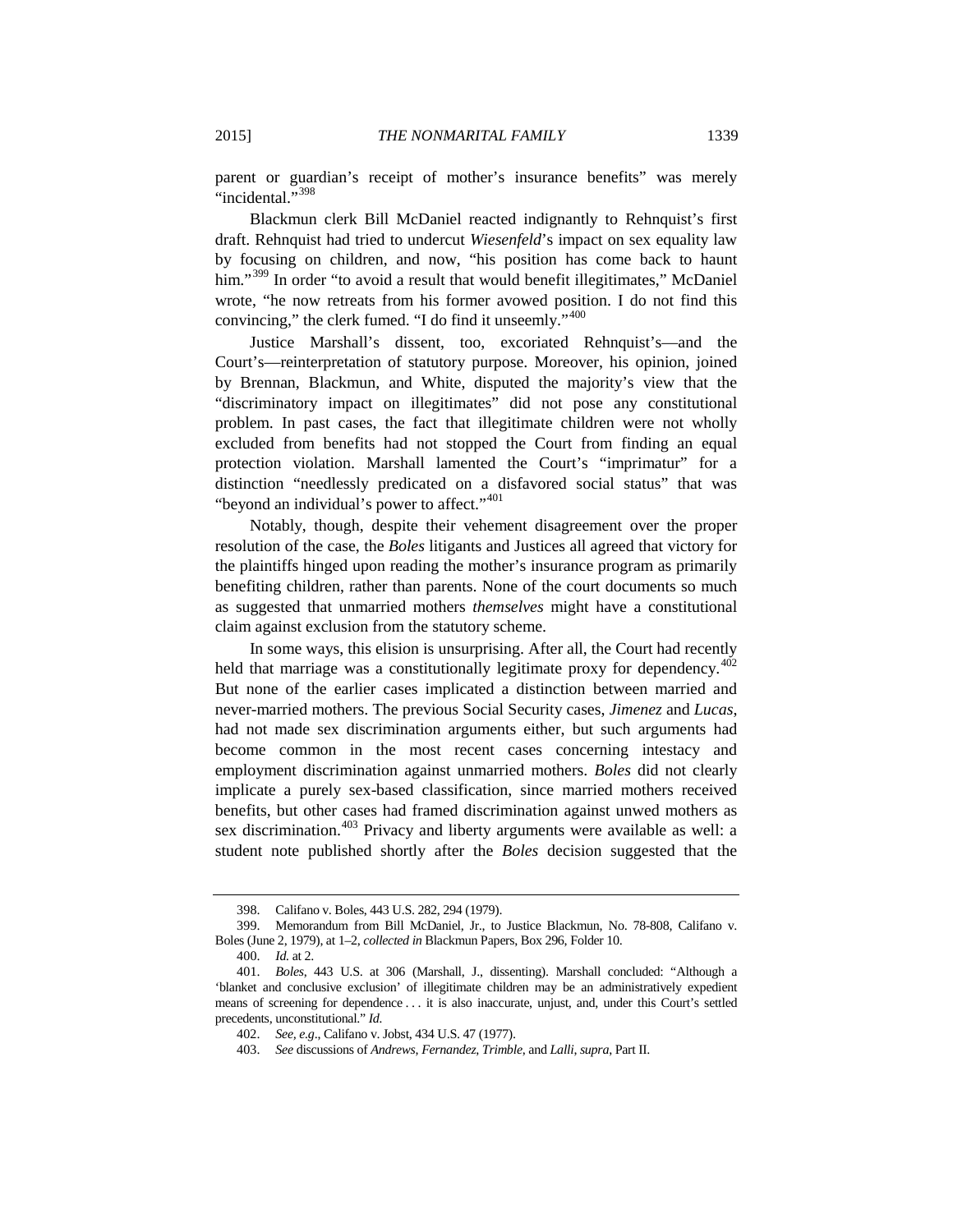challenged statute unconstitutionally infringed upon mothers' "fundamental right" to choose not to marry.<sup>[404](#page-63-0)</sup>

By the late 1970s, influential feminists and constitutional scholars had highlighted the connection between "illegitimacy," reproductive freedom, and sex equality.[405](#page-63-1) Certainly, the *Boles* statute's detrimental impact on unmarried mothers was no mystery. The *Washington Post* headline after the *Boles* decision proclaimed, "High Court Rules, 5 to 4, Against Unwed Mothers."<sup>[406](#page-63-2)</sup> As Social Security manager Richard Hyde put it:

We read that couples living together outside of marriage is a growing trend. Maybe it's all part of the woman's liberation and equal rights movements. But one must wonder if a girl considering such an arrangement ever thinks about the absence of equal risks—the risks all seem to be on her side. If you don't believe this—ask Margaret Gonzales.<sup>[407](#page-63-3)</sup>

#### III.

### ILLEGITIMACY, INEQUALITY, AND THE LEGACIES OF MARITAL SUPREMACY

The illegitimacy cases changed the law in important ways. Whatever the limitations of the Court's reasoning, the act of striking down most distinctions between "legitimate" and "illegitimate" children meant that many nonmarital families enjoyed greater protection from legal disabilities such as children's inability to inherit or obtain child support from fathers, and that nonmarital children received government benefits from which they had long been excluded. By extension, these rule changes benefited (some) parents of nonmarital children and made the world safer for nonmarital sex and childbearing, even if their underlying rhetoric and rationale were less progressive than they might have been.

These changes occurred against a backdrop of political tumult that provided both opportunities and constraints for opponents of illegitimacy penalties. In the mid- to late-1960s, anti-poverty and civil rights lawyers seized the opening offered by the Warren Court's civil rights jurisprudence to make race and wealth equality arguments against laws that disadvantaged nonmarital families. The political obstacles to normalizing nonmarital sex, childbearing, and family formation were formidable even—or perhaps especially—in the heyday of Great Society liberalism. For many liberals and civil rights leaders, "illegitimacy" remained a scourge, threatening to sabotage racial progress by

<span id="page-63-0"></span><sup>404.</sup> Barbara Levitan, Comment, Califano v. Boles*: Unequal Protection for Illegitimate Children and their Mothers*, 9 N.Y.U. REV. L. & SOC. CHANGE 241, 243, 266 (1979).

<span id="page-63-1"></span><sup>405.</sup> For two prominent examples, see Ruth Bader Ginsburg, *Sex Equality and the Constitution*, 52 TUL. L. REV. 451, 459 (1978); Kenneth L. Karst, *The Supreme Court 1976 Term Foreword: Equal Citizenship Under the Fourteenth Amendment*, 91 HARV. L. REV. 1, 57–58 & n.320 (1977).

<sup>406.</sup> *High Court Rules, 5 to 4, Against Unwed Mothers*, WASH. POST, June 28, 1979, at A4.

<span id="page-63-3"></span><span id="page-63-2"></span><sup>407.</sup> Richard D. Hyde, *Living Together Has Its Risks When It Comes to Death Benefits*, FREE LANCE-STAR (Fredericksburg, Va.), Aug. 27, 1979, at 5.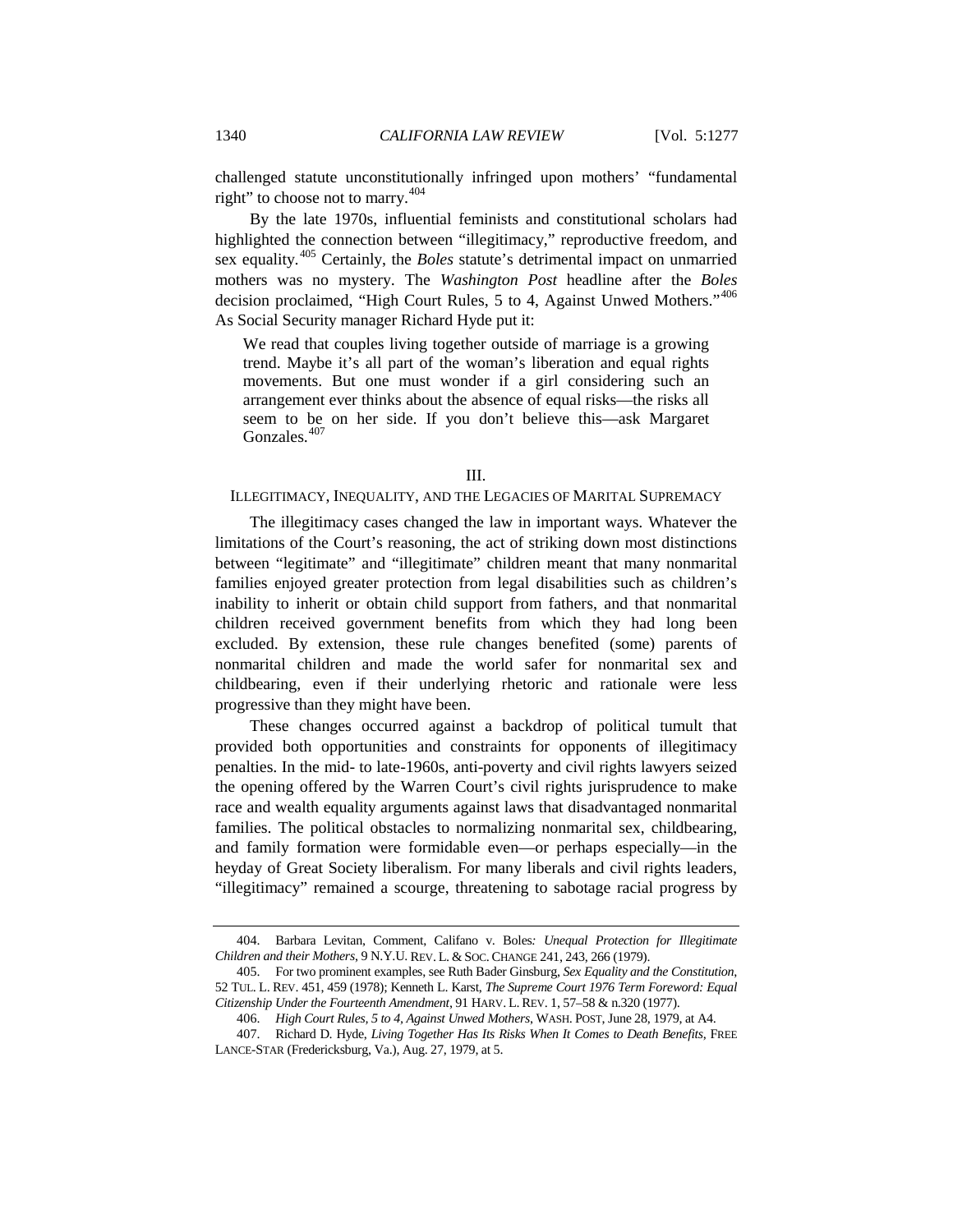undermining the male breadwinner ideal and contributing to the "tangle of pathology" inherent in "matriarchal" family structure.<sup>[408](#page-64-0)</sup> For conservatives and many Southern "moderates," moral regulations, including illegitimacy penalties, had become a convenient way to resist desegregation and shore up racial hierarchy after the demise of de jure racial discrimination.<sup>[409](#page-64-1)</sup>

By the early 1970s, feminists and their allies could capitalize on the women's movement's increasing political salience and on emerging sex equality precedents to highlight the distinctive harms illegitimacy penalties imposed on women. Soon after feminists unseated "breadwinner liberalism" as the reigning ideology undergirding progressive social policy, however, the ascendancy of a countermovement committed to "breadwinner conservatism" reconfigured the old constraints.<sup>[410](#page-64-2)</sup> Nixon's Court appointments replaced two liberals on illegitimacy cases (Warren and Fortas) and two dissenters from *Levy*/*Glona* (Harlan and Black) with two conservatives (Burger and Rehnquist) and two swing voters (Powell and Blackmun). Feminists became entrenched in an unexpectedly lengthy and unsuccessful battle over the Equal Rights Amendment (ERA); though they achieved significant change through the courts, their efforts ran aground precisely in areas most salient to reproduction and the primacy of marital families.<sup>[411](#page-64-3)</sup>

<span id="page-64-5"></span>For understandable reasons, then, advocates did not deploy the full arsenal of feminist challenges to illegitimacy penalties in court. They did not, for instance, directly question the privatization of dependency within the nuclear family. Even *Andrews*, which celebrated women's economic autonomy from men, depicted the plaintiffs as engaged in an admirable quest for independence from public assistance, for self-sufficiency through market work. Advocates in the other illegitimacy cases often mentioned the irrationality of neglecting available private sources of support and thus increasing public welfare expenditures.

It is also true that no feminist organization prioritized the illegitimacy cases or launched a concerted campaign on behalf of unmarried mothers in particular.[412](#page-64-4) Many aspects of feminists' legal agenda during this period

<span id="page-64-0"></span><sup>408.</sup> *See* Mayeri, *supra* not[e 26,](#page-8-1) and sources on the Moynihan Report cited therein; *see also* MOYNIHAN, *supra* not[e 26,](#page-8-1) at 8–9, 29–37.

<sup>409.</sup> *See generally* WALKER, THE GHOST OF JIM CROW, *supra* not[e 29.](#page-8-2) *See also supra* Part II.

<span id="page-64-2"></span><span id="page-64-1"></span><sup>410.</sup> I borrow these terms from Robert O. Self's compelling synthetic history of this period, ALL IN THE FAMILY: THE REALIGNMENT OF AMERICAN POLITICS SINCE THE 1960S (2012).

<span id="page-64-3"></span><sup>411.</sup> *See* Reva B. Siegel, *Constitutional Culture, Social Movement Conflict, and Constitutional Change: The Case of the de facto ERA*, 94 CALIF. L. REV. 1323 (2006). On the achievements and limits of feminist legal advocacy in the 1970s, see MAYERI, REASONING FROM RACE, *supra* not[e 12.](#page-4-0)

<span id="page-64-4"></span><sup>412.</sup> Feminist organizations' involvement in the cases discussed here was not insignificant. Ginsburg attempted to persuade her colleagues to allow the ACLU WRP to file an amicus brief in *Fiallo v. Bell*, see *supra* notes [323](#page-52-10)[–329](#page-52-11) and accompanying text. The WRP also reviewed Frank Cochran's early submissions in *Roe v. Norton*. *See* Supplement to Jurisdictional Statement, Roe v. Norton, 422 U.S. 391 (1974) (No. 73-6033), *collected in* ACLU Records, Mudd Library, Princeton University, Box 2833, Folder: Roe v. Norton; Memorandum including Frank Cochran's proposed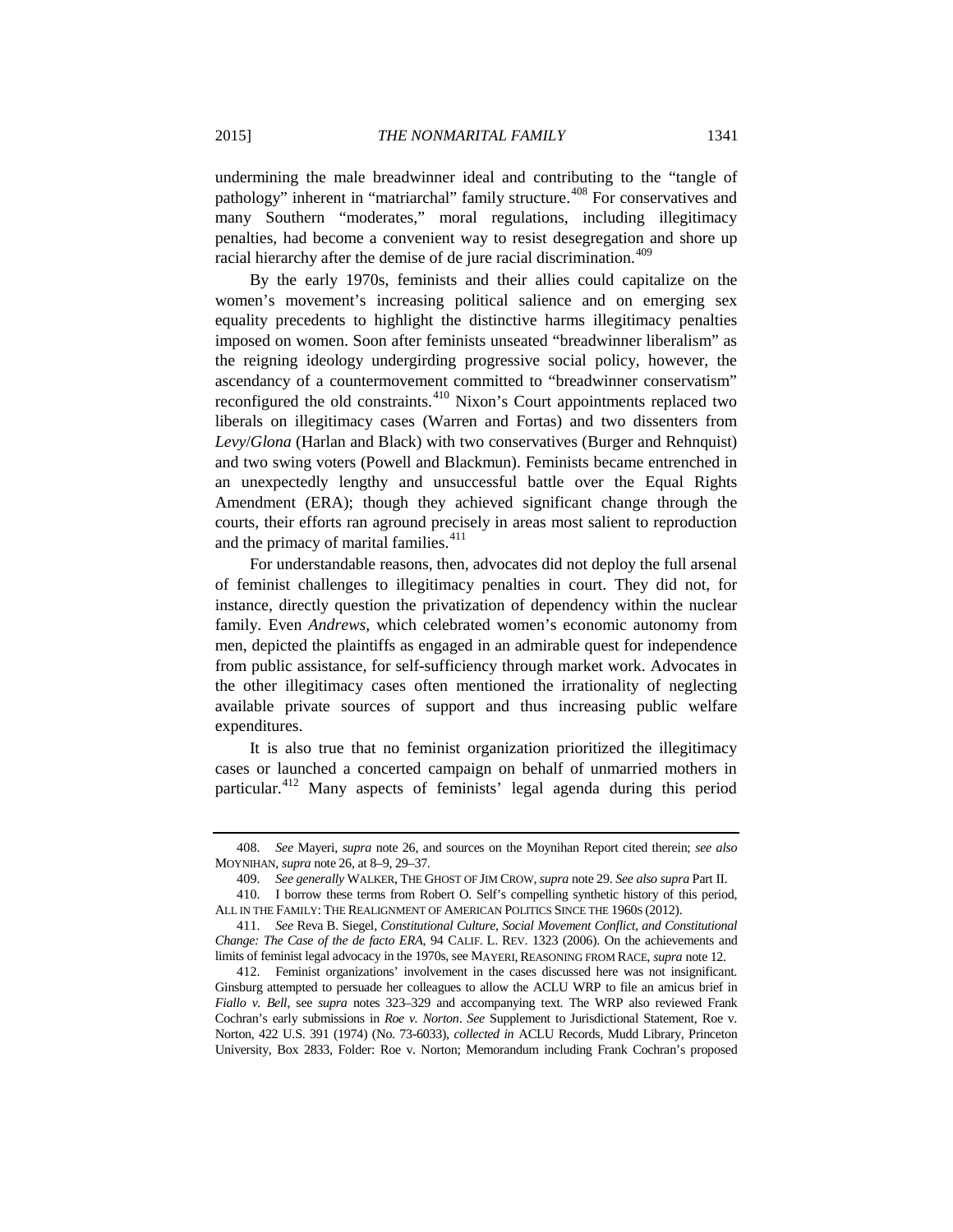encompassed women regardless of marital status: reproductive freedom, the campaign against employment discrimination generally, and pregnancy discrimination in particular, to name a few. In part, the failure to foreground illegitimacy penalties likely reflected ambivalence among some feminist strategists about the wisdom of placing unwed parents at the center of feminist litigation campaigns. Attacking male supremacy within marriage—which loomed large on the agenda of leading feminist legal advocates<sup>413</sup>—posed a fairly radical challenge to American law and social life. Challenging marital supremacy in a political environment where feminists stood accused by ERA opponents of assaulting traditional marriage and family relationships likely seemed impolitic.<sup>[414](#page-65-1)</sup> Courtroom advocates in particular were acutely aware of their audience and of the generational norms that made even otherwise liberal judges like Justice Brennan balk at much tamer feminist claims about the normative ideals of family life.<sup>[415](#page-65-2)</sup>

Communities in which nonmarital childbearing was prevalent were themselves divided over the wisdom of fighting for "unwed mothers'" rights: Katie Mae Andrews's lawyer, Charles Victor McTeer, for instance, recalls sharp divisions within Drew, Mississippi's, African American community over her case.<sup>[416](#page-65-3)</sup> Andrews and her co-plaintiff Lestine Rogers presented themselves as responsible, religious women who had made a mistake born of ignorance and lack of access to contraception, not as champions of sexual liberty or flouters of marriage.[417](#page-65-4) The testimony in *Andrews* revealed some dissension about the moral valence of nonmarital sex, however. When questioned about how she would counsel a student who asked whether she should engage in sexual intercourse, teacher's aide applicant Viola Burnett replied that she saw no harm in it, and would advise her pupils to do as they pleased.<sup>[418](#page-65-5)</sup> Philadelphia activist and plaintiff Lois Fernandez owned her decision to become a single mother as a choice she made with pride and without regrets.<sup>[419](#page-65-6)</sup>

outline for brief, Roe v. Norton, 422 U.S. 391 (No. 73-6033), *collected in* ACLU Records, Box 4430, Folder: Roe v. Norton (privacy). And the WRP joined Equal Rights Advocates in filing a strong feminist amicus brief in *Andrews v. Drew*. As discussed *supra* Part II, feminists within organizations with a broader civil rights or legal services focus also played important roles in these cases.

<span id="page-65-0"></span><sup>413.</sup> *See* Mayeri, "The First Order of Business": Feminists Challenge Male Supremacy in Marriage, *supra* not[e 12.](#page-4-0)

<span id="page-65-1"></span><sup>414.</sup> On the 1970s ERA debate, see, for example, Siegel, *supra* note [411;](#page-64-5) *see also* Serena Mayeri, *A New E.R.A. or a New Era? Amendment Advocacy and the Reconstitution of Feminism*, 103 NW. U. L. REV. 1223 (2009) and sources cited therein.

<span id="page-65-2"></span><sup>415.</sup> On Justice Brennan's evolving views on women, feminism, sex equality, and female law clerks, see SETH STERN & STEPHEN WERMIEL, JUSTICE BRENNAN: LIBERAL CHAMPION 315–16, 386–408 (2010).

<sup>416.</sup> Telephone Interview with Charles Victor McTeer (Aug. 2012).

<span id="page-65-4"></span><span id="page-65-3"></span><sup>417.</sup> Indeed, Andrews married in the mid-1970s and worked as a teacher and librarian in the Mississippi public schools for four decades. MAYERI, REASONING FROM RACE, *supra* not[e 12,](#page-4-0) at 235.

<span id="page-65-6"></span><span id="page-65-5"></span><sup>418.</sup> Brief for Petitioners at 29, Drew Mun. Separate Sch. Dist. v. Andrews, 425 U.S. 559 (1976) (No. 74-1318), 1978 WL 173528.

<sup>419.</sup> *See* Fernandez, *supra* note 234; Wilson, *supra* note 234.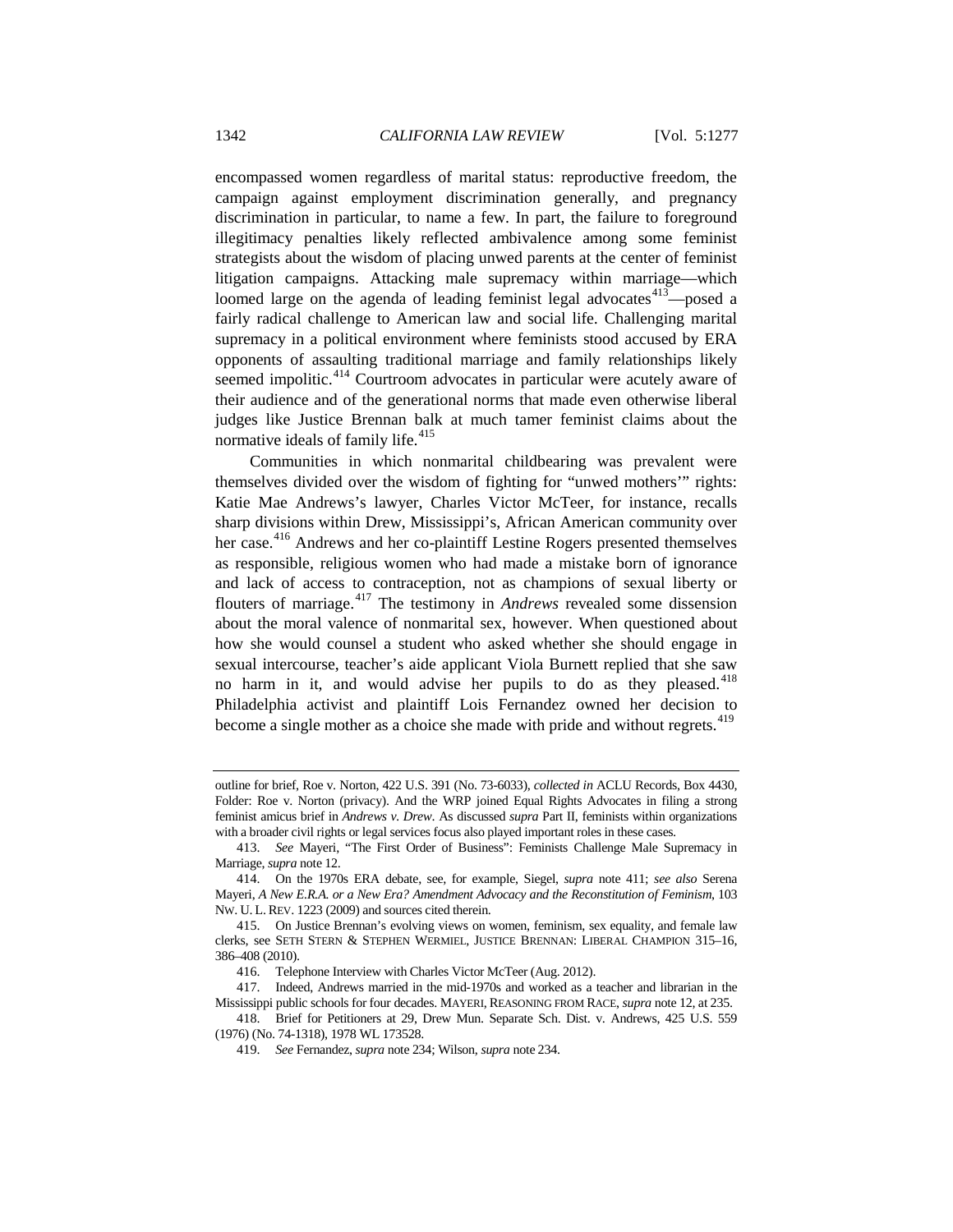The illegitimacy cases were not the product of a concerted or centralized litigation campaign. Though some advocates and organizations became interested and involved in multiple cases, their participation tended to occur more by happenstance than by design. Moreover, counsel and allies of illegitimacy plaintiffs ran the ideological gamut from Moynihanian reformers such as Harry Krause, $420$  to civil libertarians like Norman Dorsen and his protégés,<sup>[421](#page-66-1)</sup> to legal aid lawyers like Jane Greengold Stevens,<sup>[422](#page-66-2)</sup> to activists primarily motivated by feminism—even fairly radical feminism, at least by the standards of 1970s feminist lawyering. $423$ 

Even the more progressive civil libertarians and feminists moderated their most innovative arguments in court. The challenge posed by the illegitimacy cases to marital supremacy was significantly more limited than the broadest feminist attacks on illegitimacy penalties articulated by young activists such as Wallach and Tenoso. Advocates understandably hesitated to question directly the states' prerogative to promote traditional family relationships, or to deter illicit sexual behavior, especially when doing so was unnecessary—and perhaps counterproductive—to overturning discriminatory laws. They never

<span id="page-66-0"></span><sup>420.</sup> For Krause's views on the Moynihan Report and the "social problem of illegitimacy," see e.g., KRAUSE,*supra* note [20,](#page-7-0) ch. 8.

<span id="page-66-1"></span><sup>421.</sup> On the more expansive sexual privacy arguments advanced by Dorsen and his students Chip Gray and David Rudovsky, see *supra* notes 93–103 and accompanying text. On Martin Garbus's sexual privacy arguments in *King v. Smith*, see *supra* notes 110–16 and accompanying text.

<span id="page-66-2"></span><sup>422.</sup> Stevens recalls perceiving *Jimenez v. Weinberger*, 417 U.S. 628 (1974), the first illegitimacy case she litigated, as primarily concerning the rights of children. Later, she made sex equality arguments in *Trimble v. Gordon* and as amicus in *Lalli v. Lalli*, but although she identified strongly as a feminist, she made her name as an advocate for the rights of persons with disabilities. Interview with Jane Greengold Stevens, *supra* note [281.](#page-46-10) Herbert Semmel (*Califano v. Boles*), Frank Cochran (*Roe v. Norton*), James Weill (*Trimble v. Gordon*), all had distinguished careers in public interest law but were not primarily identified with feminism. Semmel, for a time a colleague of Krause's at the University of Illinois, disagreed with some aspects of Krause's approach. *Compare, e.g*., Carol B. Stack & Herbert Semmel, *The Concept of Family in the Poor Black Community*, *in* JOINT ECONOMIC COMMITTEE CONGRESS OF THE UNITED STATES, STUDIES IN PUBLIC WELFARE, PAPER NO. 12 (PART II): THE FAMILY, POVERTY AND WELFARE PROGRAMS—HOUSEHOLD PATTERNS AND GOVERNMENT 275 (Joint Comm. Print 1973) (arguing against rigorous child support enforcement against poor black fathers), *with* Harry D. Krause, *Child Welfare, Parental Responsibility, and the State*, *in* STUDIES IN PUBLIC WELFARE, PAPER NO. 12 (PART II), *supra*, at 255 (arguing that morality and fiscal responsibility required more rigorous child support enforcement). On Semmel's life, see *Herbert Semmel, 73, Lawyer in Civil Rights Suits*, N.Y. TIMES, Feb. 10, 2004.

<span id="page-66-3"></span> <sup>423.</sup> Nancy Stearns and Rhonda Copelon, the lawyers at the CCR who became involved in the *Andrews* case, were active in early reproductive rights and reproductive justice advocacy and went on to become important feminist litigators and activists. Ann Freedman, whose Women's Law Project collaborated with Philadelphia's Community Legal Services to argue *Fernandez v. Shapp*, played an important role in 1970s legal advocacy and coauthored foundational feminist legal texts. On Stearns, see, e.g., BEFORE ROE V. WADE: VOICES THAT SHAPED THE ABORTION DEBATE BEFORE THE SUPREME COURT'S RULING 376 (Linda Greenhouse & Reva B. Siegel eds., 2012). On Copelon, see, e.g., Dennis Helvesi, *Rhonda Copelon, Lawyer in Groundbreaking Rights Cases, Dies at 65*, N.Y. TIMES, May 8, 2010. On Freedman, see, e.g., Barbara A. Brown et al., *The Equal Rights Amendment: A Constitutional Basis for Equal Rights for Women*, 80 YALE L.J. 871 (1971) (co-authored by Ann Freedman); BARBARA A. BABCOCK ET AL., SEX DISCRIMINATION AND THE LAW: CAUSES AND REMEDIES (1975) (same).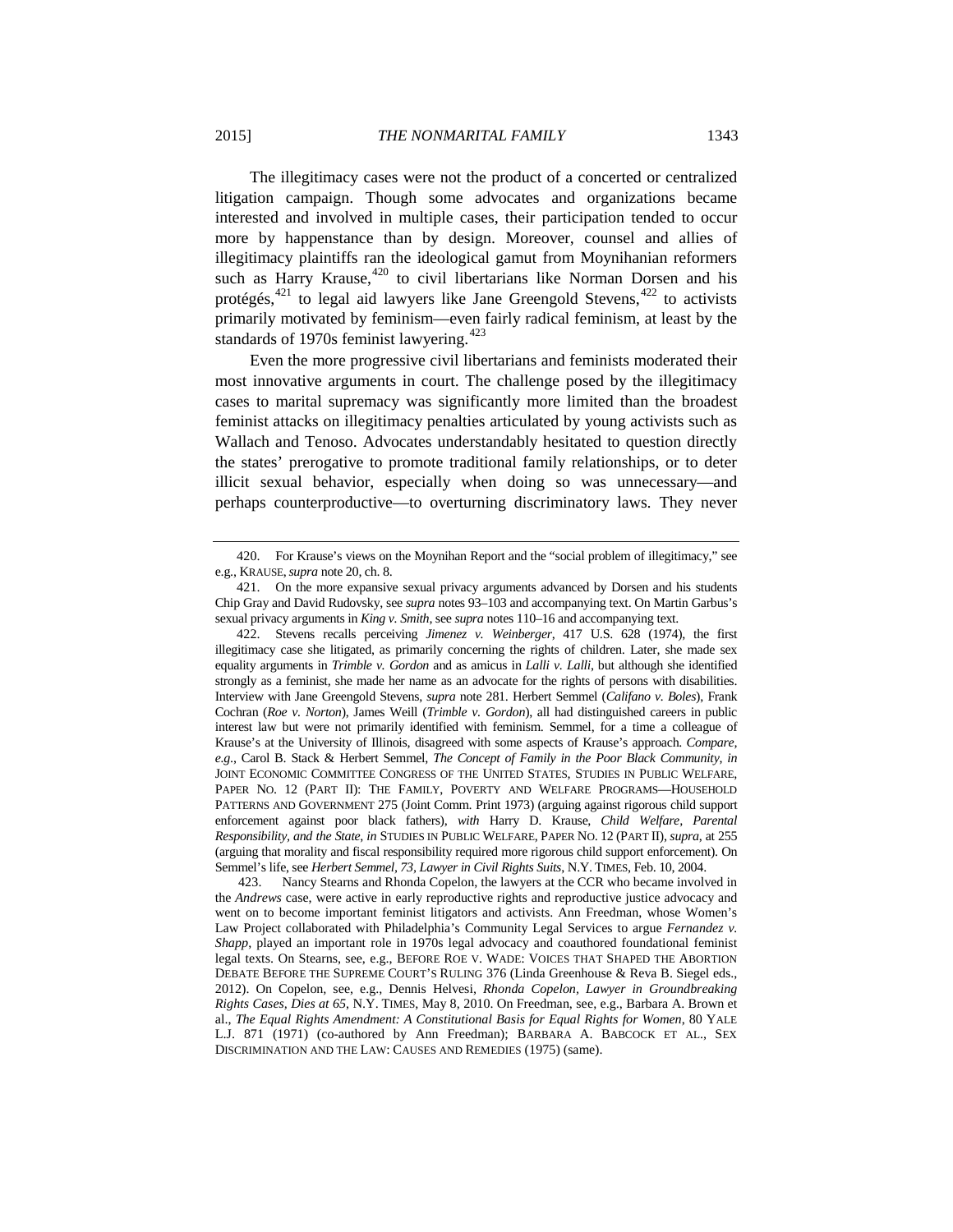argued in court that women (or men) had a constitutional right to engage in nonmarital sex, though notably, they did contend that women's reproductive autonomy should include the right to bear nonmarital children as well as the prerogative to terminate a pregnancy.<sup>[424](#page-67-0)</sup> Notwithstanding these limitations, imposed under considerable political constraints, courtroom advocates advanced a much more capacious account of what was wrong with illegitimacy penalties than judicial opinions ever made visible.

Despite their efforts, by the end of the 1970s, the child-focused view of illegitimacy's harm had prevailed. Adults could be sanctioned for immorality, but innocent children should not suffer needlessly for their parents' transgressions. Marriage alone could be a proxy for adults' dependency, even when it would no longer suffice as a measure of children's needs. Courts scrutinized the relationship between means and ends, but ultimately upheld the government's interest in discouraging nonmarital sex, cohabitation or childbearing, and in encouraging marriage and legitimate family relationships.[425](#page-67-1) Marital supremacy remained alive and well, and the formal sex neutrality now required for married couples did not extend to nonmarital partners or unmarried parents. Further, illegitimacy jurisprudence conveyed the impression that sex, race, and illegitimacy were separate, non-overlapping categories—suitable for purposes of (often unfavorable) comparison but not for illuminating their mutually reinforcing and deeply intertwined character.

Why did arguments against sex inequality and marital supremacy make so little headway in the illegitimacy cases? One reason was inauspicious timing in a changing political environment. The early entrenchment of the child-focused approach in the years before feminist legal advocates began to win constitutional cases in the Supreme Court and the Court's increasingly conservative composition in the years thereafter meant that the Justices' collective appetite for liberal innovations declined just as feminist momentum accelerated. Advocates such as Norman Dorsen and Sylvia Law later became champions of sex equality, but even had they been inclined to make such arguments when they strategized about the first illegitimacy cases in 1967, they would have had little doctrinal ammunition.<sup>[426](#page-67-2)</sup> Even *Weber* preceded the Court's first deep consideration of sex equality under the equal protection clause in *Frontiero v. Richardson* by several months, and Justices Powell and

<sup>424.</sup> *See supra* notes 242–47 and accompanying text.

<span id="page-67-1"></span><span id="page-67-0"></span><sup>425.</sup> Notably, feminists and other progressive critics were not the only observers to see the Court's illegitimacy decisions as essentially conservative. *See, e.g*., Samuel A. Alito, *Equal Protection and Classifications Based on Family Membership*, 80 DICK. L. REV. 410 (1976); Bruce C. Hafen, *The Constitutional Status of Marriage, Kinship, and Sexual Privacy—Balancing the Individual and Social Interests*, 81 MICH. L. REV. 463 (1983).

<span id="page-67-2"></span><sup>426.</sup> Also, by the mid-twentieth century, most states had reformed their laws to recognize mother-child relationships regardless of marital status, so that they incorporated sex-based as well as illegitimacy-based classifications, but the Louisiana laws challenged in the early cases (*Levy*, *Glona*, *Labine*, and *Weber*) did not.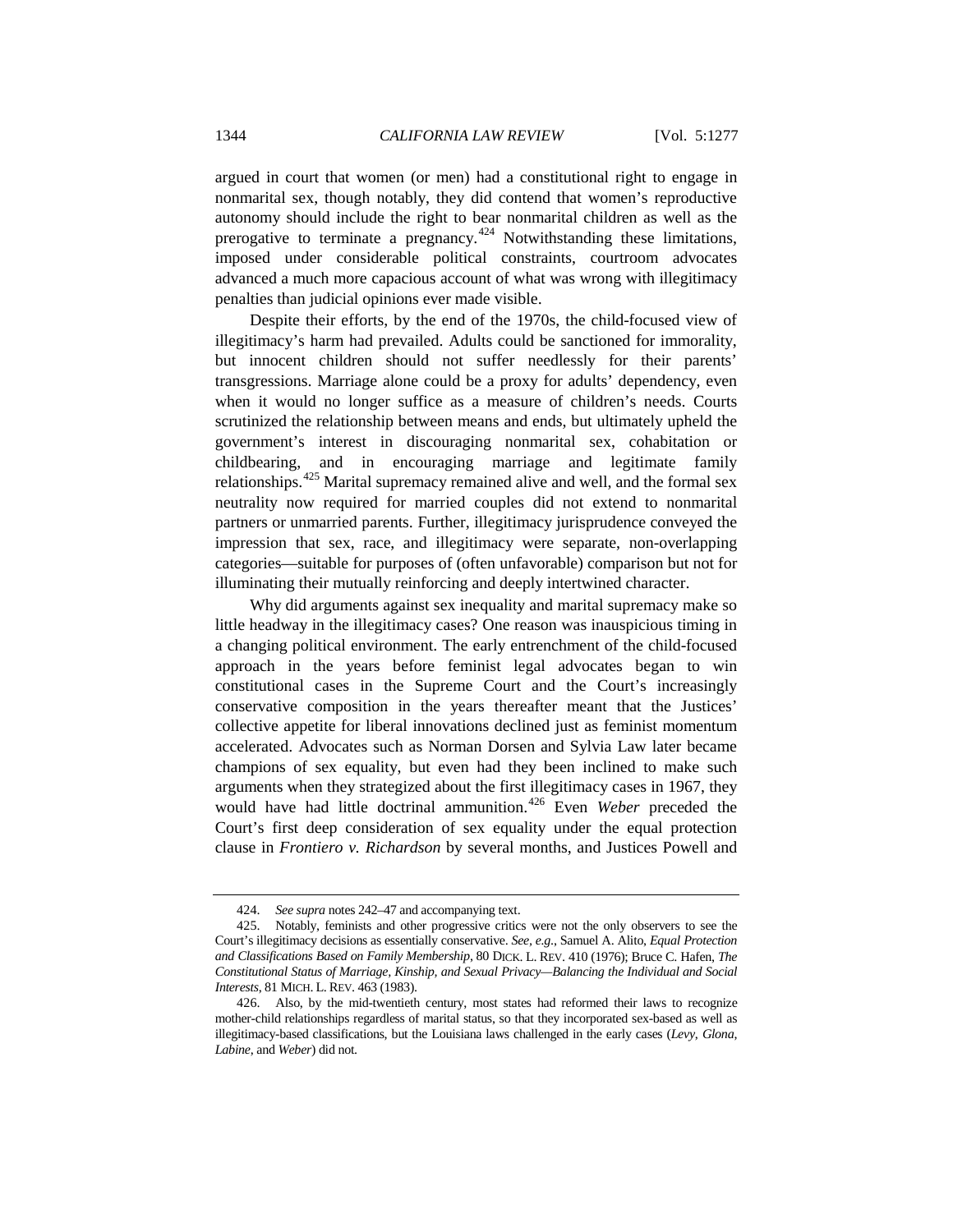Rehnquist joined the Court too late to take part in *Stanley v. Illinois* or *Reed v.*  Reed.<sup>[427](#page-68-0)</sup> Moreover, the Court's personnel changes, underwritten by electoral and cultural shifts, meant that the outcomes in 1970s illegitimacy cases would largely be determined by swing Justices Powell, Blackmun, and Stewart.

Procedural obstacles with substantive subtexts also plagued illegitimacy plaintiffs. In *Linda R.S*., the challenge to a criminal non-support law that exempted nonmarital fathers from liability, the Supreme Court ultimately agreed with the federal district court majority's holding that a mother and her child lacked standing to challenge the state's failure to prosecute unmarried fathers.[428](#page-68-1) In *Gomez*, the challenge to a similar exemption in Texas's civil child support law, Powell clerk William Kelly noted that there was "a sex discrimination argument buried in this case . . . the mother but not the father has a duty of support."<sup>[429](#page-68-2)</sup> But because it was not clear whether the Texas statute explicitly required mothers to support their illegitimate children, Kelly thought the sex discrimination claim was "not squarely presented."<sup>[430](#page-68-3)</sup>

Indeed, skeptics often wondered whether sex discrimination claims were properly before the Court in cases involving illegitimacy-based classifications. These qualms reflected more than just procedural objections. In *Trimble*, for instance, Blackmun privately thought the sex discrimination claim "pretty farfetched. Illegitimate children, male and female, are treated alike. That is where the focus should be rather than on the parents."[431](#page-68-4) Moreover, Blackmun wrote in an internal memo, "the classification between the mother and the father is a legitimate one, according to our cases, for motherhood is exposed to public view, whereas paternity of illegitimates is often a subject of spurious claims and is difficult to prove."<sup>[432](#page-68-5)</sup>

Blackmun also called the argument that mandatory paternity disclosure involved a sex-based classification subject to heightened equal protection scrutiny "spurious."[433](#page-68-6) Reflecting privately on *Roe v. Norton*, he wrote: "An action to establish paternity must be brought by a woman, and that classification cannot be avoided."[434](#page-68-7) He saw the classification as similar to the one the Court had upheld in *Geduldig v. Aiello* (1974), where a majority of Justices refused to characterize the exclusion of pregnancy from a California

<span id="page-68-0"></span><sup>427.</sup> For his part, Justice Blackmun joined Chief Justice Burger's dissent in *Stanley v. Illinois*. 405 U.S. 645, 659 (1972).

<sup>428.</sup> Linda R.S. v. Richard D., 410 U.S. 614 (1973).

<span id="page-68-2"></span><span id="page-68-1"></span><sup>429.</sup> Memorandum from William C. Kelly, Jr., to Justice Powell, No. 71-575, Gomez v. Perez & No. 71-6078 Linda R.S. v. Richard D. and Texas (Dec. 5, 1972), at 2, *collected in* Powell Papers.

<sup>430.</sup> *Id*.

<span id="page-68-4"></span><span id="page-68-3"></span><sup>431.</sup> Memorandum from Justice Blackmun, No. 75-5952, Trimble v. Gordon (Dec. 3, 1976), at 6, *collected in* Blackmun Papers, Box 249, Folder 5.

<sup>432.</sup> *Id.*

<span id="page-68-7"></span><span id="page-68-6"></span><span id="page-68-5"></span><sup>433.</sup> Memorandum from Justice Blackmun, No. 73-6003, Roe v. Norton (Jan. 31, 1975), at 4, *collected in* Blackmun Papers, Box 205 ("The secondary argument that the classification is based on sex is spurious.").

<sup>434.</sup> *Id.*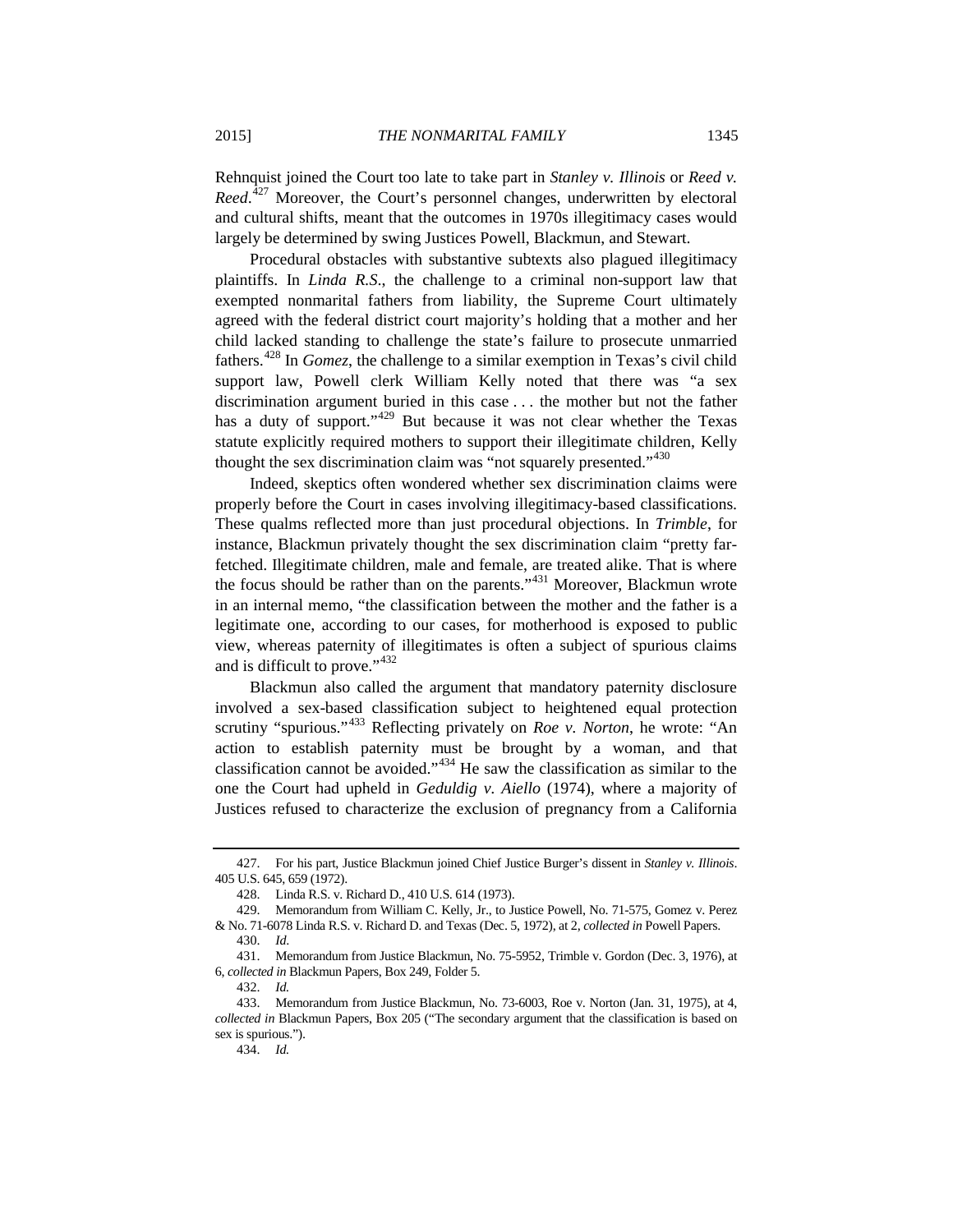disability insurance scheme as sex discriminatory.<sup>[435](#page-69-1)</sup> Nor did Blackmun, or his clerk, Moynihan protégé Richard Blumenthal, buy the plaintiffs' argument that reticent mothers had their children's best interests at heart.<sup>[436](#page-69-2)</sup>

<span id="page-69-0"></span>Notably, some judges did recognize the discriminatory impact of illegitimacy penalties on women even before the Court decided its first constitutional sex equality case. For instance, Texas state appellate Judge Carlos Cadena, an accomplished civil rights attorney and scholar, wrote a scathing dissent from his court's decision in *Gomez*.<sup>[437](#page-69-3)</sup> A legal pioneer and founding member of the Mexican American Legal Defense and Education Fund, Cadena and his co-counsel had successfully argued the landmark case *Hernandez v. Texas* (1954), which established that the Equal Protection Clause protected not only African Americans but also other subordinated groups such as Mexican Americans.<sup>[438](#page-69-4)</sup> Cadena, the youngest of seven children of Mexican immigrants, also knew something about the hardships of single motherhood. Cadena's parents separated when he was a child. His father returned to Mexico, and his mother, who supported the family as a housekeeper and laundress, conditioned her consent to a divorce on his pledge to pay for Carlos to attend college.<sup>[439](#page-69-5)</sup> Cadena later married a military widow with eight children, whom they raised alongside one of his own. $440$ 

In an opinion both scholarly and colorful,  $441$  Cadena ridiculed the notion that refusing to hold unwed fathers responsible would serve the government purpose of deterring illegitimacy. It could not, Cadena wrote, "be seriously contended that the governmental purpose of promoting marriage and discouraging sexual promiscuity is promoted by a rule which guarantees to the rake immunity from liability for the support of the children born as a result of his extramarital copulative performances."<sup>[442](#page-69-8)</sup> Nor was the cause of "family" unity" served by a law that exempted not only men with legitimate spouses and children from support liability, but also unattached men. Beside, Cadena remarked, it was "strange that the state shows no concern whatever for the stability of the legitimate family of the illegitimate mother, on whom the State of Texas places the obligation of support."[443](#page-69-9)

<sup>435.</sup> *Id.*

<sup>436.</sup> *See* correspondence in Roe v. Norton file, *collected in* Blackmun Papers, Box 205.

<span id="page-69-3"></span><span id="page-69-2"></span><span id="page-69-1"></span><sup>437.</sup> For more on Cadena, see Martin Donell Kohout, *Cadena, Carlos Cristian (1917–2001)*, TEXAS STATE HISTORICAL ASS'N (June 12, 2010), http://www.tshaonline.org/handbook/online/ articles/fcaas.

<sup>438.</sup> *See* Hernandez v. Texas, 347 U.S. 475 (1954).

<sup>439.</sup> *See* Kohout, *supra* not[e 437.](#page-69-0)

<sup>440.</sup> *See id*.

<span id="page-69-9"></span><span id="page-69-8"></span><span id="page-69-7"></span><span id="page-69-6"></span><span id="page-69-5"></span><span id="page-69-4"></span><sup>441.</sup> G— v. P—, 466 S.W.2d 41, 42 (Tex. Ct. Civ. App. 1971) (Cadena, J., dissenting), *rev'd sub nom.* Gomez v. Perez, 409 U.S. 535 (1973). Cadena cited many of the major works of scholarship on illegitimacy penalties, including those of Krause and Gray and Rudovsky. *Id.*

<sup>442.</sup> *Id.* at 45.

<sup>443.</sup> *Id.*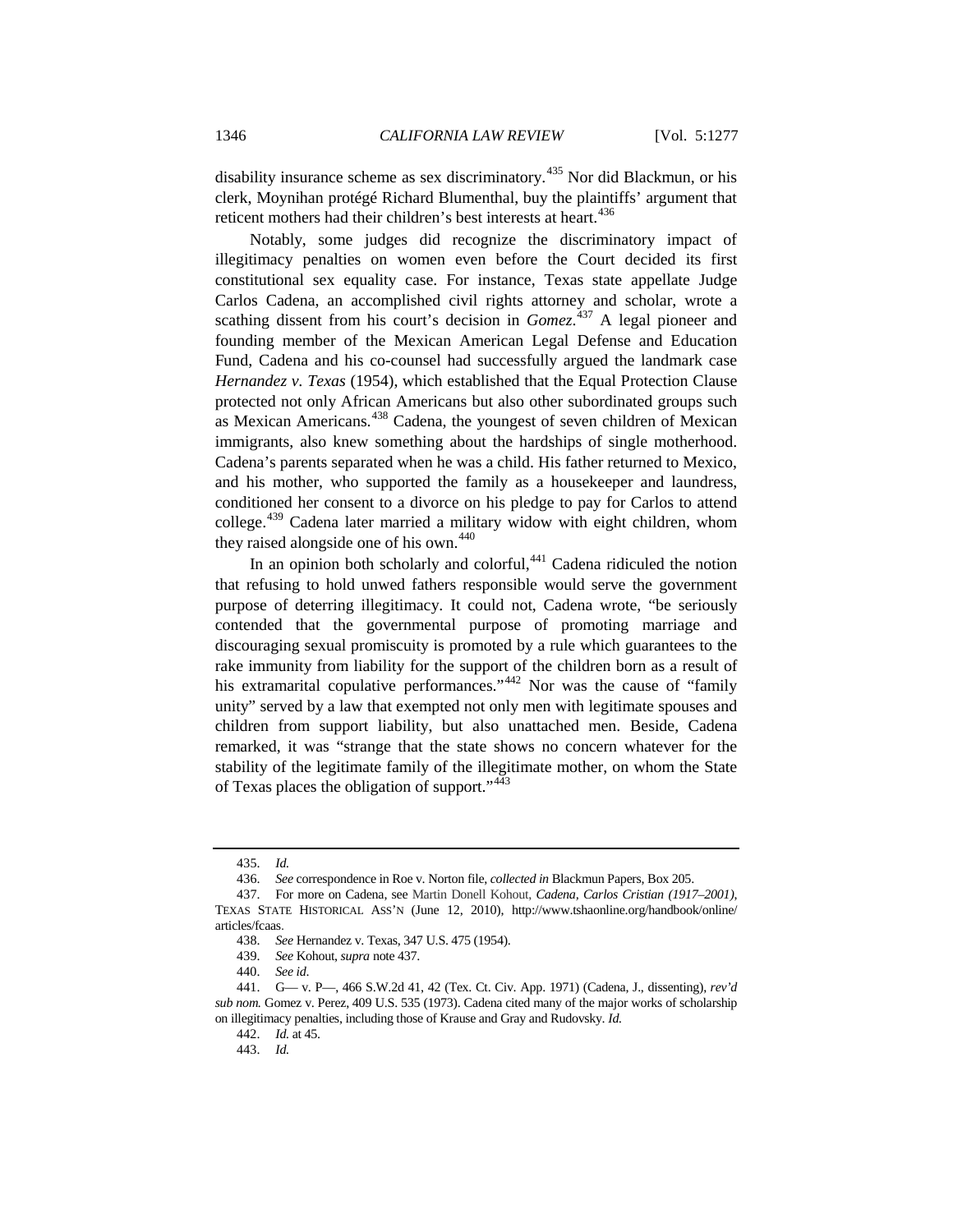In a footnote, Cadena posed a rhetorical question that Gomez's lawyers would pick up in their briefs to the U.S. Supreme Court: "May the illegitimate mother complain that she is denied the equal protection of the laws because her obligation[s] to her illegitimate child are substantially greater than those imposed upon the man who was her partner in the socially disapproved procreative act?"<sup>[444](#page-70-0)</sup> Cadena's *Gomez* dissent thus belies the notion that sex equality arguments were unavailable or inaccessible to judges before the mid-1970s, or that they were too difficult to see in cases apparently involving illegitimacy rather than sex classifications.

To be sure, some cases presented mothers' sex equality, privacy, and reproductive autonomy claims more centrally than others. Cases involving employment bans (*Andrews*), mandatory paternity disclosure (*Norton*), and clear, facial sex-based classifications (*Andrews*, *Fernandez*) probably provided the best opportunities for successful feminist arguments given their obvious impact on women. None of these cases produced a Supreme Court opinion, though *Norton* and *Andrews* were fully briefed and argued. The Justices at the Court's ideological center seemed relieved to avoid the thorny constitutional questions these cases raised.<sup>[445](#page-70-1)</sup> After the Court successfully dodged the sex equality/illegitimacy nexus in *Andrews* and *Trimble*, the decade's remaining cases (*Fiallo*, *Lalli*, *Boles*) proved more difficult—though hardly hopeless vehicles for highlighting illegitimacy penalties' burden on mothers.

Politically, child-focused arguments always had an edge over expansive visions of sexual freedom, race and sex equality, and even privacy. One could believe fervently in the sanctity of marriage and the traditional family, in the immorality of nonmarital sex, and in the inviolability of privatized dependence and nevertheless recoil at laws that punished "hapless and innocent" children for circumstances utterly beyond their control. As the Court and the nation's political climate drifted to the right, consensus on issues of morality and equality became ever more elusive. A focus on children allowed advocates and courts to sidestep these thornier issues and unite behind the banner of children's welfare.<sup>[446](#page-70-2)</sup>

Appeals to children's well being also conveniently underwrote more pecuniary motivations. Support and inheritance rights for nonmarital children helped to privatize their dependency, as did allowing them to receive workers'

<sup>444.</sup> *G— v. P—*, 406 S.W.2d at 45.

<span id="page-70-1"></span><span id="page-70-0"></span><sup>445.</sup> *See supra* Part II.C.1. Some advocates sensed this reluctance and sought advantage: Jim Weill, co-counsel in *Trimble*, later recalled his hope that presenting a sex discrimination claim would push the Justices to decide the case in the plaintiffs' favor but on other grounds so as to sidestep the fraught intersection between sex equality and illegitimacy penalties. Telephone Interview with James Weill and Jane Greengold Stevens, *supra* not[e 278.](#page-46-12)

<span id="page-70-2"></span><sup>446.</sup> *Cf*. Linda Greenhouse, *What Would Justice Powell Do? The 'Alien Children' Case and the Meaning of Equal Protection*, 25 CONST. COMMENT. 29 (2008).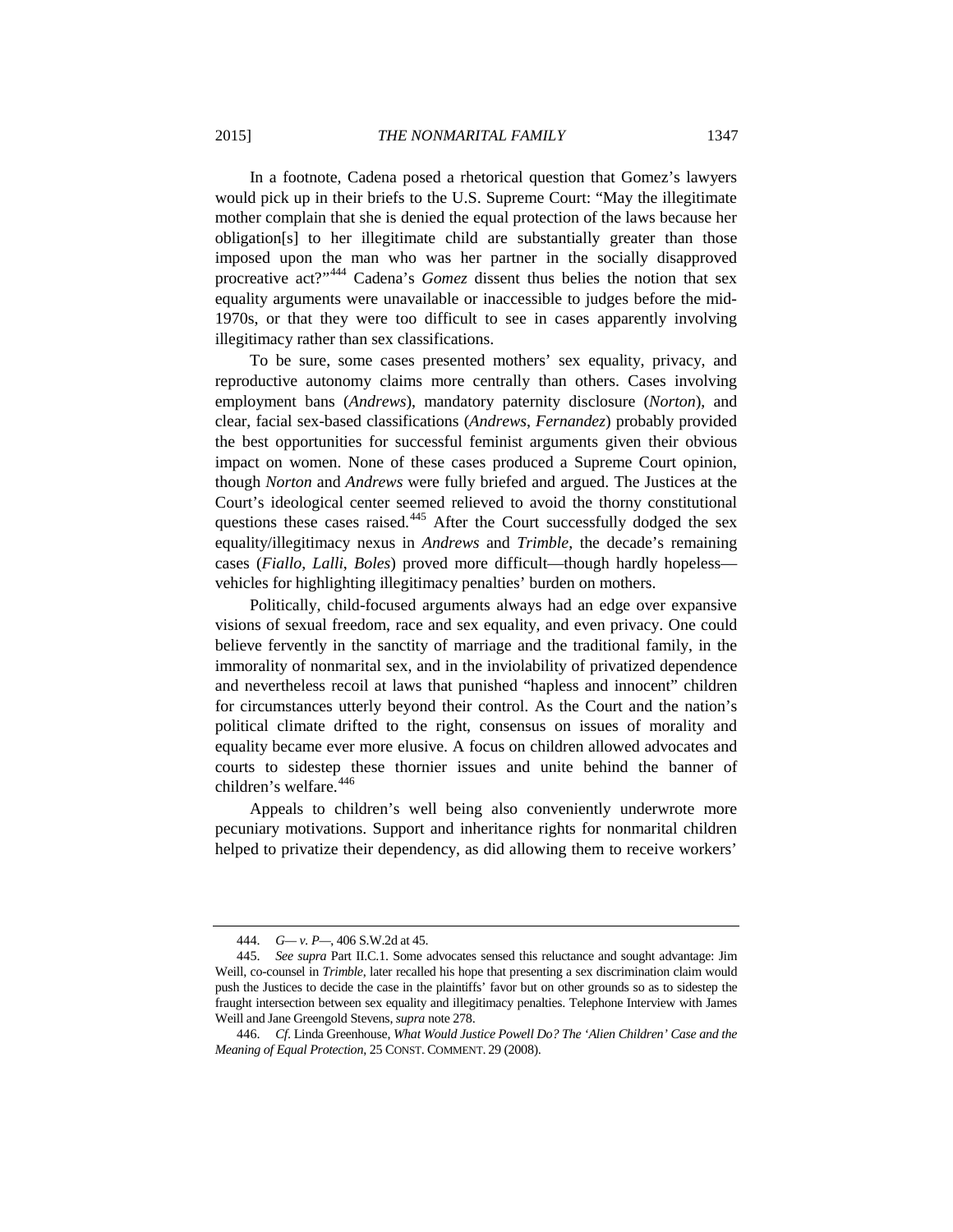compensation and to recover for the wrongful death of their parents.<sup>[447](#page-71-0)</sup> Making illegitimate children eligible for Social Security benefits eased the welfare burden on states. Allowing unmarried mothers access to decent jobs saved on public assistance costs. Privileging marriage, in other words, did not always serve the cause of privatizing dependency.<sup>[448](#page-71-1)</sup> And as these examples reflect, most illegitimacy penalties could easily be framed as injurious to both women and children. Mandatory paternity disclosure, by contrast, apparently pitted mothers' desire for privacy and autonomy against children's right to a father's support and care. This supposed conflict motivated advocates to expose how child-centered rationales obscured baser purposes: they accused supporters of mandatory paternity disclosure of concealing "fiscal concerns" beneath a patina of solicitude for children's welfare.<sup>[449](#page-71-2)</sup>

Advocates had a larger arsenal of constitutional weapons at their disposal by the mid-1970s. But the emerging jurisprudence of sex equality, sexual privacy, and parental rights had its limitations. Many of the equal protection cases won by feminists in the 1970s established the right of married couples to pursue more egalitarian divisions of household and market labor, free of government-imposed sex stereotypes.<sup>[450](#page-71-3)</sup> Husbands and wives could no longer be assumed by law to fall naturally into breadwinning and caregiving/dependent roles. But many of the government benefits now available to widowers as well as widows, marital families where wives were primary breadwinners, and surviving fathers as well as mothers, remained wholly unavailable to unmarried parents. The Court severely limited the definition of sex discrimination under the Equal Protection Clause, exempting discrimination based on pregnancy from constitutional censure and upholding sex-based distinctions based on "real" differences.<sup>[451](#page-71-4)</sup> And crucially, by the end

<span id="page-71-0"></span><sup>447.</sup> *See* Appleton, *supra* not[e 7,](#page-3-0) at 360 (noting that the Court's illegitimacy decisions "offered welcome changes for the state itself, paving the way for the increasing privatization of dependency").

<span id="page-71-1"></span><sup>448.</sup> For a sampling of the literature on the relationship between government recognition of families and the privatization of dependency past and present, see generally Ariela R. Dubler, *Governing Through Contract: Common Law Marriage in the Nineteenth Century*, 107 YALE L.J. 1885 (1998); Martha L.A. Fineman, *Masking Dependency: The Political Role of Family Rhetoric*, 81 VA. L. REV. 2181 (1995); Melissa Murray, *Family Law's Doctrines*, 163 U. PA. L. REV. 1985 (2015); Murray, *supra* note [7;](#page-3-0) Laura A. Rosenbury, *Federal Visions of Private Family Support*, 67 VAND. L. REV. 1835 (2014).

<span id="page-71-2"></span><sup>449.</sup> Mandatory paternity disclosure divided opponents of illegitimacy-based classifications. Some, like Krause, generally favored the requirement that mothers identify biological fathers, on the ground that children deserved access to all possible sources of support. Others protested such rules as a violation of women's privacy, often arguing that mothers' and children's interests were ultimately one and the same. *See supra* notes 260–69 and accompanying text.

<span id="page-71-3"></span><sup>450.</sup> *See* Frontiero v. Richardson, 411 U.S. 677 (1973); Weinberger v. Wiesenfeld, 420 U.S. 636 (1975); Califano v. Goldfarb, 430 U.S. 199 (1977).

<span id="page-71-4"></span><sup>451.</sup> *See, e.g.*, Geduldig v. Aiello, 417 U.S. 484 (1974) (holding that pregnancy discrimination was not sex discrimination under the equal protection clause).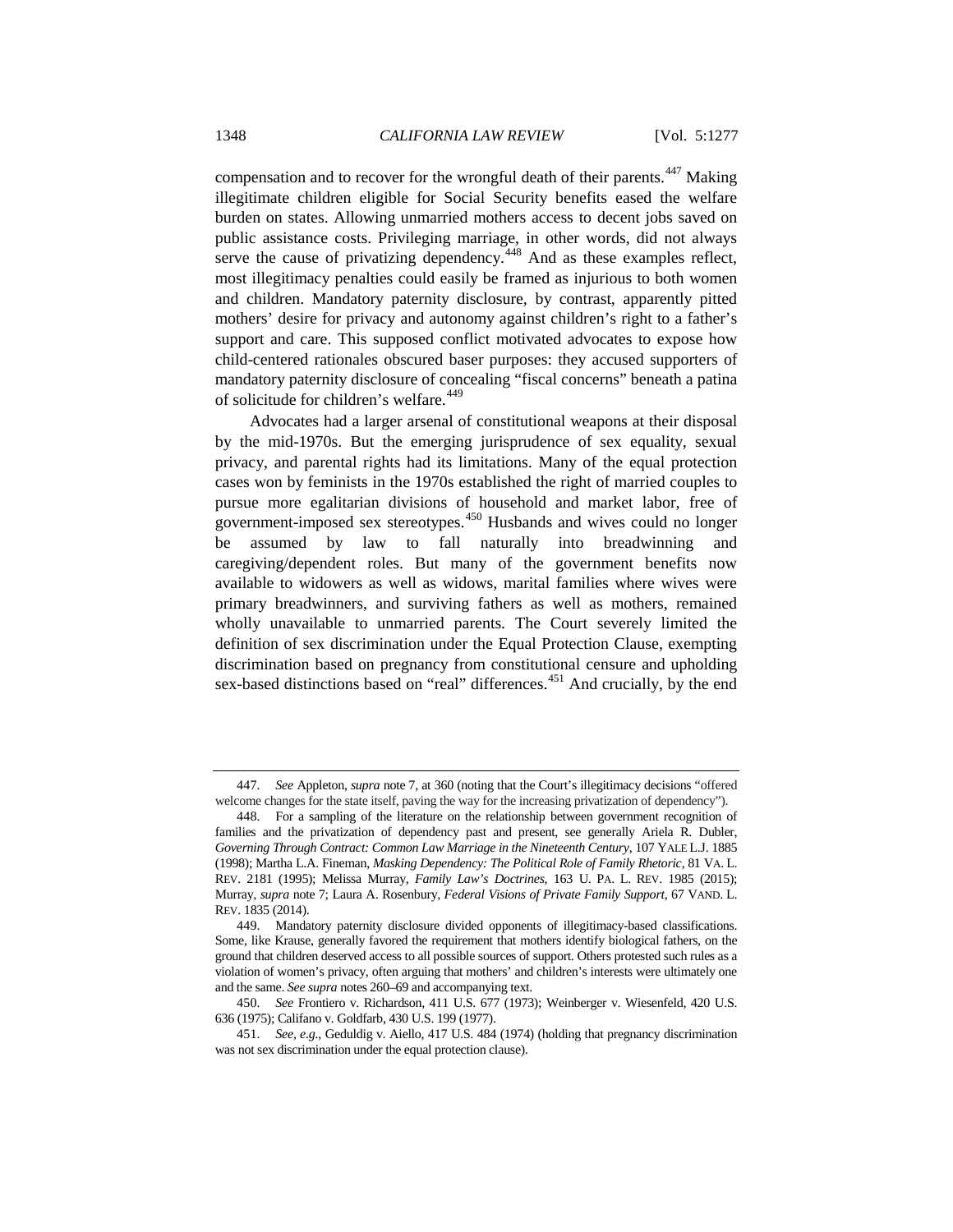of the 1970s, a policy's disparate impact on a disadvantaged group carried little weight without proof of discriminatory intent.<sup>[452](#page-72-0)</sup>

The reasoning, if not the result, of the sexual privacy cases, too, fell short of feminist ideals.[453](#page-72-1) Apart from the well-known failure of *Roe v. Wade* to rely on sex equality grounds for abortion rights, and Justice Douglas's paean to the "sanctity of the marital bedroom" in *Griswold*, these cases subtly reaffirmed marital supremacy in other ways. Some supporters of decriminalizing contraception for unmarried couples argued to the Court in *Eisenstadt* that the tragic costs of "illegitimacy" could thus be avoided.<sup>[454](#page-72-2)</sup> *Roe v. Wade* referred to the "continuing stigma of unwed motherhood" as a justification for allowing women to "consider" abortion "in consultation" with a "responsible physician."[455](#page-72-3) Virtually no one even hinted, in any of these cases, that the state could not constitutionally prohibit fornication. And the "unwed fathers" cases tread cautiously in questioning the state's ability to privilege marriage or to distinguish between unmarried parents on the basis of sex.<sup>[456](#page-72-4)</sup> Indeed, the specter of equal rights for unmarried mothers and fathers cast a long shadow over challenges to sex discrimination and marital supremacy in the 1970s and beyond.<sup>[457](#page-72-5)</sup>

The Court's rulings legalizing abortion and contraception yielded important material advances in both liberty and equality, making nonmarital sex less costly and allowing women greater economic and social as well as sexual autonomy. When plaintiffs prevailed, the illegitimacy cases also improved lives, granting access to benefits for "illegitimate" children that assisted nonmarital children and, by extension, those responsible for their support. But reasoning as well as results mattered. The Court's reluctance to address the constitutional implications of illegitimacy penalties for racial, gender, and economic inequality, or for sexual privacy and liberty, meant that even favorable statutory and regulatory developments remained vulnerable to reversal. For instance, the failure to apply sex equality or sexual privacy and liberty principles to mandatory paternity disclosure laws in the 1960s and 1970s left the door open to stringent requirements that enlisted welfare recipients in state efforts to identify fathers and collect child support even after

<sup>452.</sup> *See* MAYERI, REASONING FROM RACE, *supra* not[e 12,](#page-4-0) chs. 4–5.

<span id="page-72-1"></span><span id="page-72-0"></span><sup>453.</sup> For a contemporaneous reading of these cases as essentially conservative, see Thomas C. Grey, *Eros, Civilization and the Burger Court*, 43 L. & CONTEMP. PROBS. 83, 88 (1980) (arguing that the contraception and abortion cases were "like the general run of the Court's decisions in this area, dedicated to the cause of social stability through the reinforcement of traditional institutions and have nothing to do with the sexual liberation of the individual").

<span id="page-72-5"></span><span id="page-72-4"></span><span id="page-72-3"></span><span id="page-72-2"></span><sup>454.</sup> *See* STEIN, *supra* note [103,](#page-20-0) at 118–19. *But see* Neil S. Siegel & Reva B. Siegel, *Contraception as a Sex Equality Right*, 124 YALE L.J. FORUM 349, 355–56 (2015) (recounting the ACLU's prescient 1965 interpretation of the equal protection clause as encompassing women's right to access contraception in order to achieve educational and economic equality).

<sup>455.</sup> 410 U.S. 113, 153 (1973).

<sup>456.</sup> *See* Murray, *supra* not[e 7;](#page-3-0) Davis, *supra* not[e 7.](#page-3-0)

<sup>457.</sup> *See* Mayeri, *supra* note 221.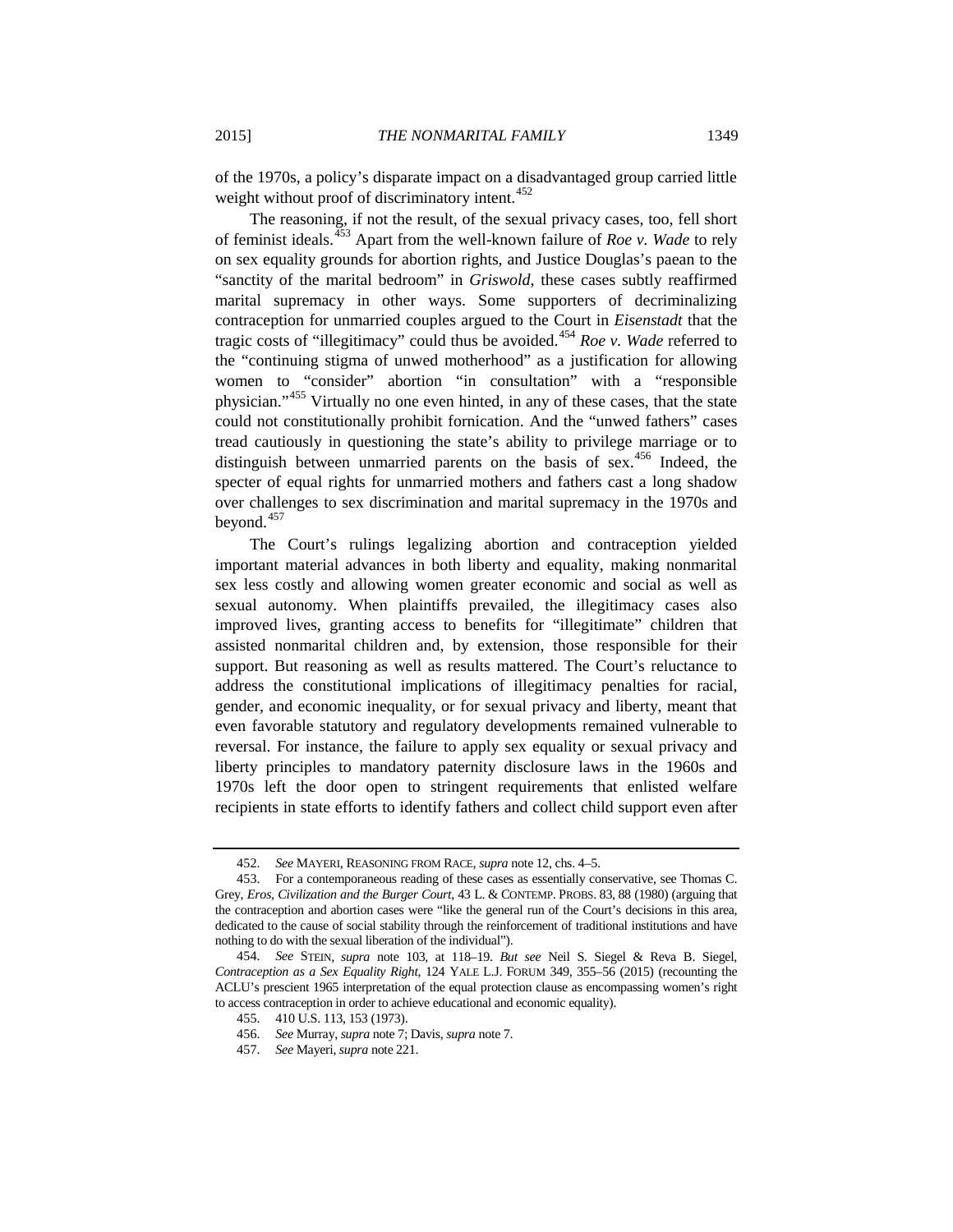statutory entitlements to public assistance disappeared with the enactment of welfare reform in the  $1990s.<sup>458</sup>$  $1990s.<sup>458</sup>$  $1990s.<sup>458</sup>$ 

In other areas, statutory rights never materialized, leaving marital privileges intact. For instance, while Congress and the courts extended to nonmarital children some—though not all—Social Security benefits available to legitimate children, unmarried parents never received the same courtesy. Spousal benefits and benefits to formerly married parents became formally sexneutral, and divorced spouses gained somewhat greater protection. But custodial parents (often mothers) who had not married their children's wageearning parent (often fathers) never won the equal right to the "mothers' insurance" benefits the Court extended to (married) fathers in *Wiesenfeld*. And, of course, as contemporary marriage equality advocates remind us, thousands of federal and state benefits follow marital status and remain unavailable to non-spouses. [459](#page-73-1)

The focus on harm to children elided not only sex inequality, but racial and economic injustice—just as nonmarital childbearing rates climbed among low-income families, disproportionately people of color. Failing to question the legal privileging of marriage as an instance of race-, gender-, and class-salient harm obscured the pernicious effects of marital supremacy on the very groups that could least afford to lose access to the benefits that accompany marriage. Indeed, tying social supports to conjugal partnership, marital or not, meant that many poor women and women of color suffered a double disadvantage because they lacked partners likely to be eligible for employment-related benefits. Since the 1970s, increasing economic inequality, high rates of incarceration, and chronic unemployment have intersected with divergent marriage rates to intensify the gap between highly educated women who could aspire to raise their children in gender egalitarian partnerships with affluent male peers, and their impoverished counterparts, who no longer could count on sharing the burdens of raising children in poverty with a partner, much less rely on a second income to escape its clutches.

Child-focused accounts of illegitimacy penalties' harms endure, reflecting marital supremacy's resilience as well as the cross-cutting appeal of children as political symbols. Justice Kennedy's concern that depriving same-sex couples of marital status "humiliates tens of thousands of children" is but one modern iteration of an idiom that family law reformers have used to various ends for at least two centuries.<sup>[460](#page-73-2)</sup> Many who make child-focused arguments are sincere in their concern for families' welfare. Certainly, the relative success of these

<span id="page-73-0"></span><sup>458.</sup> On the 1996 welfare reform's approach to mothers' mandatory cooperation in paternity establishment and related issues, see generally GWENDOLYN MINK, WELFARE'S END (2002); ANNA MARIE SMITH, WELFARE REFORM AND SEXUAL REGULATION (2007).

<span id="page-73-2"></span><span id="page-73-1"></span><sup>459.</sup> On federal benefits, see, for example, U.S. GOV'T GEN. ACCOUNTING OFFICE, GAO-04- 353R, DEFENSE OF MARRIAGE ACT: UPDATE TO PRIOR REPORT (Jan. 23, 2004).

<sup>460.</sup> United States v. Windsor, 133 S. Ct. 2675, 2694 (2013).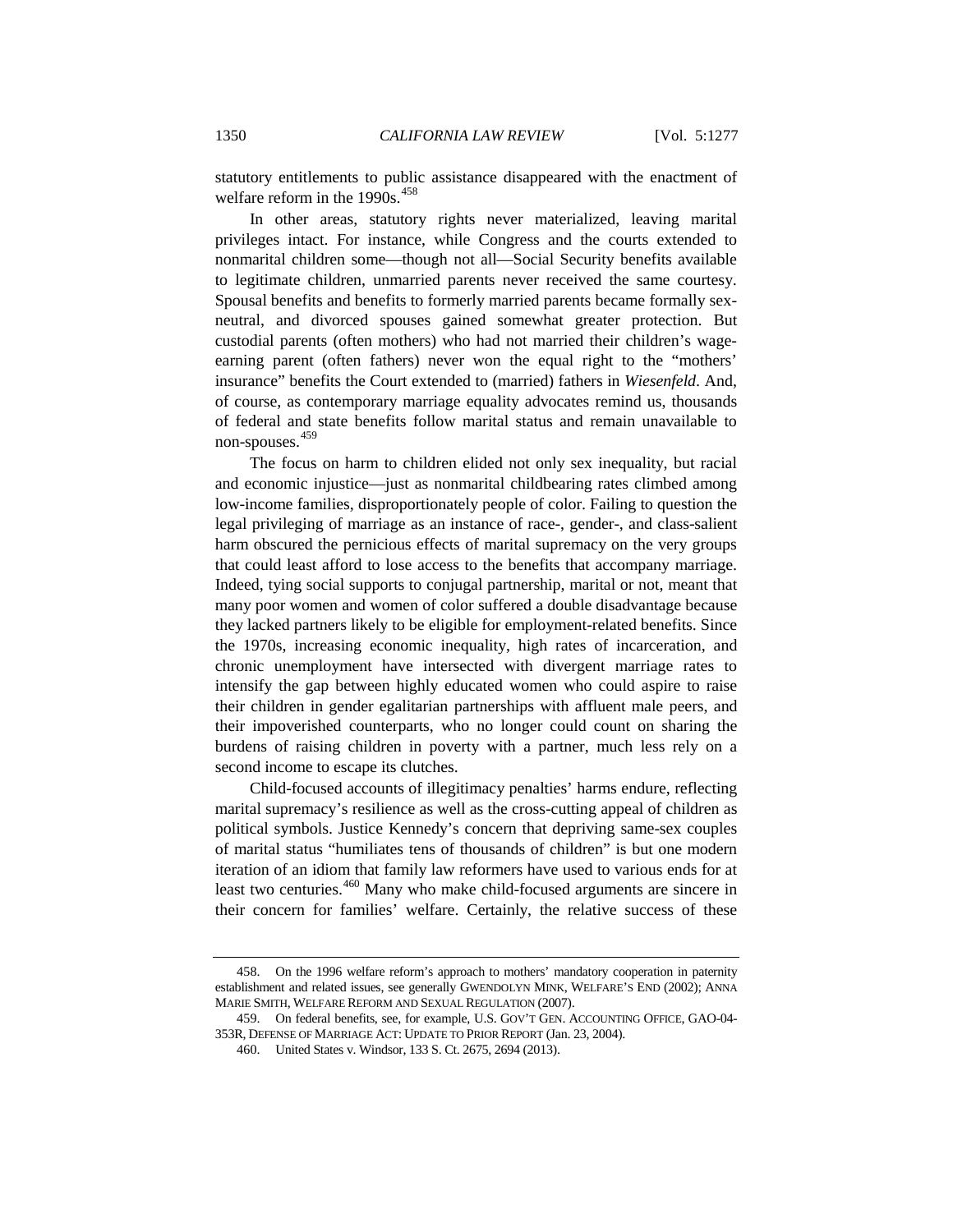claims in illegitimacy litigation confirms their considerable strategic benefits.[461](#page-74-0) But histories such as this remind us that embracing the trope of innocent children at the expense of non-conforming adults' equality, freedom, and dignity carries a steep price—not only for adults, but for entire families.<sup>[462](#page-74-1)</sup>

## **CONCLUSION**

A casual reader of the illegitimacy cases could be forgiven for thinking that the laws they invalidated were mere relics of archaic common-law and Victorian approaches to sexual morality. Certainly the punishment of blameless children for the sins of their parents seemed "illogical and unjust" in the modern era. But understanding the origins of these cases in the crucible of civil rights activism, conservative reaction, and later, feminist advocacy, reveals them less as anachronistic aberrations and more as part of a larger battle over the relationship between family structure and racial, sexual, and economic justice. The more expansive arguments advocates made, in and out of court, about the relationship between illegitimacy penalties and other forms of inequality remind us that judicial opinions often mask the real stakes of legal and constitutional questions. If these advocates' most capacious arguments had succeeded, the stakes of marriage equality might not be so high, for marriage might not be the exclusive path to family recognition and to social and economic citizenship. Marriage equality advocates might have channeled resources into other worthy battles without worrying that foregoing marriage rights would deprive LGBT families of precious dignitary and material benefits.[463](#page-74-2) We might today have a constitutional politics that challenges not only the exclusion of same-sex couples or inequities between spouses, but also the legal primacy of marriage itself.

This account of lost promise should not obscure the obstacles that stood, and still stand, in the way of challenges to marriage's legal primacy. True, marriage has ceased to be obligatory and permanent and no longer dictates sex and gender roles.[464](#page-74-3) But as a primary vehicle for managing and privatizing dependency in the absence of a robust welfare state or other social supports for families, marriage remains central to American political economy as well as a unique source of legal and cultural legitimacy. Threatening marital supremacy

<span id="page-74-0"></span><sup>461.</sup> On the benefits and costs of riskier arguments, see, for example, Suzanne B. Goldberg, *Risky Arguments in Social-Justice Litigation: The Case of Sex Discrimination and Marriage Equality*, 114 COLUM. L. REV. 2087 (2014).

<sup>462.</sup> *Cf*. Gordon, *supra* not[e 9.](#page-3-1)

<span id="page-74-2"></span><span id="page-74-1"></span><sup>463.</sup> As Douglas NeJaime has shown, marriage cast a long shadow over the LGBT rights struggle long before marriage equality became a prominent movement goal, as campaigns for nonmarital recognition shaped marriage's meaning and vice-versa. *See* Douglas NeJaime, *Before Marriage: The Unexplored History of Nonmarital Recognition and Its Relationship to Marriage*, 102 CALIF. L. REV. 87 (2014).

<span id="page-74-3"></span><sup>464.</sup> On the malleability of marriage's internal infrastructure, see, for example, Mary Anne Case, *Marriage Licenses*, 89 MINN. L. REV. 1758 (2005).